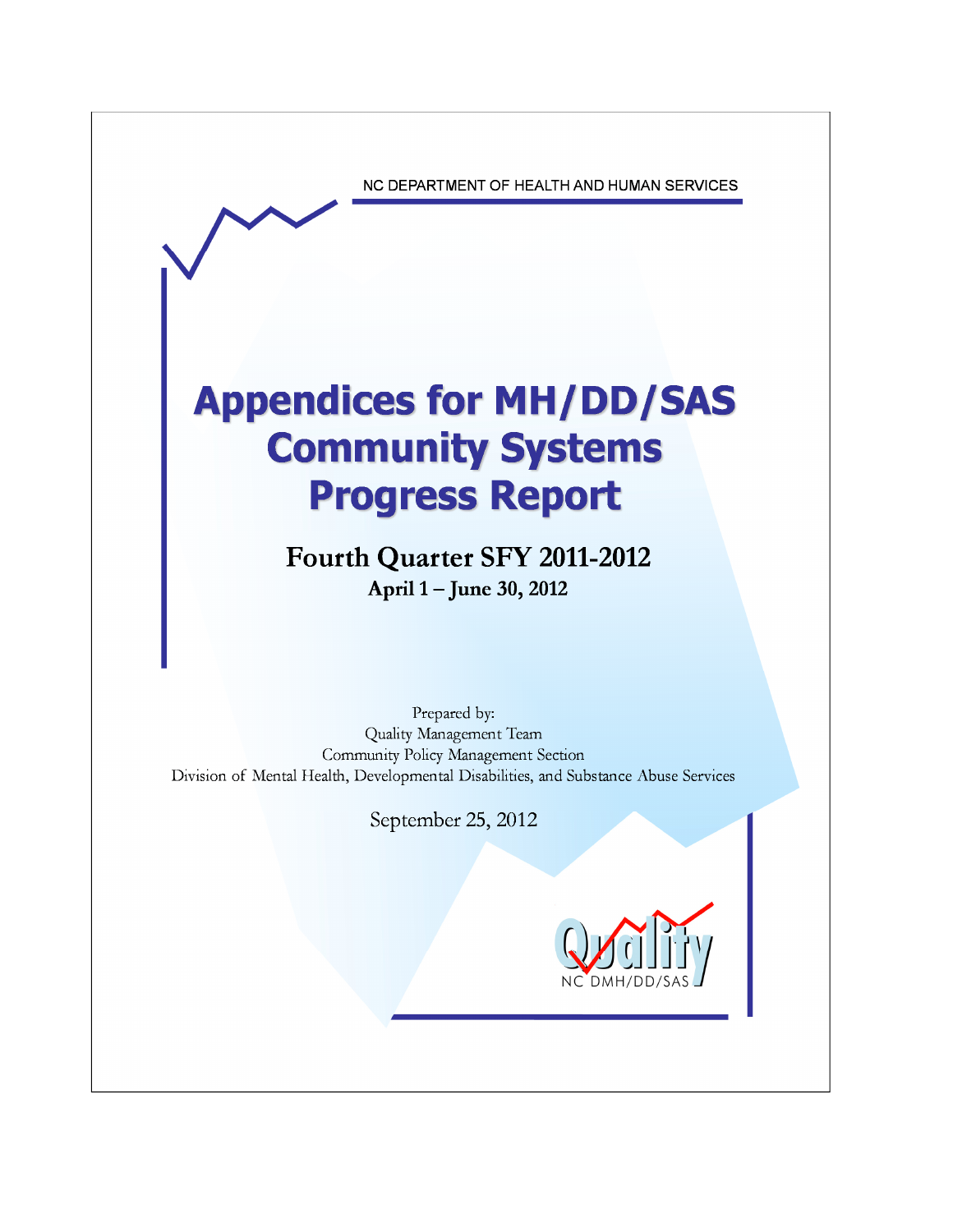These appendices are a companion document to the *Community Systems Progress Report*. Both the report and appendices are available on the Division's website at:

# http://www.ncdhhs.gov/mhddsas/statspublications/Reports/DivisionInitiativeReports/communitysyste ms/index.htm

**Appendix A** contains the data tables for each Progress Indicator in the Report. Several indicators include county level data.

**Appendix B** contains a list of Local Management Entities (LMEs) and provides information on member counties, county and LME population, population density (persons per square mile) for each county, urban/rural designation, the number of persons and the percentage of county population enrolled in Medicaid.

**Appendix C** explains the formulas used for calculating each performance indicator.

**Appendix D** is included only when a report has been revised. It explains any revisions that have been made to the report.

**Note:** In SFY2011-2012, the state began expansion of its Medicaid 1915 (b)/(c) waiver using a managed care approach to providing mental health, developmental disabilities, and substance abuse services to Medicaid recipients. On October 1, 2011 Alamance-Caswell LME joined PBH who was already operating as a Managed Care Organization (MCO) under the waiver. In January 2012, Five County LME joined PBH and Western Highlands Network became an MCO operating under the waiver. In April 2012, OPC LME joined PBH, and East Carolina Behavioral Health LME became an MCO. Additional LMEs are scheduled to begin operating under the waiver in July and October of 2012 with all remaining LMEs operating under the waiver beginning January 2013.

As these changes occurred, Medicaid claims data for these LMEs became temporarily unavailable to the state Medicaid claims database. **This has affected results for some of the claims-based performance measures in this report**. For some measures, partial data was used. For other measures, all data for an LME was excluded. **Please pay careful attention to the data periods and footnotes under the tables in the Appendices**.

The state has taken steps to collect and incorporate the claims data for these LMEs from the date they started operating under the waiver forward. Until this process is complete, please be careful when comparing performance for this quarter to prior quarters.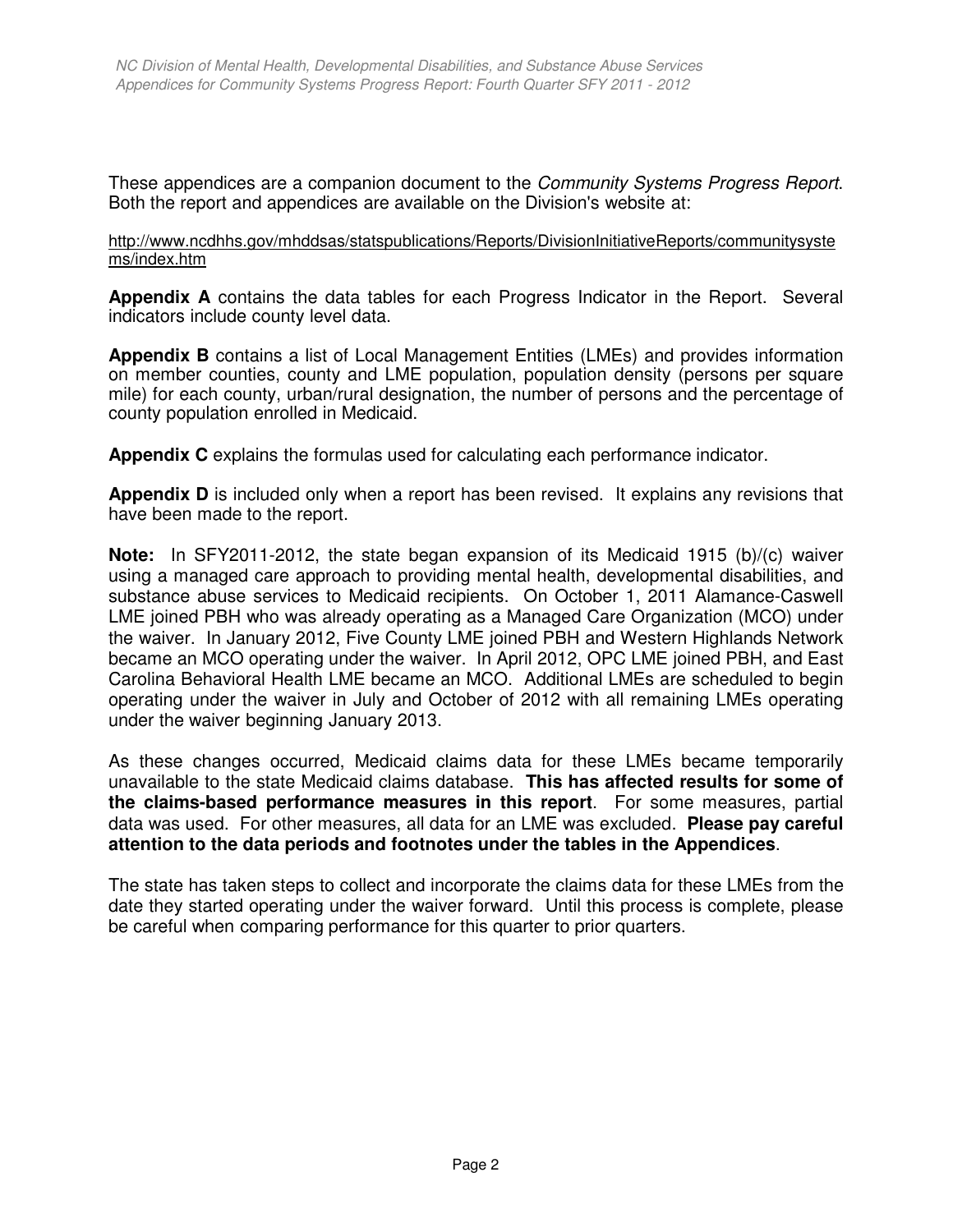# *Appendix A: Data Tables For Each Progress Indicator*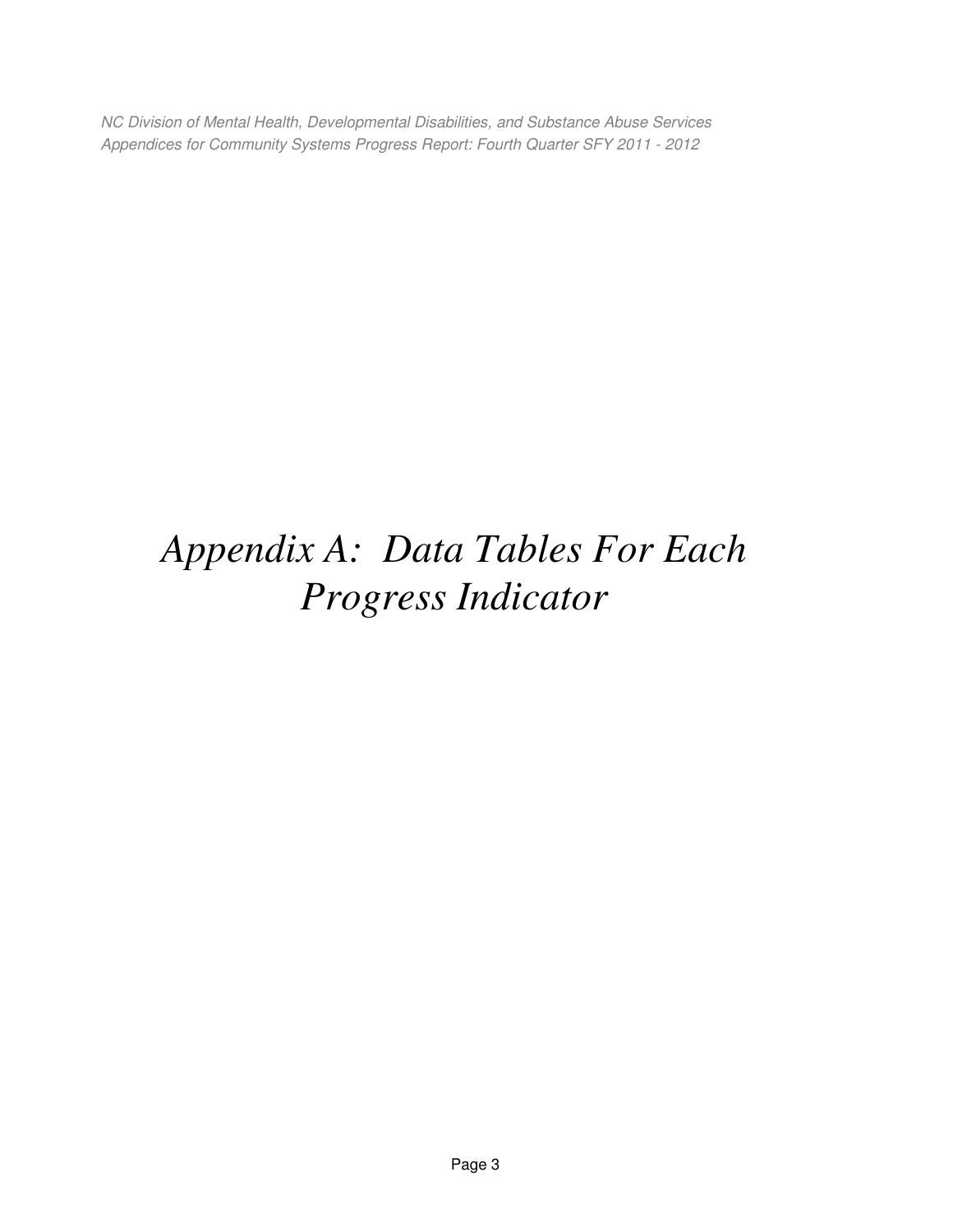| <b>LME</b>             | <b>Program</b>                   | <b>Program Type</b><br>(Selective/<br>Indicated) | <b>Number</b><br><b>Completed</b> | <b>Population</b><br>(Ages 6 - 17) | <b>Number Of</b><br>Youth "At<br><b>Risk" For SA</b> | <b>Percent Of "At</b><br><b>Risk" Youth That</b><br><b>Completed A</b><br>Program |
|------------------------|----------------------------------|--------------------------------------------------|-----------------------------------|------------------------------------|------------------------------------------------------|-----------------------------------------------------------------------------------|
| Alamance-Caswell       | Project Alert                    | Selective                                        |                                   |                                    |                                                      |                                                                                   |
|                        | Project Towards No Drug Abuse    | Selective                                        | 6                                 |                                    |                                                      |                                                                                   |
|                        | <b>Total</b>                     |                                                  | 6                                 | 27,763                             | 3,314                                                | 0.2%                                                                              |
| Beacon Center          | I'm Special                      | Selective                                        | 979                               |                                    |                                                      |                                                                                   |
|                        | <b>Project Alert</b>             | Selective                                        | 509                               |                                    |                                                      |                                                                                   |
|                        | Reconnecting Youth               | Indicated                                        | 38                                |                                    |                                                      |                                                                                   |
|                        | <b>Total</b>                     |                                                  | 1,526                             | 42,011                             | 5,003                                                | 30.5%                                                                             |
| <b>CenterPoint</b>     | Early Risers, Skills for Success | Indicated                                        | 1,579                             |                                    |                                                      |                                                                                   |
|                        | <b>Reconnecting Youth</b>        | Indicated                                        | 177                               |                                    |                                                      |                                                                                   |
|                        | <b>Total</b>                     |                                                  | 1,756                             | 85,923                             | 10,257                                               | 17.1%                                                                             |
| Crossroads             | Early Risers, Skills for Success | Indicated                                        | 721                               |                                    |                                                      |                                                                                   |
|                        | Reconnecting Youth               | Indicated                                        | 234                               |                                    |                                                      |                                                                                   |
|                        | <b>Total</b>                     |                                                  | 955                               | 46,748                             | 5,558                                                | 17.2%                                                                             |
| Cumberland             | <b>Active Parenting Now</b>      | Selective                                        | 61                                |                                    |                                                      |                                                                                   |
|                        | <b>Active Parenting of Teens</b> | Selective                                        | $\overline{39}$                   |                                    |                                                      |                                                                                   |
|                        | Project Towards No Drug Abuse    | Selective                                        | $\overline{7}$                    |                                    |                                                      |                                                                                   |
|                        | Strengthening Families, 6-11     | Selective                                        | 59                                |                                    |                                                      |                                                                                   |
|                        | <b>Total</b>                     |                                                  | 166                               | 56,316                             | 6,743                                                | 2.5%                                                                              |
| Durham Center          | Early Risers, Skills for Success | Indicated                                        | 272                               |                                    |                                                      |                                                                                   |
|                        | <b>Nurturing Parent Programs</b> | Selective                                        | 19                                |                                    |                                                      |                                                                                   |
|                        | <b>Reconnecting Youth</b>        | Indicated                                        | 190                               |                                    |                                                      |                                                                                   |
|                        | Strengthening Families, 10-14    | Selective                                        | 95                                |                                    |                                                      |                                                                                   |
|                        | <b>Total</b>                     |                                                  | 576                               | 37,530                             | 4,518                                                | 12.7%                                                                             |
| <b>ECBH</b>            | I'm Special                      | Selective                                        | 338                               |                                    |                                                      |                                                                                   |
|                        | Project Alert                    | Selective                                        | 325                               |                                    |                                                      |                                                                                   |
|                        | Project Towards No Drug Abuse    | Selective                                        | 1                                 |                                    |                                                      |                                                                                   |
|                        | Reconnecting Youth               | Indicated                                        | 130                               |                                    |                                                      |                                                                                   |
|                        | <b>Total</b>                     |                                                  | 794                               | 88,913                             | 10.622                                               | 7.5%                                                                              |
|                        | <b>All Stars</b>                 | Selective                                        | 48                                |                                    |                                                      |                                                                                   |
| Eastpointe             | I'm Special                      | Selective                                        | 232                               |                                    |                                                      |                                                                                   |
|                        | <b>Project Alert</b>             | Selective                                        | 111                               |                                    |                                                      |                                                                                   |
|                        | Project Towards No Drug Abuse    | Selective                                        | 64                                |                                    |                                                      |                                                                                   |
|                        |                                  |                                                  |                                   |                                    |                                                      |                                                                                   |
|                        | <b>Total</b>                     |                                                  | 455                               | 50,494                             | 6,035                                                | 7.5%                                                                              |
| <b>Five County</b>     | All Stars Junior                 | Selective                                        |                                   |                                    |                                                      |                                                                                   |
|                        | Project Alert                    | Selective                                        | 100<br>137                        |                                    |                                                      |                                                                                   |
|                        | Project Towards No Drug Abuse    | Selective                                        |                                   |                                    |                                                      |                                                                                   |
| <b>Guilford Center</b> | <b>Total</b><br>Dare To Be You   |                                                  | 237                               | 38,342                             | 4,575                                                | 5.2%                                                                              |
|                        |                                  | Selective                                        | 153                               |                                    |                                                      |                                                                                   |
|                        | Project Alert                    | Selective                                        | 320                               |                                    |                                                      |                                                                                   |
|                        | Project Towards No Drug Abuse    | Selective                                        | 29                                |                                    |                                                      |                                                                                   |
|                        | <b>Total</b>                     |                                                  | 519                               | 78,344                             | 9,348                                                | 5.6%                                                                              |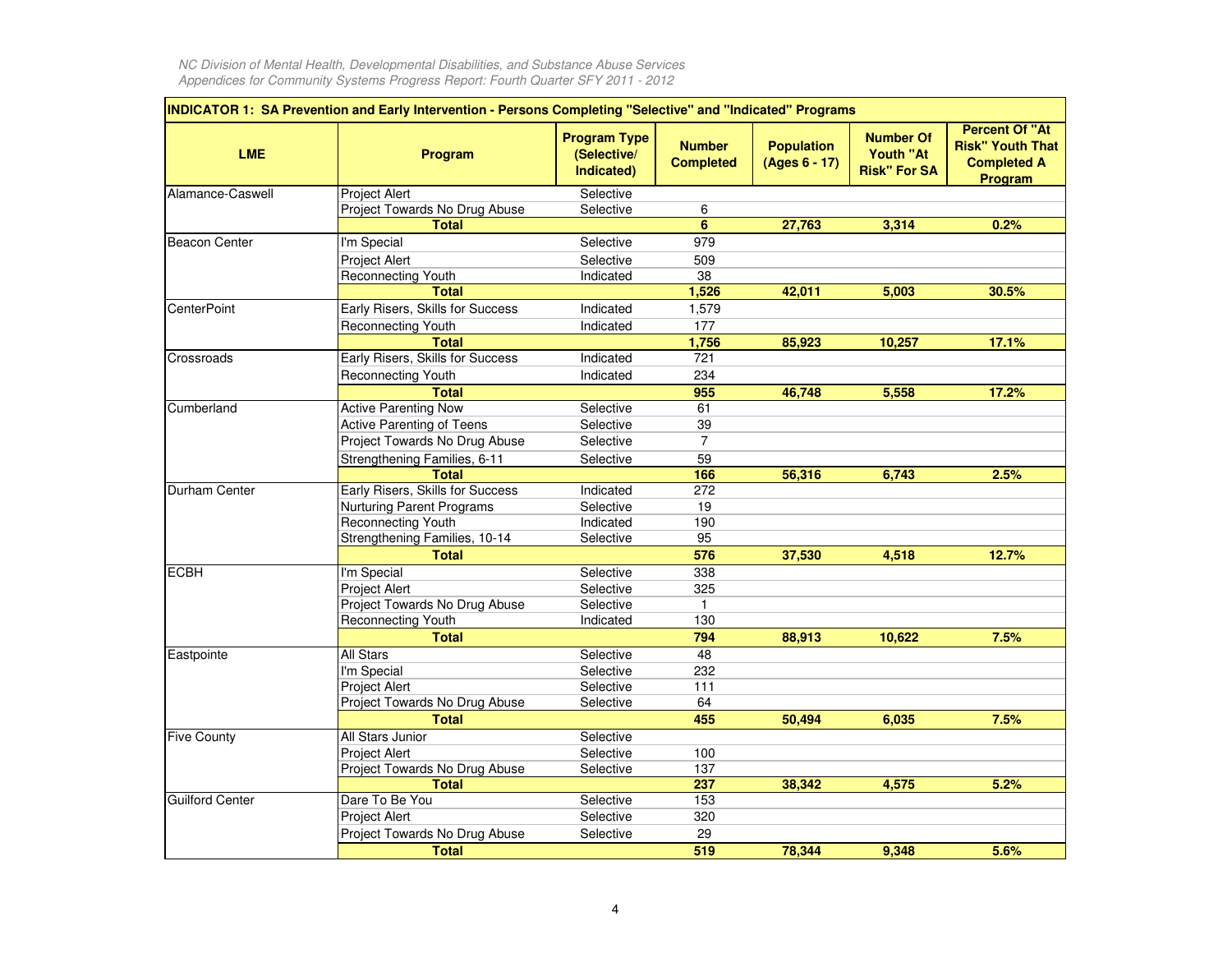| <b>LME</b>                    | INDICATOR 1: SA Prevention and Early Intervention - Persons Completing "Selective" and "Indicated" Programs<br>Program | <b>Program Type</b><br>(Selective/<br>Indicated) | <b>Number</b><br><b>Completed</b> | <b>Population</b><br>(Ages 6 - 17) | <b>Number Of</b><br>Youth "At<br><b>Risk" For SA</b> | <b>Percent Of "At</b><br><b>Risk" Youth That</b><br><b>Completed A</b><br>Program |
|-------------------------------|------------------------------------------------------------------------------------------------------------------------|--------------------------------------------------|-----------------------------------|------------------------------------|------------------------------------------------------|-----------------------------------------------------------------------------------|
| Johnston                      | Positive Action                                                                                                        | Selective                                        |                                   |                                    |                                                      |                                                                                   |
|                               | Project SUCCESS                                                                                                        | Selective                                        |                                   |                                    |                                                      |                                                                                   |
|                               | <b>Total</b>                                                                                                           |                                                  | $\mathbf{0}$                      | 32,824                             | 3,933                                                | 0.0%                                                                              |
| Mecklenburg                   | I'm Special                                                                                                            | Selective                                        |                                   |                                    |                                                      |                                                                                   |
|                               | Keepin It Real                                                                                                         | Selective                                        | 53                                |                                    |                                                      |                                                                                   |
|                               | <b>Parenting Wisely</b>                                                                                                | Selective                                        | $\overline{4}$                    |                                    |                                                      |                                                                                   |
|                               | Project Towards No Drug Abuse                                                                                          | Selective                                        | 212                               |                                    |                                                      |                                                                                   |
|                               | Project Towards No Drug Abuse (I)                                                                                      | Indicated                                        | 141                               |                                    |                                                      |                                                                                   |
|                               | <b>Storytelling for Empowerment</b>                                                                                    | Selective                                        | 29                                |                                    |                                                      |                                                                                   |
|                               | Strengthening Families, 10-14                                                                                          | Selective                                        |                                   |                                    |                                                      |                                                                                   |
|                               | Strengthening Families, 6-11                                                                                           | Selective                                        |                                   |                                    |                                                      |                                                                                   |
|                               | <b>Total</b>                                                                                                           |                                                  | 439                               | 152,805                            | 18,372                                               | 2.4%                                                                              |
| <b>Mental Health Partners</b> | <b>Nurturing Parent Programs</b>                                                                                       | Selective                                        |                                   |                                    |                                                      |                                                                                   |
|                               | Project Towards No Drug Abuse                                                                                          | Selective                                        |                                   |                                    |                                                      |                                                                                   |
|                               | <b>Total</b>                                                                                                           |                                                  | $\bf{0}$                          | 39,197                             | 4.662                                                | 0.0%                                                                              |
| Onslow-Carteret               | <b>Project Alert</b>                                                                                                   | Selective                                        | 127                               |                                    |                                                      |                                                                                   |
|                               | Project Towards No Drug Abuse                                                                                          | Selective                                        | 2                                 |                                    |                                                      |                                                                                   |
|                               | <b>Total</b>                                                                                                           |                                                  | 129                               | 35,882                             | 4,312                                                | 3.0%                                                                              |
| Orange-Person-Chatham         | Early Risers, Skills for Success                                                                                       | Indicated                                        | 809                               |                                    |                                                      |                                                                                   |
|                               | <b>Project Alert</b>                                                                                                   | Selective                                        |                                   |                                    |                                                      |                                                                                   |
|                               | Reconnecting Youth                                                                                                     | Indicated                                        | 811                               |                                    |                                                      |                                                                                   |
|                               | <b>Total</b>                                                                                                           |                                                  | 1,620                             | 35,765                             | 4,273                                                | 37.9%                                                                             |
| Pathways                      | Project Alert                                                                                                          | Selective                                        | $\overline{c}$                    |                                    |                                                      |                                                                                   |
|                               | Project Towards No Drug Abuse                                                                                          | Selective                                        | 5                                 |                                    |                                                      |                                                                                   |
|                               | Strengthening Families, 6-11                                                                                           | Selective                                        | $\overline{4}$                    |                                    |                                                      |                                                                                   |
|                               | <b>Total</b>                                                                                                           |                                                  | 11                                | 62,047                             | 7,386                                                | 0.1%                                                                              |
| PBH                           | I'm Special                                                                                                            | Selective                                        | 41                                |                                    |                                                      |                                                                                   |
|                               | Keepin It Real                                                                                                         | Selective                                        |                                   |                                    |                                                      |                                                                                   |
|                               | Project Towards No Drug Abuse                                                                                          | Selective                                        | 18                                |                                    |                                                      |                                                                                   |
|                               | <b>Total</b>                                                                                                           |                                                  | 59                                | 136,651                            | 16,333                                               | 0.4%                                                                              |
| Sandhills Center              | <b>All Stars</b>                                                                                                       | Selective                                        | 63                                |                                    |                                                      |                                                                                   |
|                               | Hip Hop to Prevent SA/HIV                                                                                              | Selective                                        | 70                                |                                    |                                                      |                                                                                   |
|                               | Project Alert                                                                                                          | Selective                                        | 39                                |                                    |                                                      |                                                                                   |
|                               | Project Towards No Drug Abuse (I)                                                                                      | Indicated                                        | 84                                |                                    |                                                      |                                                                                   |
|                               | Reconnecting Youth                                                                                                     | Indicated                                        | 728                               |                                    |                                                      |                                                                                   |
|                               | <b>Total</b>                                                                                                           |                                                  | 984                               | 94,391                             | 11,292                                               | 8.7%                                                                              |
| Smoky Mountain Center         | Children in the Middle                                                                                                 | Selective                                        | 43                                |                                    |                                                      |                                                                                   |
|                               | Prime For Life                                                                                                         | Indicated                                        | 52                                |                                    |                                                      |                                                                                   |
|                               | Project Venture                                                                                                        | Selective                                        | 11                                |                                    |                                                      |                                                                                   |
|                               | <b>Total</b>                                                                                                           |                                                  | 150                               | 73,868                             | 8,786                                                | 1.7%                                                                              |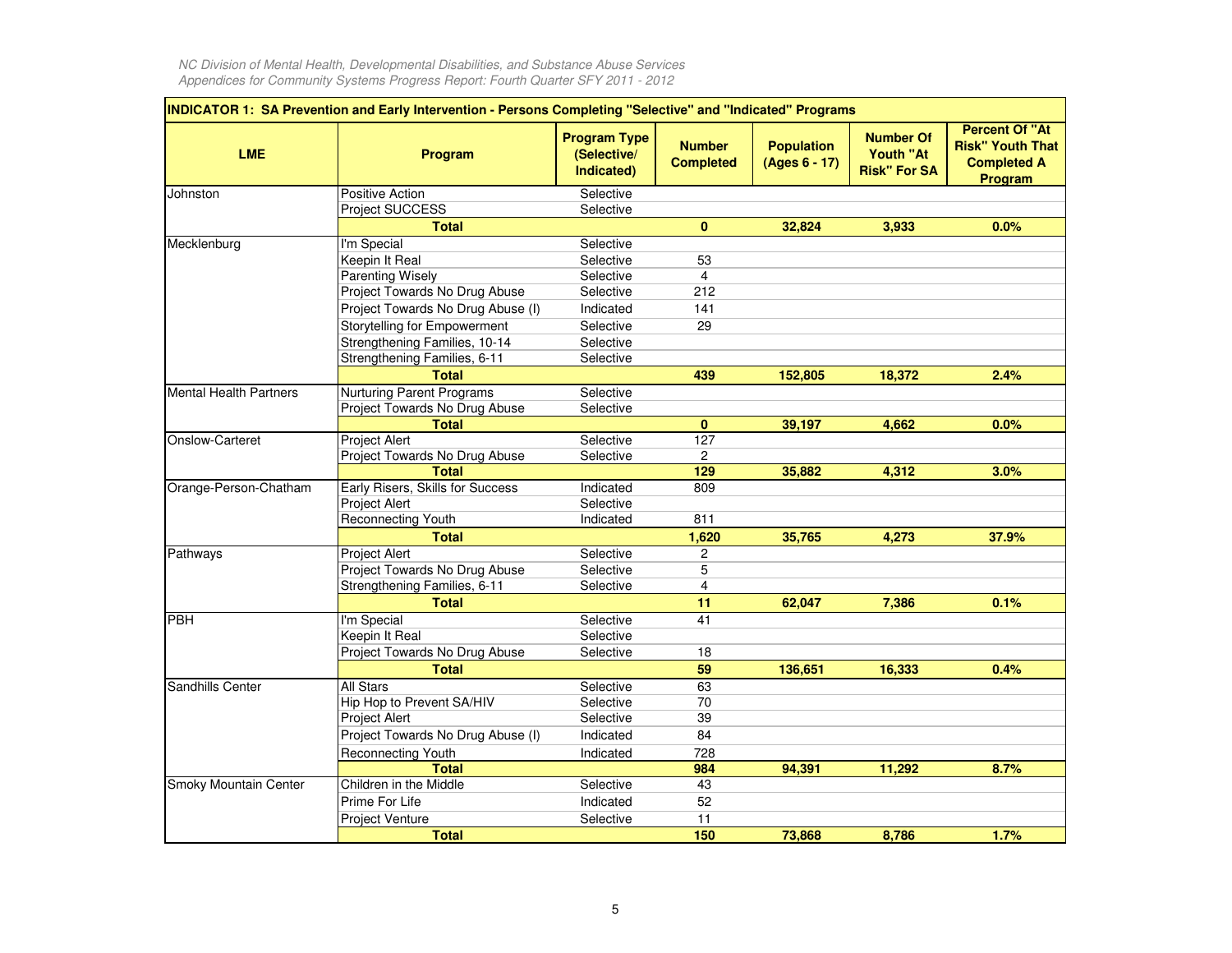|                           | INDICATOR 1: SA Prevention and Early Intervention - Persons Completing "Selective" and "Indicated" Programs |                                                  |                                   |                                    |                                                             |                                                                                          |  |  |  |  |  |  |  |
|---------------------------|-------------------------------------------------------------------------------------------------------------|--------------------------------------------------|-----------------------------------|------------------------------------|-------------------------------------------------------------|------------------------------------------------------------------------------------------|--|--|--|--|--|--|--|
| <b>LME</b>                | <b>Program</b>                                                                                              | <b>Program Type</b><br>(Selective/<br>Indicated) | <b>Number</b><br><b>Completed</b> | <b>Population</b><br>(Ages 6 - 17) | <b>Number Of</b><br><b>Youth "At</b><br><b>Risk" For SA</b> | <b>Percent Of "At</b><br><b>Risk" Youth That</b><br><b>Completed A</b><br><b>Program</b> |  |  |  |  |  |  |  |
| Southeastern Center       | I'm Special                                                                                                 | Selective                                        | 23                                |                                    |                                                             |                                                                                          |  |  |  |  |  |  |  |
|                           | Project Towards No Drug Abuse                                                                               | Selective                                        | 32                                |                                    |                                                             |                                                                                          |  |  |  |  |  |  |  |
|                           | Staying Connected With Your Teen                                                                            | Selective                                        | 48                                |                                    |                                                             |                                                                                          |  |  |  |  |  |  |  |
|                           | <b>Total</b>                                                                                                |                                                  | 103                               | 48,567                             | 5,809                                                       | 1.8%                                                                                     |  |  |  |  |  |  |  |
| Southeastern Regional     | Strengthening Families, 6-11                                                                                | Selective                                        | $\overline{23}$                   |                                    |                                                             |                                                                                          |  |  |  |  |  |  |  |
|                           | <b>Total</b>                                                                                                |                                                  | 23                                | 44,314                             | 5,278                                                       | 0.4%                                                                                     |  |  |  |  |  |  |  |
| Wake                      | Dare To Be You                                                                                              | Selective                                        |                                   |                                    |                                                             |                                                                                          |  |  |  |  |  |  |  |
|                           | Positive Action                                                                                             | Selective                                        | 127                               |                                    |                                                             |                                                                                          |  |  |  |  |  |  |  |
|                           | Project Alert                                                                                               | Selective                                        | 9                                 |                                    |                                                             |                                                                                          |  |  |  |  |  |  |  |
|                           | Project Towards No Drug Abuse                                                                               | Selective                                        | 263                               |                                    |                                                             |                                                                                          |  |  |  |  |  |  |  |
|                           | Strengthening Families, 10-14                                                                               | Selective                                        | 25                                |                                    |                                                             |                                                                                          |  |  |  |  |  |  |  |
|                           | Strengthening Families, 6-11                                                                                | Selective                                        | 93                                |                                    |                                                             |                                                                                          |  |  |  |  |  |  |  |
|                           | <b>Total</b>                                                                                                |                                                  | 517                               | 161,355                            | 19,362                                                      | 2.7%                                                                                     |  |  |  |  |  |  |  |
| Western Highlands Network | All Stars                                                                                                   | Selective                                        |                                   |                                    |                                                             |                                                                                          |  |  |  |  |  |  |  |
|                           | Children in the Middle                                                                                      | Selective                                        | 219                               |                                    |                                                             |                                                                                          |  |  |  |  |  |  |  |
|                           | Good Touch, Bad Touch                                                                                       | Selective                                        |                                   |                                    |                                                             |                                                                                          |  |  |  |  |  |  |  |
|                           | <b>Nurturing Parent Programs</b>                                                                            | Selective                                        | 592                               |                                    |                                                             |                                                                                          |  |  |  |  |  |  |  |
|                           | Parenting Wisely                                                                                            | Selective                                        | 39                                |                                    |                                                             |                                                                                          |  |  |  |  |  |  |  |
|                           | Positive Action                                                                                             | Selective                                        | 461                               |                                    |                                                             |                                                                                          |  |  |  |  |  |  |  |
|                           | <b>Project Alert</b>                                                                                        | Selective                                        | 224                               |                                    |                                                             |                                                                                          |  |  |  |  |  |  |  |
|                           | Project Towards No Drug Abuse                                                                               | Selective                                        | 203                               |                                    |                                                             |                                                                                          |  |  |  |  |  |  |  |
|                           | <b>Total</b>                                                                                                |                                                  | 1,738                             | 72,798                             | 8,686                                                       | 20.0%                                                                                    |  |  |  |  |  |  |  |
| # LMEs<br>Statewide       |                                                                                                             |                                                  |                                   | Percent of Total                   |                                                             |                                                                                          |  |  |  |  |  |  |  |
| 1                         | <b>Active Parenting Now</b>                                                                                 | Selective                                        | 61                                | 0.5%                               |                                                             |                                                                                          |  |  |  |  |  |  |  |
| 1                         | <b>Active Parenting of Teens</b>                                                                            | Selective                                        | 39                                | 0.3%                               |                                                             |                                                                                          |  |  |  |  |  |  |  |
| 3                         | All Stars                                                                                                   | Selective                                        | 111                               | 0.9%                               |                                                             |                                                                                          |  |  |  |  |  |  |  |
| 1                         | All Stars Junior                                                                                            | Selective                                        | $\mathbf 0$                       | 0.0%                               |                                                             |                                                                                          |  |  |  |  |  |  |  |
| 2                         | Children in the Middle                                                                                      | Selective                                        | 262                               | 2.1%                               |                                                             |                                                                                          |  |  |  |  |  |  |  |
| $\overline{c}$            | Dare To Be You                                                                                              | Selective                                        | 153                               | 1.2%                               |                                                             |                                                                                          |  |  |  |  |  |  |  |
| 4                         | Early Risers, Skills for Success                                                                            | Indicated                                        | 3,381                             | 26.5%                              |                                                             |                                                                                          |  |  |  |  |  |  |  |
|                           | Good Touch, Bad Touch                                                                                       | Selective                                        | 0                                 | 0.0%                               |                                                             |                                                                                          |  |  |  |  |  |  |  |
| 2                         | Hip Hop to Prevent SA/HIV                                                                                   | Selective                                        | 87                                | 0.7%                               |                                                             |                                                                                          |  |  |  |  |  |  |  |
| 6                         | I'm Special                                                                                                 | Selective                                        | 1,613                             | 12.6%                              |                                                             |                                                                                          |  |  |  |  |  |  |  |
| 2                         | Keepin It Real                                                                                              | Selective                                        | 53                                | 0.4%                               |                                                             |                                                                                          |  |  |  |  |  |  |  |
| 4                         | <b>Nurturing Parent Programs</b>                                                                            | Selective                                        | 636                               | 5.0%                               |                                                             |                                                                                          |  |  |  |  |  |  |  |
| 3                         | <b>Parenting Wisely</b>                                                                                     | Selective                                        | 53                                | 0.4%                               |                                                             |                                                                                          |  |  |  |  |  |  |  |
| 4                         | <b>Positive Action</b>                                                                                      | Selective                                        | 597                               | 4.7%                               |                                                             |                                                                                          |  |  |  |  |  |  |  |
|                           | Prime For Life                                                                                              | Indicated                                        | 52                                | 0.4%                               |                                                             |                                                                                          |  |  |  |  |  |  |  |
| 12                        | <b>Project Alert</b>                                                                                        | Selective                                        | 1,766                             | 13.8%                              |                                                             |                                                                                          |  |  |  |  |  |  |  |
| -1                        | <b>Project SUCCESS</b>                                                                                      | Selective                                        | 0                                 | 0.0%                               |                                                             |                                                                                          |  |  |  |  |  |  |  |
| 14                        | Project Towards No Drug Abuse                                                                               | Selective                                        | 979                               | 7.7%                               |                                                             |                                                                                          |  |  |  |  |  |  |  |
| $\overline{c}$            | Project Towards No Drug Abuse (I)                                                                           | Indicated                                        | 225                               | 1.8%                               |                                                             |                                                                                          |  |  |  |  |  |  |  |
| 1.                        | <b>Project Venture</b>                                                                                      | Selective                                        | 11                                | 0.1%                               |                                                             |                                                                                          |  |  |  |  |  |  |  |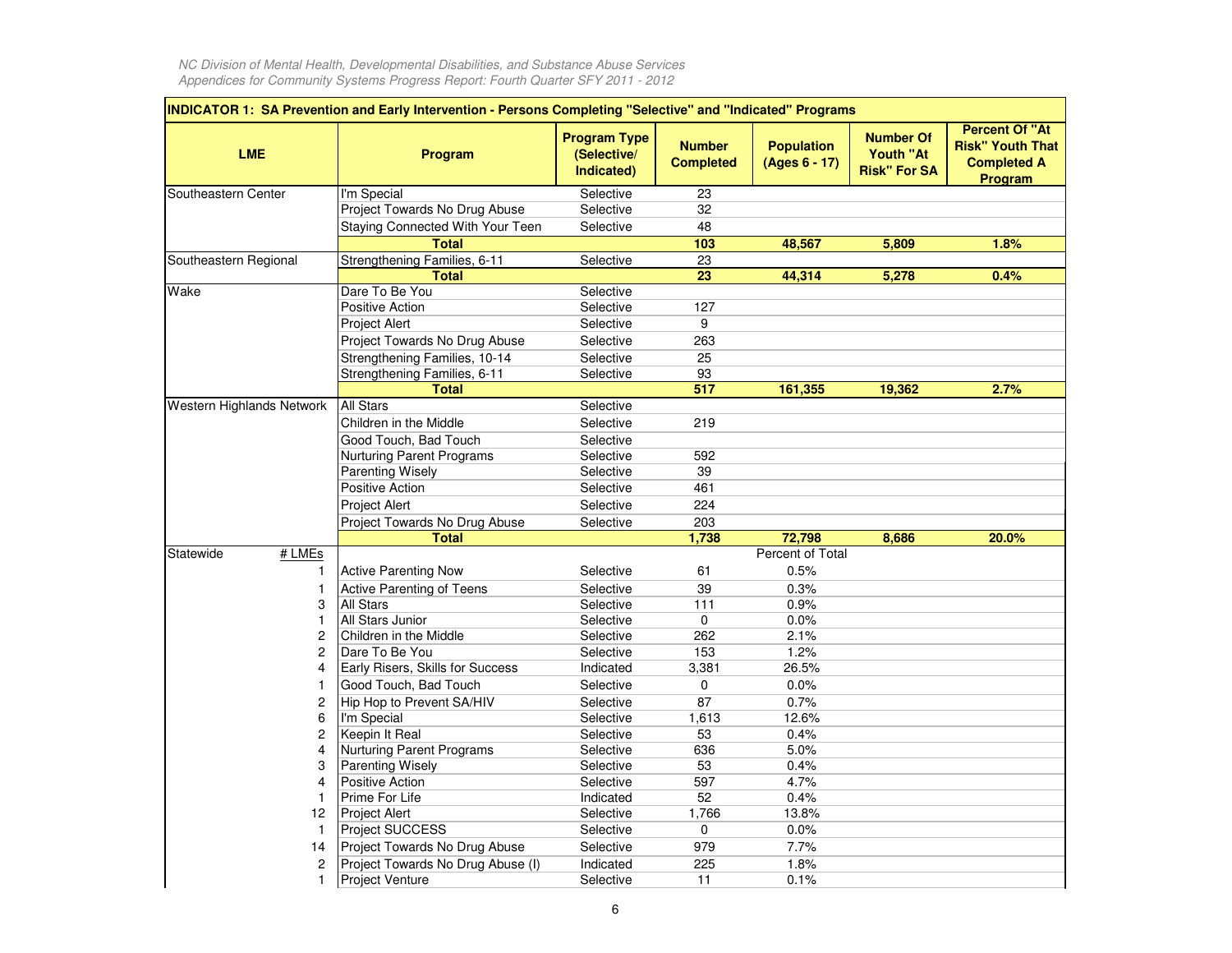| <b>INDICATOR 1: SA Prevention and Early Intervention - Persons Completing "Selective" and "Indicated" Programs</b> |                                           |                                                  |                                   |                                    |                                                             |                                                                                          |  |  |  |  |  |  |  |
|--------------------------------------------------------------------------------------------------------------------|-------------------------------------------|--------------------------------------------------|-----------------------------------|------------------------------------|-------------------------------------------------------------|------------------------------------------------------------------------------------------|--|--|--|--|--|--|--|
| <b>LME</b>                                                                                                         | Program                                   | <b>Program Type</b><br>(Selective/<br>Indicated) | <b>Number</b><br><b>Completed</b> | <b>Population</b><br>(Ages 6 - 17) | <b>Number Of</b><br><b>Youth "At</b><br><b>Risk" For SA</b> | <b>Percent Of "At</b><br><b>Risk" Youth That</b><br><b>Completed A</b><br><b>Program</b> |  |  |  |  |  |  |  |
|                                                                                                                    | Reconnecting Youth                        | Indicated                                        | 2,308                             | 18.1%                              |                                                             |                                                                                          |  |  |  |  |  |  |  |
|                                                                                                                    | <b>Staying Connected With Your Teen</b>   | Selective                                        | 48                                | 0.4%                               |                                                             |                                                                                          |  |  |  |  |  |  |  |
|                                                                                                                    | Storytelling for Empowerment              | Selective                                        | 29                                | 0.2%                               |                                                             |                                                                                          |  |  |  |  |  |  |  |
|                                                                                                                    | Strengthening Families, 10-14             | Selective                                        | 120                               | 0.9%                               |                                                             |                                                                                          |  |  |  |  |  |  |  |
|                                                                                                                    | Strengthening Families, 6-11              | Selective                                        | 179                               | 1.4%                               |                                                             |                                                                                          |  |  |  |  |  |  |  |
|                                                                                                                    | Teen Intervene                            | Selective                                        | $\Omega$                          | $0.0\%$                            |                                                             |                                                                                          |  |  |  |  |  |  |  |
|                                                                                                                    | <b>Total Selective Programs (22)</b>      |                                                  | 6,797                             | 53.3%                              |                                                             |                                                                                          |  |  |  |  |  |  |  |
|                                                                                                                    | <b>Total Indicated Programs (4)</b>       |                                                  | 5,966                             | 46.7%                              |                                                             |                                                                                          |  |  |  |  |  |  |  |
|                                                                                                                    | <b>Total Evidence-Based Programs (26)</b> |                                                  | 12,763                            | 1,542,848                          | 184,457                                                     | 6.9%                                                                                     |  |  |  |  |  |  |  |

**This indicator measures** the percentage of youth (ages 6-17) that are "at risk" of having <sup>a</sup> substance abuse disorder that completed an evidence-based "Selective" or "Indicated" Substance Abuse Prevention Program during the measurement year.

**Measurement Year**: The moving one-year period ending the last day of the prior quarter (July 1, 2011 - June 30, 2012).

**Selective Prevention Programs** target individuals whose risk of developing substance abuse disorders is significantly higher than average (based on biological, psychological, or social risk factors).

**Indicated Prevention Programs** target high-risk individuals who are identified as having minimal but detectable signs or symptoms foreshadowing <sup>a</sup> substance abuse disorder.

**Number Completed**: Numbers completed are based on data entered in the North Carolina Prevention Outcome Performance System (NC-POPS). Programs without <sup>a</sup> number completed were approved for use by providers but no numbers were reported as completing during the measurement year.

**Population Data**: NC Office of State Budget and Management (OSBM), July 2011 Estimated Population: http://www.osbm.state.nc.us/demog/countytotals\_singleage\_2011.html. Last updated: 2/23/12. Downloaded: 4/24/12

**Number Of Youth "At Risk"**: Calculated by multiplying the percent of youth (ages 6-17) in each LME by <sup>a</sup> prevalence factor selected from <sup>a</sup> review of the most recent available NC survey results from the National Survey on Drug Use and Health (NSDUH), available at the SAMHSA website: http://oas.samhsa.gov/2k9state/Cover.pdf, and the NC Youth Risk Behavior Survey (YRBS), available at the NC Healthy Schools website: http://www.nchealthyschools.org/docs/data/yrbs/2009/middleschool/statewide/tables.pdf. A number of results were considered, and two were selected toserve as proxy measures of the number of youth "at risk" for developing substance abuse.

For youth (ages 6-11), 13.6% of respondents (ages <sup>11</sup> or younger) to Question 25 of the NC YRBS 2009 Middle School Survey "ever had <sup>a</sup> drink of alcohol, other than <sup>a</sup> few sips". A smaller percentage reported using illicit drugs or tobacco in response to other questions. If data for these substances were to beincluded, the percentage "at risk" for all types of substance abuse may be higher.

For youth (ages 12-17), 10.29% of youth (ages 12-17) in NC have used illicit drugs in the past month, as reported in Table B.1 Illicit Drug Use in Past Month, by Age Group and State: Percentages, Annual Averages Based on 2008 and 2009 NSDUHs, published June 2011. Illicit drugs include nine categories of illicit drugs: marijuana/hashish, cocaine (including crack), heroin, hallucinogens, inhalants, and the nonmedical use of prescription-type pain relievers, tranquilizers, stimulants, and sedatives. This percentage does not include alcohol or tobacco use. If data for these substances were to beincluded, the percentage "at risk" for all types of substance abuse may be higher.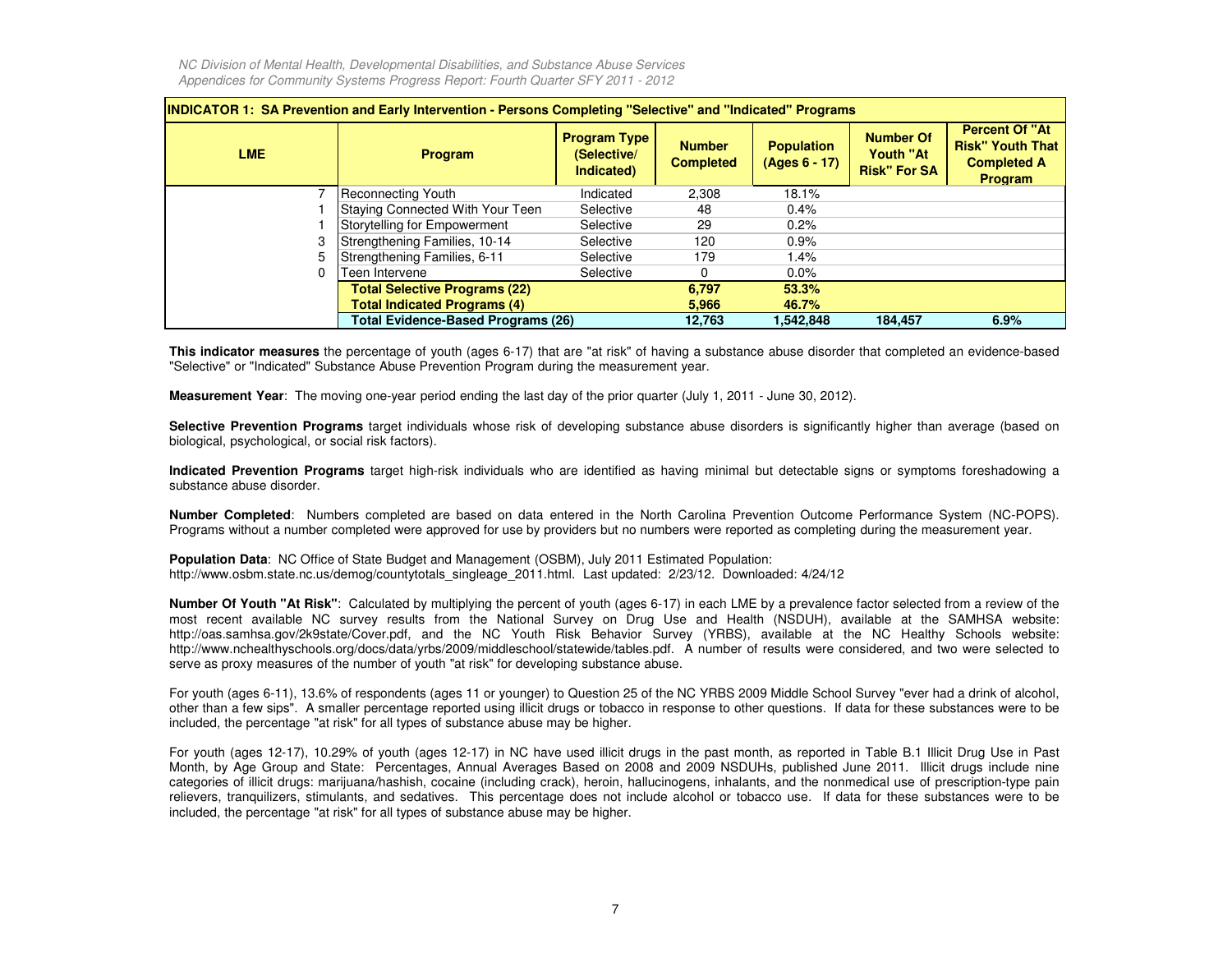| <b>INDICATOR 2: Timely Access to Care (Urgent Care)</b> |                                      |           |                                                 |           |                                                         |                     |                                                     |                      |                                                                  |                |                                                                          |
|---------------------------------------------------------|--------------------------------------|-----------|-------------------------------------------------|-----------|---------------------------------------------------------|---------------------|-----------------------------------------------------|----------------------|------------------------------------------------------------------|----------------|--------------------------------------------------------------------------|
|                                                         | # Persons                            |           | <b>Determined To Need</b><br><b>Urgent Care</b> |           | <b>Appointment Within 48 Hours -</b><br><b>Provided</b> | Offered - Declined* | <b>Appointment Within 48 Hours</b>                  |                      | <b>Appointment Within 48 Hours</b><br><b>Scheduled - No Show</b> |                | <b>Appointment Within 48 Hours</b><br><b>Scheduled - No Info If Kept</b> |
| <b>LME</b>                                              | <b>Requesting</b><br><b>Services</b> | # Persons | % of Persons<br>Requesting<br><b>Services</b>   | # Persons | % of Persons<br><b>Determined To</b><br><b>Need</b>     | # Persons           | % of Persons<br><b>Determined To</b><br><b>Need</b> | # Persons            | % of Persons<br><b>Determined To</b><br><b>Need</b>              | # Persons      | % of Persons<br><b>Determined To</b><br><b>Need</b>                      |
| Alamance-Caswell                                        | 222                                  | 38        | 17%                                             | 26        | 68%                                                     | $\mathbf 0$         | 0%                                                  | $\overline{7}$       | 18%                                                              | $\mathbf{1}$   | 3%                                                                       |
| <b>Beacon Center</b>                                    | 1,296                                | 342       | 26%                                             | 192       | 56%                                                     | $\mathbf{2}$        | $1\%$                                               | 80                   | 23%                                                              | $\mathbf 0$    | $0\%$                                                                    |
| <b>CenterPoint</b>                                      | 2,704                                | 385       | 14%                                             | 297       | 77%                                                     | 0                   | 0%                                                  | 88                   | 23%                                                              | 0              | $0\%$                                                                    |
| Crossroads                                              | 1,923                                | 917       | 48%                                             | 788       | 86%                                                     | 81                  | 9%                                                  | 48                   | 5%                                                               | $\mathbf 0$    | 0%                                                                       |
| Cumberland                                              | 768                                  | 220       | 29%                                             | 216       | 98%                                                     | $\overline{c}$      | $1\%$                                               | $\overline{c}$       | $1\%$                                                            | 0              | $0\%$                                                                    |
| Durham Center                                           | 1,205                                | 133       | 11%                                             | 95        | 71%                                                     | 24                  | 18%                                                 | 14                   | 11%                                                              | $\mathbf 0$    | 0%                                                                       |
| <b>ECBH</b>                                             | 826                                  | 91        | 11%                                             | 50        | 55%                                                     | $\mathbf 0$         | 0%                                                  | $\overline{7}$       | 8%                                                               | 22             | 24%                                                                      |
| Eastpointe                                              | 2,756                                | 851       | 31%                                             | 432       | 51%                                                     | $\overline{c}$      | $0\%$                                               | 180                  | 21%                                                              | 171            | 20%                                                                      |
| <b>Five County</b>                                      | 1,025                                | 57        | 6%                                              | 37        | 65%                                                     | $\mathbf 0$         | 0%                                                  | $\overline{4}$       | 7%                                                               | $\overline{c}$ | 4%                                                                       |
| <b>Guilford Center</b>                                  | 1,150                                | 282       | 25%                                             | 223       | 79%                                                     | $\mathbf 0$         | 0%                                                  | 59                   | 21%                                                              | $\mathbf 0$    | 0%                                                                       |
| Johnston                                                | 602                                  | 108       | 18%                                             | 103       | 95%                                                     | $\mathbf 0$         | 0%                                                  | $\mathbf{2}^{\circ}$ | 2%                                                               | $\mathbf 0$    | $0\%$                                                                    |
| Mecklenburg                                             | 1,719                                | 768       | 45%                                             | 767       | 100%                                                    | $\mathbf 0$         | 0%                                                  | $\mathbf 0$          | 0%                                                               | $\mathbf 0$    | 0%                                                                       |
| <b>Mental Health Partners</b>                           | 1,259                                | 214       | 17%                                             | 185       | 86%                                                     | $\mathbf{1}$        | 0%                                                  | 22                   | 10%                                                              | $\mathbf 0$    | 0%                                                                       |
| Onslow-Carteret                                         | 662                                  | 66        | 10%                                             | 56        | 85%                                                     | $\overline{4}$      | 6%                                                  | $\overline{4}$       | 6%                                                               | $\mathbf 0$    | $0\%$                                                                    |
| Orange-Person-Chatham                                   | 532                                  | 56        | 11%                                             | 22        | 39%                                                     | $\mathbf 0$         | 0%                                                  | 5                    | 9%                                                               | $\mathbf 0$    | 0%                                                                       |
| Pathways                                                | 1,938                                | 707       | 36%                                             | 607       | 86%                                                     | 17                  | 2%                                                  | 29                   | 4%                                                               | 27             | 4%                                                                       |
| PBH                                                     | 1,527                                | 162       | 11%                                             | 152       | 94%                                                     | $\mathbf 0$         | $0\%$                                               | $\overline{2}$       | $1\%$                                                            | $\mathbf 0$    | $0\%$                                                                    |
| Sandhills Center                                        | 422                                  | 145       | 34%                                             | 120       | 83%                                                     | 6                   | 4%                                                  | 18                   | 12%                                                              | $\mathbf 0$    | 0%                                                                       |
| Smoky Mountain Center                                   | 2,986                                | 265       | 9%                                              | 208       | 78%                                                     | 10                  | 4%                                                  | 47                   | 18%                                                              | 0              | 0%                                                                       |
| Southeastern Center                                     | 1,999                                | 910       | 46%                                             | 724       | 80%                                                     | 33                  | 4%                                                  | 153                  | 17%                                                              | $\mathbf 0$    | $0\%$                                                                    |
| Southeastern Regional                                   | 1,556                                | 358       | 23%                                             | 346       | 97%                                                     | 8                   | 2%                                                  | 3                    | 1%                                                               | $\mathbf 0$    | $0\%$                                                                    |
| Wake                                                    | 2,842                                | 553       | 19%                                             | 353       | 64%                                                     | 93                  | 17%                                                 | 68                   | 12%                                                              | 39             | 7%                                                                       |
| Western Highlands Network                               | 2,083                                | 312       | 15%                                             | 214       | 69%                                                     | 21                  | 7%                                                  | 50                   | 16%                                                              | 13             | 4%                                                                       |
| <b>STATEWIDE</b>                                        | 34,002                               | 7,940     | 23%                                             | 6,213     | 78%                                                     | 304                 | 4%                                                  | 892                  | 11%                                                              | 275            | 3%                                                                       |

SOURCE: LME quarterly reports to DMH/DD/SAS for the period April 1, 2012 - June 30, 2012, received July 30, 2012

\* "**Appointment Within 48 Hours Offered - Declined**" includes consumers that were offered one or more appointments at reasonable times within the target time frame but either:

● declined the offered appointment for personal convenience or necessity and requested an appointment outside the target time frame, **or**

● were initially scheduled for an appointment within the target time frame but later rescheduled it to a date/time outside the target time frame.

NOTE: Percentages have been rounded. The sum of percentages across each row are not expected to equal 100%.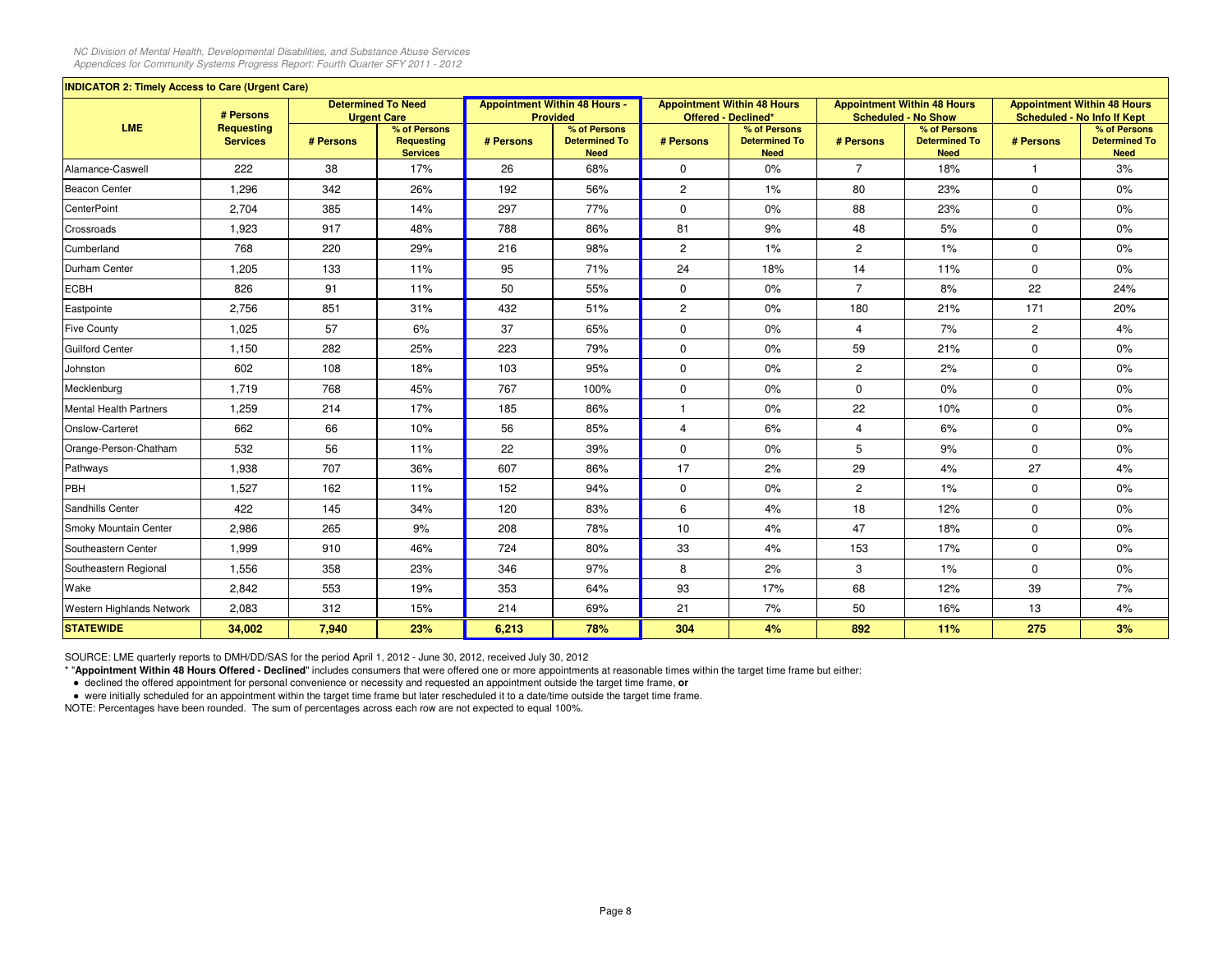| <b>INDICATOR 2: Timely Access to Care (Routine Care)</b> |                                      |           |                                                  |           |                                                        |                       |                                                          |           |                                                                 |                |                                                                         |
|----------------------------------------------------------|--------------------------------------|-----------|--------------------------------------------------|-----------|--------------------------------------------------------|-----------------------|----------------------------------------------------------|-----------|-----------------------------------------------------------------|----------------|-------------------------------------------------------------------------|
|                                                          | # Persons                            |           | <b>Determined To Need</b><br><b>Routine Care</b> |           | <b>Appointment Within 14 Days -</b><br><b>Provided</b> |                       | <b>Appointment Within 14 Days</b><br>Offered - Declined* |           | <b>Appointment Within 14 Days</b><br><b>Scheduled - No Show</b> |                | <b>Appointment Within 14 Days</b><br><b>Scheduled - No Info If Kept</b> |
| <b>LME</b>                                               | <b>Requesting</b><br><b>Services</b> | # Persons | % of Persons<br>Requesting<br><b>Services</b>    | # Persons | % of Persons<br><b>Determined To</b><br><b>Need</b>    | # Persons             | % of Persons<br><b>Determined To</b><br><b>Need</b>      | # Persons | % of Persons<br><b>Determined To</b><br><b>Need</b>             | # Persons      | % of Persons<br><b>Determined To</b><br><b>Need</b>                     |
| Alamance-Caswell                                         | 222                                  | 143       | 64%                                              | 75        | 52%                                                    | $\mathbf 0$           | 0%                                                       | 16        | 11%                                                             | $\overline{7}$ | 5%                                                                      |
| Beacon Center                                            | 1,296                                | 685       | 53%                                              | 454       | 66%                                                    | $\mathbf{2}^{\prime}$ | 0%                                                       | 223       | 33%                                                             | $\mathbf 0$    | $0\%$                                                                   |
| <b>CenterPoint</b>                                       | 2,704                                | 1,689     | 62%                                              | 1,254     | 74%                                                    | 18                    | 1%                                                       | 412       | 24%                                                             | 5              | 0%                                                                      |
| Crossroads                                               | 1,923                                | 826       | 43%                                              | 621       | 75%                                                    | $\mathbf 0$           | 0%                                                       | 205       | 25%                                                             | $\mathbf 0$    | 0%                                                                      |
| Cumberland                                               | 768                                  | 435       | 57%                                              | 317       | 73%                                                    | 36                    | 8%                                                       | 82        | 19%                                                             | $\mathbf 0$    | $0\%$                                                                   |
| Durham Center                                            | 1,205                                | 930       | 77%                                              | 854       | 92%                                                    | 14                    | 2%                                                       | 62        | 7%                                                              | $\mathbf 0$    | $0\%$                                                                   |
| <b>ECBH</b>                                              | 826                                  | 551       | 67%                                              | 308       | 56%                                                    | $\mathbf 0$           | 0%                                                       | 33        | 6%                                                              | 182            | 33%                                                                     |
| Eastpointe                                               | 2,756                                | 1,327     | 48%                                              | 500       | 38%                                                    | 3                     | $0\%$                                                    | 172       | 13%                                                             | 616            | 46%                                                                     |
| <b>Five County</b>                                       | 1,025                                | 282       | 28%                                              | 199       | 71%                                                    | $\mathbf 0$           | 0%                                                       | 48        | 17%                                                             | 30             | 11%                                                                     |
| <b>Guilford Center</b>                                   | 1,150                                | 539       | 47%                                              | 442       | 82%                                                    | $\mathbf 0$           | 0%                                                       | 97        | 18%                                                             | $\mathbf 0$    | 0%                                                                      |
| Johnston                                                 | 602                                  | 313       | 52%                                              | 179       | 57%                                                    |                       | $0\%$                                                    | 41        | 13%                                                             | $\mathbf 0$    | $0\%$                                                                   |
| Mecklenburg                                              | 1,719                                | 569       | 33%                                              | 367       | 64%                                                    | 27                    | 5%                                                       | 92        | 16%                                                             | $\overline{2}$ | 0%                                                                      |
| Mental Health Partners                                   | 1,259                                | 799       | 63%                                              | 417       | 52%                                                    | $\mathbf{2}^{\prime}$ | 0%                                                       | 207       | 26%                                                             | 43             | 5%                                                                      |
| Onslow-Carteret                                          | 662                                  | 363       | 55%                                              | 269       | 74%                                                    | 20                    | 6%                                                       | 72        | 20%                                                             | $\mathbf 0$    | $0\%$                                                                   |
| Orange-Person-Chatham                                    | 532                                  | 345       | 65%                                              | 239       | 69%                                                    | $\overline{2}$        | 1%                                                       | 28        | 8%                                                              | 14             | 4%                                                                      |
| Pathways                                                 | 1,938                                | 852       | 44%                                              | 596       | 70%                                                    | 26                    | 3%                                                       | 116       | 14%                                                             | 65             | 8%                                                                      |
| PBH                                                      | 1,527                                | 288       | 19%                                              | 243       | 84%                                                    | $\mathbf 0$           | $0\%$                                                    | 24        | 8%                                                              | 6              | 2%                                                                      |
| Sandhills Center                                         | 422                                  | 123       | 29%                                              | 96        | 78%                                                    | 6                     | 5%                                                       | 21        | 17%                                                             | $\mathbf 0$    | 0%                                                                      |
| Smoky Mountain Center                                    | 2,986                                | 2,046     | 69%                                              | 1,644     | 80%                                                    | 9                     | 0%                                                       | 393       | 19%                                                             | $\mathbf 0$    | $0\%$                                                                   |
| Southeastern Center                                      | 1,999                                | 763       | 38%                                              | 564       | 74%                                                    | 11                    | 1%                                                       | 188       | 25%                                                             | $\mathbf 0$    | $0\%$                                                                   |
| Southeastern Regional                                    | 1,556                                | 1,042     | 67%                                              | 997       | 96%                                                    | $\mathbf{1}$          | 0%                                                       | 44        | 4%                                                              | $\mathbf 0$    | $0\%$                                                                   |
| Wake                                                     | 2,842                                | 1,455     | 51%                                              | 1,035     | 71%                                                    | 6                     | 0%                                                       | 82        | 6%                                                              | 151            | 10%                                                                     |
| Western Highlands Network                                | 2,083                                | 1,403     | 67%                                              | 728       | 52%                                                    | 14                    | $1\%$                                                    | 408       | 29%                                                             | 120            | 9%                                                                      |
| <b>STATEWIDE</b>                                         | 34,002                               | 17,768    | 52%                                              | 12,398    | 70%                                                    | 198                   | 1%                                                       | 3,066     | 17%                                                             | 1,241          | 7%                                                                      |

SOURCE: LME quarterly reports to DMH/DD/SAS for the period April 1, 2012 - June 30, 2012, received July 30, 2012

\* "**Appointment Within 14 Days Offered - Declined**" includes consumers that were offered one or more appointments at reasonable times within the target time frame but either:

● declined the offered appointment for personal convenience or necessity and requested an appointment outside the target time frame, **or**

● were initially scheduled for an appointment within the target time frame but later rescheduled it to a date/time outside the target time frame.

NOTE: Percentages have been rounded. The sum of percentages across each row are not expected to equal 100%.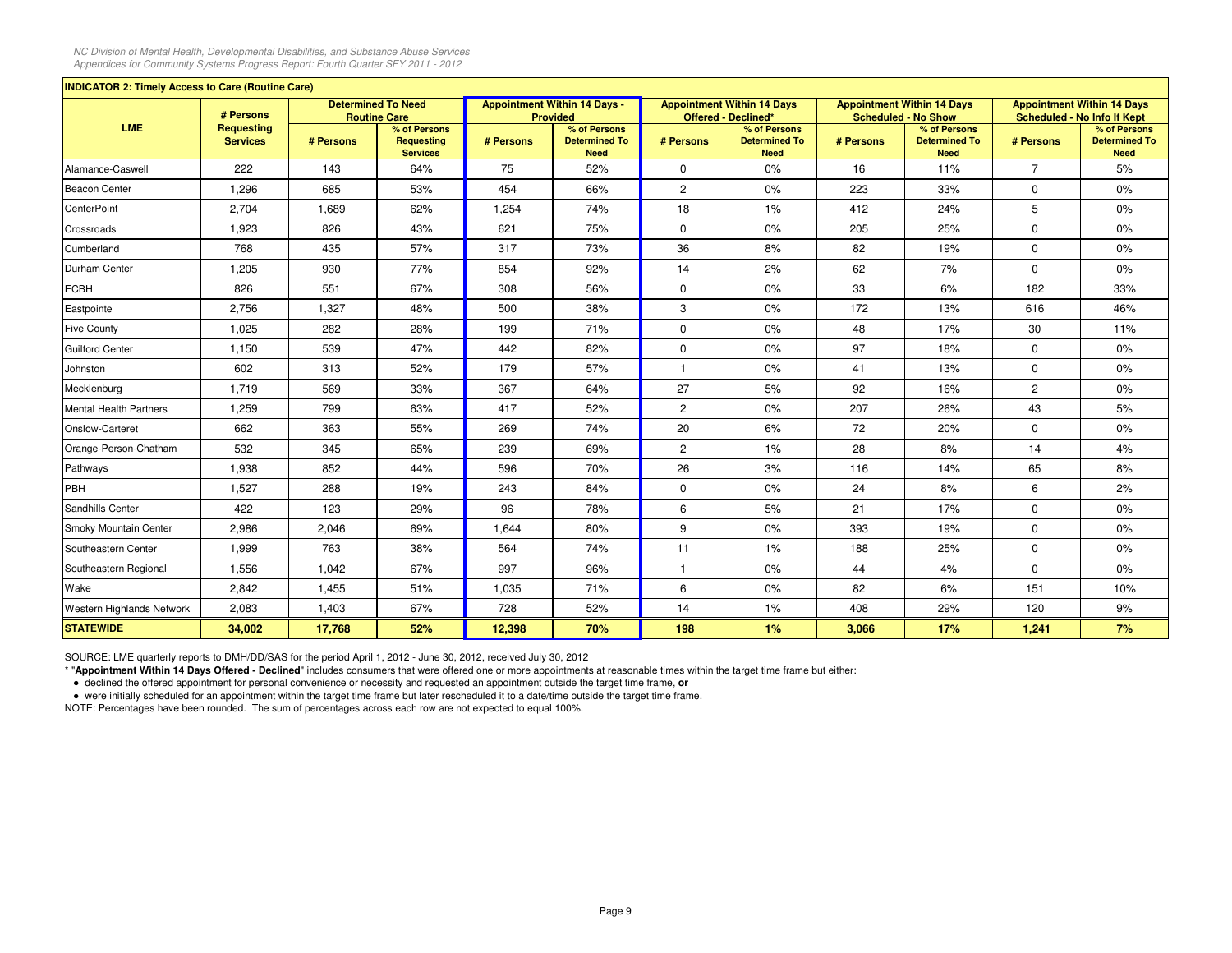|                        | <b>INDICATOR 3: Identification of Individuals In Need of Service (Adults)</b> |                       |                      |                                                                 |                       |                      |                                                                 |                       |                      |                                                                 |
|------------------------|-------------------------------------------------------------------------------|-----------------------|----------------------|-----------------------------------------------------------------|-----------------------|----------------------|-----------------------------------------------------------------|-----------------------|----------------------|-----------------------------------------------------------------|
|                        |                                                                               |                       | <b>Adult MH</b>      |                                                                 |                       | <b>Adult DD</b>      |                                                                 |                       | <b>Adult SA</b>      |                                                                 |
| <b>LME</b>             | <b>County</b><br>(Urban/Rural)                                                | <b>Number in Need</b> | <b>Number Served</b> | <b>Percent of</b><br><b>Population in</b><br><b>Need Served</b> | <b>Number in Need</b> | <b>Number Served</b> | <b>Percent of</b><br><b>Population in</b><br><b>Need Served</b> | <b>Number in Need</b> | <b>Number Served</b> | <b>Percent of</b><br><b>Population in</b><br><b>Need Served</b> |
| Alamance-Caswell       | Alamance                                                                      | 6,389                 | 3,346                | 52%                                                             | 935                   | 364                  | 39%                                                             | 9,491                 | 992                  | 10%                                                             |
| See footnote **        | Caswell                                                                       | 1,027                 | 459                  | 45%                                                             | 150                   | 65                   | 43%                                                             | 1,427                 | 90                   | 6%                                                              |
|                        | <b>Total</b>                                                                  | 7,416                 | 3,805                | 51%                                                             | 1,085                 | 429                  | 40%                                                             | 10,918                | 1,082                | 10%                                                             |
| <b>Beacon Center</b>   | Edgecombe                                                                     | 2,342                 | 1,652                | 71%                                                             | 343                   | 188                  | 55%                                                             | 3,389                 | 427                  | 13%                                                             |
|                        | Greene                                                                        | 890                   | 347                  | 39%                                                             | 130                   | 71                   | 55%                                                             | 1,275                 | 76                   | 6%                                                              |
|                        | Nash                                                                          | 4,020                 | 2,138                | 53%                                                             | 588                   | 218                  | 37%                                                             | 5,721                 | 613                  | 11%                                                             |
|                        | Wilson                                                                        | 3,366                 | 1,843                | 55%                                                             | 492                   | 270                  | 55%                                                             | 4,853                 | 440                  | 9%                                                              |
|                        | <b>Total</b>                                                                  | 10,617                | 5,980                | 56%                                                             | 1,553                 | 747                  | 48%                                                             | 15,237                | 1,556                | 10%                                                             |
| Centerpoint            | Davie                                                                         | 1,738                 | 635                  | 37%                                                             | 254                   | 81                   | 32%                                                             | 2,376                 | 166                  | 7%                                                              |
|                        | Forsyth                                                                       | 14,592                | 6,722                | 46%                                                             | 2,135                 | 855                  | 40%                                                             | 21,609                | 2,434                | 11%                                                             |
|                        | Rockingham                                                                    | 3,980                 | 2,364                | 59%                                                             | 582                   | 215                  | 37%                                                             | 5,568                 | 791                  | 14%                                                             |
|                        | Stokes                                                                        | 2,023                 | 931                  | 46%                                                             | 296                   | 113                  | 38%                                                             | 2,807                 | 235                  | 8%                                                              |
|                        | <b>Total</b>                                                                  | 22,333                | 10,652               | 48%                                                             | 3,267                 | 1,264                | 39%                                                             | 32,361                | 3,626                | 11%                                                             |
| <b>Crossroads</b>      | redell                                                                        | 6,596                 | 2,360                | 36%                                                             | 965                   | 298                  | 31%                                                             | 9,353                 | 955                  | 10%                                                             |
|                        | Surry                                                                         | 3,086                 | 1,977                | 64%                                                             | 451                   | 209                  | 46%                                                             | 4,342                 | 633                  | 15%                                                             |
|                        | Yadkin                                                                        | 1,608                 | 682                  | 42%                                                             | 235                   | 85                   | 36%                                                             | 2,251                 | 263                  | 12%                                                             |
|                        | <b>Total</b>                                                                  | 11,291                | 5,019                | 44%                                                             | 1,652                 | 592                  | 36%                                                             | 15,947                | 1,851                | 12%                                                             |
| Cumberland             | <b>Cumberland</b>                                                             | 13,205                | 6,909                | 52%                                                             | 1,932                 | 742                  | 38%                                                             | 20,716                | 2,091                | 10%                                                             |
| <b>Durham Center</b>   | Durham                                                                        | 11,488                | 7,148                | 62%                                                             | 1,681                 | 730                  | 43%                                                             | 17,628                | 2,318                | 13%                                                             |
| <b>ECBH</b>            | Beaufort                                                                      | 2,054                 | 1,197                | 58%                                                             | 300                   | 171                  | 57%                                                             | 2,848                 | 420                  | 15%                                                             |
|                        | Bertie                                                                        | 921                   | 480                  | 52%                                                             | 135                   | 78                   | 58%                                                             | 1,307                 | 98                   | 7%                                                              |
|                        | Camden                                                                        | 410                   | 126                  | 31%                                                             | 60                    | 18                   | 30%                                                             | 565                   | 27                   | 5%                                                              |
|                        | Chowan                                                                        | 616                   | 308                  | 50%                                                             | 90                    | 52                   | 58%                                                             | 852                   | 68                   | 8%                                                              |
|                        | Craven                                                                        | 4,396                 | 2,263                | 51%                                                             | 643                   | 268                  | 42%                                                             | 6,709                 | 902                  | 13%                                                             |
|                        | Currituck                                                                     | 980                   | 316                  | 32%                                                             | 143                   | 32                   | 22%                                                             | 1,361                 | 102                  | 7%                                                              |
|                        | Dare                                                                          | 1,460<br>514          | 624                  | 43%                                                             | 214<br>75             | 48                   | 22%                                                             | 1,993                 | 221                  | 11%                                                             |
|                        | Gates<br>Hertford                                                             | 1,072                 | 186<br>522           | 36%<br>49%                                                      | 157                   | 29<br>92             | 39%<br>59%                                                      | 728<br>1,572          | 38<br>118            | 5%<br>8%                                                        |
|                        | Hyde                                                                          | 254                   | 98                   | 39%                                                             | 37                    | 20                   | 54%                                                             | 350                   | 16                   | 5%                                                              |
|                        | Jones                                                                         | 434                   | 221                  | 51%                                                             | 63                    | 36                   | 57%                                                             | 613                   | 58                   | 9%                                                              |
|                        | Martin                                                                        | 1,035                 | 549                  | 53%                                                             | 151                   | 63                   | 42%                                                             | 1,452                 | 151                  | 10%                                                             |
|                        | Northampton                                                                   | 956                   | 589                  | 62%                                                             | 140                   | 77                   | 55%                                                             | 1,342                 | 109                  | 8%                                                              |
|                        | Pamlico                                                                       | 585                   | 229                  | 39%                                                             | 86                    | 40                   | 47%                                                             | 794                   | 103                  | 13%                                                             |
|                        | Pasquotank                                                                    | 1,699                 | 838                  | 49%                                                             | 249                   | 137                  | 55%                                                             | 2,610                 | 208                  | 8%                                                              |
|                        | Perquimans                                                                    | 588                   | 248                  | 42%                                                             | 86                    | 37                   | 43%                                                             | 813                   | 69                   | 8%                                                              |
|                        | Pitt                                                                          | 7,313                 | 3,543                | 48%                                                             | 1,070                 | 393                  | 37%                                                             | 12,443                | 1,590                | 13%                                                             |
|                        | Tyrrell                                                                       | 195                   | 85                   | 44%                                                             | 29                    | 15                   | 53%                                                             | 275                   | 16                   | 6%                                                              |
|                        | Washington                                                                    | 552                   | 427                  | 77%                                                             | 81                    | 67                   | 83%                                                             | 771                   | 180                  | 23%                                                             |
|                        | <b>Total</b>                                                                  | 26,034                | 12,849               | 49%                                                             | 3,809                 | 1,673                | 44%                                                             | 39,399                | 4,494                | 11%                                                             |
| Eastpointe             | <b>Duplin</b>                                                                 | 2,411                 | 1,345                | 56%                                                             | 353                   | 156                  | 44%                                                             | 3,463                 | 289                  | 8%                                                              |
|                        | _enoir                                                                        | 2,455                 | 1,804                | 73%                                                             | 359                   | 283                  | 79%                                                             | 3,488                 | 633                  | 18%                                                             |
|                        | Sampson                                                                       | 2,565                 | 1,292                | 50%                                                             | 375                   | 171                  | 46%                                                             | 3,674                 | 324                  | 9%                                                              |
|                        | Wayne                                                                         | 5,034                 | 3,611                | 72%                                                             | 737                   | 363                  | 49%                                                             | 7,447                 | 1,095                | 15%                                                             |
|                        | <b>Total</b>                                                                  | 12,465                | 8,052                | 65%                                                             | 1,824                 | 973                  | 53%                                                             | 18,072                | 2,341                | 13%                                                             |
| <b>Five County</b>     | Franklin                                                                      | 2,549                 | 1,027                | 40%                                                             | 373                   | 96                   | 26%                                                             | 3,620                 | 256                  | 7%                                                              |
|                        | Granville                                                                     | 2,598                 | 893                  | 34%                                                             | 380                   | 94                   | 25%                                                             | 3,705                 | 269                  | 7%                                                              |
| See footnote **        | Halifax                                                                       | 2,272                 | 2,133                | 94%                                                             | 332                   | 237                  | 71%                                                             | 3,239                 | 531                  | 16%                                                             |
|                        | Vance                                                                         | 1,851                 | 1,677                | 91%                                                             | 271                   | 160                  | 59%                                                             | 2,715                 | 445                  | 16%                                                             |
|                        | Warren<br><b>Total</b>                                                        | 916                   | 563                  | 61%                                                             | 134                   | 62                   | 46%                                                             | 1,286                 | 79                   | 6%                                                              |
|                        |                                                                               | 10,185                | 6,293                | 62%<br>50%                                                      | 1,490                 | 649                  | 44%                                                             | 14,565                | 1,580                | 11%<br>11%                                                      |
| <b>Guilford Center</b> | <b>Suilford</b>                                                               | 20,669                | 10,365               |                                                                 | 3,024                 | 1,182                | 39%                                                             | 31,454                | 3,549                |                                                                 |
| <b>Johnston</b>        | <b>Johnston</b>                                                               | 6,855                 | 4,338                | 63%                                                             | 1,003                 | 282                  | 28%                                                             | 9,679                 | 1,638                | 17%                                                             |
| Mecklenburg            | <b>Mecklenburg</b>                                                            | 38,070                | 13,027               | 34%                                                             | 5,569                 | 1,954                | 35%                                                             | 55,977                | 5,333                | 10%                                                             |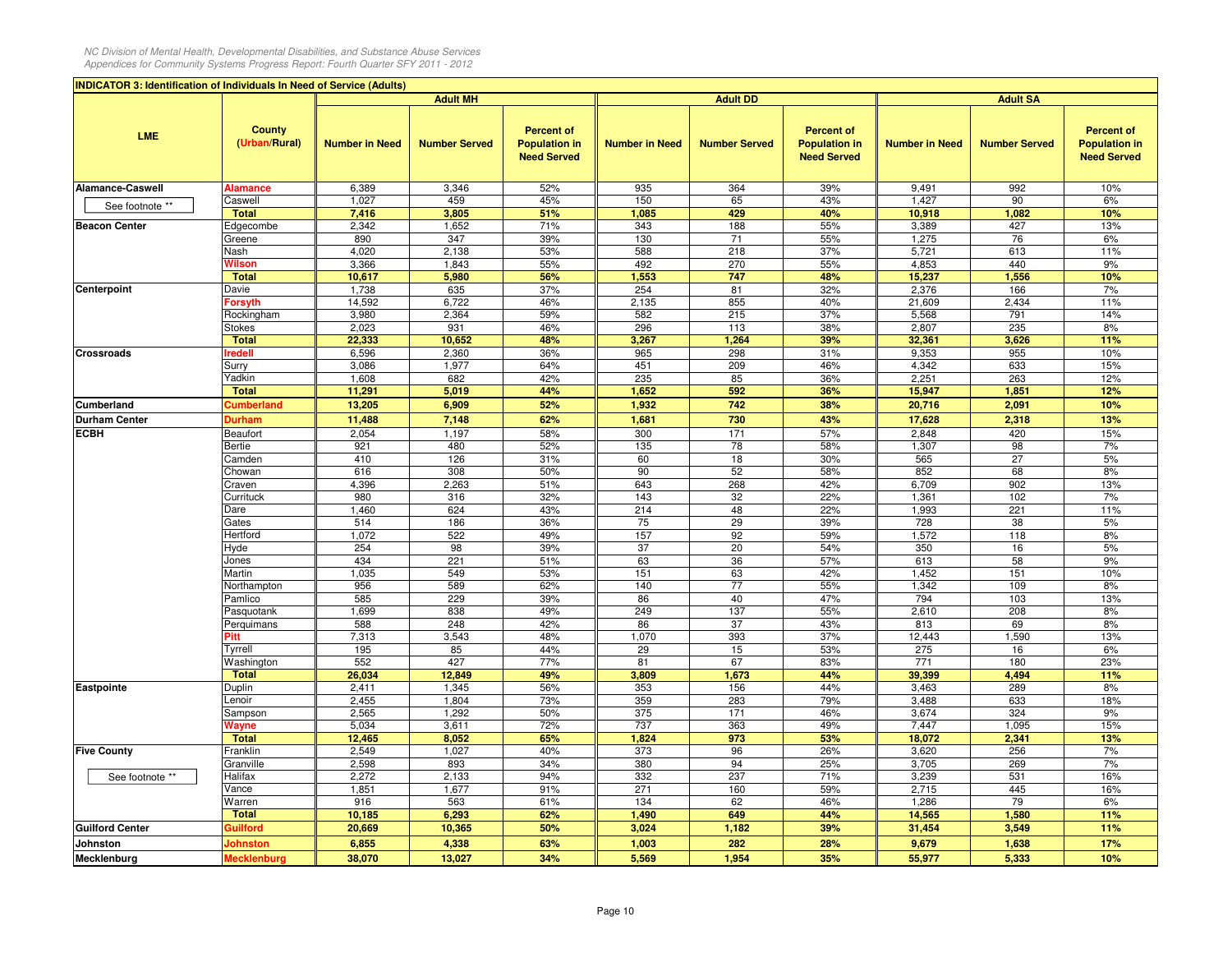| <b>County</b><br><b>Percent of</b><br><b>Percent of</b><br><b>Percent of</b><br><b>LME</b><br><b>Population in</b><br>(Urban/Rural)<br><b>Number in Need</b><br><b>Number Served</b><br><b>Population in</b><br><b>Number in Need</b><br><b>Number Served</b><br><b>Population in</b><br><b>Number in Need</b><br><b>Number Served</b><br><b>Need Served</b><br><b>Need Served</b><br><b>Need Served</b><br>Burke<br>3,861<br>2,372<br>61%<br>565<br>259<br>46%<br>5,565<br>691<br>12%<br>56%<br>338<br>36%<br>16%<br>Catawba<br>6,431<br>3,589<br>941<br>9,154<br>1,420<br><b>Total</b><br>10,292<br>5,961<br>58%<br>597<br>14,719<br>2,111<br>14%<br>1,506<br>40%<br>55%<br>156<br>36%<br>2,977<br>1,637<br>436<br>439<br>11%<br>Carteret<br>4,104<br><b>Onslow</b><br>39%<br>22%<br>594<br>4%<br>7,681<br>2,961<br>1,124<br>246<br>14,061<br><b>Total</b><br>10,659<br>4,598<br>43%<br>1,559<br>402<br>26%<br>18,165<br>1,033<br>6%<br>720<br>112<br>Orange-Person-Chatham<br>Chatham<br>2,769<br>26%<br>405<br>28%<br>3,760<br>210<br>6%<br>1,924<br>33%<br>855<br>319<br>37%<br>9,799<br>704<br>7%<br>5,843<br>Orange<br>1,666<br>926<br>56%<br>244<br>160<br>2,332<br>295<br>13%<br>Person<br>66%<br><b>Total</b><br>10,278<br>3,570<br>35%<br>1,504<br>591<br>39%<br>15,891<br>1,209<br>8%<br>86%<br>459<br>76%<br>17%<br><b>Cleveland</b><br>4,109<br>3,552<br>601<br>5,972<br>1,021<br><b>Pathways</b><br>8,552<br>6,595<br>77%<br>1,251<br>701<br>56%<br>12,285<br>2,178<br>18%<br>Gaston<br>12%<br>.incoln<br>3,326<br>1,631<br>49%<br>487<br>208<br>43%<br>4,661<br>546<br><b>Total</b><br>74%<br>2,339<br>58%<br>3,745<br>16%<br>15,987<br>11,778<br>1,368<br>22,918<br>347<br>33%<br>7,216<br>3,030<br>42%<br>1,056<br>10,236<br>1,398<br>14%<br><b>Cabarrus</b><br>273<br>6,821<br>46%<br>998<br>27%<br>9,552<br>15%<br><b>Davidson</b><br>3,116<br>1,451<br>See footnote *<br>Rowan<br>5,764<br>3,077<br>53%<br>843<br>319<br>38%<br>8,340<br>1,572<br>19%<br>2,564<br>1,927<br>75%<br>375<br>196<br>52%<br>18%<br>Stanly<br>3,711<br>673<br>300<br>9%<br>7,877<br>2,055<br>26%<br>1,152<br>26%<br>966<br>Jnion<br>11,148<br>1,435<br><b>Total</b><br>30,242<br>13,205<br>44%<br>4,424<br>32%<br>42,987<br>6,060<br>14%<br>1,145<br>745<br>65%<br>168<br>91<br>54%<br>1,646<br>231<br>14%<br>Anson<br>4,652<br>1,970<br>42%<br>681<br>204<br>30%<br>6,955<br>565<br>8%<br>Harnett<br>1,845<br>760<br>41%<br>270<br>92<br>34%<br>2,699<br>237<br>9%<br>Hoke<br>54%<br>$\overline{131}$<br>38%<br>14%<br>2,365<br>1,266<br>346<br>3,397<br>492<br>.ee<br>656<br>56%<br>170<br>64<br>38%<br>190<br>12%<br>1,162<br>1,646<br>Montgomery<br>3,812<br>1,763<br>46%<br>558<br>204<br>37%<br>5,171<br>695<br>13%<br>Moore<br>5,876<br>63%<br>860<br>265<br>8,361<br>1,182<br>14%<br>Randolph<br>3,678<br>31%<br>47%<br>1,903<br>1,452<br>76%<br>278<br>132<br>2,761<br>438<br>16%<br>Richmond<br>36%<br>22,760<br>12,290<br>54%<br>3,330<br>1,183<br>4,030<br>12%<br><b>Total</b><br>32,637<br><b>Smoky Mountain Center</b><br>Alexander<br>1,571<br>732<br>47%<br>230<br>64<br>28%<br>238<br>11%<br>2,189<br>322<br>66%<br>51<br>71%<br>13%<br>Alleghany<br>488<br>71<br>668<br>86<br>1,205<br>752<br>62%<br>176<br>88<br>50%<br>251<br>15%<br>Ashe<br>1,638<br>795<br>386<br>48<br>41%<br>12%<br>49%<br>116<br>1,148<br>140<br>Avery<br>515<br>201<br>39%<br>10%<br>Caldwell<br>3,523<br>1,838<br>52%<br>4,973<br>522<br>1,222<br>939<br>77%<br>179<br>105<br>59%<br>348<br>21%<br>Cherokee<br>1,638<br>275<br>58%<br>10%<br>475<br>69<br>33<br>47%<br>637<br>65<br>Clay<br>382<br>295<br>29<br>52%<br>529<br>21%<br>77%<br>56<br>111<br>Graham<br>2,603<br>2,286<br>88%<br>381<br>208<br>55%<br>3,578<br>952<br>27%<br>Haywood<br>56%<br>76<br>342<br>11%<br>Jackson<br>1,832<br>1,033<br>268<br>28%<br>3,080<br>962<br>68<br>350<br>17%<br>1,487<br>65%<br>218<br>31%<br>2,048<br>Macon<br>1,232<br>280<br>47%<br>17%<br>McDowell<br>1,913<br>64%<br>132<br>2,663<br>464<br>35%<br>158<br>Swain<br>587<br>501<br>85%<br>86<br>30<br>838<br>19%<br>763<br>94<br>276<br>Watauga<br>2,439<br>31%<br>357<br>26%<br>4,769<br>6%<br>2,934<br>429<br>211<br>49%<br>17%<br>1,800<br>61%<br>4,069<br>682<br>Wilkes<br><b>Total</b><br>23,456<br>3,431<br>1,438<br>42%<br>4,985<br>14%<br>14,116<br>60%<br>34,465<br>4,892<br>2,156<br>44%<br>716<br>224<br>31%<br>6,600<br>699<br>11%<br><b>Southeastern Center</b><br>Brunswick<br><b>New Hanover</b><br>8,947<br>5,159<br>58%<br>1,309<br>620<br>47%<br>13,639<br>1,917<br>14%<br>32%<br>Pender<br>2,249<br>1,012<br>45%<br>329<br>104<br>3,165<br>269<br>8%<br>948<br>40%<br><b>Total</b><br>2,885 | <b>INDICATOR 3: Identification of Individuals In Need of Service (Adults)</b> |        |                 |     |       |                 |        |                 |     |  |  |
|----------------------------------------------------------------------------------------------------------------------------------------------------------------------------------------------------------------------------------------------------------------------------------------------------------------------------------------------------------------------------------------------------------------------------------------------------------------------------------------------------------------------------------------------------------------------------------------------------------------------------------------------------------------------------------------------------------------------------------------------------------------------------------------------------------------------------------------------------------------------------------------------------------------------------------------------------------------------------------------------------------------------------------------------------------------------------------------------------------------------------------------------------------------------------------------------------------------------------------------------------------------------------------------------------------------------------------------------------------------------------------------------------------------------------------------------------------------------------------------------------------------------------------------------------------------------------------------------------------------------------------------------------------------------------------------------------------------------------------------------------------------------------------------------------------------------------------------------------------------------------------------------------------------------------------------------------------------------------------------------------------------------------------------------------------------------------------------------------------------------------------------------------------------------------------------------------------------------------------------------------------------------------------------------------------------------------------------------------------------------------------------------------------------------------------------------------------------------------------------------------------------------------------------------------------------------------------------------------------------------------------------------------------------------------------------------------------------------------------------------------------------------------------------------------------------------------------------------------------------------------------------------------------------------------------------------------------------------------------------------------------------------------------------------------------------------------------------------------------------------------------------------------------------------------------------------------------------------------------------------------------------------------------------------------------------------------------------------------------------------------------------------------------------------------------------------------------------------------------------------------------------------------------------------------------------------------------------------------------------------------------------------------------------------------------------------------------------------------------------------------------------------------------------------------------------------------------------------------------------------------------------------------------------------------------------------------------------------------------------------------------------------------------------------------------------------------------------------------------------------------------------------------------------------------------------------------------------------------------------------------------------------------------------------------------------------------------------------------------------------------------------------------------------------------------------------------------------------------------------------------------------------------------------------------------------------------------------------------------------------------------------------------------|-------------------------------------------------------------------------------|--------|-----------------|-----|-------|-----------------|--------|-----------------|-----|--|--|
|                                                                                                                                                                                                                                                                                                                                                                                                                                                                                                                                                                                                                                                                                                                                                                                                                                                                                                                                                                                                                                                                                                                                                                                                                                                                                                                                                                                                                                                                                                                                                                                                                                                                                                                                                                                                                                                                                                                                                                                                                                                                                                                                                                                                                                                                                                                                                                                                                                                                                                                                                                                                                                                                                                                                                                                                                                                                                                                                                                                                                                                                                                                                                                                                                                                                                                                                                                                                                                                                                                                                                                                                                                                                                                                                                                                                                                                                                                                                                                                                                                                                                                                                                                                                                                                                                                                                                                                                                                                                                                                                                                                                                                                          |                                                                               |        | <b>Adult MH</b> |     |       | <b>Adult DD</b> |        | <b>Adult SA</b> |     |  |  |
|                                                                                                                                                                                                                                                                                                                                                                                                                                                                                                                                                                                                                                                                                                                                                                                                                                                                                                                                                                                                                                                                                                                                                                                                                                                                                                                                                                                                                                                                                                                                                                                                                                                                                                                                                                                                                                                                                                                                                                                                                                                                                                                                                                                                                                                                                                                                                                                                                                                                                                                                                                                                                                                                                                                                                                                                                                                                                                                                                                                                                                                                                                                                                                                                                                                                                                                                                                                                                                                                                                                                                                                                                                                                                                                                                                                                                                                                                                                                                                                                                                                                                                                                                                                                                                                                                                                                                                                                                                                                                                                                                                                                                                                          |                                                                               |        |                 |     |       |                 |        |                 |     |  |  |
|                                                                                                                                                                                                                                                                                                                                                                                                                                                                                                                                                                                                                                                                                                                                                                                                                                                                                                                                                                                                                                                                                                                                                                                                                                                                                                                                                                                                                                                                                                                                                                                                                                                                                                                                                                                                                                                                                                                                                                                                                                                                                                                                                                                                                                                                                                                                                                                                                                                                                                                                                                                                                                                                                                                                                                                                                                                                                                                                                                                                                                                                                                                                                                                                                                                                                                                                                                                                                                                                                                                                                                                                                                                                                                                                                                                                                                                                                                                                                                                                                                                                                                                                                                                                                                                                                                                                                                                                                                                                                                                                                                                                                                                          | <b>Mental Health Partners</b>                                                 |        |                 |     |       |                 |        |                 |     |  |  |
|                                                                                                                                                                                                                                                                                                                                                                                                                                                                                                                                                                                                                                                                                                                                                                                                                                                                                                                                                                                                                                                                                                                                                                                                                                                                                                                                                                                                                                                                                                                                                                                                                                                                                                                                                                                                                                                                                                                                                                                                                                                                                                                                                                                                                                                                                                                                                                                                                                                                                                                                                                                                                                                                                                                                                                                                                                                                                                                                                                                                                                                                                                                                                                                                                                                                                                                                                                                                                                                                                                                                                                                                                                                                                                                                                                                                                                                                                                                                                                                                                                                                                                                                                                                                                                                                                                                                                                                                                                                                                                                                                                                                                                                          |                                                                               |        |                 |     |       |                 |        |                 |     |  |  |
|                                                                                                                                                                                                                                                                                                                                                                                                                                                                                                                                                                                                                                                                                                                                                                                                                                                                                                                                                                                                                                                                                                                                                                                                                                                                                                                                                                                                                                                                                                                                                                                                                                                                                                                                                                                                                                                                                                                                                                                                                                                                                                                                                                                                                                                                                                                                                                                                                                                                                                                                                                                                                                                                                                                                                                                                                                                                                                                                                                                                                                                                                                                                                                                                                                                                                                                                                                                                                                                                                                                                                                                                                                                                                                                                                                                                                                                                                                                                                                                                                                                                                                                                                                                                                                                                                                                                                                                                                                                                                                                                                                                                                                                          |                                                                               |        |                 |     |       |                 |        |                 |     |  |  |
|                                                                                                                                                                                                                                                                                                                                                                                                                                                                                                                                                                                                                                                                                                                                                                                                                                                                                                                                                                                                                                                                                                                                                                                                                                                                                                                                                                                                                                                                                                                                                                                                                                                                                                                                                                                                                                                                                                                                                                                                                                                                                                                                                                                                                                                                                                                                                                                                                                                                                                                                                                                                                                                                                                                                                                                                                                                                                                                                                                                                                                                                                                                                                                                                                                                                                                                                                                                                                                                                                                                                                                                                                                                                                                                                                                                                                                                                                                                                                                                                                                                                                                                                                                                                                                                                                                                                                                                                                                                                                                                                                                                                                                                          | <b>Onslow-Carteret</b>                                                        |        |                 |     |       |                 |        |                 |     |  |  |
|                                                                                                                                                                                                                                                                                                                                                                                                                                                                                                                                                                                                                                                                                                                                                                                                                                                                                                                                                                                                                                                                                                                                                                                                                                                                                                                                                                                                                                                                                                                                                                                                                                                                                                                                                                                                                                                                                                                                                                                                                                                                                                                                                                                                                                                                                                                                                                                                                                                                                                                                                                                                                                                                                                                                                                                                                                                                                                                                                                                                                                                                                                                                                                                                                                                                                                                                                                                                                                                                                                                                                                                                                                                                                                                                                                                                                                                                                                                                                                                                                                                                                                                                                                                                                                                                                                                                                                                                                                                                                                                                                                                                                                                          |                                                                               |        |                 |     |       |                 |        |                 |     |  |  |
|                                                                                                                                                                                                                                                                                                                                                                                                                                                                                                                                                                                                                                                                                                                                                                                                                                                                                                                                                                                                                                                                                                                                                                                                                                                                                                                                                                                                                                                                                                                                                                                                                                                                                                                                                                                                                                                                                                                                                                                                                                                                                                                                                                                                                                                                                                                                                                                                                                                                                                                                                                                                                                                                                                                                                                                                                                                                                                                                                                                                                                                                                                                                                                                                                                                                                                                                                                                                                                                                                                                                                                                                                                                                                                                                                                                                                                                                                                                                                                                                                                                                                                                                                                                                                                                                                                                                                                                                                                                                                                                                                                                                                                                          |                                                                               |        |                 |     |       |                 |        |                 |     |  |  |
|                                                                                                                                                                                                                                                                                                                                                                                                                                                                                                                                                                                                                                                                                                                                                                                                                                                                                                                                                                                                                                                                                                                                                                                                                                                                                                                                                                                                                                                                                                                                                                                                                                                                                                                                                                                                                                                                                                                                                                                                                                                                                                                                                                                                                                                                                                                                                                                                                                                                                                                                                                                                                                                                                                                                                                                                                                                                                                                                                                                                                                                                                                                                                                                                                                                                                                                                                                                                                                                                                                                                                                                                                                                                                                                                                                                                                                                                                                                                                                                                                                                                                                                                                                                                                                                                                                                                                                                                                                                                                                                                                                                                                                                          |                                                                               |        |                 |     |       |                 |        |                 |     |  |  |
|                                                                                                                                                                                                                                                                                                                                                                                                                                                                                                                                                                                                                                                                                                                                                                                                                                                                                                                                                                                                                                                                                                                                                                                                                                                                                                                                                                                                                                                                                                                                                                                                                                                                                                                                                                                                                                                                                                                                                                                                                                                                                                                                                                                                                                                                                                                                                                                                                                                                                                                                                                                                                                                                                                                                                                                                                                                                                                                                                                                                                                                                                                                                                                                                                                                                                                                                                                                                                                                                                                                                                                                                                                                                                                                                                                                                                                                                                                                                                                                                                                                                                                                                                                                                                                                                                                                                                                                                                                                                                                                                                                                                                                                          |                                                                               |        |                 |     |       |                 |        |                 |     |  |  |
|                                                                                                                                                                                                                                                                                                                                                                                                                                                                                                                                                                                                                                                                                                                                                                                                                                                                                                                                                                                                                                                                                                                                                                                                                                                                                                                                                                                                                                                                                                                                                                                                                                                                                                                                                                                                                                                                                                                                                                                                                                                                                                                                                                                                                                                                                                                                                                                                                                                                                                                                                                                                                                                                                                                                                                                                                                                                                                                                                                                                                                                                                                                                                                                                                                                                                                                                                                                                                                                                                                                                                                                                                                                                                                                                                                                                                                                                                                                                                                                                                                                                                                                                                                                                                                                                                                                                                                                                                                                                                                                                                                                                                                                          |                                                                               |        |                 |     |       |                 |        |                 |     |  |  |
|                                                                                                                                                                                                                                                                                                                                                                                                                                                                                                                                                                                                                                                                                                                                                                                                                                                                                                                                                                                                                                                                                                                                                                                                                                                                                                                                                                                                                                                                                                                                                                                                                                                                                                                                                                                                                                                                                                                                                                                                                                                                                                                                                                                                                                                                                                                                                                                                                                                                                                                                                                                                                                                                                                                                                                                                                                                                                                                                                                                                                                                                                                                                                                                                                                                                                                                                                                                                                                                                                                                                                                                                                                                                                                                                                                                                                                                                                                                                                                                                                                                                                                                                                                                                                                                                                                                                                                                                                                                                                                                                                                                                                                                          |                                                                               |        |                 |     |       |                 |        |                 |     |  |  |
|                                                                                                                                                                                                                                                                                                                                                                                                                                                                                                                                                                                                                                                                                                                                                                                                                                                                                                                                                                                                                                                                                                                                                                                                                                                                                                                                                                                                                                                                                                                                                                                                                                                                                                                                                                                                                                                                                                                                                                                                                                                                                                                                                                                                                                                                                                                                                                                                                                                                                                                                                                                                                                                                                                                                                                                                                                                                                                                                                                                                                                                                                                                                                                                                                                                                                                                                                                                                                                                                                                                                                                                                                                                                                                                                                                                                                                                                                                                                                                                                                                                                                                                                                                                                                                                                                                                                                                                                                                                                                                                                                                                                                                                          |                                                                               |        |                 |     |       |                 |        |                 |     |  |  |
|                                                                                                                                                                                                                                                                                                                                                                                                                                                                                                                                                                                                                                                                                                                                                                                                                                                                                                                                                                                                                                                                                                                                                                                                                                                                                                                                                                                                                                                                                                                                                                                                                                                                                                                                                                                                                                                                                                                                                                                                                                                                                                                                                                                                                                                                                                                                                                                                                                                                                                                                                                                                                                                                                                                                                                                                                                                                                                                                                                                                                                                                                                                                                                                                                                                                                                                                                                                                                                                                                                                                                                                                                                                                                                                                                                                                                                                                                                                                                                                                                                                                                                                                                                                                                                                                                                                                                                                                                                                                                                                                                                                                                                                          |                                                                               |        |                 |     |       |                 |        |                 |     |  |  |
|                                                                                                                                                                                                                                                                                                                                                                                                                                                                                                                                                                                                                                                                                                                                                                                                                                                                                                                                                                                                                                                                                                                                                                                                                                                                                                                                                                                                                                                                                                                                                                                                                                                                                                                                                                                                                                                                                                                                                                                                                                                                                                                                                                                                                                                                                                                                                                                                                                                                                                                                                                                                                                                                                                                                                                                                                                                                                                                                                                                                                                                                                                                                                                                                                                                                                                                                                                                                                                                                                                                                                                                                                                                                                                                                                                                                                                                                                                                                                                                                                                                                                                                                                                                                                                                                                                                                                                                                                                                                                                                                                                                                                                                          |                                                                               |        |                 |     |       |                 |        |                 |     |  |  |
|                                                                                                                                                                                                                                                                                                                                                                                                                                                                                                                                                                                                                                                                                                                                                                                                                                                                                                                                                                                                                                                                                                                                                                                                                                                                                                                                                                                                                                                                                                                                                                                                                                                                                                                                                                                                                                                                                                                                                                                                                                                                                                                                                                                                                                                                                                                                                                                                                                                                                                                                                                                                                                                                                                                                                                                                                                                                                                                                                                                                                                                                                                                                                                                                                                                                                                                                                                                                                                                                                                                                                                                                                                                                                                                                                                                                                                                                                                                                                                                                                                                                                                                                                                                                                                                                                                                                                                                                                                                                                                                                                                                                                                                          | PBH                                                                           |        |                 |     |       |                 |        |                 |     |  |  |
|                                                                                                                                                                                                                                                                                                                                                                                                                                                                                                                                                                                                                                                                                                                                                                                                                                                                                                                                                                                                                                                                                                                                                                                                                                                                                                                                                                                                                                                                                                                                                                                                                                                                                                                                                                                                                                                                                                                                                                                                                                                                                                                                                                                                                                                                                                                                                                                                                                                                                                                                                                                                                                                                                                                                                                                                                                                                                                                                                                                                                                                                                                                                                                                                                                                                                                                                                                                                                                                                                                                                                                                                                                                                                                                                                                                                                                                                                                                                                                                                                                                                                                                                                                                                                                                                                                                                                                                                                                                                                                                                                                                                                                                          |                                                                               |        |                 |     |       |                 |        |                 |     |  |  |
|                                                                                                                                                                                                                                                                                                                                                                                                                                                                                                                                                                                                                                                                                                                                                                                                                                                                                                                                                                                                                                                                                                                                                                                                                                                                                                                                                                                                                                                                                                                                                                                                                                                                                                                                                                                                                                                                                                                                                                                                                                                                                                                                                                                                                                                                                                                                                                                                                                                                                                                                                                                                                                                                                                                                                                                                                                                                                                                                                                                                                                                                                                                                                                                                                                                                                                                                                                                                                                                                                                                                                                                                                                                                                                                                                                                                                                                                                                                                                                                                                                                                                                                                                                                                                                                                                                                                                                                                                                                                                                                                                                                                                                                          |                                                                               |        |                 |     |       |                 |        |                 |     |  |  |
|                                                                                                                                                                                                                                                                                                                                                                                                                                                                                                                                                                                                                                                                                                                                                                                                                                                                                                                                                                                                                                                                                                                                                                                                                                                                                                                                                                                                                                                                                                                                                                                                                                                                                                                                                                                                                                                                                                                                                                                                                                                                                                                                                                                                                                                                                                                                                                                                                                                                                                                                                                                                                                                                                                                                                                                                                                                                                                                                                                                                                                                                                                                                                                                                                                                                                                                                                                                                                                                                                                                                                                                                                                                                                                                                                                                                                                                                                                                                                                                                                                                                                                                                                                                                                                                                                                                                                                                                                                                                                                                                                                                                                                                          |                                                                               |        |                 |     |       |                 |        |                 |     |  |  |
|                                                                                                                                                                                                                                                                                                                                                                                                                                                                                                                                                                                                                                                                                                                                                                                                                                                                                                                                                                                                                                                                                                                                                                                                                                                                                                                                                                                                                                                                                                                                                                                                                                                                                                                                                                                                                                                                                                                                                                                                                                                                                                                                                                                                                                                                                                                                                                                                                                                                                                                                                                                                                                                                                                                                                                                                                                                                                                                                                                                                                                                                                                                                                                                                                                                                                                                                                                                                                                                                                                                                                                                                                                                                                                                                                                                                                                                                                                                                                                                                                                                                                                                                                                                                                                                                                                                                                                                                                                                                                                                                                                                                                                                          |                                                                               |        |                 |     |       |                 |        |                 |     |  |  |
|                                                                                                                                                                                                                                                                                                                                                                                                                                                                                                                                                                                                                                                                                                                                                                                                                                                                                                                                                                                                                                                                                                                                                                                                                                                                                                                                                                                                                                                                                                                                                                                                                                                                                                                                                                                                                                                                                                                                                                                                                                                                                                                                                                                                                                                                                                                                                                                                                                                                                                                                                                                                                                                                                                                                                                                                                                                                                                                                                                                                                                                                                                                                                                                                                                                                                                                                                                                                                                                                                                                                                                                                                                                                                                                                                                                                                                                                                                                                                                                                                                                                                                                                                                                                                                                                                                                                                                                                                                                                                                                                                                                                                                                          |                                                                               |        |                 |     |       |                 |        |                 |     |  |  |
|                                                                                                                                                                                                                                                                                                                                                                                                                                                                                                                                                                                                                                                                                                                                                                                                                                                                                                                                                                                                                                                                                                                                                                                                                                                                                                                                                                                                                                                                                                                                                                                                                                                                                                                                                                                                                                                                                                                                                                                                                                                                                                                                                                                                                                                                                                                                                                                                                                                                                                                                                                                                                                                                                                                                                                                                                                                                                                                                                                                                                                                                                                                                                                                                                                                                                                                                                                                                                                                                                                                                                                                                                                                                                                                                                                                                                                                                                                                                                                                                                                                                                                                                                                                                                                                                                                                                                                                                                                                                                                                                                                                                                                                          | <b>Sandhills Center</b>                                                       |        |                 |     |       |                 |        |                 |     |  |  |
|                                                                                                                                                                                                                                                                                                                                                                                                                                                                                                                                                                                                                                                                                                                                                                                                                                                                                                                                                                                                                                                                                                                                                                                                                                                                                                                                                                                                                                                                                                                                                                                                                                                                                                                                                                                                                                                                                                                                                                                                                                                                                                                                                                                                                                                                                                                                                                                                                                                                                                                                                                                                                                                                                                                                                                                                                                                                                                                                                                                                                                                                                                                                                                                                                                                                                                                                                                                                                                                                                                                                                                                                                                                                                                                                                                                                                                                                                                                                                                                                                                                                                                                                                                                                                                                                                                                                                                                                                                                                                                                                                                                                                                                          |                                                                               |        |                 |     |       |                 |        |                 |     |  |  |
|                                                                                                                                                                                                                                                                                                                                                                                                                                                                                                                                                                                                                                                                                                                                                                                                                                                                                                                                                                                                                                                                                                                                                                                                                                                                                                                                                                                                                                                                                                                                                                                                                                                                                                                                                                                                                                                                                                                                                                                                                                                                                                                                                                                                                                                                                                                                                                                                                                                                                                                                                                                                                                                                                                                                                                                                                                                                                                                                                                                                                                                                                                                                                                                                                                                                                                                                                                                                                                                                                                                                                                                                                                                                                                                                                                                                                                                                                                                                                                                                                                                                                                                                                                                                                                                                                                                                                                                                                                                                                                                                                                                                                                                          |                                                                               |        |                 |     |       |                 |        |                 |     |  |  |
|                                                                                                                                                                                                                                                                                                                                                                                                                                                                                                                                                                                                                                                                                                                                                                                                                                                                                                                                                                                                                                                                                                                                                                                                                                                                                                                                                                                                                                                                                                                                                                                                                                                                                                                                                                                                                                                                                                                                                                                                                                                                                                                                                                                                                                                                                                                                                                                                                                                                                                                                                                                                                                                                                                                                                                                                                                                                                                                                                                                                                                                                                                                                                                                                                                                                                                                                                                                                                                                                                                                                                                                                                                                                                                                                                                                                                                                                                                                                                                                                                                                                                                                                                                                                                                                                                                                                                                                                                                                                                                                                                                                                                                                          |                                                                               |        |                 |     |       |                 |        |                 |     |  |  |
|                                                                                                                                                                                                                                                                                                                                                                                                                                                                                                                                                                                                                                                                                                                                                                                                                                                                                                                                                                                                                                                                                                                                                                                                                                                                                                                                                                                                                                                                                                                                                                                                                                                                                                                                                                                                                                                                                                                                                                                                                                                                                                                                                                                                                                                                                                                                                                                                                                                                                                                                                                                                                                                                                                                                                                                                                                                                                                                                                                                                                                                                                                                                                                                                                                                                                                                                                                                                                                                                                                                                                                                                                                                                                                                                                                                                                                                                                                                                                                                                                                                                                                                                                                                                                                                                                                                                                                                                                                                                                                                                                                                                                                                          |                                                                               |        |                 |     |       |                 |        |                 |     |  |  |
|                                                                                                                                                                                                                                                                                                                                                                                                                                                                                                                                                                                                                                                                                                                                                                                                                                                                                                                                                                                                                                                                                                                                                                                                                                                                                                                                                                                                                                                                                                                                                                                                                                                                                                                                                                                                                                                                                                                                                                                                                                                                                                                                                                                                                                                                                                                                                                                                                                                                                                                                                                                                                                                                                                                                                                                                                                                                                                                                                                                                                                                                                                                                                                                                                                                                                                                                                                                                                                                                                                                                                                                                                                                                                                                                                                                                                                                                                                                                                                                                                                                                                                                                                                                                                                                                                                                                                                                                                                                                                                                                                                                                                                                          |                                                                               |        |                 |     |       |                 |        |                 |     |  |  |
|                                                                                                                                                                                                                                                                                                                                                                                                                                                                                                                                                                                                                                                                                                                                                                                                                                                                                                                                                                                                                                                                                                                                                                                                                                                                                                                                                                                                                                                                                                                                                                                                                                                                                                                                                                                                                                                                                                                                                                                                                                                                                                                                                                                                                                                                                                                                                                                                                                                                                                                                                                                                                                                                                                                                                                                                                                                                                                                                                                                                                                                                                                                                                                                                                                                                                                                                                                                                                                                                                                                                                                                                                                                                                                                                                                                                                                                                                                                                                                                                                                                                                                                                                                                                                                                                                                                                                                                                                                                                                                                                                                                                                                                          |                                                                               |        |                 |     |       |                 |        |                 |     |  |  |
|                                                                                                                                                                                                                                                                                                                                                                                                                                                                                                                                                                                                                                                                                                                                                                                                                                                                                                                                                                                                                                                                                                                                                                                                                                                                                                                                                                                                                                                                                                                                                                                                                                                                                                                                                                                                                                                                                                                                                                                                                                                                                                                                                                                                                                                                                                                                                                                                                                                                                                                                                                                                                                                                                                                                                                                                                                                                                                                                                                                                                                                                                                                                                                                                                                                                                                                                                                                                                                                                                                                                                                                                                                                                                                                                                                                                                                                                                                                                                                                                                                                                                                                                                                                                                                                                                                                                                                                                                                                                                                                                                                                                                                                          |                                                                               |        |                 |     |       |                 |        |                 |     |  |  |
|                                                                                                                                                                                                                                                                                                                                                                                                                                                                                                                                                                                                                                                                                                                                                                                                                                                                                                                                                                                                                                                                                                                                                                                                                                                                                                                                                                                                                                                                                                                                                                                                                                                                                                                                                                                                                                                                                                                                                                                                                                                                                                                                                                                                                                                                                                                                                                                                                                                                                                                                                                                                                                                                                                                                                                                                                                                                                                                                                                                                                                                                                                                                                                                                                                                                                                                                                                                                                                                                                                                                                                                                                                                                                                                                                                                                                                                                                                                                                                                                                                                                                                                                                                                                                                                                                                                                                                                                                                                                                                                                                                                                                                                          |                                                                               |        |                 |     |       |                 |        |                 |     |  |  |
|                                                                                                                                                                                                                                                                                                                                                                                                                                                                                                                                                                                                                                                                                                                                                                                                                                                                                                                                                                                                                                                                                                                                                                                                                                                                                                                                                                                                                                                                                                                                                                                                                                                                                                                                                                                                                                                                                                                                                                                                                                                                                                                                                                                                                                                                                                                                                                                                                                                                                                                                                                                                                                                                                                                                                                                                                                                                                                                                                                                                                                                                                                                                                                                                                                                                                                                                                                                                                                                                                                                                                                                                                                                                                                                                                                                                                                                                                                                                                                                                                                                                                                                                                                                                                                                                                                                                                                                                                                                                                                                                                                                                                                                          |                                                                               |        |                 |     |       |                 |        |                 |     |  |  |
|                                                                                                                                                                                                                                                                                                                                                                                                                                                                                                                                                                                                                                                                                                                                                                                                                                                                                                                                                                                                                                                                                                                                                                                                                                                                                                                                                                                                                                                                                                                                                                                                                                                                                                                                                                                                                                                                                                                                                                                                                                                                                                                                                                                                                                                                                                                                                                                                                                                                                                                                                                                                                                                                                                                                                                                                                                                                                                                                                                                                                                                                                                                                                                                                                                                                                                                                                                                                                                                                                                                                                                                                                                                                                                                                                                                                                                                                                                                                                                                                                                                                                                                                                                                                                                                                                                                                                                                                                                                                                                                                                                                                                                                          |                                                                               |        |                 |     |       |                 |        |                 |     |  |  |
|                                                                                                                                                                                                                                                                                                                                                                                                                                                                                                                                                                                                                                                                                                                                                                                                                                                                                                                                                                                                                                                                                                                                                                                                                                                                                                                                                                                                                                                                                                                                                                                                                                                                                                                                                                                                                                                                                                                                                                                                                                                                                                                                                                                                                                                                                                                                                                                                                                                                                                                                                                                                                                                                                                                                                                                                                                                                                                                                                                                                                                                                                                                                                                                                                                                                                                                                                                                                                                                                                                                                                                                                                                                                                                                                                                                                                                                                                                                                                                                                                                                                                                                                                                                                                                                                                                                                                                                                                                                                                                                                                                                                                                                          |                                                                               |        |                 |     |       |                 |        |                 |     |  |  |
|                                                                                                                                                                                                                                                                                                                                                                                                                                                                                                                                                                                                                                                                                                                                                                                                                                                                                                                                                                                                                                                                                                                                                                                                                                                                                                                                                                                                                                                                                                                                                                                                                                                                                                                                                                                                                                                                                                                                                                                                                                                                                                                                                                                                                                                                                                                                                                                                                                                                                                                                                                                                                                                                                                                                                                                                                                                                                                                                                                                                                                                                                                                                                                                                                                                                                                                                                                                                                                                                                                                                                                                                                                                                                                                                                                                                                                                                                                                                                                                                                                                                                                                                                                                                                                                                                                                                                                                                                                                                                                                                                                                                                                                          |                                                                               |        |                 |     |       |                 |        |                 |     |  |  |
|                                                                                                                                                                                                                                                                                                                                                                                                                                                                                                                                                                                                                                                                                                                                                                                                                                                                                                                                                                                                                                                                                                                                                                                                                                                                                                                                                                                                                                                                                                                                                                                                                                                                                                                                                                                                                                                                                                                                                                                                                                                                                                                                                                                                                                                                                                                                                                                                                                                                                                                                                                                                                                                                                                                                                                                                                                                                                                                                                                                                                                                                                                                                                                                                                                                                                                                                                                                                                                                                                                                                                                                                                                                                                                                                                                                                                                                                                                                                                                                                                                                                                                                                                                                                                                                                                                                                                                                                                                                                                                                                                                                                                                                          |                                                                               |        |                 |     |       |                 |        |                 |     |  |  |
|                                                                                                                                                                                                                                                                                                                                                                                                                                                                                                                                                                                                                                                                                                                                                                                                                                                                                                                                                                                                                                                                                                                                                                                                                                                                                                                                                                                                                                                                                                                                                                                                                                                                                                                                                                                                                                                                                                                                                                                                                                                                                                                                                                                                                                                                                                                                                                                                                                                                                                                                                                                                                                                                                                                                                                                                                                                                                                                                                                                                                                                                                                                                                                                                                                                                                                                                                                                                                                                                                                                                                                                                                                                                                                                                                                                                                                                                                                                                                                                                                                                                                                                                                                                                                                                                                                                                                                                                                                                                                                                                                                                                                                                          |                                                                               |        |                 |     |       |                 |        |                 |     |  |  |
|                                                                                                                                                                                                                                                                                                                                                                                                                                                                                                                                                                                                                                                                                                                                                                                                                                                                                                                                                                                                                                                                                                                                                                                                                                                                                                                                                                                                                                                                                                                                                                                                                                                                                                                                                                                                                                                                                                                                                                                                                                                                                                                                                                                                                                                                                                                                                                                                                                                                                                                                                                                                                                                                                                                                                                                                                                                                                                                                                                                                                                                                                                                                                                                                                                                                                                                                                                                                                                                                                                                                                                                                                                                                                                                                                                                                                                                                                                                                                                                                                                                                                                                                                                                                                                                                                                                                                                                                                                                                                                                                                                                                                                                          |                                                                               |        |                 |     |       |                 |        |                 |     |  |  |
|                                                                                                                                                                                                                                                                                                                                                                                                                                                                                                                                                                                                                                                                                                                                                                                                                                                                                                                                                                                                                                                                                                                                                                                                                                                                                                                                                                                                                                                                                                                                                                                                                                                                                                                                                                                                                                                                                                                                                                                                                                                                                                                                                                                                                                                                                                                                                                                                                                                                                                                                                                                                                                                                                                                                                                                                                                                                                                                                                                                                                                                                                                                                                                                                                                                                                                                                                                                                                                                                                                                                                                                                                                                                                                                                                                                                                                                                                                                                                                                                                                                                                                                                                                                                                                                                                                                                                                                                                                                                                                                                                                                                                                                          |                                                                               |        |                 |     |       |                 |        |                 |     |  |  |
|                                                                                                                                                                                                                                                                                                                                                                                                                                                                                                                                                                                                                                                                                                                                                                                                                                                                                                                                                                                                                                                                                                                                                                                                                                                                                                                                                                                                                                                                                                                                                                                                                                                                                                                                                                                                                                                                                                                                                                                                                                                                                                                                                                                                                                                                                                                                                                                                                                                                                                                                                                                                                                                                                                                                                                                                                                                                                                                                                                                                                                                                                                                                                                                                                                                                                                                                                                                                                                                                                                                                                                                                                                                                                                                                                                                                                                                                                                                                                                                                                                                                                                                                                                                                                                                                                                                                                                                                                                                                                                                                                                                                                                                          |                                                                               |        |                 |     |       |                 |        |                 |     |  |  |
|                                                                                                                                                                                                                                                                                                                                                                                                                                                                                                                                                                                                                                                                                                                                                                                                                                                                                                                                                                                                                                                                                                                                                                                                                                                                                                                                                                                                                                                                                                                                                                                                                                                                                                                                                                                                                                                                                                                                                                                                                                                                                                                                                                                                                                                                                                                                                                                                                                                                                                                                                                                                                                                                                                                                                                                                                                                                                                                                                                                                                                                                                                                                                                                                                                                                                                                                                                                                                                                                                                                                                                                                                                                                                                                                                                                                                                                                                                                                                                                                                                                                                                                                                                                                                                                                                                                                                                                                                                                                                                                                                                                                                                                          |                                                                               |        |                 |     |       |                 |        |                 |     |  |  |
|                                                                                                                                                                                                                                                                                                                                                                                                                                                                                                                                                                                                                                                                                                                                                                                                                                                                                                                                                                                                                                                                                                                                                                                                                                                                                                                                                                                                                                                                                                                                                                                                                                                                                                                                                                                                                                                                                                                                                                                                                                                                                                                                                                                                                                                                                                                                                                                                                                                                                                                                                                                                                                                                                                                                                                                                                                                                                                                                                                                                                                                                                                                                                                                                                                                                                                                                                                                                                                                                                                                                                                                                                                                                                                                                                                                                                                                                                                                                                                                                                                                                                                                                                                                                                                                                                                                                                                                                                                                                                                                                                                                                                                                          |                                                                               |        |                 |     |       |                 |        |                 |     |  |  |
|                                                                                                                                                                                                                                                                                                                                                                                                                                                                                                                                                                                                                                                                                                                                                                                                                                                                                                                                                                                                                                                                                                                                                                                                                                                                                                                                                                                                                                                                                                                                                                                                                                                                                                                                                                                                                                                                                                                                                                                                                                                                                                                                                                                                                                                                                                                                                                                                                                                                                                                                                                                                                                                                                                                                                                                                                                                                                                                                                                                                                                                                                                                                                                                                                                                                                                                                                                                                                                                                                                                                                                                                                                                                                                                                                                                                                                                                                                                                                                                                                                                                                                                                                                                                                                                                                                                                                                                                                                                                                                                                                                                                                                                          |                                                                               |        |                 |     |       |                 |        |                 |     |  |  |
|                                                                                                                                                                                                                                                                                                                                                                                                                                                                                                                                                                                                                                                                                                                                                                                                                                                                                                                                                                                                                                                                                                                                                                                                                                                                                                                                                                                                                                                                                                                                                                                                                                                                                                                                                                                                                                                                                                                                                                                                                                                                                                                                                                                                                                                                                                                                                                                                                                                                                                                                                                                                                                                                                                                                                                                                                                                                                                                                                                                                                                                                                                                                                                                                                                                                                                                                                                                                                                                                                                                                                                                                                                                                                                                                                                                                                                                                                                                                                                                                                                                                                                                                                                                                                                                                                                                                                                                                                                                                                                                                                                                                                                                          |                                                                               |        |                 |     |       |                 |        |                 |     |  |  |
|                                                                                                                                                                                                                                                                                                                                                                                                                                                                                                                                                                                                                                                                                                                                                                                                                                                                                                                                                                                                                                                                                                                                                                                                                                                                                                                                                                                                                                                                                                                                                                                                                                                                                                                                                                                                                                                                                                                                                                                                                                                                                                                                                                                                                                                                                                                                                                                                                                                                                                                                                                                                                                                                                                                                                                                                                                                                                                                                                                                                                                                                                                                                                                                                                                                                                                                                                                                                                                                                                                                                                                                                                                                                                                                                                                                                                                                                                                                                                                                                                                                                                                                                                                                                                                                                                                                                                                                                                                                                                                                                                                                                                                                          |                                                                               |        |                 |     |       |                 |        |                 |     |  |  |
|                                                                                                                                                                                                                                                                                                                                                                                                                                                                                                                                                                                                                                                                                                                                                                                                                                                                                                                                                                                                                                                                                                                                                                                                                                                                                                                                                                                                                                                                                                                                                                                                                                                                                                                                                                                                                                                                                                                                                                                                                                                                                                                                                                                                                                                                                                                                                                                                                                                                                                                                                                                                                                                                                                                                                                                                                                                                                                                                                                                                                                                                                                                                                                                                                                                                                                                                                                                                                                                                                                                                                                                                                                                                                                                                                                                                                                                                                                                                                                                                                                                                                                                                                                                                                                                                                                                                                                                                                                                                                                                                                                                                                                                          |                                                                               |        |                 |     |       |                 |        |                 |     |  |  |
|                                                                                                                                                                                                                                                                                                                                                                                                                                                                                                                                                                                                                                                                                                                                                                                                                                                                                                                                                                                                                                                                                                                                                                                                                                                                                                                                                                                                                                                                                                                                                                                                                                                                                                                                                                                                                                                                                                                                                                                                                                                                                                                                                                                                                                                                                                                                                                                                                                                                                                                                                                                                                                                                                                                                                                                                                                                                                                                                                                                                                                                                                                                                                                                                                                                                                                                                                                                                                                                                                                                                                                                                                                                                                                                                                                                                                                                                                                                                                                                                                                                                                                                                                                                                                                                                                                                                                                                                                                                                                                                                                                                                                                                          |                                                                               |        |                 |     |       |                 |        |                 |     |  |  |
|                                                                                                                                                                                                                                                                                                                                                                                                                                                                                                                                                                                                                                                                                                                                                                                                                                                                                                                                                                                                                                                                                                                                                                                                                                                                                                                                                                                                                                                                                                                                                                                                                                                                                                                                                                                                                                                                                                                                                                                                                                                                                                                                                                                                                                                                                                                                                                                                                                                                                                                                                                                                                                                                                                                                                                                                                                                                                                                                                                                                                                                                                                                                                                                                                                                                                                                                                                                                                                                                                                                                                                                                                                                                                                                                                                                                                                                                                                                                                                                                                                                                                                                                                                                                                                                                                                                                                                                                                                                                                                                                                                                                                                                          |                                                                               |        |                 |     |       |                 |        |                 |     |  |  |
|                                                                                                                                                                                                                                                                                                                                                                                                                                                                                                                                                                                                                                                                                                                                                                                                                                                                                                                                                                                                                                                                                                                                                                                                                                                                                                                                                                                                                                                                                                                                                                                                                                                                                                                                                                                                                                                                                                                                                                                                                                                                                                                                                                                                                                                                                                                                                                                                                                                                                                                                                                                                                                                                                                                                                                                                                                                                                                                                                                                                                                                                                                                                                                                                                                                                                                                                                                                                                                                                                                                                                                                                                                                                                                                                                                                                                                                                                                                                                                                                                                                                                                                                                                                                                                                                                                                                                                                                                                                                                                                                                                                                                                                          |                                                                               | 16,088 | 8,327           | 52% | 2,354 |                 | 23,404 |                 | 12% |  |  |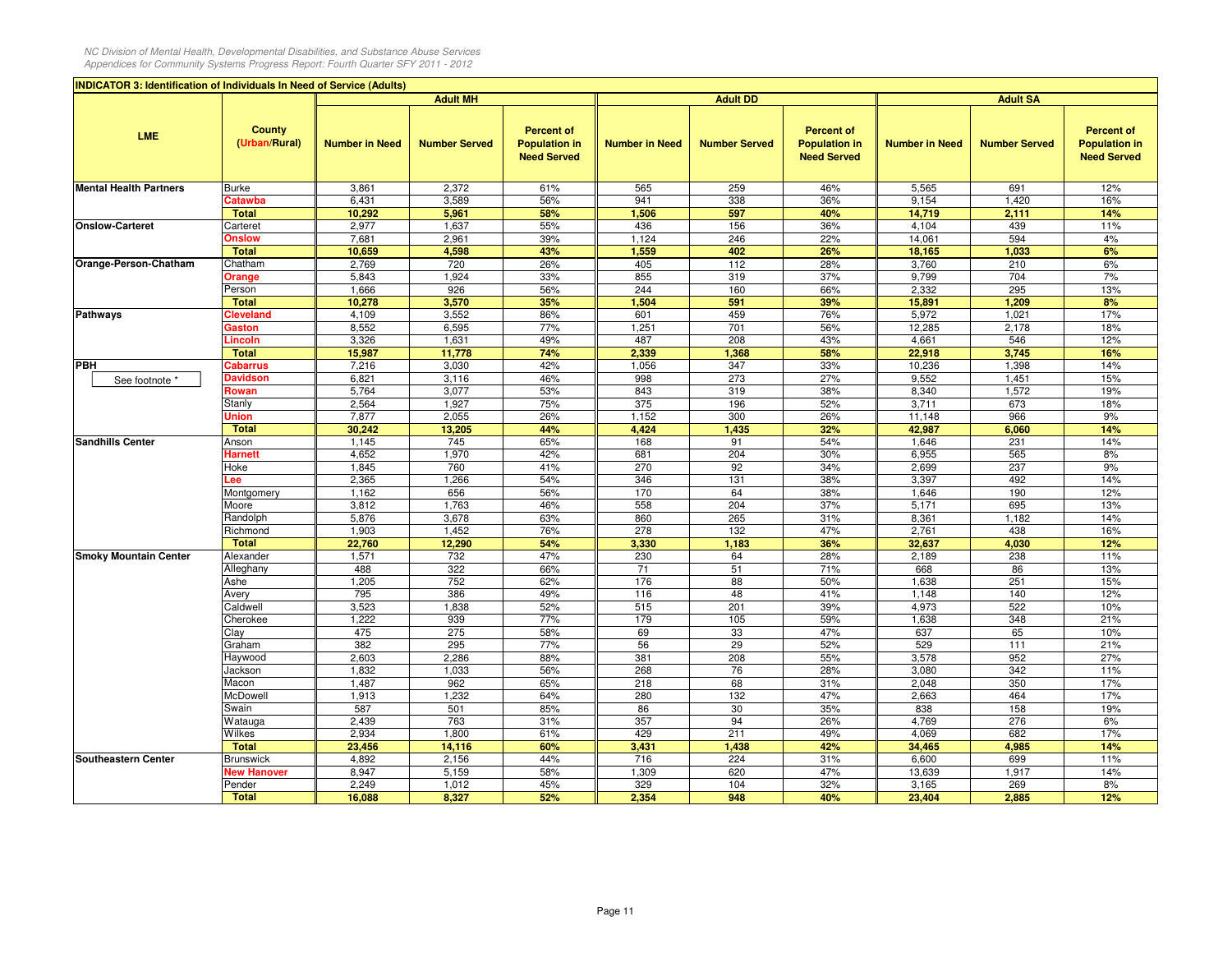| <b>INDICATOR 3: Identification of Individuals In Need of Service (Adults)</b> |                                |                       |                      |                                                                 |                       |                      |                                                                 |                       |                      |                                                                 |
|-------------------------------------------------------------------------------|--------------------------------|-----------------------|----------------------|-----------------------------------------------------------------|-----------------------|----------------------|-----------------------------------------------------------------|-----------------------|----------------------|-----------------------------------------------------------------|
|                                                                               |                                |                       | <b>Adult MH</b>      |                                                                 |                       | <b>Adult DD</b>      |                                                                 |                       | <b>Adult SA</b>      |                                                                 |
| <b>LME</b>                                                                    | <b>County</b><br>(Urban/Rural) | <b>Number in Need</b> | <b>Number Served</b> | <b>Percent of</b><br><b>Population in</b><br><b>Need Served</b> | <b>Number in Need</b> | <b>Number Served</b> | <b>Percent of</b><br><b>Population in</b><br><b>Need Served</b> | <b>Number in Need</b> | <b>Number Served</b> | <b>Percent of</b><br><b>Population in</b><br><b>Need Served</b> |
| Southeastern Regional                                                         | Bladen                         | 1.481                 | 927                  | 63%                                                             | 217                   | 118                  | 54%                                                             | 2,092                 | 213                  | 10%                                                             |
|                                                                               | Columbus                       | 2.418                 | 1,577                | 65%                                                             | 354                   | 231                  | 65%                                                             | 3.453                 | 436                  | 13%                                                             |
|                                                                               | Robeson                        | 5,392                 | 3,733                | 69%                                                             | 789                   | 377                  | 48%                                                             | 8,199                 | 1,338                | 16%                                                             |
|                                                                               | Scotland                       | 1,460                 | 1,082                | 74%                                                             | 214                   | 119                  | 56%                                                             | 2,125                 | 272                  | 13%                                                             |
|                                                                               | <b>Total</b>                   | 10,751                | 7,319                | 68%                                                             | 1,573                 | 845                  | 54%                                                             | 15,868                | 2,259                | 14%                                                             |
| Wake                                                                          | Wake                           | 37,357                | 12,204               | 33%                                                             | 5,465                 | 1,560                | 29%                                                             | 54,962                | 4,076                | 7%                                                              |
| <b>Western Highlands Network</b>                                              | <b>Buncombe</b>                | 10,442                | 6,159                | 59%                                                             | 1,528                 | 656                  | 43%                                                             | 14,840                | 2,171                | 15%                                                             |
|                                                                               | <b>Henderson</b>               | 4,685                 | 1,676                | 36%                                                             | 685                   | 225                  | 33%                                                             | 6,356                 | 625                  | 10%                                                             |
|                                                                               | Madison                        | 911                   | 596                  | 65%                                                             | 133                   | 81                   | 61%                                                             | 1,314                 | 196                  | 15%                                                             |
| See footnote **                                                               | Mitchell                       | 683                   | 355                  | 52%                                                             | 100                   | 63                   | 63%                                                             | 941                   | 128                  | 14%                                                             |
|                                                                               | Polk                           | 916                   | 381                  | 42%                                                             | 134                   | 61                   | 45%                                                             | 1,231                 | 63                   | 5%                                                              |
|                                                                               | Rutherford                     | 2,894                 | 2,332                | 81%                                                             | 423                   | 219                  | 52%                                                             | 4,047                 | 650                  | 16%                                                             |
|                                                                               | Transylvania                   | 1,496                 | 629                  | 42%                                                             | 219                   | 79                   | 36%                                                             | 2,084                 | 200                  | 10%                                                             |
|                                                                               | Yancey                         | 769                   | 412                  | 54%                                                             | 113                   | 70                   | 62%                                                             | 1,050                 | 131                  | 12%                                                             |
|                                                                               | <b>Total</b>                   | 22,798                | 12,540               | 55%                                                             | 3,335                 | 1,454                | 44%                                                             | 31,862                | 4,164                | 13%                                                             |
| <b>Statewide</b>                                                              |                                | 401,294               | 200,345              | 50%                                                             | 58,708                | 23,038               | 39%                                                             | 589,832               | 68,016               | 12%                                                             |
|                                                                               | <b>Urban Counties</b>          | 265,646               | 123,176              | 46%                                                             | 38,863                | 14,339               | 37%                                                             | 396,010               | 44,131               | 11%                                                             |
|                                                                               | <b>Rural Counties</b>          | 135,648               | 77,169               | 57%                                                             | 19,845                | 8,699                | 44%                                                             | 193,822               | 23,885               | 12%                                                             |

SOURCE: Medicaid and State Service Claims Data for the one year period: April 1, 2011 to March 31, 2012 based on claims paid through July 31, 2012.

 \* Persons served data for PBH LME is self-reported as it is operating under a Medicaid waiver and its Medicaid data is not included in the paid claims database. The data includes persons served paid by Medicaid and IPRS.\*\* Persons served for the other Medicaid Waiver sites that have implemented the waiver include IPRS data received for the measurement year and Medicaid data available to DMH/DD/SAS prior to waiver implementation. The data

 not include new persons served and paid by Medicaid after the waiver was implemented. Alamance-Caswell data includes persons reported through IPRS for the year plus persons paid by Medicaid from April - September 2011.Five County and Western Highlands Network data includes persons reported through IPRS for the year plus persons paid by Medicaid from April - December 2011. Actual numbers of persons served during the year for these LMEs will be higher. DMH/DD/SAS produced partial year counts were used in this report because it is not possible to unduplicate counts across the state and LME systems until encounter data for waiver services becomes available.

### **Data Sources and Calculations**

**Population Data**: NC Office of State Budget and Management (OSBM). http://www.osbm.state.nc.us/demog/countytotals\_singleage\_2011.html

Last updated: 2/23/12 Downloaded: 4/24/12

**MH Prevalence Rates:** Prepared by NRI/SDICC for CMHS, July 6, 2010 (for the MH Block Grant)

Children: URS Table 1: Children with Serious Emotional Disturbance, ages 9-17, by State, 2009. Note: 11% is the midpoint (10%-12%) for the LOF=60 range (SED with substantial functional impairment). The same rate was applie children under age 9.

Adults: URS Table 1: Number of Persons with Serious Mental Illness, age 18 and older, by State, 2009 <sup>=</sup> 5.4%.

Per SAMHSA/CMHS (8/17/11), 2010 prevalence estimates based on 2010 Census data are not available. Continue to use 2009 estimates (referenced above).

**NC Substance Abuse Prevalence Rates:** SAMHSA, Office of Applied Studies, National Surveys on Drug Use and Health, <sup>2008</sup> and 2009, published June 2011.

Table B.20, Dependence on or Abuse of Illicit Drugs or Alcohol in Past Year, by Age Group and State: Percentages, Annual Averages Based on 2008 and 2009 NSDUHs. Prevalence rate for adolescents (ages 12-17) is 6.00%. Preval for adults (ages 18-25) is 17.36% and for adults (ages 26+) is 6.32%. Total (age 12+) = 7.68%. Applying these age group rates to projected July 2011 population results in a statewide total (age 12+) rate of 7.82%.

DD Prevalence Rates: Larson, S., Lakin, C., Anderson, L., Kwak, N., Lee, J.H., & Anderson, D. (2000). Prevalence of MR and/or DD: Analysis of the 1994/1995 NHIS-D. MR/DD Data Brief, April 2000, Vol 2, No. 1. Minneapolis: U of Minnesota, Research and Training Center on Community Living, Institute on Community Integration. The NHIS-D is the National Health Interview Survey (NHIS) Disability Supplement used to estimate the prevalence of people and/or DD in the US Non-Institutional Population. According to the article, prevalence rates for persons ages 3-5 = 3.84%, ages 6-17 = 3.17%, and ages 18+ = 0.79%. Based on July 2011 NC projected population, and excluding ages 0-2 who receive services from DPH, 1.30% of the total NC non-institutionalized population and 1.32% of the total population (including persons in institutions) are estimated to have MR and/or DD. If persons ages 0-2 w included, the prevalence rate for the non-institutionalized population would be 1.40% and the prevalence rate for the total population would be 1.42%.

Estimated Persons In Need Of Services: These numbers were calculated by multiplying the most current available statewide prevalence rates for NC for MH, DD, and SA by the July 2011 county population projections for each re age group for each county in each LME's catchment area.

**Persons Served:** Disability group is based on the first three diagnoses on all claims. Persons in each disability group were counted once -- based on the LME and age at first service in the year. Persons with multiple dis and SA, MH and DD, etc.) were counted in all applicable columns. An unduplicated total of 123,946 children and 235,711 adults were served during this 12 month period (or more considering AC, FC, and WHN are partial numbers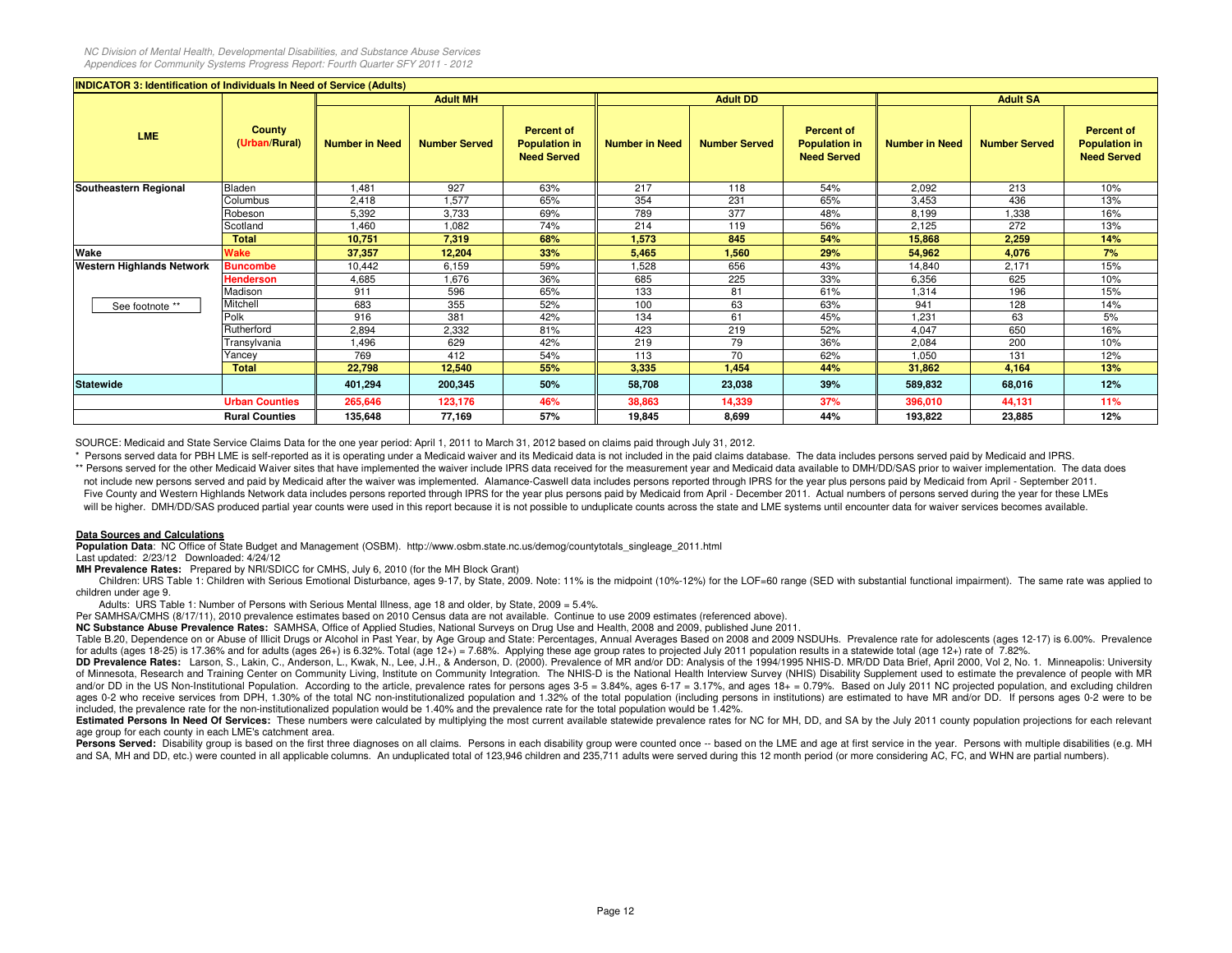| <b>INDICATOR 3: Identification of Individuals In Need of Service (Child)</b> |                                |                       |                      |                                                                 |                       |                      |                                                                 |                       |                      |                                                                 |
|------------------------------------------------------------------------------|--------------------------------|-----------------------|----------------------|-----------------------------------------------------------------|-----------------------|----------------------|-----------------------------------------------------------------|-----------------------|----------------------|-----------------------------------------------------------------|
|                                                                              |                                |                       | <b>Child MH</b>      |                                                                 |                       | <b>Child DD</b>      |                                                                 |                       | <b>Child SA</b>      |                                                                 |
| <b>LME</b>                                                                   | <b>County</b><br>(Urban/Rural) | <b>Number in Need</b> | <b>Number Served</b> | <b>Percent of</b><br><b>Population in</b><br><b>Need Served</b> | <b>Number in Need</b> | <b>Number Served</b> | <b>Percent of</b><br><b>Population in</b><br><b>Need Served</b> | <b>Number in Need</b> | <b>Number Served</b> | <b>Percent of</b><br><b>Population in</b><br><b>Need Served</b> |
| <b>Alamance-Caswell</b>                                                      | <b>Alamance</b>                | 3,325                 | 1,340                | 40%                                                             | 997                   | 140                  | 14%                                                             | 737                   | 27                   | 4%                                                              |
| See footnote **                                                              | Caswell                        | 449                   | 154                  | 34%                                                             | 134                   | 18                   | 13%                                                             | 101                   | $\overline{7}$       | 7%                                                              |
|                                                                              | <b>Total</b>                   | 3,775                 | 1,494                | 40%                                                             | 1,132                 | 158                  | 14%                                                             | 838                   | 34                   | 4%                                                              |
| <b>Beacon Center</b>                                                         | Edgecombe                      | 1,270                 | 1,178                | 93%                                                             | 381                   | 100                  | 26%                                                             | 282                   | 28                   | 10%                                                             |
|                                                                              | Greene                         | 451                   | 389                  | 86%                                                             | 136                   | 23                   | 17%                                                             | 97                    | 9                    | 9%                                                              |
|                                                                              | Nash                           | 2,143                 | 1,213                | 57%                                                             | 642                   | 140                  | 22%                                                             | 494                   | 61                   | 12%                                                             |
|                                                                              | Wilson                         | 1,852                 | 1,347                | 73%                                                             | 556                   | 170                  | 31%                                                             | 414                   | 18                   | 4%                                                              |
|                                                                              | <b>Total</b><br>Davie          | 5,716                 | 4,127                | 72%                                                             | 1,714<br>276          | 433<br>36            | 25%                                                             | 1,287<br>218          | 116                  | 9%                                                              |
| Centerpoint                                                                  | Forsyth                        | 923<br>7,891          | 352<br>3,479         | 38%<br>44%                                                      | 2,371                 | 387                  | 13%<br>16%                                                      | 1,690                 | 18<br>255            | 8%<br>15%                                                       |
|                                                                              | Rockingham                     | 1,935                 | 861                  | 44%                                                             | 579                   | 45                   | 8%                                                              | 445                   | 34                   | 8%                                                              |
|                                                                              | Stokes                         | 979                   | 371                  | 38%                                                             | 293                   | 42                   | 14%                                                             | 236                   | 19                   | 8%                                                              |
|                                                                              | <b>Total</b>                   | 11,729                | 5,063                | 43%                                                             | 3,519                 | 510                  | 14%                                                             | 2,589                 | 326                  | 13%                                                             |
| <b>Crossroads</b>                                                            | redell                         | 3,839                 | 1,550                | 40%                                                             | 1,148                 | 166                  | 14%                                                             | 879                   | 64                   | 7%                                                              |
|                                                                              | Surry                          | 1,603                 | 684                  | 43%                                                             | 480                   | 71                   | 15%                                                             | 377                   | 27                   | 7%                                                              |
|                                                                              | Yadkin                         | 830                   | 320                  | 39%                                                             | 249                   | 28                   | 11%                                                             | 194                   | 14                   | 7%                                                              |
|                                                                              | <b>Total</b>                   | 6,272                 | 2,554                | 41%                                                             | 1,876                 | 265                  | 14%                                                             | 1,450                 | 105                  | 7%                                                              |
| Cumberland                                                                   | <b>Cumberland</b>              | 7,923                 | 4,905                | 62%                                                             | 2,389                 | 424                  | 18%                                                             | 1,661                 | 260                  | 16%                                                             |
| <b>Durham Center</b>                                                         | Durham                         | 5,405                 | 5,156                | 95%                                                             | 1,635                 | 487                  | 30%                                                             | 1,061                 | 155                  | 15%                                                             |
| <b>ECBH</b>                                                                  | Beaufort                       | 975                   | 662                  | 68%                                                             | 292                   | 54                   | 18%                                                             | 212                   | 23                   | 11%                                                             |
|                                                                              | Bertie                         | 402                   | 277                  | 69%                                                             | 121                   | 19                   | 16%                                                             | 93                    | 8                    | 9%                                                              |
|                                                                              | Camden                         | 239                   | 83                   | 35%                                                             | 71                    | 8                    | 11%                                                             | 55                    | 0                    | 0%                                                              |
|                                                                              | Chowan                         | 301                   | 217                  | 72%                                                             | 90                    | 14                   | 16%                                                             | 68                    | $\overline{7}$       | 10%                                                             |
|                                                                              | Craven                         | 2,179                 | 1,094                | 50%                                                             | 658                   | 145                  | 22%                                                             | 450                   | 46                   | 10%                                                             |
|                                                                              | Currituck                      | 516                   | 173                  | 34%                                                             | 154                   | 25                   | 16%                                                             | 120                   | 3                    | 3%                                                              |
|                                                                              | Dare                           | 615                   | 302                  | 49%                                                             | 185                   | 15                   | 8%                                                              | 133                   | 11                   | 8%                                                              |
|                                                                              | Gates                          | 273                   | 84                   | 31%                                                             | 82                    | 8                    | 10%                                                             | 65                    | $\overline{c}$       | 3%                                                              |
|                                                                              | Hertford                       | 482                   | 230                  | 48%                                                             | 145                   | 21                   | 15%                                                             | 105                   | 6                    | 6%                                                              |
|                                                                              | Hyde                           | 97                    | 24                   | 25%                                                             | 29                    | 3                    | 10%                                                             | 21                    | $\mathbf{1}$         | 5%                                                              |
|                                                                              | Jones                          | 199                   | 161                  | 81%                                                             | 60                    | 19                   | 32%                                                             | 43                    | 3                    | 7%                                                              |
|                                                                              | Martin                         | 496<br>414            | 536<br>397           | 108%<br>96%                                                     | 149<br>124            | 31<br>18             | 21%<br>14%                                                      | 112<br>93             | 6<br>5               | 5%<br>5%                                                        |
|                                                                              | Northampton<br>Pamlico         | 218                   | 208                  | 95%                                                             | 65                    | 18                   | 28%                                                             | 51                    | 5                    | 10%                                                             |
|                                                                              | Pasquotank                     | 835                   | 456                  | 55%                                                             | 252                   | 32                   | 13%                                                             | 175                   | 8                    | 5%                                                              |
|                                                                              | Perquimans                     | 256                   | 114                  | 44%                                                             | 77                    | 10                   | 13%                                                             | 57                    | $\mathbf{2}$         | 4%                                                              |
|                                                                              | Pitt                           | 3,483                 | 3,322                | 95%                                                             | 1,049                 | 308                  | 29%                                                             | 737                   | 71                   | 10%                                                             |
|                                                                              | Tyrrell                        | 72                    | 27                   | 37%                                                             | 22                    | $\mathbf{1}$         | 5%                                                              | 15                    | $\mathbf 0$          | 0%                                                              |
|                                                                              | Washington                     | 275                   | 305                  | 111%                                                            | 83                    | $\overline{7}$       | 8%                                                              | 60                    | 10                   | 17%                                                             |
|                                                                              | <b>Total</b>                   | 12,329                | 8,672                | 70%                                                             | 3,708                 | 756                  | 20%                                                             | 2,665                 | 217                  | 8%                                                              |
| Eastpointe                                                                   | <b>Duplin</b>                  | 1,375                 | 676                  | 49%                                                             | 414                   | 61                   | 15%                                                             | 291                   | 19                   | 7%                                                              |
|                                                                              | _enoir                         | 1,314                 | 1,271                | 97%                                                             | 394                   | 100                  | 25%                                                             | 300                   | 52                   | 17%                                                             |
|                                                                              | Sampson                        | 1,492                 | 820                  | 55%                                                             | 448                   | 74                   | 17%                                                             | 326                   | 18                   | 6%                                                              |
|                                                                              | Wayne                          | 2,791                 | 2,170                | 78%                                                             | 840                   | 202                  | 24%                                                             | 592                   | 79                   | 13%                                                             |
|                                                                              | <b>Total</b>                   | 6,972                 | 4,937                | 71%                                                             | 2,096                 | 437                  | 21%                                                             | 1,509                 | 168                  | 11%                                                             |
| <b>Five County</b>                                                           | Franklin                       | 1,403                 | 655                  | 47%                                                             | 421                   | 39                   | 9%                                                              | 306                   | 17                   | 6%                                                              |
|                                                                              | Granville                      | 1,253                 | 628                  | 50%                                                             | 375                   | 51                   | 14%                                                             | 282                   | 18                   | 6%                                                              |
| See footnote **                                                              | Halifax                        | 1,145                 | 733                  | 64%                                                             | 343                   | 59                   | 17%<br>37%                                                      | 258                   | 12                   | 5%                                                              |
|                                                                              | Vance<br>Warren                | 1,045<br>386          | 1,223<br>303         | 117%<br>79%                                                     | 314<br>116            | 117<br>24            | 21%                                                             | 227<br>85             | 38<br>$\overline{7}$ | 17%<br>8%                                                       |
|                                                                              | <b>Total</b>                   | 5,232                 | 3,542                | 68%                                                             | 1,570                 | 290                  | 18%                                                             | 1,159                 | 92                   | 8%                                                              |
| <b>Guilford Center</b>                                                       | <b>Guilford</b>                | 10,677                | 5,714                | 54%                                                             | 3,203                 | 462                  | 14%                                                             | 2,369                 | 237                  | 10%                                                             |
|                                                                              |                                |                       |                      |                                                                 |                       |                      |                                                                 |                       |                      |                                                                 |
| Johnston                                                                     | Johnston                       | 4,488                 | 2,193                | 49%                                                             | 1,347                 | 251                  | 19%                                                             | 961                   | 64                   | 7%                                                              |
| Mecklenburg                                                                  | <b>Mecklenburg</b>             | 21,329                | 10,811               | 51%                                                             | 6,422                 | 1,228                | 19%                                                             | 4,369                 | 402                  | 9%                                                              |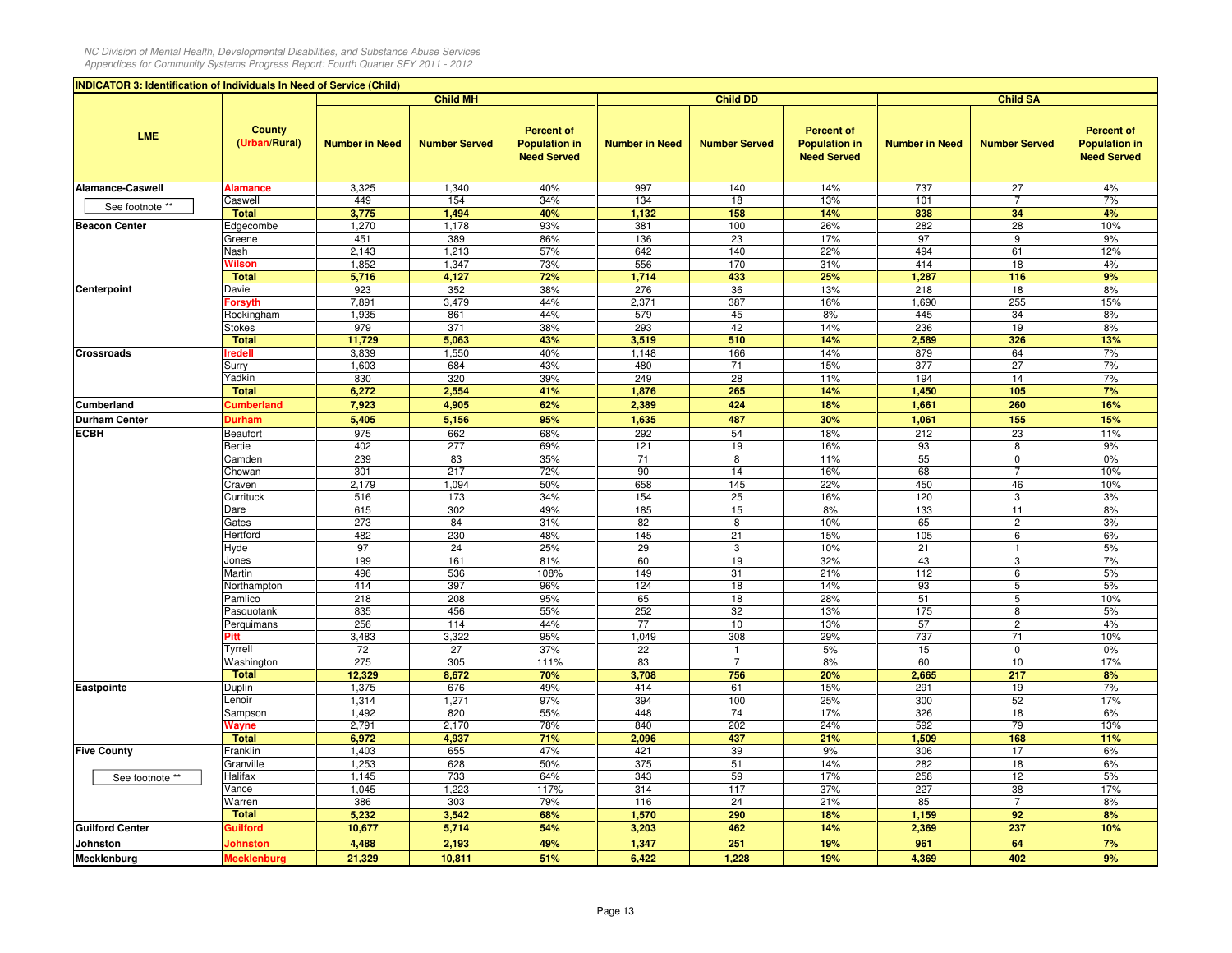| <b>INDICATOR 3: Identification of Individuals In Need of Service (Child)</b> |                                  |                       |                      |                                                                 |                       |                      |                                                                 |                       |                      |                                                                 |  |  |
|------------------------------------------------------------------------------|----------------------------------|-----------------------|----------------------|-----------------------------------------------------------------|-----------------------|----------------------|-----------------------------------------------------------------|-----------------------|----------------------|-----------------------------------------------------------------|--|--|
|                                                                              |                                  |                       | <b>Child MH</b>      |                                                                 |                       | <b>Child DD</b>      |                                                                 |                       | <b>Child SA</b>      |                                                                 |  |  |
| <b>LME</b>                                                                   | <b>County</b><br>(Urban/Rural)   | <b>Number in Need</b> | <b>Number Served</b> | <b>Percent of</b><br><b>Population in</b><br><b>Need Served</b> | <b>Number in Need</b> | <b>Number Served</b> | <b>Percent of</b><br><b>Population in</b><br><b>Need Served</b> | <b>Number in Need</b> | <b>Number Served</b> | <b>Percent of</b><br><b>Population in</b><br><b>Need Served</b> |  |  |
| <b>Mental Health Partners</b>                                                | Burke                            | 1,883                 | 1,346                | 71%                                                             | 563                   | 106                  | 19%                                                             | 452                   | 15                   | 3%                                                              |  |  |
|                                                                              | Catawba                          | 3,424                 | 2,018                | 59%                                                             | 1,027                 | 139                  | 14%                                                             | 760                   | 48                   | 6%                                                              |  |  |
|                                                                              | <b>Total</b>                     | 5,307                 | 3,364                | 63%                                                             | 1,590                 | 245                  | 15%                                                             | 1,212                 | 63                   | 5%                                                              |  |  |
| <b>Onslow-Carteret</b>                                                       | Carteret                         | 1,176                 | 634                  | 54%                                                             | 352                   | 53                   | 15%                                                             | 270                   | 22                   | 8%                                                              |  |  |
|                                                                              | Onslow                           | 4,046                 | 1,621                | 40%                                                             | 1,230                 | 146                  | 12%                                                             | 759                   | 36                   | 5%                                                              |  |  |
|                                                                              | <b>Total</b>                     | 5,222                 | 2,255                | 43%                                                             | 1,582                 | 199                  | 13%                                                             | 1,029                 | 58                   | 6%                                                              |  |  |
| Orange-Person-Chatham                                                        | Chatham                          | 1,303                 | 547                  | 42%                                                             | 392                   | 68                   | 17%                                                             | 266                   | 18                   | 7%                                                              |  |  |
|                                                                              | Orange                           | 2,694                 | 1,207                | 45%                                                             | 805                   | 168                  | 21%                                                             | 613                   | 34                   | 6%                                                              |  |  |
|                                                                              | Person                           | 845<br>4,842          | 570                  | 67%                                                             | 253                   | 99                   | 39%                                                             | 193                   | 19                   | 10%                                                             |  |  |
| <b>Pathways</b>                                                              | <b>Total</b><br><b>Cleveland</b> | 2,118                 | 2,324<br>2,175       | 48%<br>103%                                                     | 1,451<br>634          | 335<br>211           | 23%<br>33%                                                      | 1,071<br>492          | 71<br>79             | 7%<br>16%                                                       |  |  |
|                                                                              | Gaston                           | 4,542                 | 3,311                | 73%                                                             | 1,363                 | 381                  | 28%                                                             | 1,015                 | 79                   | 8%                                                              |  |  |
|                                                                              | .incoln                          | 1,749                 | 891                  | 51%                                                             | 523                   | 100                  | 19%                                                             | 400                   | 35                   | 9%                                                              |  |  |
|                                                                              | <b>Total</b>                     | 8,409                 | 6,377                | 76%                                                             | 2,520                 | 692                  | 27%                                                             | 1,907                 | 193                  | 10%                                                             |  |  |
| PBH                                                                          | <b>Cabarrus</b>                  | 4,612                 | 1,616                | 35%                                                             | 1,383                 | 207                  | 15%                                                             | 993                   | 83                   | 8%                                                              |  |  |
| See footnote *                                                               | <b>Davidson</b>                  | 3,652                 | 1,185                | 32%                                                             | 1,093                 | 108                  | 10%                                                             | 828                   | 86                   | 10%                                                             |  |  |
|                                                                              | Rowan                            | 3,051                 | 1,681                | 55%                                                             | 917                   | 187                  | 20%                                                             | 668                   | 108                  | 16%                                                             |  |  |
|                                                                              | Stanly                           | 1,272                 | 854                  | 67%                                                             | 382                   | 75                   | 20%                                                             | 286                   | 49                   | 17%                                                             |  |  |
|                                                                              | Jnion                            | 5,902                 | 1,169                | 20%                                                             | 1,764                 | 143                  | 8%                                                              | 1,306                 | 65                   | 5%                                                              |  |  |
|                                                                              | <b>Total</b>                     | 18,490                | 6,505                | 35%                                                             | 5,539                 | 720                  | 13%                                                             | 4,081                 | 391                  | 10%                                                             |  |  |
| <b>Sandhills Center</b>                                                      | Anson                            | 540                   | 513                  | 95%                                                             | 162                   | 62                   | 38%                                                             | 120                   | 8                    | 7%                                                              |  |  |
|                                                                              | Harnett                          | 3,034                 | 1,380                | 45%                                                             | 914                   | 87                   | 10%                                                             | 624                   | 44                   | 7%                                                              |  |  |
|                                                                              | Hoke                             | 1,313                 | 841                  | 64%                                                             | 397                   | 79                   | 20%                                                             | 252                   | 12                   | 5%                                                              |  |  |
|                                                                              | .ee                              | 1,368                 | 685                  | 50%                                                             | 411                   | 65                   | 16%                                                             | 295                   | 24                   | 8%                                                              |  |  |
|                                                                              | Montgomery                       | 628                   | 370                  | 59%                                                             | 188                   | 14                   | 7%                                                              | 141                   | $10$                 | 7%                                                              |  |  |
|                                                                              | Moore                            | 1,807                 | 772                  | 43%                                                             | 542                   | 116                  | 21%                                                             | 401                   | 39                   | 10%                                                             |  |  |
|                                                                              | Randolph                         | 3,258<br>1,047        | 1,840<br>1,002       | 56%<br>96%                                                      | 976<br>314            | 109<br>108           | 11%<br>34%                                                      | 729<br>240            | 64<br>39             | 9%<br>16%                                                       |  |  |
|                                                                              | Richmond<br><b>Total</b>         | 12,997                | 7,403                | 57%                                                             | 3,905                 | 640                  | 16%                                                             | 2,801                 | 240                  | 9%                                                              |  |  |
| <b>Smoky Mountain Center</b>                                                 | Alexander                        | 783                   | 347                  | 44%                                                             | 235                   | 21                   | 9%                                                              | 177                   | 7                    | 4%                                                              |  |  |
|                                                                              | Alleghany                        | 209                   | 130                  | 62%                                                             | 63                    | 16                   | 26%                                                             | 49                    | 12                   | 25%                                                             |  |  |
|                                                                              | Ashe                             | 493                   | 299                  | 61%                                                             | 148                   | 20                   | 14%                                                             | 111                   | 13                   | 12%                                                             |  |  |
|                                                                              | Avery                            | 280                   | 160                  | 57%                                                             | 84                    | 8                    | 10%                                                             | 66                    | 12                   | 18%                                                             |  |  |
|                                                                              | Caldwell                         | 1,756                 | 1,170                | 67%                                                             | 525                   | 75                   | 14%                                                             | 411                   | 13                   | 3%                                                              |  |  |
|                                                                              | Cherokee                         | 495                   | 396                  | 80%                                                             | 149                   | 29                   | 20%                                                             | 116                   | 10                   | 9%                                                              |  |  |
|                                                                              | Clay                             | 187                   | 135                  | 72%                                                             | 56                    | 12                   | 21%                                                             | 43                    | 3                    | 7%                                                              |  |  |
|                                                                              | Graham                           | 183                   | 135                  | 74%                                                             | 55                    | $\overline{7}$       | 13%                                                             | 39                    | $\overline{c}$       | 5%                                                              |  |  |
|                                                                              | Haywood                          | 1,074                 | 1,079                | 100%                                                            | 321                   | 77                   | 24%                                                             | 249                   | 14                   | 6%                                                              |  |  |
|                                                                              | Jackson                          | 655                   | 557                  | 85%                                                             | 197                   | 47                   | 24%                                                             | 137                   | 11                   | 8%                                                              |  |  |
|                                                                              | Macon                            | 605                   | 387                  | 64%                                                             | 181                   | 43                   | 24%                                                             | 138                   | 10                   | 7%                                                              |  |  |
|                                                                              | McDowell                         | 908                   | 534                  | 59%                                                             | 273                   | 51                   | 19%                                                             | 204                   | 33                   | 16%                                                             |  |  |
|                                                                              | Swain                            | 305                   | 290                  | 95%                                                             | 91                    | 11                   | 12%                                                             | 69                    | 18                   | 26%                                                             |  |  |
|                                                                              | Watauga                          | 655                   | 265                  | 40%                                                             | 197<br>435            | 17                   | 9%<br>13%                                                       | 146                   | 16                   | 11%                                                             |  |  |
|                                                                              | Wilkes<br><b>Total</b>           | 1,451<br>10,037       | 761<br>6,645         | 52%<br>66%                                                      | 3,009                 | 55<br>489            | 16%                                                             | 329<br>2,284          | 16<br>190            | 5%<br>8%                                                        |  |  |
| <b>Southeastern Center</b>                                                   | Brunswick                        | 1,882                 | 1,471                | 78%                                                             | 566                   | 240                  | 42%                                                             | 399                   | 49                   | 12%                                                             |  |  |
|                                                                              | <b>New Hanover</b>               | 3,726                 | 2,834                | 76%                                                             | 1,121                 | 340                  | 30%                                                             | 793                   | 102                  | 13%                                                             |  |  |
|                                                                              | Pender                           | 1,114                 | 730                  | 66%                                                             | 334                   | 66                   | 20%                                                             | 252                   | 15                   | 6%                                                              |  |  |
|                                                                              | <b>Total</b>                     | 6,722                 | 5,035                | 75%                                                             | 2,021                 | 646                  | 32%                                                             | 1,444                 | 166                  | 11%                                                             |  |  |
|                                                                              |                                  |                       |                      |                                                                 |                       |                      |                                                                 |                       |                      |                                                                 |  |  |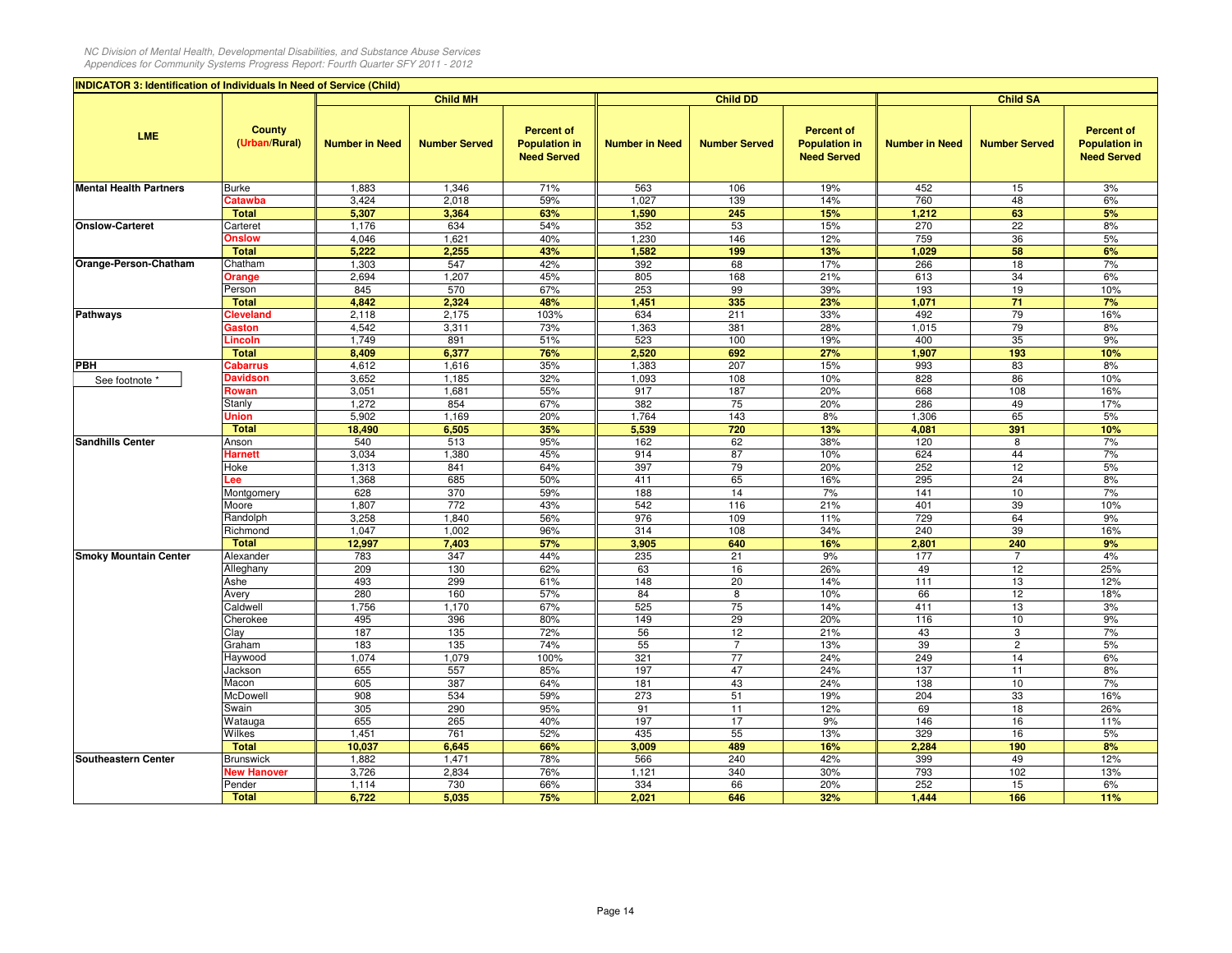| <b>INDICATOR 3: Identification of Individuals In Need of Service (Child)</b> |                                |                       |                      |                                                                 |                       |                      |                                                                 |                       |                      |                                                                 |
|------------------------------------------------------------------------------|--------------------------------|-----------------------|----------------------|-----------------------------------------------------------------|-----------------------|----------------------|-----------------------------------------------------------------|-----------------------|----------------------|-----------------------------------------------------------------|
|                                                                              |                                |                       | <b>Child MH</b>      |                                                                 |                       | <b>Child DD</b>      |                                                                 |                       | <b>Child SA</b>      |                                                                 |
| <b>LME</b>                                                                   | <b>County</b><br>(Urban/Rural) | <b>Number in Need</b> | <b>Number Served</b> | <b>Percent of</b><br><b>Population in</b><br><b>Need Served</b> | <b>Number in Need</b> | <b>Number Served</b> | <b>Percent of</b><br><b>Population in</b><br><b>Need Served</b> | <b>Number in Need</b> | <b>Number Served</b> | <b>Percent of</b><br><b>Population in</b><br><b>Need Served</b> |
| Southeastern Regional                                                        | Bladen                         | 750                   | 409                  | 55%                                                             | 225                   | 44                   | 20%                                                             | 170                   | 8                    | 5%                                                              |
|                                                                              | Columbus                       | 1,252                 | 916                  | 73%                                                             | 375                   | 67                   | 18%                                                             | 281                   | 20                   | 7%                                                              |
|                                                                              | Robeson                        | 3,282                 | 2,478                | 76%                                                             | 987                   | 199                  | 20%                                                             | 715                   | 58                   | 8%                                                              |
|                                                                              | Scotland                       | 822                   | 919                  | 112%                                                            | 247                   | 30                   | 12%                                                             | 191                   | 16                   | 8%                                                              |
|                                                                              | <b>Total</b>                   | 6,107                 | 4,722                | 77%                                                             | 1,835                 | 340                  | 19%                                                             | 1,356                 | 102                  | 8%                                                              |
| Wake                                                                         | Wake                           | 22,187                | 8,739                | 39%                                                             | 6,664                 | 1,005                | 15%                                                             | 4,680                 | 462                  | 10%                                                             |
| <b>Western Highlands Network</b>                                             | <b>Buncombe</b>                | 4,531                 | 2,933                | 65%                                                             | 1,361                 | 357                  | 26%                                                             | 990                   | 83                   | 8%                                                              |
|                                                                              | <b>Henderson</b>               | 2,056                 | 1,031                | 50%                                                             | 617                   | 114                  | 18%                                                             | 442                   | 18                   | 4%                                                              |
|                                                                              | Madison                        | 389                   | 253                  | 65%                                                             | 116                   | 34                   | 29%                                                             | 89                    | 10                   | 11%                                                             |
| See footnote **                                                              | Mitchell                       | 275                   | 124                  | 45%                                                             | 82                    | 18                   | 22%                                                             | 60                    | Δ                    | 7%                                                              |
|                                                                              | Polk                           | 376                   | 245                  | 65%                                                             | 112                   | 20                   | 18%                                                             | 90                    | $\overline{2}$       | 2%                                                              |
|                                                                              | Rutherford                     | 1,417                 | 762                  | 54%                                                             | 425                   | 76                   | 18%                                                             | 325                   | 22                   | 7%                                                              |
|                                                                              | Transylvania                   | 548                   | 292                  | 53%                                                             | 164                   | 32                   | 20%                                                             | 131                   | 14                   | 11%                                                             |
|                                                                              | Yancey                         | 328                   | 190                  | 58%                                                             | 98                    | 39                   | 40%                                                             | 76                    | 11                   | 15%                                                             |
|                                                                              | <b>Total</b>                   | 9,920                 | 5,830                | 59%                                                             | 2,975                 | 690                  | 23%                                                             | 2,202                 | 164                  | 7%                                                              |
| <b>Statewide</b>                                                             |                                | 212,085               | 118,367              | 56%                                                             | 63,700                | 11,702               | 18%                                                             | 45,986                | 4,276                | 9%                                                              |
|                                                                              | <b>Urban Counties</b>          | 145,696               | 76,463               | 52%                                                             | 43,784                | 7,983                | 18%                                                             | 31,129                | 3,018                | 10%                                                             |
|                                                                              | <b>Rural Counties</b>          | 66,389                | 41,904               | 63%                                                             | 19,916                | 3,719                | 19%                                                             | 14,857                | 1,258                | 8%                                                              |

SOURCE: Medicaid and State Service Claims Data for the one year period: April 1, 2011 to March 31, 2012 based on claims paid through July 31, 2012.

 \* Persons served data for PBH LME is self-reported as it is operating under a Medicaid waiver and its Medicaid data is not included in the paid claims database. The data includes persons served paid by Medicaid and IPRS.\*\* Persons served for the other Medicaid Waiver sites that have implemented the waiver include IPRS data received for the measurement year and Medicaid data available to DMH/DD/SAS prior to waiver implementation. The data

 not include new persons served and paid by Medicaid after the waiver was implemented. Alamance-Caswell data includes persons reported through IPRS for the year plus persons paid by Medicaid from April - September 2011.Five County and Western Highlands Network data includes persons reported through IPRS for the year plus persons paid by Medicaid from April - December 2011. Actual numbers of persons served during the year for these LMEs will be higher. DMH/DD/SAS produced partial year counts were used in this report because it is not possible to unduplicate counts across the state and LME systems until encounter data for waiver services becomes available.

### **Data Sources and Calculations**

**Population Data**: NC Office of State Budget and Management (OSBM). http://www.osbm.state.nc.us/demog/countytotals\_singleage\_2011.html

Last updated: 2/23/12 Downloaded: 4/24/12

**MH Prevalence Rates:** Prepared by NRI/SDICC for CMHS, July 6, <sup>2010</sup> (for the MH Block Grant)

Children: URS Table 1: Children with Serious Emotional Disturbance, ages 9-17, by State, 2009, Note: 11% is the midpoint (10%-12%) for the LOF=60 range (SED with substantial functional impairment). The same rate was applie children under age 9.

Adults: URS Table 1: Number of Persons with Serious Mental Illness, age 18 and older, by State, 2009 <sup>=</sup> 5.4%.

Per SAMHSA/CMHS (8/17/11), 2010 prevalence estimates based on 2010 Census data are not available. Continue to use 2009 estimates (referenced above).

NC Substance Abuse Prevalence Rates: SAMHSA, Office of Applied Studies, National Surveys on Drug Use and Health, 2008 and 2009, published June 2011.

Table B.20, Dependence on or Abuse of Illicit Drugs or Alcohol in Past Year, by Age Group and State: Percentages, Annual Averages Based on 2008 and 2009 NSDUHs. Prevalence rate for adolescents (ages 12-17) is 6.00%. Preval for adults (ages 18-25) is 17.36% and for adults (ages 26+) is 6.32%. Total (age 12+) = 7.68%. Applying these age group rates to projected July 2011 population results in a statewide total (age 12+) rate of 7.82%.

DD Prevalence Rates: Larson, S., Lakin, C., Anderson, L., Kwak, N., Lee, J.H., & Anderson, D. (2000). Prevalence of MR and/or DD: Analysis of the 1994/1995 NHIS-D. MR/DD Data Brief, April 2000, Vol 2, No. 1. Minneapolis: U of Minnesota, Research and Training Center on Community Living, Institute on Community Integration. The NHIS-D is the National Health Interview Survey (NHIS) Disability Supplement used to estimate the prevalence of people and/or DD in the US Non-Institutional Population. According to the article, prevalence rates for persons ages 3-5 = 3.84%, ages 6-17 = 3.17%, and ages 18+ = 0.79%. Based on July 2011 NC projected population, and excluding ages 0-2 who receive services from DPH, 1.30% of the total NC non-institutionalized population and 1.32% of the total population (including persons in institutions) are estimated to have MR and/or DD. If persons ages 0-2 w included, the prevalence rate for the non-institutionalized population would be 1.40% and the prevalence rate for the total population would be 1.42%.

Estimated Persons In Need Of Services: These numbers were calculated by multiplying the most current available statewide prevalence rates for NC for MH, DD, and SA by the July 2011 county population projections for each re age group for each county in each LME's catchment area.

Persons Served: Disability group is based on the first three diagnoses on all claims. Persons in each disability group were counted once -- based on the LME and age at first service in the year. Persons with multiple disab and SA, MH and DD, etc.) were counted in all applicable columns. An unduplicated total of 123,946 children and 235,711 adults were served during this <sup>12</sup> month period (or more considering AC, FC, and WHN are partial numbers).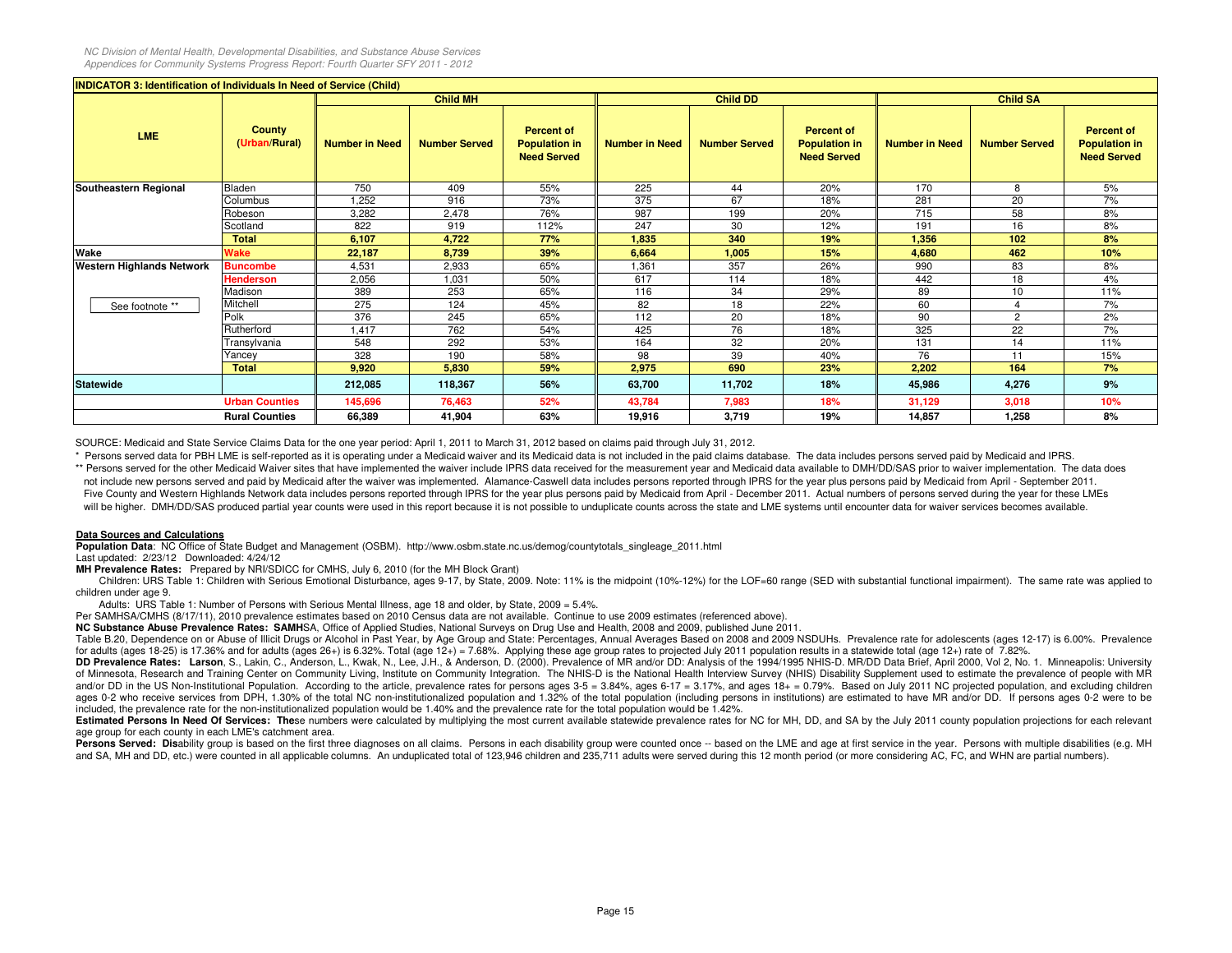|                         | <b>County</b>     | 2 Visits within 14 Days |                | 2nd Service > 14 Days |                | <b>No 2nd Service</b> |                | <b>Total</b>                              | 4 Visits within 45 Days** |                |
|-------------------------|-------------------|-------------------------|----------------|-----------------------|----------------|-----------------------|----------------|-------------------------------------------|---------------------------|----------------|
| <b>LME</b>              | (Urban/Rural)     | <b>Number</b>           | <b>Percent</b> | <b>Number</b>         | <b>Percent</b> | <b>Number</b>         | <b>Percent</b> | Number with<br>an Initial<br><b>Visit</b> | <b>Number</b>             | <b>Percent</b> |
| <b>Alamance-Caswell</b> | Alamance          | 368                     | 70.9%          | 31                    | 6.0%           | 120                   | 23.1%          | 519                                       | 144                       | 27.7%          |
| See footnote.           | Caswell           | $\overline{38}$         | 69.1%          | 3                     | 5.5%           | 14                    | 25.5%          | 55                                        | $\overline{18}$           | 32.7%          |
|                         | <b>Total</b>      | 406                     | 70.7%          | 34                    | 5.9%           | 134                   | 23.3%          | 574                                       | 162                       | 28.2%          |
| <b>Beacon Center</b>    | Edgecombe         | 295                     | 38.4%          | 225                   | 29.3%          | 249                   | 32.4%          | 769                                       | 201                       | 26.1%          |
|                         | Greene            | 90                      | 53.6%          | 37                    | 22.0%          | 41                    | 24.4%          | 168                                       | $\overline{78}$           | 46.4%          |
|                         | Nash              | 255                     | 27.8%          | 324                   | 35.4%          | 337                   | 36.8%          | 916                                       | 145                       | 15.8%          |
|                         | Wilson            | 308                     | 39.7%          | 221                   | 28.5%          | 246                   | 31.7%          | 775                                       | 173                       | 22.3%          |
|                         | <b>Total</b>      | 948                     | 36.1%          | 807                   | 30.7%          | 873                   | 33.2%          | 2,628                                     | 597                       | 22.7%          |
| Centerpoint             | Davie             | 92                      | 45.5%          | 60                    | 29.7%          | 50                    | 24.8%          | 202                                       | 44                        | 21.8%          |
|                         | <b>Forsyth</b>    | 943                     | 46.7%          | 518                   | 25.6%          | 559                   | 27.7%          | 2,020                                     | 675                       | 33.4%          |
|                         | Rockingham        | 199                     | 35.7%          | 177                   | 31.7%          | 182                   | 32.6%          | 558                                       | 128                       | 22.9%          |
|                         | <b>Stokes</b>     | $\overline{97}$         | 35.1%          | 95                    | 34.4%          | 84                    | 30.4%          | 276                                       | 52                        | 18.8%          |
|                         | <b>Total</b>      | 1,331                   | 43.6%          | 850                   | 27.8%          | 875                   | 28.6%          | 3,056                                     | 899                       | 29.4%          |
| <b>Crossroads</b>       | <b>Iredell</b>    | 288                     | 40.9%          | 186                   | 26.4%          | 230                   | 32.7%          | 704                                       | 172                       | 24.4%          |
|                         | Surry             | 182                     | 36.9%          | 131                   | 26.6%          | 180                   | 36.5%          | 493                                       | 109                       | 22.1%          |
|                         | Yadkin            | 77                      | 44.3%          | 43                    | 24.7%          | 54                    | 31.0%          | 174                                       | 39                        | 22.4%          |
|                         | <b>Total</b>      | 547                     | 39.9%          | 360                   | 26.3%          | 464                   | 33.8%          | 1,371                                     | 320                       | 23.3%          |
| <b>Cumberland</b>       | <b>Cumberland</b> | 939                     | 32.8%          | 833                   | 29.1%          | 1,092                 | 38.1%          | 2,864                                     | 561                       | 19.6%          |
| <b>Durham Center</b>    | Durham            | 1,175                   | 46.9%          | 530                   | 21.1%          | 802                   | 32.0%          | 2,507                                     | 886                       | 35.3%          |
| <b>ECBH</b>             | <b>Beaufort</b>   | 165                     | 46.6%          | 73                    | 20.6%          | 116                   | 32.8%          | 354                                       | 99                        | 28.0%          |
| See footnote.           | <b>Bertie</b>     | 55                      | 36.4%          | 35                    | 23.2%          | 61                    | 40.4%          | 151                                       | $\overline{26}$           | 17.2%          |
|                         | Camden            | $\overline{12}$         | 20.7%          | 18                    | 31.0%          | 28                    | 48.3%          | $\overline{58}$                           |                           | 6.9%           |
|                         | Chowan            | 28                      | 29.8%          | $\overline{12}$       | 12.8%          | 54                    | 57.4%          | 94                                        | 17                        | 18.1%          |
|                         | Craven            | 203                     | 28.6%          | 165                   | 23.2%          | 343                   | 48.2%          | 711                                       | 113                       | 15.9%          |
|                         | Currituck         | 44                      | 32.1%          | 32                    | 23.4%          | 61                    | 44.5%          | 137                                       | 25                        | 18.2%          |
|                         | Dare              | 86                      | 38.7%          | 59                    | 26.6%          | $\overline{77}$       | 34.7%          | 222                                       | 43                        | 19.4%          |
|                         | Gates             | $\overline{14}$         | 26.4%          | 20                    | 37.7%          | 19                    | 35.8%          | 53                                        |                           | 7.5%           |
|                         | Hertford          | 50                      | 31.3%          | 46                    | 28.8%          | 64                    | 40.0%          | 160                                       | $\overline{25}$           | 15.6%          |
|                         | Hyde              | $\overline{4}$          | 36.4%          | $\overline{1}$        | 9.1%           | 6                     | 54.5%          | 11                                        |                           | 9.1%           |
|                         | Jones             | 36                      | 33.3%          | 22                    | 20.4%          | 50                    | 46.3%          | 108                                       | 19                        | 17.6%          |
|                         | Martin            | 104                     | 53.3%          | $\overline{41}$       | 21.0%          | 50                    | 25.6%          | 195                                       | 81                        | 41.5%          |
|                         | Northampton       | 66                      | 28.0%          | 86                    | 36.4%          | 84                    | 35.6%          | 236                                       | 40                        | 16.9%          |
|                         | Pamlico           | $\overline{27}$         | 28.7%          | $\overline{23}$       | 24.5%          | 44                    | 46.8%          | 94                                        | 14                        | 14.9%          |
|                         | Pasquotank        | $\overline{82}$         | 25.7%          | 66                    | 20.7%          | $\frac{1}{171}$       | 53.6%          | 319                                       | 52                        | 16.3%          |
|                         | Perquimans        | 31                      | 35.6%          | 13                    | 14.9%          | 43                    | 49.4%          | $\overline{87}$                           | 23                        | 26.4%          |
|                         | Pitt              | 1,192                   | 65.9%          | 241                   | 13.3%          | $\overline{376}$      | 20.8%          | 1,809                                     | 981                       | 54.2%          |
|                         | Tyrrell           |                         | 53.8%          |                       | 15.4%          |                       | 30.8%          | 13                                        |                           | 30.8%          |
|                         | Washington        | 113                     | 79.0%          | 10                    | 7.0%           | $\overline{20}$       | 14.0%          | 143                                       | 99                        | 69.2%          |
|                         | <b>Total</b>      | 2,319                   | 46.8%          | 965                   | 19.5%          | 1,671                 | 33.7%          | 4,955                                     | 1,670                     | 33.7%          |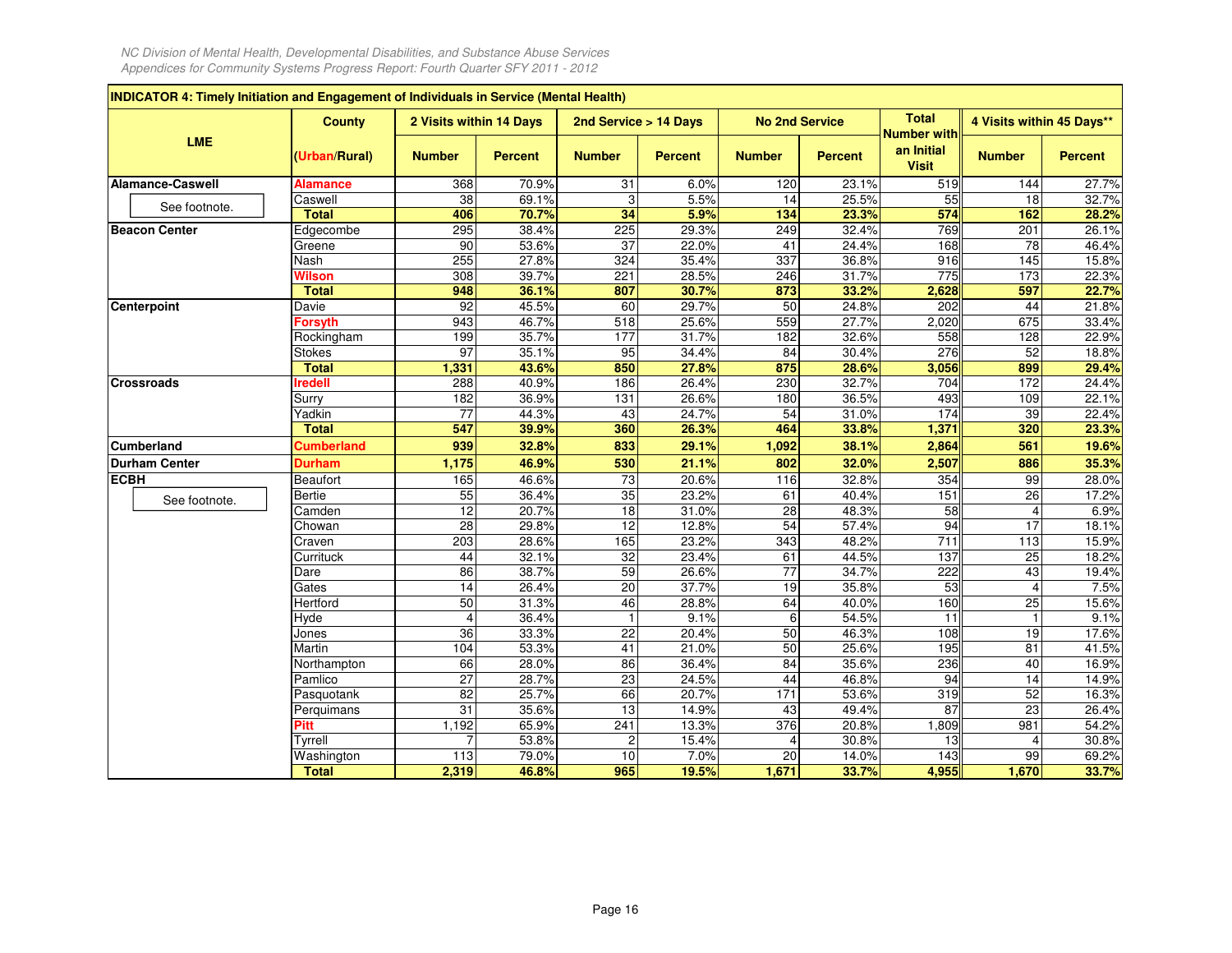| INDICATOR 4: Timely Initiation and Engagement of Individuals in Service (Mental Health) |                    |                         |                |                       |                |                       |                |                                                  |                           |                |
|-----------------------------------------------------------------------------------------|--------------------|-------------------------|----------------|-----------------------|----------------|-----------------------|----------------|--------------------------------------------------|---------------------------|----------------|
|                                                                                         | <b>County</b>      | 2 Visits within 14 Days |                | 2nd Service > 14 Days |                | <b>No 2nd Service</b> |                | <b>Total</b>                                     | 4 Visits within 45 Days** |                |
| <b>LME</b>                                                                              | (Urban/Rural)      | <b>Number</b>           | <b>Percent</b> | <b>Number</b>         | <b>Percent</b> | <b>Number</b>         | <b>Percent</b> | <b>Number with</b><br>an Initial<br><b>Visit</b> | <b>Number</b>             | <b>Percent</b> |
| Eastpointe                                                                              | Duplin             | 191                     | 42.1%          | 125                   | 27.5%          | 138                   | 30.4%          | 454                                              | 106                       | 23.3%          |
|                                                                                         | Lenoir             | 318                     | 47.8%          | 191                   | 28.7%          | 156                   | 23.5%          | 665                                              | 220                       | 33.1%          |
|                                                                                         | Sampson            | 164                     | 35.7%          | 124                   | 27.0%          | $171$                 | 37.3%          | 459                                              | 99                        | 21.6%          |
|                                                                                         | Wayne              | 628                     | 48.3%          | 365                   | 28.1%          | 307                   | 23.6%          | 1,300                                            | 411                       | 31.6%          |
|                                                                                         | <b>Total</b>       | 1,301                   | 45.2%          | 805                   | 28.0%          | 772                   | 26.8%          | 2,878                                            | 836                       | 29.0%          |
| <b>Five County</b>                                                                      | Franklin           | 443                     | 76.6%          | 45                    | 7.8%           | 90                    | 15.6%          | 578                                              | 336                       | 58.1%          |
| See footnote.                                                                           | Granville          | 321                     | 71.8%          | 39                    | 8.7%           | 87                    | 19.5%          | 447                                              | 228                       | 51.0%          |
|                                                                                         | Halifax            | 685                     | 66.1%          | 61                    | 5.9%           | 290                   | 28.0%          | 1,036                                            | 479                       | 46.2%          |
|                                                                                         | Vance              | 492                     | 74.3%          | 46                    | 6.9%           | $\frac{1}{24}$        | 18.7%          | 662                                              | 348                       | 52.6%          |
|                                                                                         | Warren             | 198                     | 65.3%          | 31                    | 10.2%          | $\overline{74}$       | 24.4%          | 303                                              | 157                       | 51.8%          |
|                                                                                         | <b>Total</b>       | 2,139                   | 70.7%          | 222                   | 7.3%           | 665                   | 22.0%          | 3,026                                            | 1,548                     | 51.2%          |
| <b>Guilford Center</b>                                                                  | Guilford           | 1,352                   | 53.9%          | 534                   | 21.3%          | 624                   | 24.9%          | 2,510                                            | 918                       | 36.6%          |
| <b>Johnston</b>                                                                         | Johnston           | 523                     | 41.8%          | 332                   | 26.5%          | 397                   | 31.7%          | 1,252                                            | 324                       | 25.9%          |
| Mecklenburg                                                                             | <b>Mecklenburg</b> | 2,246                   | 48.7%          | 800                   | 17.3%          | 1,570                 | 34.0%          | 4,616                                            | 1,740                     | 37.7%          |
| <b>Mental Health Partners</b>                                                           | Burke              | 391                     | 46.0%          | 198                   | 23.3%          | 261                   | 30.7%          | 850                                              | 219                       | 25.8%          |
|                                                                                         | <b>Catawba</b>     | 456                     | 38.4%          | 358                   | 30.2%          | 373                   | 31.4%          | 1,187                                            | 234                       | 19.7%          |
|                                                                                         | <b>Total</b>       | 847                     | 41.6%          | 556                   | 27.3%          | 634                   | 31.1%          | 2,037                                            | 453                       | 22.2%          |
| <b>Onslow-Carteret</b>                                                                  | Carteret           | 197                     | 46.5%          | 113                   | 26.7%          | 114                   | 26.9%          | 424                                              | 108                       | 25.5%          |
|                                                                                         | <b>Onslow</b>      | 357                     | 39.0%          | 333                   | 36.4%          | 225                   | 24.6%          | 915                                              | 171                       | 18.7%          |
|                                                                                         | <b>Total</b>       | 554                     | 41.4%          | 446                   | 33.3%          | 339                   | 25.3%          | 1,339                                            | 279                       | 20.8%          |
| Orange-Person-Chatham                                                                   | Chatham            | 106                     | 38.8%          | $\overline{56}$       | 20.5%          | 111                   | 40.7%          | 273                                              | 67                        | 24.5%          |
|                                                                                         | Orange             | 250                     | 41.2%          | 127                   | 20.9%          | 230                   | 37.9%          | 607                                              | 156                       | 25.7%          |
| See footnote.                                                                           | Person             | 131                     | 33.7%          | 74                    | 19.0%          | 184                   | 47.3%          | 389                                              | 83                        | 21.3%          |
|                                                                                         | <b>Total</b>       | 487                     | 38.4%          | 257                   | 20.3%          | 525                   | 41.4%          | 1,269                                            | 306                       | 24.1%          |
| <b>Pathways</b>                                                                         | Cleveland          | 625                     | 45.4%          | 320                   | 23.2%          | 432                   | 31.4%          | 1,377                                            | 491                       | 35.7%          |
|                                                                                         | Gaston             | 869                     | 40.0%          | 634                   | 29.2%          | 669                   | 30.8%          | 2,172                                            | 659                       | 30.3%          |
|                                                                                         | Lincoln            | 215                     | 35.0%          | 241                   | 39.2%          | 159                   | 25.9%          | 615                                              | 129                       | 21.0%          |
|                                                                                         | <b>Total</b>       | 1,709                   | 41.0%          | 1,195                 | 28.7%          | 1,260                 | 30.3%          | 4,164                                            | 1,279                     | 30.7%          |
| <b>PBH</b>                                                                              | Cabarrus           | 313                     | 62.7%          | 25                    | 5.0%           | 161                   | 32.3%          | 499                                              | 152                       | 30.5%          |
| See footnote.                                                                           | <b>Davidson</b>    | 476                     | 81.5%          | 19                    | 3.3%           | 89                    | 15.2%          | 584                                              | 237                       | 40.6%          |
|                                                                                         | Rowan              | 372                     | 67.3%          | 30                    | 5.4%           | 151                   | 27.3%          | 553                                              | 188                       | 34.0%          |
|                                                                                         | Stanly             | 262                     | 69.1%          | $\overline{18}$       | 4.7%           | 99                    | 26.1%          | 379                                              | 123                       | 32.5%          |
|                                                                                         | Union              | 306                     | 75.9%          | 14                    | 3.5%           | 83                    | 20.6%          | 403                                              | 124                       | 30.8%          |
|                                                                                         | <b>Total</b>       | 1,729                   | 71.5%          | 106                   | 4.4%           | 583                   | 24.1%          | 2,418                                            | 824                       | 34.1%          |
| <b>Sandhills Center</b>                                                                 | Anson              | 122                     | 56.0%          | 46                    | 21.1%          | 50                    | 22.9%          | 218                                              | 100                       | 45.9%          |
|                                                                                         | Harnett            | 335                     | 47.5%          | 188                   | 26.6%          | 183                   | 25.9%          | 706                                              | 222                       | 31.4%          |
|                                                                                         | Hoke               | 179                     | 49.2%          | 85                    | 23.4%          | 100                   | 27.5%          | 364                                              | 133                       | 36.5%          |
|                                                                                         | .ee                | 149                     | 39.6%          | 121                   | 32.2%          | 106                   | 28.2%          | 376                                              | 96                        | 25.5%          |
|                                                                                         | Montgomery         | 102                     | 46.6%          | 52                    | 23.7%          | 65                    | 29.7%          | 219                                              | 61                        | 27.9%          |
|                                                                                         | Moore              | 190                     | 37.9%          | $\frac{1}{143}$       | 28.5%          | 168                   | 33.5%          | 501                                              | 125                       | 25.0%          |
|                                                                                         | Randolph           | 422                     | 47.9%          | 205                   | 23.3%          | 254                   | 28.8%          | 881                                              | 222                       | 25.2%          |
|                                                                                         | Richmond           | 194                     | 47.5%          | 116                   | 28.4%          | 98                    | 24.0%          | 408                                              | 143                       | 35.0%          |
|                                                                                         | <b>Total</b>       | 1,693                   | 46.1%          | 956                   | 26.0%          | 1,024                 | 27.9%          | 3,673                                            | 1,102                     | 30.0%          |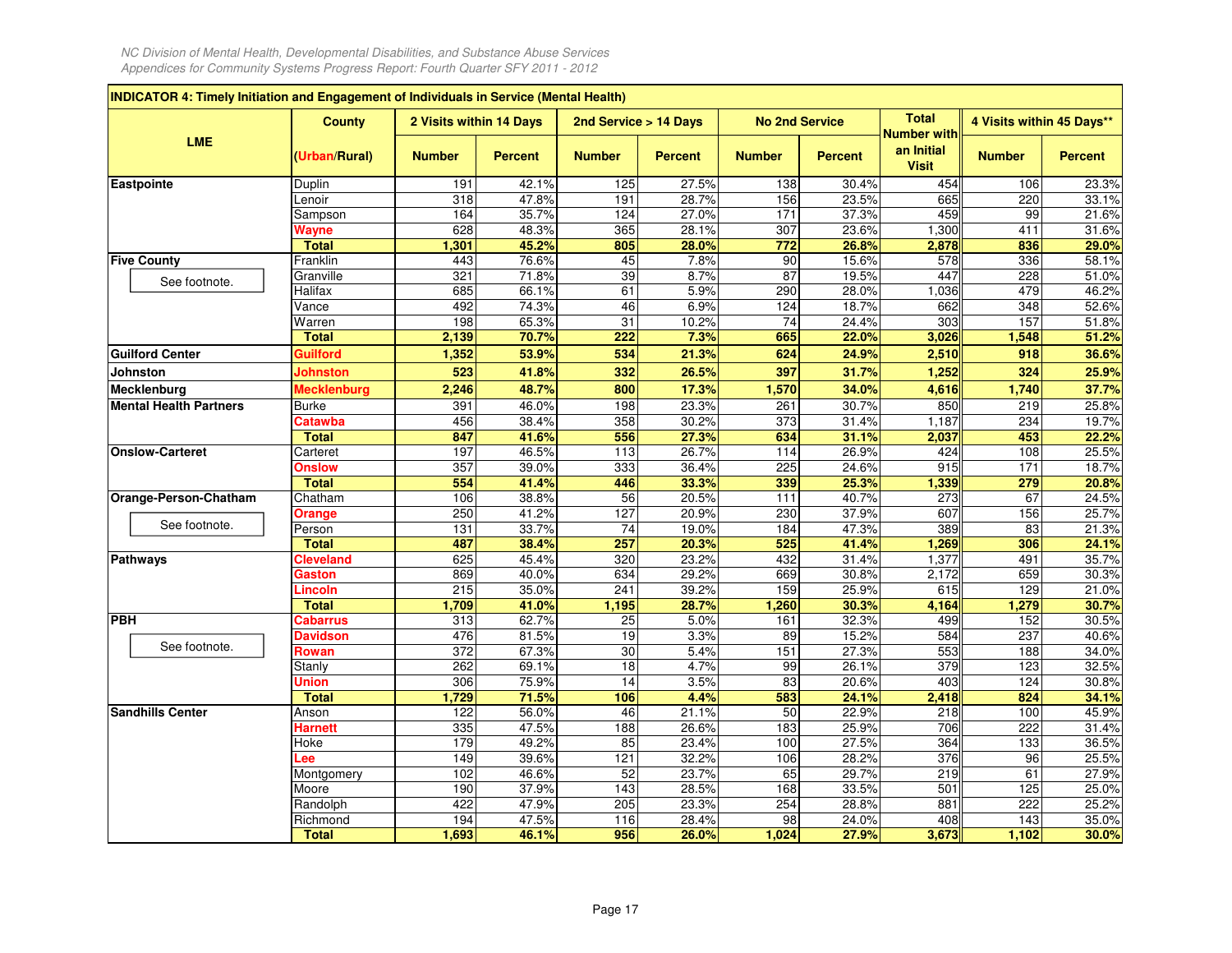|                                  | <b>County</b>         | 2 Visits within 14 Days |                | 2nd Service > 14 Days |                | <b>No 2nd Service</b> |                | <b>Total</b>                                     | 4 Visits within 45 Days** |                |
|----------------------------------|-----------------------|-------------------------|----------------|-----------------------|----------------|-----------------------|----------------|--------------------------------------------------|---------------------------|----------------|
| <b>LME</b>                       | (Urban/Rural)         | <b>Number</b>           | <b>Percent</b> | <b>Number</b>         | <b>Percent</b> | <b>Number</b>         | <b>Percent</b> | <b>Number with</b><br>an Initial<br><b>Visit</b> | <b>Number</b>             | <b>Percent</b> |
| <b>Smoky Mountain Center</b>     | Alexander             | 75                      | 40.5%          | 45                    | 24.3%          | 65                    | 35.1%          | 185                                              | 38                        | 20.5%          |
|                                  | Alleghany             | $\overline{34}$         | 44.7%          | $\overline{21}$       | 27.6%          | $\overline{21}$       | 27.6%          | 76                                               | 25                        | 32.9%          |
|                                  | Ashe                  | 62                      | 39.2%          | 45                    | 28.5%          | 51                    | 32.3%          | 158                                              | 45                        | 28.5%          |
|                                  | Avery                 | 50                      | 47.2%          | $\overline{22}$       | 20.8%          | 34                    | 32.1%          | 106                                              | 37                        | 34.9%          |
|                                  | Caldwell              | 289                     | 48.2%          | 130                   | 21.7%          | 181                   | 30.2%          | 600                                              | 173                       | 28.8%          |
|                                  | Cherokee              | 128                     | 46.4%          | 67                    | 24.3%          | 81                    | 29.3%          | 276                                              | $\overline{77}$           | 27.9%          |
|                                  | Clay                  | 46                      | 52.9%          | 19                    | 21.8%          | 22                    | 25.3%          | 87                                               | 25                        | 28.7%          |
|                                  | Graham                | 30                      | 39.5%          | 15                    | 19.7%          | 31                    | 40.8%          | 76                                               | 23                        | 30.3%          |
|                                  | Haywood               | 231                     | 45.5%          | 114                   | 22.4%          | 163                   | 32.1%          | 508                                              | $\frac{145}{145}$         | 28.5%          |
|                                  | Jackson               | 139                     | 50.4%          | 62                    | 22.5%          | 75                    | 27.2%          | $\overline{276}$                                 | 90                        | 32.6%          |
|                                  | Macon                 | 96                      | 47.1%          | 60                    | 29.4%          | 48                    | 23.5%          | 204                                              | 65                        | 31.9%          |
|                                  | McDowell              | 122                     | 44.7%          | $\overline{70}$       | 25.6%          | $\overline{81}$       | 29.7%          | 273                                              | 63                        | 23.1%          |
|                                  | Swain                 | 73                      | 49.0%          | 41                    | 27.5%          | 35                    | 23.5%          | 149                                              | 34                        | 22.8%          |
|                                  | Watauga               | 84                      | 47.2%          | 46                    | 25.8%          | 48                    | 27.0%          | 178                                              | 52                        | 29.2%          |
|                                  | Wilkes                | 194                     | 45.6%          | 117                   | 27.5%          | 114                   | 26.8%          | 425                                              | 118                       | 27.8%          |
|                                  | <b>Total</b>          | 1,653                   | 46.2%          | 874                   | 24.4%          | 1,050                 | 29.4%          | 3,577                                            | 1,010                     | 28.2%          |
| <b>Southeastern Center</b>       | <b>Brunswick</b>      | 309                     | 39.7%          | 223                   | 28.7%          | 246                   | 31.6%          | 778                                              | 181                       | 23.3%          |
|                                  | <b>New Hanover</b>    | 671                     | 38.6%          | 546                   | 31.4%          | 521                   | 30.0%          | 1,738                                            | 424                       | 24.4%          |
|                                  | Pender                | 169                     | 41.6%          | 107                   | 26.4%          | 130                   | 32.0%          | 406                                              | 90                        | 22.2%          |
|                                  | <b>Total</b>          | 1,149                   | 39.3%          | 876                   | 30.0%          | 897                   | 30.7%          | 2,922                                            | 695                       | 23.8%          |
| Southeastern Regional            | Bladen                | 113                     | 43.5%          | 75                    | 28.8%          | $\overline{72}$       | 27.7%          | 260                                              | 71                        | 27.3%          |
|                                  | Columbus              | 225                     | 49.2%          | 121                   | 26.5%          | 111                   | 24.3%          | 457                                              | 150                       | 32.8%          |
|                                  | Robeson               | 624                     | 47.9%          | 328                   | 25.2%          | 350                   | 26.9%          | 1,302                                            | 468                       | 35.9%          |
|                                  | Scotland              | 244                     | 61.0%          | 78                    | 19.5%          | 78                    | 19.5%          | 400                                              | 195                       | 48.8%          |
|                                  | <b>Total</b>          | 1,206                   | 49.9%          | 602                   | 24.9%          | 611                   | 25.3%          | 2,419                                            | 884                       | 36.5%          |
| Wake                             | Wake                  | 1,770                   | 44.2%          | 868                   | 21.7%          | 1,365                 | 34.1%          | 4,003                                            | 1,330                     | 33.2%          |
| <b>Western Highlands Network</b> | <b>Buncombe</b>       | 0                       | 0.0%           | 0                     | 0.0%           | $\mathbf 0$           | 0.0%           | $\mathcal{C}$                                    | 0                         | 0.0%           |
|                                  | <b>Henderson</b>      | $\mathbf{0}$            | 0.0%           | $\mathbf 0$           | 0.0%           | 0                     | 0.0%           | $\Omega$                                         | $\mathbf 0$               | 0.0%           |
| This measure excluded            | Madison               | $\mathbf 0$             | 0.0%           | $\overline{0}$        | 0.0%           | $\overline{0}$        | 0.0%           | $\mathbf 0$                                      | $\overline{0}$            | 0.0%           |
| due to the                       | Mitchell              | $\mathbf 0$             | 0.0%           | $\mathbf 0$           | 0.0%           | $\mathbf 0$           | 0.0%           | $\Omega$                                         | $\pmb{0}$                 | 0.0%           |
| unavailability of                | Polk                  | $\mathbf 0$             | 0.0%           | 0                     | 0.0%           | $\overline{0}$        | 0.0%           | $\Omega$                                         | $\mathbf 0$               | 0.0%           |
| Medicaid data under              | Rutherford            | $\mathbf 0$             | 0.0%           | $\pmb{0}$             | 0.0%           | $\overline{0}$        | 0.0%           | $\Omega$                                         | $\pmb{0}$                 | 0.0%           |
| the waiver.                      | Transylvania          | $\mathbf 0$             | 0.0%           | 0                     | 0.0%           | $\overline{0}$        | 0.0%           | $\Omega$                                         | $\mathbf 0$               | 0.0%           |
|                                  | Yancey                | $\mathbf 0$             | 0.0%           | 0                     | 0.0%           | $\overline{0}$        | 0.0%           | $\Omega$<br>$\mathbf{0}$                         | $\mathbf 0$               | 0.0%           |
|                                  | <b>Total</b>          | $\bf{0}$                | 0.0%           | $\mathbf{0}$          | 0.0%           | $\mathbf{0}$          | 0.0%           |                                                  | $\bf{0}$                  | 0.0%           |
| <b>Statewide</b>                 |                       | 28,023                  | 46.7%          | 13,808                | 23.0%          | 18,227                | 30.3%          | 60,058                                           | 18,623                    | 31.0%          |
|                                  | <b>Urban Counties</b> | 17,126                  | 46.8%          | 8,415                 | 23.0%          | 11,070                | 30.2%          | 36,611                                           | 11,598                    | 31.7%          |
|                                  | <b>Rural Counties</b> | 10,897                  | 46.5%          | 5,393                 | 23.0%          | 7,157                 | 30.5%          | 23,447                                           | 7,025                     | 30.0%          |

SOURCE: Medicaid and State Service Claims Data, January 1 - March 31, 2012 (first service received) based on claims paid through July 31, 2012.

\*\* For persons receiving 2 visits within the first 14 days of service.

● Data for PBH, Alamance-Caswell, and Five County LMEs is self-reported as these LMEs are operating under a Medicaid waiver.

 ● Data for ECBH and OPC may be incomplete as it does not include Medicaid claims for subsequent services provided after March 31, 2012 when these LMEs began operatingunder the Medicaid Waiver. This may undercount results for persons with an initial service at the end of March.

● Western Highlands Network Medicaid data was not available this quarter as they are operating under a Medicaid waiver.

● Percentages should **NOT** total 100% across the LME or county row.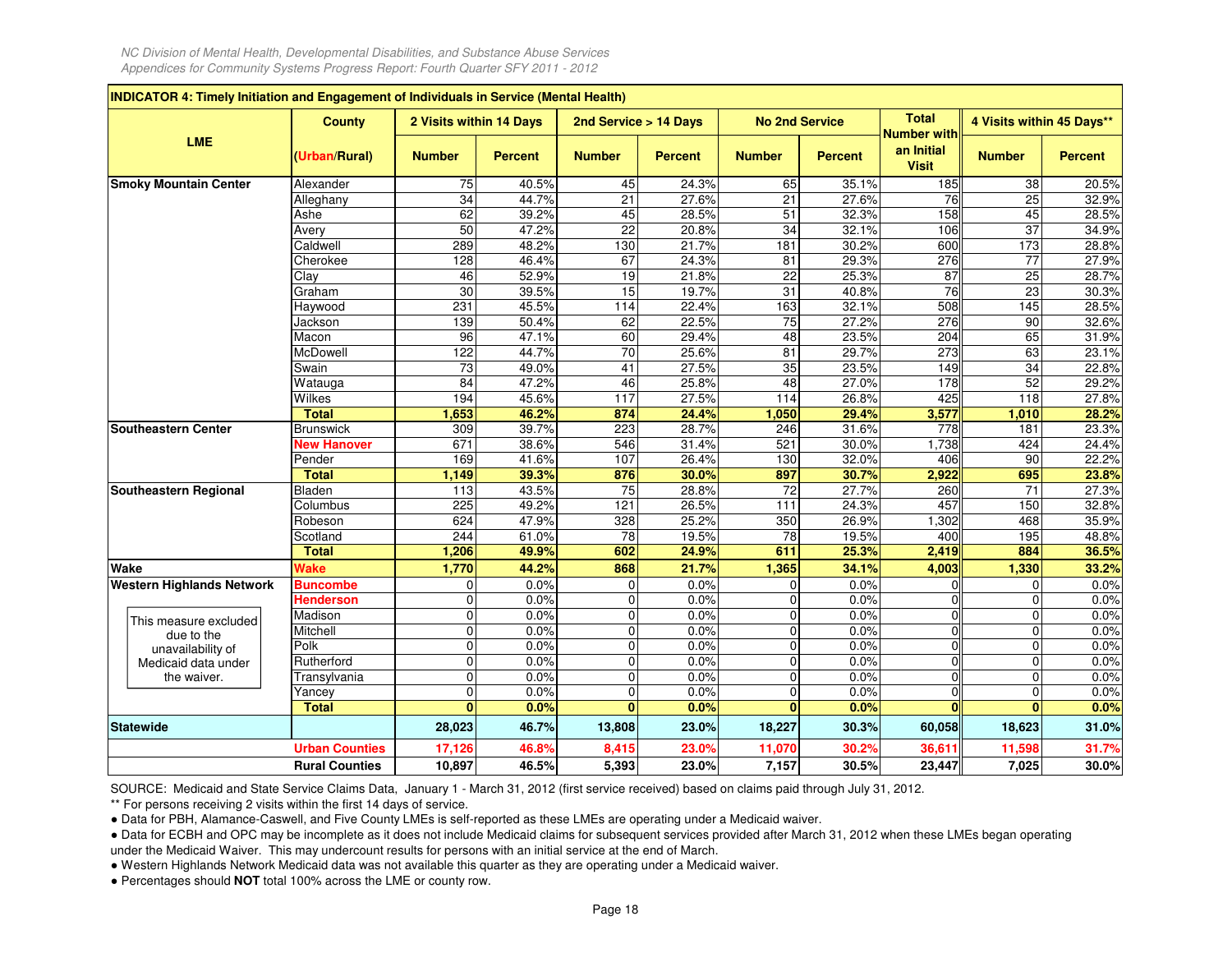| INDICATOR 4: Timely Initiation and Engagement of Individuals in Service (Substance Abuse) |                   |                                  |                 |                                                    |                |                       |                |                                    |                                  |                 |
|-------------------------------------------------------------------------------------------|-------------------|----------------------------------|-----------------|----------------------------------------------------|----------------|-----------------------|----------------|------------------------------------|----------------------------------|-----------------|
|                                                                                           | <b>County</b>     | 2 Visits within 14 Days          |                 | 2nd Service > 14 Days                              |                | <b>No 2nd Service</b> |                | <b>Total</b><br><b>Number with</b> | 4 Visits within 45 Days**        |                 |
| <b>LME</b>                                                                                | (Urban/Rural)     | <b>Number</b>                    | <b>Percent</b>  | <b>Number</b>                                      | <b>Percent</b> | <b>Number</b>         | <b>Percent</b> | an Initial<br><b>Visit</b>         | <b>Number</b>                    | <b>Percent</b>  |
| <b>Alamance-Caswell</b>                                                                   | <b>Alamance</b>   | 158                              | 90.8%           | 4                                                  | 2.3%           | 12                    | 6.9%           | 174                                | 54                               | 31.0%           |
| See footnote.                                                                             | Caswell           | 16                               | 100.0%          | 0                                                  | 0.0%           | $\overline{0}$        | 0.0%           | $\overline{16}$                    |                                  | 6.3%            |
|                                                                                           | <b>Total</b>      | 174                              | 91.6%           | 4                                                  | 2.1%           | $\overline{12}$       | 6.3%           | 190                                | 55                               | 28.9%           |
| <b>Beacon Center</b>                                                                      | Edgecombe         | 29                               | 72.5%           | 4                                                  | 10.0%          | 7                     | 17.5%          | 40                                 | $\overline{23}$                  | 57.5%           |
|                                                                                           | Greene            | 6                                | 85.7%           | 0                                                  | 0.0%           |                       | 14.3%          |                                    | 6                                | 85.7%           |
|                                                                                           | Nash              | 45                               | 73.8%           | 6                                                  | 9.8%           | 10                    | 16.4%          | 61                                 | $\overline{37}$                  | 60.7%           |
|                                                                                           | Wilson            | 32                               | 61.5%           | 3                                                  | 5.8%           | $\overline{17}$       | 32.7%          | 52                                 | $\overline{28}$                  | 53.8%           |
|                                                                                           | <b>Total</b>      | 112                              | 70.0%           | 13                                                 | 8.1%           | 35                    | 21.9%          | 160                                | 94                               | 58.8%           |
| Centerpoint                                                                               | Davie             | g                                | 60.0%           | $\mathbf{1}$                                       | 6.7%           | 5                     | 33.3%          | 15                                 |                                  | 46.7%           |
|                                                                                           | <b>Forsyth</b>    | 171                              | 64.3%           | 35                                                 | 13.2%          | 60                    | 22.6%          | 266                                | 143                              | 53.8%           |
|                                                                                           | Rockingham        | 68                               | 69.4%           | 13                                                 | 13.3%          | 17                    | 17.3%          | 98                                 | 45                               | 45.9%           |
|                                                                                           | <b>Stokes</b>     | 10                               | 71.4%           | $\mathbf{1}$                                       | 7.1%           | 3                     | 21.4%          | 14                                 | 6                                | 42.9%           |
|                                                                                           | <b>Total</b>      | 258                              | 65.6%           | 50                                                 | 12.7%          | 85                    | 21.6%          | 393                                | 201                              | 51.1%           |
| <b>Crossroads</b>                                                                         | <b>Iredell</b>    | $\overline{34}$                  | 50.0%           | 5                                                  | 7.4%           | $\overline{29}$       | 42.6%          | 68                                 | $\overline{25}$                  | 36.8%           |
|                                                                                           | Surry             | 26                               | 44.1%           | 9                                                  | 15.3%          | $\overline{24}$       | 40.7%          | 59                                 | $\overline{20}$                  | 33.9%           |
|                                                                                           | Yadkin            | 17                               | 85.0%           | $\overline{1}$                                     | 5.0%           | $\overline{2}$        | 10.0%          | $\overline{20}$                    | 14                               | 70.0%           |
|                                                                                           | <b>Total</b>      | 77                               | 52.4%           | 15                                                 | 10.2%          | 55                    | 37.4%          | 147                                | 59                               | 40.1%           |
| <b>Cumberland</b>                                                                         | <b>Cumberland</b> | 174                              | 66.7%           | 21                                                 | 8.0%           | 66                    | 25.3%          | 261                                | 142                              | 54.4%           |
| <b>Durham Center</b>                                                                      | <b>Durham</b>     | 139                              | 76.8%           | 11                                                 | 6.1%           | 31                    | 17.1%          | 181                                | 107                              | 59.1%           |
| <b>ECBH</b>                                                                               | <b>Beaufort</b>   | 33                               | 50.8%           | 13                                                 | 20.0%          | 19                    | 29.2%          | 65                                 | $\overline{23}$                  | 35.4%           |
| See footnote.                                                                             | <b>Bertie</b>     | 10                               | 90.9%           | 0                                                  | 0.0%           |                       | 9.1%           | 11                                 | 8                                | 72.7%           |
|                                                                                           | Camden            | $\overline{\mathbf{c}}$          | 50.0%           | 0                                                  | 0.0%           | 2                     | 50.0%          | 4                                  | $\overline{c}$                   | 50.0%           |
|                                                                                           | Chowan            | 3                                | 50.0%           | 1                                                  | 16.7%          | 2                     | 33.3%          | 6                                  | 3                                | 50.0%           |
|                                                                                           | Craven            | $\overline{75}$                  | 53.6%           | 27                                                 | 19.3%          | $\overline{38}$       | 27.1%          | 140                                | 53                               | 37.9%           |
|                                                                                           | Currituck         | 10                               | 55.6%<br>56.1%  | $\overline{\mathbf{c}}$<br>$\overline{\mathbf{8}}$ | 11.1%<br>19.5% | 6                     | 33.3%<br>24.4% | 18<br>$\overline{41}$              | 17                               | 38.9%           |
|                                                                                           | Dare<br>Gates     | 23                               |                 | $\overline{0}$                                     | 0.0%           | 10<br>0               | 0.0%           |                                    |                                  | 41.5%<br>100.0% |
|                                                                                           |                   | $\overline{2}$<br>$\overline{4}$ | 100.0%          |                                                    | 37.5%          |                       | 12.5%          | $\overline{2}$                     | $\overline{c}$<br>$\overline{4}$ |                 |
|                                                                                           | Hertford<br>Hyde  | $\overline{4}$                   | 50.0%<br>100.0% | 3<br>0                                             | 0.0%           | $\overline{0}$        | 0.0%           | 8<br>4                             | 3                                | 50.0%           |
|                                                                                           | Jones             | 5                                | 55.6%           | $\overline{c}$                                     | 22.2%          | 2                     | 22.2%          | $\overline{9}$                     | 5                                | 75.0%<br>55.6%  |
|                                                                                           | Martin            | $\overline{7}$                   | 77.8%           | 0                                                  | 0.0%           | 2                     | 22.2%          | $\overline{9}$                     | 5                                | 55.6%           |
|                                                                                           | Northampton       | 6                                | 66.7%           | $\overline{c}$                                     | 22.2%          |                       | 11.1%          | 9                                  | 6                                | 66.7%           |
|                                                                                           | Pamlico           | 8                                | 40.0%           | 6                                                  | 30.0%          | 6                     | 30.0%          | 20                                 | $\overline{8}$                   | 40.0%           |
|                                                                                           | Pasquotank        | 8                                | 36.4%           | 4                                                  | 18.2%          | 10                    | 45.5%          | 22                                 | 8                                | 36.4%           |
|                                                                                           | Perquimans        | 8                                | 61.5%           | $\overline{2}$                                     | 15.4%          | 3                     | 23.1%          | 13                                 |                                  | 53.8%           |
|                                                                                           | Pitt              | 116                              | 59.8%           | 33                                                 | 17.0%          | 45                    | 23.2%          | 194                                | $\overline{78}$                  | 40.2%           |
|                                                                                           | Tyrrell           | 0                                | 0.0%            | 0                                                  | 0.0%           |                       | 100.0%         |                                    | 0                                | 0.0%            |
|                                                                                           | Washington        | 9                                | 75.0%           | 0                                                  | 0.0%           | 3                     | 25.0%          | 12                                 | $\overline{7}$                   | 58.3%           |
|                                                                                           | <b>Total</b>      | 333                              | 56.6%           | 103                                                | 17.5%          | 152                   | 25.9%          | 588                                | 246                              | 41.8%           |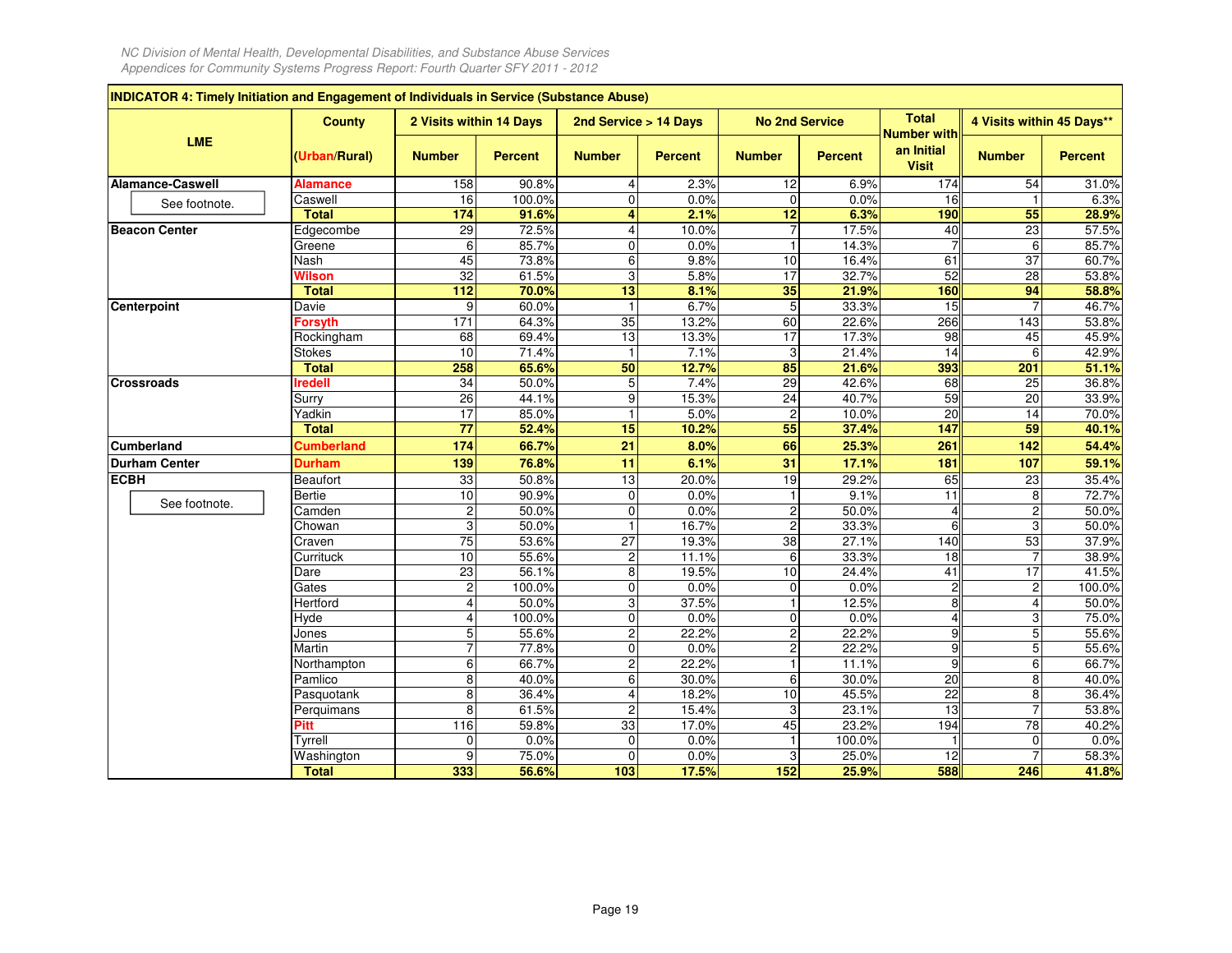| INDICATOR 4: Timely Initiation and Engagement of Individuals in Service (Substance Abuse) |                               |                         |                |                         |                |                          |                |                                    |                           |                              |
|-------------------------------------------------------------------------------------------|-------------------------------|-------------------------|----------------|-------------------------|----------------|--------------------------|----------------|------------------------------------|---------------------------|------------------------------|
|                                                                                           | <b>County</b>                 | 2 Visits within 14 Days |                | 2nd Service > 14 Days   |                | <b>No 2nd Service</b>    |                | <b>Total</b><br><b>Number with</b> | 4 Visits within 45 Days** |                              |
| <b>LME</b>                                                                                | (Urban/Rural)                 | <b>Number</b>           | <b>Percent</b> | <b>Number</b>           | <b>Percent</b> | <b>Number</b>            | <b>Percent</b> | an Initial<br><b>Visit</b>         | <b>Number</b>             | <b>Percent</b>               |
| Eastpointe                                                                                | Duplin                        | 8                       | 34.8%          | $\overline{c}$          | 8.7%           | 13                       | 56.5%          | 23                                 | 5                         | 21.7%                        |
|                                                                                           | Lenoir                        | 29                      | 41.4%          | 16                      | 22.9%          | 25                       | 35.7%          | $\overline{70}$                    | 19                        | 27.1%                        |
|                                                                                           | Sampson                       | 25                      | 67.6%          | 4                       | 10.8%          | 8                        | 21.6%          | 37                                 | 17                        | 45.9%                        |
|                                                                                           | Wayne                         | 46                      | 45.1%          | 26                      | 25.5%          | 30                       | 29.4%          | 102                                | 33                        | 32.4%                        |
|                                                                                           | <b>Total</b>                  | 108                     | 46.6%          | 48                      | 20.7%          | 76                       | 32.8%          | 232                                | 74                        | 31.9%                        |
| <b>Five County</b>                                                                        | Franklin                      | 77                      | 85.6%          | 3                       | 3.3%           | 10                       | 11.1%          | 90                                 | 49                        | 54.4%                        |
| See footnote.                                                                             | Granville                     | 70                      | 78.7%          | $\overline{8}$          | 9.0%           | $\overline{11}$          | 12.4%          | 89                                 | 36                        | 40.4%                        |
|                                                                                           | Halifax                       | 152                     | 86.4%          | 8                       | 4.5%           | $\overline{16}$          | 9.1%           | 176                                | 83                        | 47.2%                        |
|                                                                                           | Vance                         | 102                     | 66.7%          | 15                      | 9.8%           | $\overline{36}$          | 23.5%          | 153                                | 60                        | 39.2%                        |
|                                                                                           | Warren                        | $\overline{24}$         | 82.8%          | $\mathbf{1}$            | 3.4%           | $\overline{4}$           | 13.8%          | $\overline{29}$                    | 19                        | 65.5%                        |
|                                                                                           | <b>Total</b>                  | 425                     | 79.1%          | 35                      | 6.5%           | 77                       | 14.3%          | 537                                | 247                       | 46.0%                        |
| <b>Guilford Center</b>                                                                    | Guilford                      | 270<br>61               | 74.8%<br>67.8% | 28<br>$\boldsymbol{9}$  | 7.8%<br>10.0%  | 63<br>$\overline{20}$    | 17.5%<br>22.2% | 361                                | 211<br>$\overline{51}$    | 58.4%                        |
| <b>Johnston</b>                                                                           | Johnston                      |                         |                |                         |                |                          |                | 90                                 |                           | 56.7%                        |
| Mecklenburg                                                                               | <b>Mecklenburg</b>            | 283                     | 65.8%          | 26                      | 6.0%           | 121                      | 28.1%          | 430                                | 208                       | 48.4%                        |
| <b>Mental Health Partners</b>                                                             | Burke                         | 58                      | 63.0%          | 13                      | 14.1%          | 21                       | 22.8%          | 92                                 | 48                        | 52.2%                        |
|                                                                                           | <b>Catawba</b>                | 145                     | 66.2%          | $\overline{22}$         | 10.0%          | 52                       | 23.7%          | 219                                | 116                       | 53.0%                        |
|                                                                                           | <b>Total</b>                  | 203                     | 65.3%          | 35                      | 11.3%          | 73                       | 23.5%          | 311                                | 164                       | 52.7%                        |
| <b>Onslow-Carteret</b>                                                                    | Carteret                      | 33                      | 82.5%          | $\overline{\mathbf{c}}$ | 5.0%           | 5                        | 12.5%          | 40                                 | 27                        | 67.5%                        |
|                                                                                           | <b>Onslow</b><br><b>Total</b> | 41<br>74                | 67.2%<br>73.3% | 4<br>$\overline{6}$     | 6.6%<br>5.9%   | 16<br>$\overline{21}$    | 26.2%<br>20.8% | 61<br>101                          | 35<br>62                  | $\overline{57.4\%}$<br>61.4% |
| Orange-Person-Chatham                                                                     | Chatham                       | $\overline{22}$         | 51.2%          | 6                       | 14.0%          | $\overline{15}$          | 34.9%          | 43                                 | $\overline{17}$           | 39.5%                        |
|                                                                                           |                               | 67                      | 63.2%          | 12                      | 11.3%          | 27                       | 25.5%          | 106                                | 45                        | 42.5%                        |
| See footnote.                                                                             | Orange<br>Person              | 38                      | 56.7%          | 8                       | 11.9%          | 21                       | 31.3%          | 67                                 | 26                        | 38.8%                        |
|                                                                                           | <b>Total</b>                  | 127                     | 58.8%          | 26                      | 12.0%          | 63                       | 29.2%          | 216                                | 88                        | 40.7%                        |
| <b>Pathways</b>                                                                           | <b>Cleveland</b>              | 64                      | 71.1%          | 8                       | 8.9%           | $\overline{18}$          | 20.0%          | 90                                 | 50                        | 55.6%                        |
|                                                                                           | Gaston                        | 127                     | 64.5%          | 26                      | 13.2%          | 44                       | 22.3%          | 197                                | 96                        | 48.7%                        |
|                                                                                           | Lincoln                       | 27                      | 77.1%          | 4                       | 11.4%          | $\overline{\mathbf{4}}$  | 11.4%          | 35                                 | 21                        | 60.0%                        |
|                                                                                           | <b>Total</b>                  | 218                     | 67.7%          | 38                      | 11.8%          | 66                       | 20.5%          | 322                                | 167                       | 51.9%                        |
| <b>PBH</b>                                                                                | Cabarrus                      | 174                     | 93.5%          | $\mathbf{1}$            | 0.5%           | 11                       | 5.9%           | 186                                | 69                        | 37.1%                        |
| See footnote.                                                                             | <b>Davidson</b>               | 208                     | 90.4%          | 6                       | 2.6%           | 16                       | 7.0%           | 230                                | 92                        | 40.0%                        |
|                                                                                           | Rowan                         | 190                     | 80.9%          | 9                       | 3.8%           | 36                       | 15.3%          | 235                                | 97                        | 41.3%                        |
|                                                                                           | Stanly                        | $\overline{88}$         | 80.7%          | $\overline{7}$          | 6.4%           | 14                       | 12.8%          | 109                                | 40                        | 36.7%                        |
|                                                                                           | Union                         | 137                     | 87.3%          | 10                      | 6.4%           | 10                       | 6.4%           | 157                                | 63                        | 40.1%                        |
|                                                                                           | <b>Total</b>                  | 797                     | 86.9%          | 33                      | 3.6%           | $\overline{\mathbf{87}}$ | 9.5%           | 917                                | 361                       | 39.4%                        |
| <b>Sandhills Center</b>                                                                   | Anson                         | 14                      | 51.9%          | $\mathbf 0$             | 0.0%           | 13                       | 48.1%          | 27                                 | $\overline{7}$            | 25.9%                        |
|                                                                                           | Harnett                       | 33                      | 52.4%          | 10                      | 15.9%          | $\overline{20}$          | 31.7%          | 63                                 | 17                        | 27.0%                        |
|                                                                                           | Hoke                          | 19                      | 73.1%          | 3                       | 11.5%          | 4                        | 15.4%          | 26                                 | 17                        | 65.4%                        |
|                                                                                           | .ee                           | 52                      | 78.8%          | $\overline{7}$          | 10.6%          | $\overline{7}$           | 10.6%          | 66                                 | 38                        | 57.6%                        |
|                                                                                           | Montgomery                    | $\overline{5}$          | 41.7%          | $\mathbf{1}$            | 8.3%           | 6                        | 50.0%          | 12                                 | 5                         | 41.7%                        |
|                                                                                           | Moore                         | 46                      | 74.2%          | 3                       | 4.8%           | 13                       | 21.0%          | 62                                 | 35                        | 56.5%                        |
|                                                                                           | Randolph                      | $\overline{73}$         | 64.6%          | 8                       | 7.1%           | 32                       | 28.3%          | $\overline{113}$                   | 54                        | 47.8%                        |
|                                                                                           | Richmond                      | 34                      | 60.7%          | 7                       | 12.5%          | 15                       | 26.8%          | 56                                 | 26                        | 46.4%                        |
|                                                                                           | <b>Total</b>                  | 276                     | 64.9%          | 39                      | 9.2%           | 110                      | 25.9%          | 425                                | 199                       | 46.8%                        |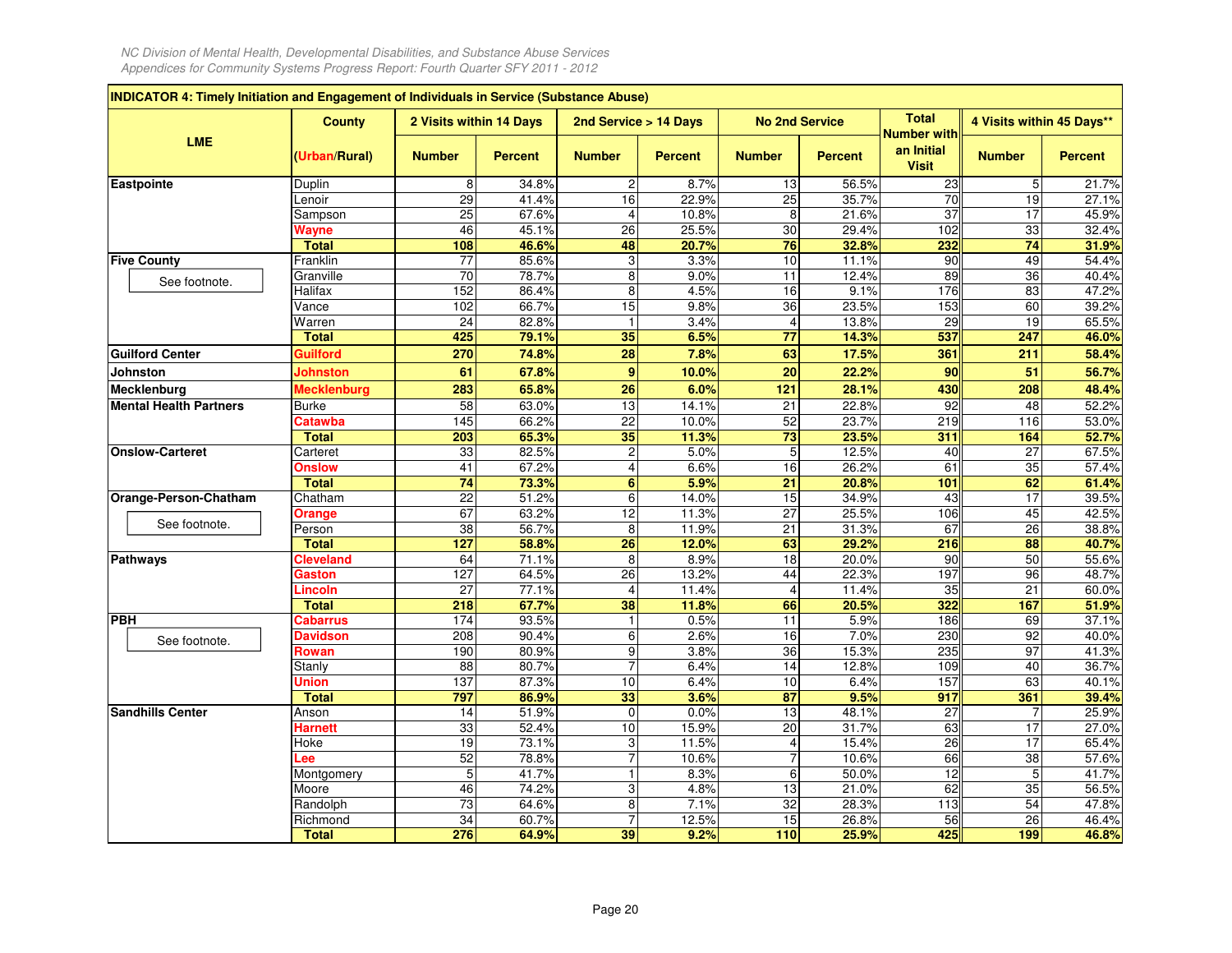|                                  | <b>County</b>         | 2 Visits within 14 Days |                | 2nd Service > 14 Days |                | <b>No 2nd Service</b> |                | <b>Total</b><br><b>Number with</b> | 4 Visits within 45 Days** |                |
|----------------------------------|-----------------------|-------------------------|----------------|-----------------------|----------------|-----------------------|----------------|------------------------------------|---------------------------|----------------|
| <b>LME</b>                       | (Urban/Rural)         | <b>Number</b>           | <b>Percent</b> | <b>Number</b>         | <b>Percent</b> | <b>Number</b>         | <b>Percent</b> | an Initial<br><b>Visit</b>         | <b>Number</b>             | <b>Percent</b> |
| <b>Smoky Mountain Center</b>     | Alexander             | 13                      | 76.5%          |                       | 5.9%           | 3                     | 17.6%          | $\overline{17}$                    | 11                        | 64.7%          |
|                                  | Alleghany             | 3                       | 50.0%          |                       | 16.7%          | $\overline{c}$        | 33.3%          | 6                                  | $\overline{c}$            | 33.3%          |
|                                  | Ashe                  | 11                      | 57.9%          | $\overline{c}$        | 10.5%          | $\,6$                 | 31.6%          | $\overline{19}$                    | $\overline{9}$            | 47.4%          |
|                                  | Avery                 | 5                       | 71.4%          | 1                     | 14.3%          |                       | 14.3%          |                                    | $\overline{4}$            | 57.1%          |
|                                  | Caldwell              | 33                      | 75.0%          | 3                     | 6.8%           | 8                     | 18.2%          | 44                                 | 30                        | 68.2%          |
|                                  | Cherokee              | 13                      | 41.9%          | $\overline{c}$        | 6.5%           | $\overline{16}$       | 51.6%          | $\overline{31}$                    | $\overline{9}$            | 29.0%          |
|                                  | Clay                  | $\overline{3}$          | 100.0%         | $\mathbf 0$           | 0.0%           | $\mathbf 0$           | 0.0%           |                                    | 3                         | 100.0%         |
|                                  | Graham                | 3                       | 42.9%          | $\mathbf 0$           | 0.0%           | $\overline{4}$        | 57.1%          |                                    |                           | 14.3%          |
|                                  | Haywood               | 51                      | 68.9%          | $\overline{7}$        | 9.5%           | 16                    | 21.6%          | $\overline{74}$                    | 40                        | 54.1%          |
|                                  | Jackson               | $\overline{7}$          | 43.8%          | $\overline{4}$        | 25.0%          | $\mathbf 5$           | 31.3%          | 16                                 | $\overline{c}$            | 12.5%          |
|                                  | Macon                 | 13                      | 76.5%          |                       | 5.9%           | 3                     | 17.6%          | 17                                 | 10                        | 58.8%          |
|                                  | McDowell              | $\overline{22}$         | 61.1%          | $\overline{4}$        | 11.1%          | 10                    | 27.8%          | 36                                 | 16                        | 44.4%          |
|                                  | Swain                 | 5                       | 62.5%          | $\mathbf 0$           | 0.0%           | 3                     | 37.5%          | 8                                  | 5                         | 62.5%          |
|                                  | Watauga               | $\overline{34}$         | 91.9%          | $\mathbf 0$           | 0.0%           | $\mathsf 3$           | 8.1%           | 37                                 | 28                        | 75.7%          |
|                                  | Wilkes                | 47                      | 70.1%          | 5                     | 7.5%           | 15                    | 22.4%          | 67                                 | $\overline{37}$           | 55.2%          |
|                                  | <b>Total</b>          | 263                     | 67.6%          | 31                    | 8.0%           | 95                    | 24.4%          | 389                                | 207                       | 53.2%          |
| <b>Southeastern Center</b>       | <b>Brunswick</b>      | 64                      | 63.4%          | 6                     | 5.9%           | $\overline{31}$       | 30.7%          | 101                                | 50                        | 49.5%          |
|                                  | <b>New Hanover</b>    | 159                     | 63.9%          | 37                    | 14.9%          | 53                    | 21.3%          | 249                                | 123                       | 49.4%          |
|                                  | Pender                | 13                      | 41.9%          | 6                     | 19.4%          | $\overline{12}$       | 38.7%          | 31                                 | 11                        | 35.5%          |
|                                  | <b>Total</b>          | 236                     | 61.9%          | 49                    | 12.9%          | 96                    | 25.2%          | 381                                | 184                       | 48.3%          |
| Southeastern Regional            | Bladen                | 13                      | 81.3%          | $\mathbf{1}$          | 6.3%           | $\overline{c}$        | 12.5%          | 16                                 | 10                        | 62.5%          |
|                                  | Columbus              | 24                      | 54.5%          | 3                     | 6.8%           | 17                    | 38.6%          | 44                                 | 19                        | 43.2%          |
|                                  | Robeson               | 162                     | 78.3%          | 13                    | 6.3%           | 32                    | 15.5%          | 207                                | 143                       | 69.1%          |
|                                  | Scotland              | 15                      | 83.3%          | $\mathbf{1}$          | 5.6%           | $\overline{c}$        | 11.1%          | 18                                 | 10                        | 55.6%          |
|                                  | <b>Total</b>          | 214                     | 75.1%          | 18                    | 6.3%           | 53                    | 18.6%          | 285                                | 182                       | 63.9%          |
| Wake                             | Wake                  | 196                     | 55.8%          | 41                    | 11.7%          | 114                   | 32.5%          | 351                                | 143                       | 40.7%          |
| <b>Western Highlands Network</b> | <b>Buncombe</b>       | $\mathbf 0$             | 0.0%           | 0                     | 0.0%           | $\mathbf 0$           | 0.0%           | $\Omega$                           | $\mathbf 0$               | 0.0%           |
|                                  | <b>Henderson</b>      | $\mathbf{0}$            | 0.0%           | $\mathbf 0$           | 0.0%           | $\mathbf 0$           | 0.0%           | $\Omega$                           | $\mathbf 0$               | 0.0%           |
| This measure excluded            | Madison               | $\mathbf 0$             | 0.0%           | 0                     | 0.0%           | $\mathbf 0$           | 0.0%           | $\Omega$                           | $\mathbf 0$               | 0.0%           |
| due to the                       | Mitchell              | $\mathbf 0$             | 0.0%           | $\mathbf 0$           | 0.0%           | $\mathbf 0$           | 0.0%           | $\Omega$                           | $\mathbf 0$               | 0.0%           |
| unavailability of                | Polk                  | $\mathbf 0$             | 0.0%           | $\mathbf 0$           | 0.0%           | $\mathbf 0$           | 0.0%           | $\mathbf 0$                        | $\mathbf 0$               | 0.0%           |
| Medicaid data under              | Rutherford            | $\mathbf 0$             | 0.0%           | $\mathbf 0$           | 0.0%           | $\mathbf{0}$          | 0.0%           | $\Omega$                           | $\mathbf 0$               | 0.0%           |
| the waiver.                      | Transylvania          | $\mathbf 0$             | 0.0%           | $\mathbf 0$           | 0.0%           | $\mathbf 0$           | 0.0%           | $\sqrt{ }$                         | $\mathbf 0$               | 0.0%           |
|                                  | Yancey                | $\mathbf 0$             | 0.0%           | $\mathbf 0$           | 0.0%           | $\mathbf 0$           | 0.0%           | $\mathbf{0}$                       | 0                         | 0.0%           |
|                                  | <b>Total</b>          | $\mathbf{0}$            | 0.0%           | $\bf{0}$              | 0.0%           | $\bf{0}$              | 0.0%           | n                                  | $\bf{0}$                  | 0.0%           |
| <b>Statewide</b>                 |                       | 5,018                   | 69.0%          | 679                   | 9.3%           | 1,571                 | 21.6%          | 7,268                              | 3,452                     | 47.5%          |
|                                  | <b>Urban Counties</b> | 3,104                   | 70.2%          | 398                   | 9.0%           | 922                   | 20.8%          | 4,424                              | 2,085                     | 47.1%          |
|                                  | <b>Rural Counties</b> | 1,914                   | 67.3%          | 281                   | 9.9%           | 649                   | 22.8%          | 2,844                              | 1,367                     | 48.1%          |

SOURCE: Medicaid and State Service Claims Data, January 1 - March 31, 2012 (first service received) based on claims paid through July 31, 2012.

\*\* For persons receiving 2 visits within the first 14 days of service.

● Data for PBH, Alamance-Caswell, and Five County LMEs is self-reported as these LMEs are operating under a Medicaid waiver.

 ● Data for ECBH and OPC may be incomplete as it does not include Medicaid claims for subsequent services provided after March 31, 2012 when these LMEs began operatingunder the Medicaid Waiver. This may undercount results for persons with an initial service at the end of March.

● Western Highlands Network Medicaid data was not available this quarter as they are operating under a Medicaid waiver.

● Percentages should **NOT** total 100% across the LME or county row.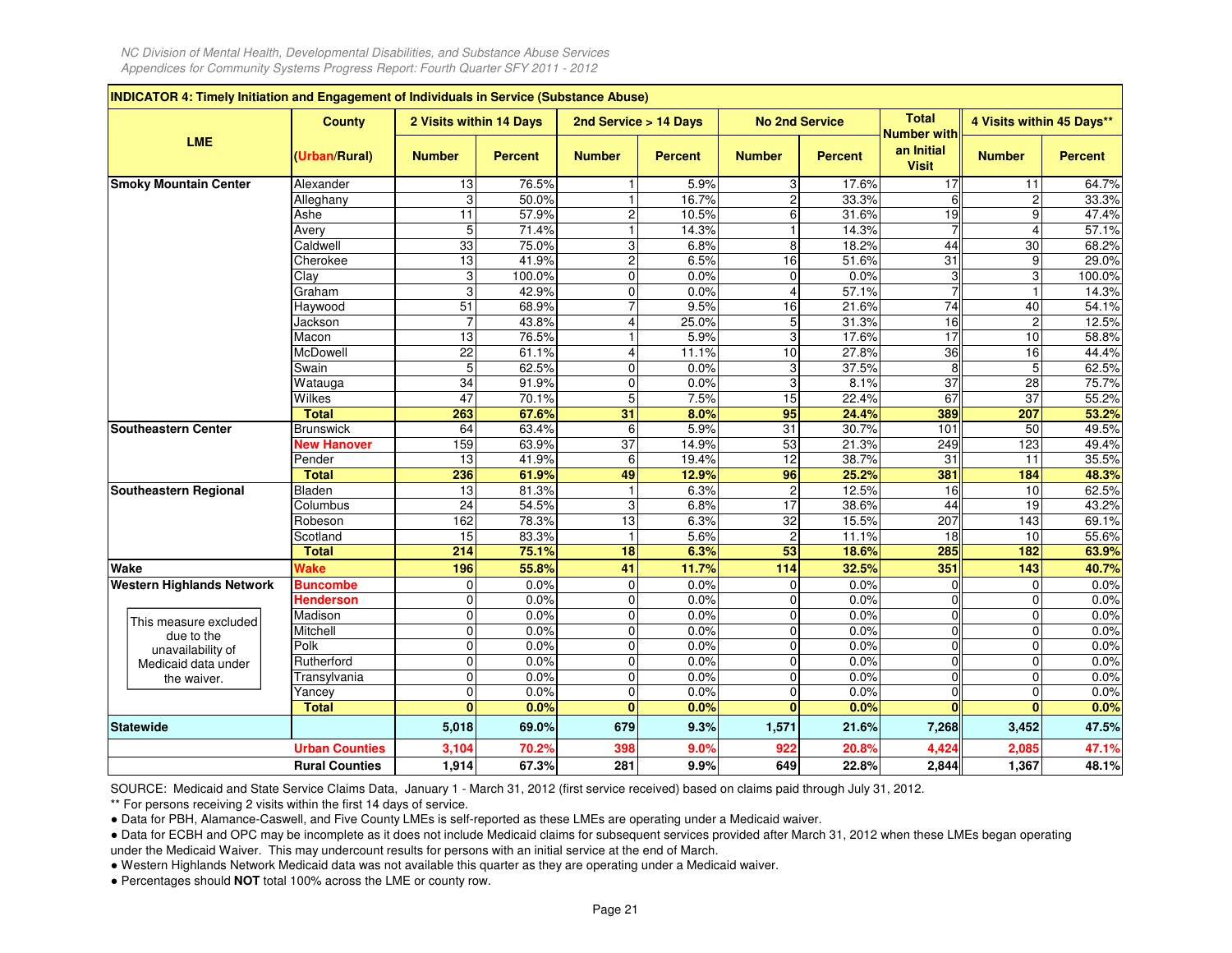F

|                         | <b>County</b>     | 2 Visits within 14 Days |                | 2nd Service > 14 Days   |                | <b>No 2nd Service</b> |                | <b>Total</b>                                     | 4 Visits within 45 Days** |                     |
|-------------------------|-------------------|-------------------------|----------------|-------------------------|----------------|-----------------------|----------------|--------------------------------------------------|---------------------------|---------------------|
| LME                     | (Urban/Rural)     | <b>Number</b>           | <b>Percent</b> | <b>Number</b>           | <b>Percent</b> | <b>Number</b>         | <b>Percent</b> | <b>Number with</b><br>an Initial<br><b>Visit</b> | <b>Number</b>             | <b>Percent</b>      |
| <b>Alamance-Caswell</b> | <b>Alamance</b>   | 30                      | 93.8%          | 0                       | 0.0%           | $\overline{c}$        | 6.3%           | 32                                               | 9                         | 28.1%               |
| See footnote.           | Caswell           | $\overline{4}$          | 100.0%         | $\overline{0}$          | 0.0%           | $\overline{0}$        | 0.0%           | $\Delta$                                         | $\overline{0}$            | 0.0%                |
|                         | <b>Total</b>      | 34                      | 94.4%          | $\bf{0}$                | 0.0%           | $\overline{2}$        | 5.6%           | 36                                               | 9                         | 25.0%               |
| <b>Beacon Center</b>    | Edgecombe         | $\overline{24}$         | 58.5%          | 14                      | 34.1%          | 3                     | 7.3%           | 41                                               | 21                        | 51.2%               |
|                         | Greene            | $\overline{7}$          | 63.6%          | $\overline{c}$          | 18.2%          | $\overline{a}$        | 18.2%          | $\overline{11}$                                  | 5                         | 45.5%               |
|                         | Nash              | 40                      | 52.6%          | 20                      | 26.3%          | 16                    | 21.1%          | $\overline{76}$                                  | 38                        | $\overline{50.0\%}$ |
|                         | Wilson            | 22                      | 45.8%          | 13                      | 27.1%          | 13                    | 27.1%          | 48                                               | 17                        | 35.4%               |
|                         | <b>Total</b>      | 93                      | 52.8%          | 49                      | 27.8%          | 34                    | 19.3%          | 176                                              | 81                        | 46.0%               |
| Centerpoint             | Davie             | $\overline{17}$         | 60.7%          | 5                       | 17.9%          | 6                     | 21.4%          | 28                                               | 15                        | 53.6%               |
|                         | <b>Forsyth</b>    | 233                     | 68.9%          | 57                      | 16.9%          | 48                    | 14.2%          | 338                                              | 189                       | 55.9%               |
|                         | Rockingham        | 63                      | 69.2%          | $\overline{12}$         | 13.2%          | 16                    | 17.6%          | 91                                               | 48                        | 52.7%               |
|                         | <b>Stokes</b>     | 20                      | 83.3%          | $\overline{c}$          | 8.3%           | $\overline{c}$        | 8.3%           | 24                                               | 18                        | 75.0%               |
|                         | <b>Total</b>      | 333                     | 69.2%          | 76                      | 15.8%          | 72                    | 15.0%          | 481                                              | 270                       | 56.1%               |
| <b>Crossroads</b>       | <b>Iredell</b>    | 70                      | 53.0%          | $\overline{27}$         | 20.5%          | 35                    | 26.5%          | 132                                              | 60                        | 45.5%               |
|                         | Surry             | 37                      | 43.0%          | 18                      | 20.9%          | 31                    | 36.0%          | 86                                               | 25                        | 29.1%               |
|                         | Yadkin            | 18                      | 52.9%          | 10                      | 29.4%          | 6                     | 17.6%          | $\overline{34}$                                  | 16                        | 47.1%               |
|                         | <b>Total</b>      | 125                     | 49.6%          | 55                      | 21.8%          | $\overline{72}$       | 28.6%          | 252                                              | $\overline{101}$          | 40.1%               |
| <b>Cumberland</b>       | <b>Cumberland</b> | 151                     | 46.6%          | 56                      | 17.3%          | 117                   | 36.1%          | 324                                              | 116                       | 35.8%               |
| <b>Durham Center</b>    | <b>Durham</b>     | 194                     | 57.9%          | 69                      | 20.6%          | 72                    | 21.5%          | 335                                              | 143                       | 42.7%               |
| <b>ECBH</b>             | Beaufort          | 9                       | 64.3%          | 4                       | 28.6%          | $\mathbf{1}$          | 7.1%           | 14                                               | 8                         | 57.1%               |
| See footnote.           | <b>Bertie</b>     | $\overline{7}$          | 53.8%          | 6                       | 46.2%          | $\Omega$              | 0.0%           | 13                                               | $\overline{4}$            | 30.8%               |
|                         | Camden            | $\mathbf{1}$            | 100.0%         | $\mathbf 0$             | 0.0%           | $\overline{0}$        | 0.0%           |                                                  | 0                         | 0.0%                |
|                         | Chowan            | 3                       | 60.0%          | $\overline{1}$          | 20.0%          | $\overline{1}$        | 20.0%          | $\overline{5}$                                   | $\overline{2}$            | 40.0%               |
|                         | Craven            | 23                      | 42.6%          | 15                      | 27.8%          | 16                    | 29.6%          | 54                                               | 18                        | 33.3%               |
|                         | Currituck         | $\overline{4}$          | 50.0%          | 0                       | 0.0%           | 4                     | 50.0%          | 8                                                | $\overline{4}$            | 50.0%               |
|                         | Dare              | 6                       | 54.5%          | 5                       | 45.5%          | $\mathbf{0}$          | 0.0%           | $\overline{11}$                                  | 3                         | 27.3%               |
|                         | Gates             | $\overline{c}$          | 66.7%          | 1                       | 33.3%          | 0                     | 0.0%           | 3                                                | 0                         | 0.0%                |
|                         | Hertford          | $\overline{7}$          | 63.6%          | 1                       | 9.1%           | $\overline{3}$        | 27.3%          | $\overline{11}$                                  | 6                         | 54.5%               |
|                         | Hyde              | $\mathbf 0$             | 0.0%           | $\mathbf 0$             | 0.0%           | $\Omega$              | 0.0%           | $\Omega$                                         | $\mathbf 0$               | 0.0%                |
|                         | Jones             | $\mathbf{1}$            | 12.5%          | 1                       | 12.5%          | 6                     | 75.0%          | 8                                                | $\mathbf{1}$              | 12.5%               |
|                         | Martin            | 6                       | 66.7%          | $\overline{\mathbf{c}}$ | 22.2%          | $\mathbf{1}$          | 11.1%          | 9                                                | 6                         | 66.7%               |
|                         | Northampton       | 5                       | 55.6%          | 3                       | 33.3%          | $\mathbf{1}$          | 11.1%          | 9                                                | 3                         | 33.3%               |
|                         | Pamlico           | 3                       | 33.3%          | 1                       | 11.1%          | 5                     | 55.6%          | 9                                                | 3                         | 33.3%               |
|                         | Pasquotank        | $\overline{12}$         | 66.7%          | 3                       | 16.7%          | 3                     | 16.7%          | 18                                               | 9                         | 50.0%               |
|                         | Perquimans        | $\overline{c}$          | 25.0%          | $\overline{3}$          | 37.5%          | 3                     | 37.5%          | $\overline{8}$                                   | $\overline{1}$            | 12.5%               |
|                         | Pitt              | 35                      | 60.3%          | 15                      | 25.9%          | 8                     | 13.8%          | 58                                               | 29                        | 50.0%               |
|                         | Tyrrell           | 0                       | 0.0%           | $\overline{1}$          | 100.0%         | $\mathbf 0$           | 0.0%           |                                                  | 0                         | 0.0%                |
|                         | Washington        | $\overline{4}$          | 66.7%          | $\mathbf{1}$            | 16.7%          | $\mathbf{1}$          | 16.7%          | 6                                                | $\overline{4}$            | 66.7%               |
|                         | <b>Total</b>      | 130                     | 52.8%          | 63                      | 25.6%          | 53                    | 21.5%          | 246                                              | 101                       | 41.1%               |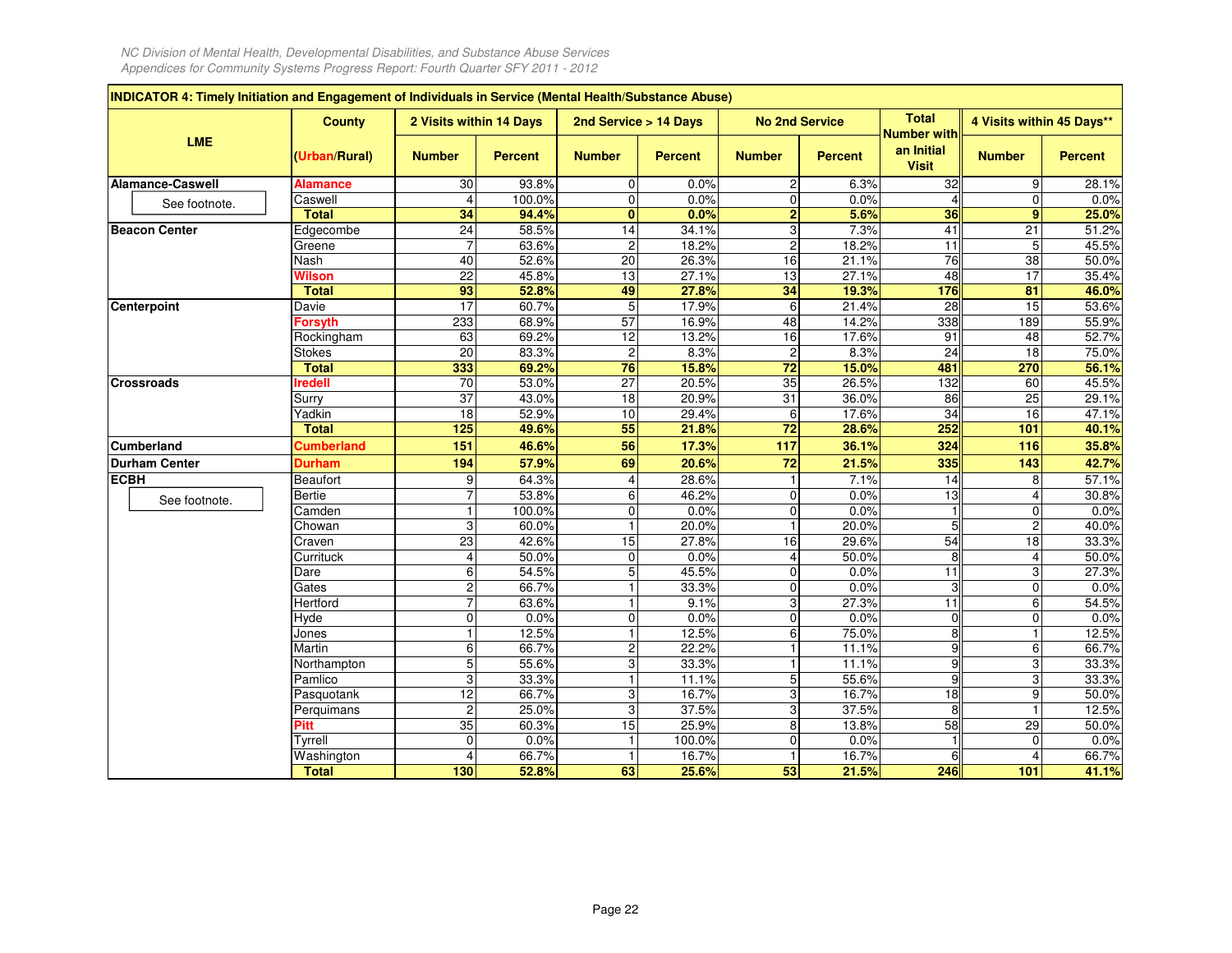| INDICATOR 4: Timely Initiation and Engagement of Individuals in Service (Mental Health/Substance Abuse) |                    |                         |                |                         |                |                       |                |                                                  |                           |                |
|---------------------------------------------------------------------------------------------------------|--------------------|-------------------------|----------------|-------------------------|----------------|-----------------------|----------------|--------------------------------------------------|---------------------------|----------------|
|                                                                                                         | <b>County</b>      | 2 Visits within 14 Days |                | 2nd Service > 14 Days   |                | <b>No 2nd Service</b> |                | <b>Total</b>                                     | 4 Visits within 45 Days** |                |
| <b>LME</b>                                                                                              | (Urban/Rural)      | <b>Number</b>           | <b>Percent</b> | <b>Number</b>           | <b>Percent</b> | <b>Number</b>         | <b>Percent</b> | <b>Number with</b><br>an Initial<br><b>Visit</b> | <b>Number</b>             | <b>Percent</b> |
| Eastpointe                                                                                              | Duplin             | 26                      | 63.4%          | 10                      | 24.4%          | $5\phantom{.0}$       | 12.2%          | 41                                               | 22                        | 53.7%          |
|                                                                                                         | Lenoir             | 47                      | 54.7%          | $\overline{22}$         | 25.6%          | 17                    | 19.8%          | 86                                               | 36                        | 41.9%          |
|                                                                                                         | Sampson            | 11                      | 34.4%          | 7                       | 21.9%          | 14                    | 43.8%          | 32                                               | 10                        | 31.3%          |
|                                                                                                         | Wayne              | 92                      | 54.4%          | 51                      | 30.2%          | 26                    | 15.4%          | 169                                              | 64                        | 37.9%          |
|                                                                                                         | <b>Total</b>       | 176                     | 53.7%          | 90                      | 27.4%          | 62                    | 18.9%          | 328                                              | 132                       | 40.2%          |
| <b>Five County</b>                                                                                      | Franklin           | 18                      | 90.0%          | $\mathbf 0$             | 0.0%           | $\overline{c}$        | 10.0%          | $\overline{20}$                                  | 12                        | 60.0%          |
| See footnote.                                                                                           | Granville          | 14                      | 63.6%          | $\overline{4}$          | 18.2%          | $\overline{4}$        | 18.2%          | 22                                               | 9                         | 40.9%          |
|                                                                                                         | Halifax            | 92                      | 84.4%          | 5                       | 4.6%           | $\overline{12}$       | 11.0%          | 109                                              | 47                        | 43.1%          |
|                                                                                                         | Vance              |                         | 58.3%          | $\overline{\mathbf{c}}$ | 16.7%          | 3                     | 25.0%          | 12                                               | 3                         | 25.0%          |
|                                                                                                         | Warren             | 4                       | 100.0%         | $\mathbf 0$             | 0.0%           | $\overline{0}$        | 0.0%           |                                                  | 3                         | 75.0%          |
|                                                                                                         | <b>Total</b>       | 135                     | 80.8%          | 11                      | 6.6%           | $\overline{21}$       | 12.6%          | 167                                              | $\overline{74}$           | 44.3%          |
| <b>Guilford Center</b>                                                                                  | Guilford           | 206                     | 63.6%          | 70                      | 21.6%          | 48                    | 14.8%          | 324                                              | 164                       | 50.6%          |
| <b>Johnston</b>                                                                                         | Johnston           | 106                     | 48.4%          | 46                      | 21.0%          | 67                    | 30.6%          | 219                                              | 70                        | 32.0%          |
| Mecklenburg                                                                                             | <b>Mecklenburg</b> | 410                     | 58.8%          | 106                     | 15.2%          | 181                   | 26.0%          | 697                                              | 313                       | 44.9%          |
| <b>Mental Health Partners</b>                                                                           | <b>Burke</b>       | 46                      | 65.7%          | 14                      | 20.0%          | 10                    | 14.3%          | 70                                               | 39                        | 55.7%          |
|                                                                                                         | Catawba            | 60                      | 54.5%          | 28                      | 25.5%          | 22                    | 20.0%          | 110                                              | 47                        | 42.7%          |
|                                                                                                         | <b>Total</b>       | 106                     | 58.9%          | 42                      | 23.3%          | 32                    | 17.8%          | 180                                              | 86                        | 47.8%          |
| <b>Onslow-Carteret</b>                                                                                  | Carteret           | 38                      | 66.7%          | 15                      | 26.3%          | $\overline{4}$        | 7.0%           | 57                                               | 28                        | 49.1%          |
|                                                                                                         | <b>Onslow</b>      | 56                      | 58.9%          | $\overline{23}$         | 24.2%          | 16                    | 16.8%          | 95                                               | 43                        | 45.3%          |
|                                                                                                         | <b>Total</b>       | 94                      | 61.8%          | 38                      | 25.0%          | $\overline{20}$       | 13.2%          | 152                                              | 71                        | 46.7%          |
| Orange-Person-Chatham                                                                                   | Chatham            | 6                       | 66.7%          | $\overline{c}$          | 22.2%          | $\mathbf{1}$          | 11.1%          | 9                                                | 3                         | 33.3%          |
|                                                                                                         | Orange             | 30                      | 69.8%          | 5                       | 11.6%          | 8                     | 18.6%          | 43                                               | 21                        | 48.8%          |
| See footnote.                                                                                           | Person             | $\overline{7}$          | 58.3%          | 3                       | 25.0%          | $\overline{c}$        | 16.7%          | 12                                               | 5                         | 41.7%          |
|                                                                                                         | <b>Total</b>       | 43                      | 67.2%          | 10                      | 15.6%          | 11                    | 17.2%          | 64                                               | $\overline{29}$           | 45.3%          |
| <b>Pathways</b>                                                                                         | Cleveland          | 111                     | 62.0%          | 42                      | 23.5%          | 26                    | 14.5%          | 179                                              | 83                        | 46.4%          |
|                                                                                                         | Gaston             | 211                     | 63.4%          | 78                      | 23.4%          | 44                    | 13.2%          | 333                                              | 175                       | 52.6%          |
|                                                                                                         | .incoln            | 50                      | 55.6%          | 22                      | 24.4%          | 18                    | 20.0%          | 90                                               | 31                        | 34.4%          |
|                                                                                                         | <b>Total</b>       | 372                     | 61.8%          | $\frac{1}{142}$         | 23.6%          | 88                    | 14.6%          | 602                                              | 289                       | 48.0%          |
| <b>PBH</b>                                                                                              | <b>Cabarrus</b>    | 23                      | 95.8%          | 0                       | 0.0%           | $\mathbf{1}$          | 4.2%           | $\overline{24}$                                  | 10                        | 41.7%          |
| See footnote.                                                                                           | <b>Davidson</b>    | 63                      | 92.6%          | $\overline{2}$          | 2.9%           | ω                     | 4.4%           | 68                                               | 22                        | 32.4%          |
|                                                                                                         | Rowan              | 30                      | 83.3%          | $\overline{c}$          | 5.6%           | 4                     | 11.1%          | 36                                               | $\overline{14}$           | 38.9%          |
|                                                                                                         | Stanly             | $\overline{23}$         | 85.2%          | $\overline{3}$          | 11.1%          | $\mathbf{1}$          | 3.7%           | $\overline{27}$                                  | 12                        | 44.4%          |
|                                                                                                         | Union              | 21                      | 100.0%         | 0                       | 0.0%           | $\mathbf 0$           | 0.0%           | 21                                               | 8                         | 38.1%          |
|                                                                                                         | <b>Total</b>       | 160                     | 90.9%          | $\overline{7}$          | 4.0%           | 9                     | 5.1%           | 176                                              | 66                        | 37.5%          |
| <b>Sandhills Center</b>                                                                                 | Anson              | 19                      | 67.9%          | 5                       | 17.9%          | 4                     | 14.3%          | $\overline{28}$                                  | 16                        | 57.1%          |
|                                                                                                         | <b>Harnett</b>     | 61                      | 65.6%          | 18                      | 19.4%          | 14                    | 15.1%          | 93                                               | 46                        | 49.5%          |
|                                                                                                         | Hoke               | 23                      | 63.9%          | 5                       | 13.9%          | 8                     | 22.2%          | 36                                               | 16                        | 44.4%          |
|                                                                                                         | .ee                | 39                      | 66.1%          | $\overline{7}$          | 11.9%          | 13                    | 22.0%          | 59                                               | 26                        | 44.1%          |
|                                                                                                         | Montgomery         | $\overline{17}$         | 81.0%          | 3                       | 14.3%          | $\mathbf{1}$          | 4.8%           | $\overline{21}$                                  | 14                        | 66.7%          |
|                                                                                                         | Moore              | 65                      | 59.1%          | $\overline{18}$         | 16.4%          | 27                    | 24.5%          | 110                                              | 50                        | 45.5%          |
|                                                                                                         | Randolph           | 145                     | 63.3%          | 40                      | 17.5%          | 44                    | 19.2%          | 229                                              | 115                       | 50.2%          |
|                                                                                                         | Richmond           | 48                      | 69.6%          | 13                      | 18.8%          | 8                     | 11.6%          | 69                                               | 36                        | 52.2%          |
|                                                                                                         | <b>Total</b>       | 417                     | 64.7%          | 109                     | 16.9%          | 119                   | 18.4%          | 645                                              | 319                       | 49.5%          |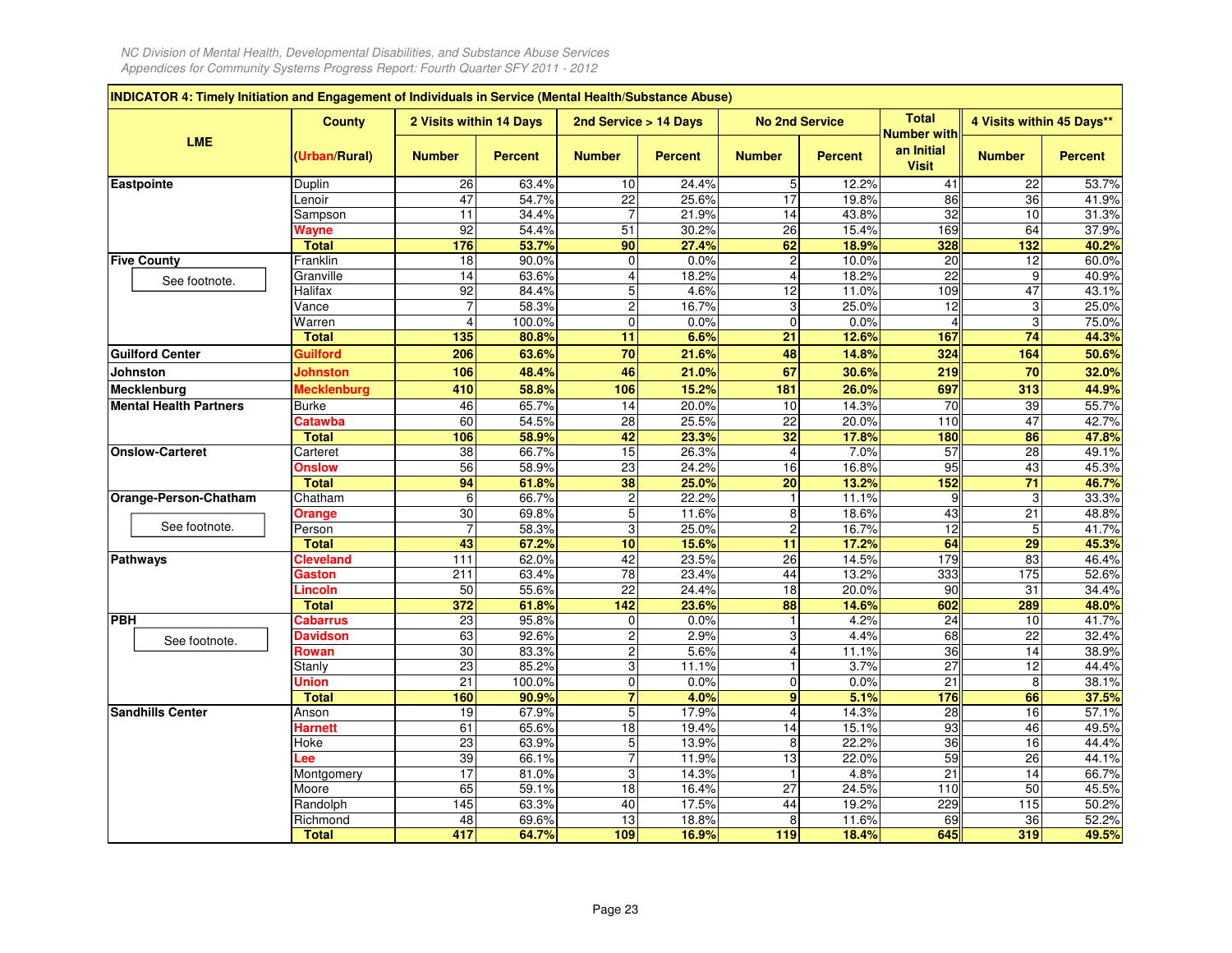|                                          | <b>County</b>         | 2 Visits within 14 Days |                | 2nd Service > 14 Days   |                | <b>No 2nd Service</b> |                | <b>Total</b><br><b>Number with</b> | 4 Visits within 45 Days** |                |
|------------------------------------------|-----------------------|-------------------------|----------------|-------------------------|----------------|-----------------------|----------------|------------------------------------|---------------------------|----------------|
| LME                                      | (Urban/Rural)         | <b>Number</b>           | <b>Percent</b> | <b>Number</b>           | <b>Percent</b> | <b>Number</b>         | <b>Percent</b> | an Initial<br><b>Visit</b>         | <b>Number</b>             | <b>Percent</b> |
| <b>Smoky Mountain Center</b>             | Alexander             | 12                      | 80.0%          | 3                       | 20.0%          | $\mathbf 0$           | 0.0%           | 15                                 | 9                         | 60.0%          |
|                                          | Alleghany             | $\overline{c}$          | 50.0%          | $\overline{c}$          | 50.0%          | $\Omega$              | 0.0%           |                                    | $\overline{2}$            | 50.0%          |
|                                          | Ashe                  | 17                      | 89.5%          | $\mathbf{1}$            | 5.3%           |                       | 5.3%           | 19                                 | 16                        | 84.2%          |
|                                          | Avery                 | $\overline{7}$          | 77.8%          | $\mathbf{1}$            | 11.1%          |                       | 11.1%          |                                    | 6                         | 66.7%          |
|                                          | Caldwell              | 31                      | 67.4%          | 9                       | 19.6%          | 6                     | 13.0%          | 46                                 | 26                        | 56.5%          |
|                                          | Cherokee              | 28                      | 80.0%          | $\mathbf{1}$            | 2.9%           | 6                     | 17.1%          | 35                                 | $\overline{20}$           | 57.1%          |
|                                          | Clay                  | 8                       | 66.7%          | $\overline{\mathbf{c}}$ | 16.7%          | $\overline{c}$        | 16.7%          | 12                                 | 6                         | 50.0%          |
|                                          | Graham                | 5                       | 62.5%          | $\overline{2}$          | 25.0%          |                       | 12.5%          | $\mathbf{8}$                       | 3                         | 37.5%          |
|                                          | Haywood               | 46                      | 57.5%          | 12                      | 15.0%          | 22                    | 27.5%          | 80                                 | 32                        | 40.0%          |
|                                          | Jackson               | 12                      | 57.1%          | 3                       | 14.3%          | 6                     | 28.6%          | $\overline{21}$                    | $\boldsymbol{9}$          | 42.9%          |
|                                          | Macon                 | 14                      | 50.0%          | 10                      | 35.7%          | $\overline{4}$        | 14.3%          | 28                                 | 8                         | 28.6%          |
|                                          | McDowell              | 33                      | 86.8%          | 4                       | 10.5%          |                       | 2.6%           | 38                                 | 30                        | 78.9%          |
|                                          | Swain                 | 19                      | 79.2%          | $\overline{c}$          | 8.3%           | 3                     | 12.5%          | 24                                 | 15                        | 62.5%          |
|                                          | Watauga               | 12                      | 85.7%          | $\overline{2}$          | 14.3%          | $\mathbf 0$           | 0.0%           | 14                                 | 10                        | 71.4%          |
|                                          | Wilkes                | 41                      | 93.2%          | $\mathbf{1}$            | 2.3%           | $\overline{c}$        | 4.5%           | 44                                 | 39                        | 88.6%          |
|                                          | <b>Total</b>          | 287                     | 72.3%          | 55                      | 13.9%          | 55                    | 13.9%          | 397                                | 231                       | 58.2%          |
| <b>Southeastern Center</b>               | <b>Brunswick</b>      | 49                      | 66.2%          | $\overline{17}$         | 23.0%          | 8                     | 10.8%          | 74                                 | $\overline{32}$           | 43.2%          |
|                                          | <b>New Hanover</b>    | 121                     | 65.1%          | 41                      | 22.0%          | 24                    | 12.9%          | 186                                | 98                        | 52.7%          |
|                                          | Pender                | 20                      | 62.5%          | 11                      | 34.4%          | $\mathbf{1}$          | 3.1%           | 32                                 | 16                        | 50.0%          |
|                                          | <b>Total</b>          | 190                     | 65.1%          | 69                      | 23.6%          | 33                    | 11.3%          | 292                                | 146                       | 50.0%          |
| Southeastern Regional                    | Bladen                | 8                       | 53.3%          | $\overline{4}$          | 26.7%          | 3                     | 20.0%          | 15                                 | 6                         | 40.0%          |
|                                          | Columbus              | 30                      | 66.7%          | 11                      | 24.4%          | $\overline{4}$        | 8.9%           | 45                                 | 25                        | 55.6%          |
|                                          | Robeson               | 92                      | 71.3%          | $\overline{21}$         | 16.3%          | 16                    | 12.4%          | 129                                | $\overline{76}$           | 58.9%          |
|                                          | Scotland              | 22                      | 81.5%          | 3                       | 11.1%          | $\overline{c}$        | 7.4%           | 27                                 | 16                        | 59.3%          |
|                                          | <b>Total</b>          | 152                     | 70.4%          | 39                      | 18.1%          | $\overline{25}$       | 11.6%          | 216                                | 123                       | 56.9%          |
| Wake                                     | Wake                  | 380                     | 57.8%          | 155                     | 23.6%          | 123                   | 18.7%          | 658                                | 315                       | 47.9%          |
| <b>Western Highlands Network</b>         | <b>Buncombe</b>       | $\mathbf 0$             | 0.0%           | $\mathbf 0$             | 0.0%           | $\mathbf 0$           | 0.0%           | $\Omega$                           | $\mathbf 0$               | 0.0%           |
|                                          | <b>Henderson</b>      | $\mathbf 0$             | 0.0%           | $\mathbf 0$             | 0.0%           | 0                     | 0.0%           | $\Omega$                           | 0                         | 0.0%           |
| This measure excluded                    | Madison               | $\mathbf 0$             | 0.0%           | $\mathbf 0$             | 0.0%           | $\mathbf{0}$          | 0.0%           | $\Omega$                           | $\mathbf 0$               | 0.0%           |
| due to the                               | Mitchell              | $\mathbf 0$             | 0.0%           | $\mathbf 0$             | 0.0%           | $\pmb{0}$             | 0.0%           | $\Omega$                           | $\pmb{0}$                 | 0.0%           |
| unavailability of<br>Medicaid data under | Polk                  | $\mathbf 0$             | 0.0%           | $\mathbf 0$             | 0.0%           | $\mathbf 0$           | 0.0%           | $\mathbf{0}$                       | $\mathbf 0$               | 0.0%           |
| the waiver.                              | Rutherford            | $\mathbf 0$             | 0.0%           | $\mathbf 0$             | 0.0%           | $\mathbf 0$           | 0.0%           | $\Omega$                           | $\mathbf 0$               | 0.0%           |
|                                          | Transylvania          | $\Omega$                | 0.0%           | $\mathbf 0$             | 0.0%           | $\Omega$              | 0.0%           | C                                  | $\Omega$                  | 0.0%           |
|                                          | Yancey                | $\mathbf 0$             | 0.0%           | $\mathbf 0$             | 0.0%           | $\mathbf 0$           | 0.0%           | $\mathbf{0}$                       | 0                         | 0.0%           |
|                                          | <b>Total</b>          | $\bf{0}$                | 0.0%           | $\Omega$                | 0.0%           | $\bf{0}$              | 0.0%           | n                                  | $\bf{0}$                  | 0.0%           |
| <b>Statewide</b>                         |                       | 4,294                   | 61.6%          | 1,357                   | 19.5%          | 1,316                 | 18.9%          | 6,967                              | 3,249                     | 46.6%          |
|                                          | <b>Urban Counties</b> | 2,805                   | 60.1%          | 933                     | 20.0%          | 933                   | 20.0%          | 4,671                              | 2,113                     | 45.2%          |
|                                          | <b>Rural Counties</b> | 1,489                   | 64.9%          | 424                     | 18.5%          | 383                   | 16.7%          | 2,296                              | 1,136                     | 49.5%          |

SOURCE: Medicaid and State Service Claims Data, January 1 - March 31, 2012 (first service received) based on claims paid through July 31, 2012.

\*\* For persons receiving 2 visits within the first 14 days of service.

● Data for PBH, Alamance-Caswell, and Five County LMEs is self-reported as these LMEs are operating under a Medicaid waiver.

 ● Data for ECBH and OPC may be incomplete as it does not include Medicaid claims for subsequent services provided after March 31, 2012 when these LMEs began operatingunder the Medicaid Waiver. This may undercount results for persons with an initial service at the end of March.

● Western Highlands Network Medicaid data was not available this quarter as they are operating under a Medicaid waiver.

● Percentages should **NOT** total 100% across the LME or county row.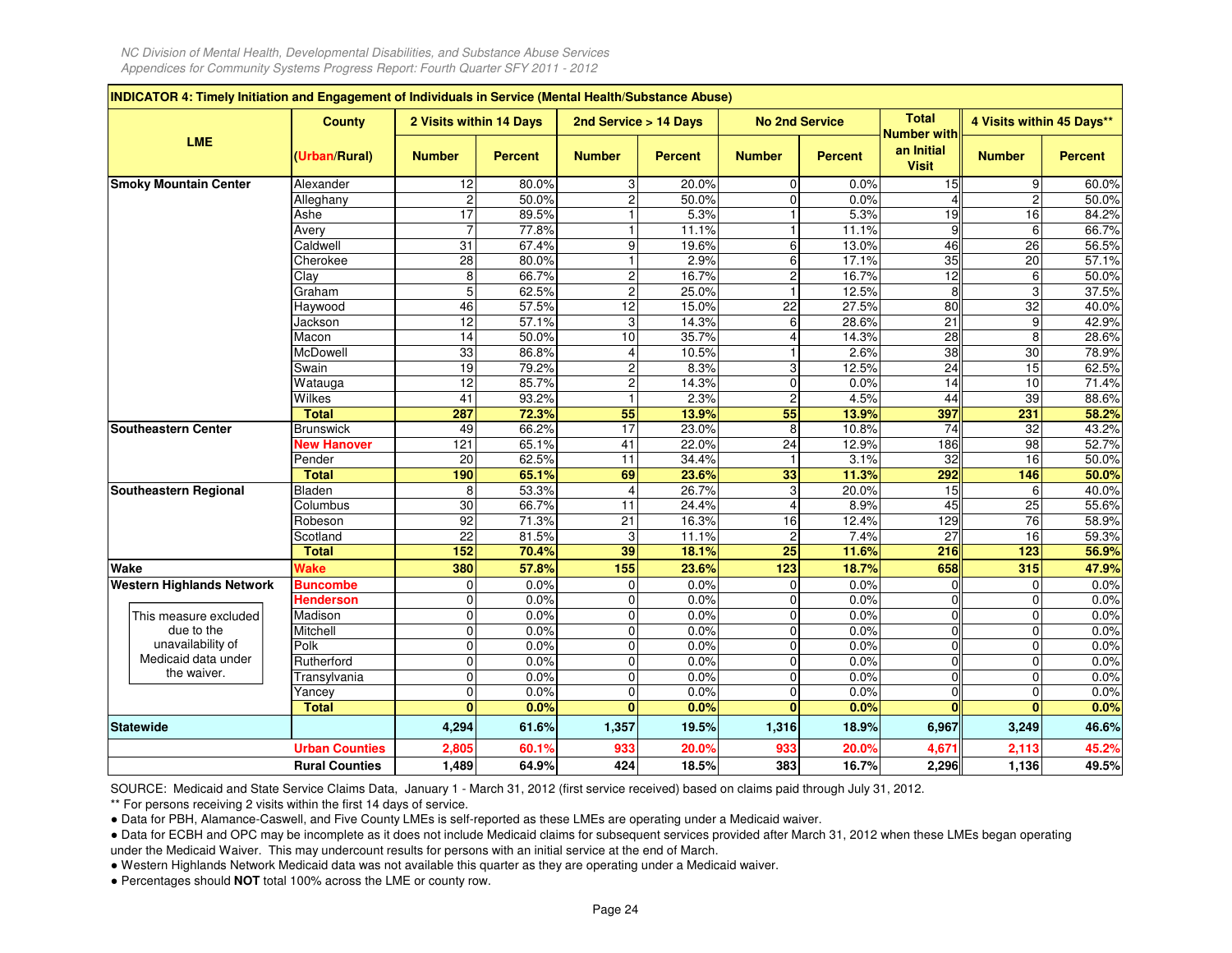F

|                         | <b>County</b>         | 2 Visits within 14 Days        |                | 2nd Service > 14 Days                  |                | <b>No 2nd Service</b> |                | <b>Total</b><br><b>Number with</b> | 4 Visits within 45 Days** |                |
|-------------------------|-----------------------|--------------------------------|----------------|----------------------------------------|----------------|-----------------------|----------------|------------------------------------|---------------------------|----------------|
| <b>LME</b>              | (Urban/Rural)         | <b>Number</b>                  | <b>Percent</b> | <b>Number</b>                          | <b>Percent</b> | <b>Number</b>         | <b>Percent</b> | an Initial<br><b>Visit</b>         | <b>Number</b>             | <b>Percent</b> |
| <b>Alamance-Caswell</b> | <b>Alamance</b>       | 6                              | 100.0%         | 0                                      | 0.0%           | $\overline{0}$        | 0.0%           | 6                                  | 3                         | 50.0%          |
| See footnote.           | Caswell               |                                | 100.0%         | $\overline{0}$                         | 0.0%           | $\overline{0}$        | 0.0%           |                                    | $\overline{1}$            | 100.0%         |
|                         | <b>Total</b>          | 7                              | 100.0%         | $\bf{0}$                               | 0.0%           | $\mathbf{0}$          | 0.0%           |                                    | 4                         | 57.1%          |
| <b>Beacon Center</b>    | Edgecombe             | 5                              | 31.3%          | $\overline{9}$                         | 56.3%          | $\overline{a}$        | 12.5%          | 16                                 | $\overline{c}$            | 12.5%          |
|                         | Greene                | $\overline{c}$                 | 50.0%          | $\overline{c}$                         | 50.0%          | $\overline{0}$        | 0.0%           | Δ                                  | $\overline{c}$            | 50.0%          |
|                         | Nash                  | $\overline{4}$                 | 23.5%          | 8                                      | 47.1%          | 5                     | 29.4%          | $\overline{17}$                    | $\overline{\mathbf{c}}$   | 11.8%          |
|                         | Wilson                | $\overline{4}$                 | 17.4%          | 10                                     | 43.5%          | 9                     | 39.1%          | 23                                 | $\overline{c}$            | 8.7%           |
|                         | <b>Total</b>          | 15                             | 25.0%          | $\overline{29}$                        | 48.3%          | 16                    | 26.7%          | 60                                 | 8                         | 13.3%          |
| Centerpoint             | Davie                 | $\overline{1}$                 | 33.3%          | $\overline{c}$                         | 66.7%          | $\overline{0}$        | 0.0%           | 3                                  | $\mathbf{1}$              | 33.3%          |
|                         | <b>Forsyth</b>        | 11                             | 50.0%          | $\overline{5}$                         | 22.7%          | 6                     | 27.3%          | $\overline{22}$                    | $\overline{8}$            | 36.4%          |
|                         | Rockingham            | 6                              | 50.0%          | 3                                      | 25.0%          | 3                     | 25.0%          | 12                                 | $\overline{4}$            | 33.3%          |
|                         | <b>Stokes</b>         | $\overline{1}$                 | 25.0%          | $\overline{c}$                         | 50.0%          | $\mathbf{1}$          | 25.0%          |                                    | $\mathbf{1}$              | 25.0%          |
|                         | <b>Total</b>          | 19                             | 46.3%          | 12                                     | 29.3%          | 10                    | 24.4%          | 41                                 | 14                        | 34.1%          |
| <b>Crossroads</b>       | <b>Iredell</b>        | 11                             | 73.3%          | 3                                      | 20.0%          |                       | 6.7%           | $\overline{15}$                    | 8                         | 53.3%          |
|                         | Surry                 | 5                              | 62.5%          | 3                                      | 37.5%          | $\overline{0}$        | 0.0%           | 8                                  | $\overline{5}$            | 62.5%          |
|                         | Yadkin                | $\overline{1}$                 | 50.0%          | $\mathbf{1}$                           | 50.0%          | $\mathbf 0$           | 0.0%           | 2                                  |                           | 50.0%          |
|                         | <b>Total</b>          | $\overline{17}$                | 68.0%          | $\overline{7}$                         | 28.0%          | 1                     | 4.0%           | 25                                 | 14                        | 56.0%          |
| <b>Cumberland</b>       | <b>Cumberland</b>     | 30                             | 29.7%          | 36                                     | 35.6%          | 35                    | 34.7%          | 101                                | 21                        | 20.8%          |
| <b>Durham Center</b>    | <b>Durham</b>         | 22                             | 40.0%          | 18                                     | 32.7%          | 15                    | 27.3%          | 55                                 | 17                        | 30.9%          |
| <b>ECBH</b>             | Beaufort              | $\overline{4}$                 | 80.0%          | 0                                      | 0.0%           | $\mathbf{1}$          | 20.0%          | 5                                  | $\overline{c}$            | 40.0%          |
| See footnote.           | <b>Bertie</b>         | $\overline{c}$                 | 66.7%          | $\Omega$                               | 0.0%           | $\mathbf{1}$          | 33.3%          | 3                                  | $\mathbf{1}$              | 33.3%          |
|                         | Camden                | $\mathbf 0$                    | 0.0%           | $\mathbf 0$                            | 0.0%           | $\overline{0}$        | 0.0%           | $\Omega$                           | 0                         | 0.0%           |
|                         | Chowan                |                                | 100.0%         | $\overline{0}$                         | 0.0%           | $\overline{0}$        | 0.0%           |                                    | $\overline{0}$            | 0.0%           |
|                         | Craven                | 6                              | 46.2%          | $\overline{c}$                         | 15.4%          | 5                     | 38.5%          | 13                                 | 4                         | 30.8%          |
|                         | Currituck             | $\mathbf 0$                    | 0.0%           | 0                                      | 0.0%           | $\overline{0}$        | 0.0%           | $\Omega$                           | 0                         | 0.0%           |
|                         | Dare                  | $\mathbf 0$                    | 0.0%           | 0                                      | 0.0%           |                       | 100.0%         |                                    | $\mathbf 0$               | 0.0%           |
|                         | Gates                 | 1                              | 25.0%          | 2                                      | 50.0%          | $\mathbf{1}$          | 25.0%          | 4                                  | 0                         | 0.0%           |
|                         | Hertford              | 3                              | 100.0%         | $\pmb{0}$                              | 0.0%           | $\overline{0}$        | 0.0%           | 3                                  | $\overline{c}$            | 66.7%          |
|                         | Hyde                  | $\mathbf 0$                    | 0.0%           | 1                                      | 100.0%         | $\Omega$              | 0.0%           |                                    | $\mathbf 0$               | 0.0%           |
|                         | Jones                 |                                | 33.3%          | 1                                      | 33.3%          |                       | 33.3%          | 3                                  | 0                         | 0.0%           |
|                         | Martin                | 0                              | 0.0%           | 1                                      | 50.0%          | 1                     | 50.0%          | $\overline{c}$                     | 0                         | 0.0%           |
|                         | Northampton           | $\mathbf 0$                    | 0.0%           | $\mathbf 0$                            | 0.0%<br>0.0%   | $\mathbf{1}$          | 100.0%         | 4                                  | 0<br>$\mathbf{1}$         | 0.0%           |
|                         | Pamlico<br>Pasquotank | $\overline{c}$<br>$\mathbf{1}$ | 50.0%<br>16.7% | 0<br>$\overline{2}$                    | 33.3%          | $\overline{c}$<br>3   | 50.0%<br>50.0% | 6                                  |                           | 25.0%<br>16.7% |
|                         | Perguimans            | $\overline{1}$                 | 100.0%         | $\pmb{0}$                              | 0.0%           | $\mathbf 0$           | 0.0%           |                                    | $\overline{0}$            | 0.0%           |
|                         | Pitt                  | 6                              | 60.0%          |                                        | 20.0%          | <sub>N</sub>          | 20.0%          | 10                                 | 5                         | 50.0%          |
|                         | Tyrrell               | 0                              | 0.0%           | $\overline{\mathbf{c}}$<br>$\mathbf 0$ | 0.0%           | $\overline{0}$        | 0.0%           | $\Omega$                           | 0                         | 0.0%           |
|                         | Washington            | $\overline{1}$                 | 100.0%         | 0                                      | 0.0%           | $\overline{0}$        | 0.0%           |                                    | $\mathbf{1}$              | 100.0%         |
|                         |                       |                                |                |                                        |                |                       |                |                                    |                           |                |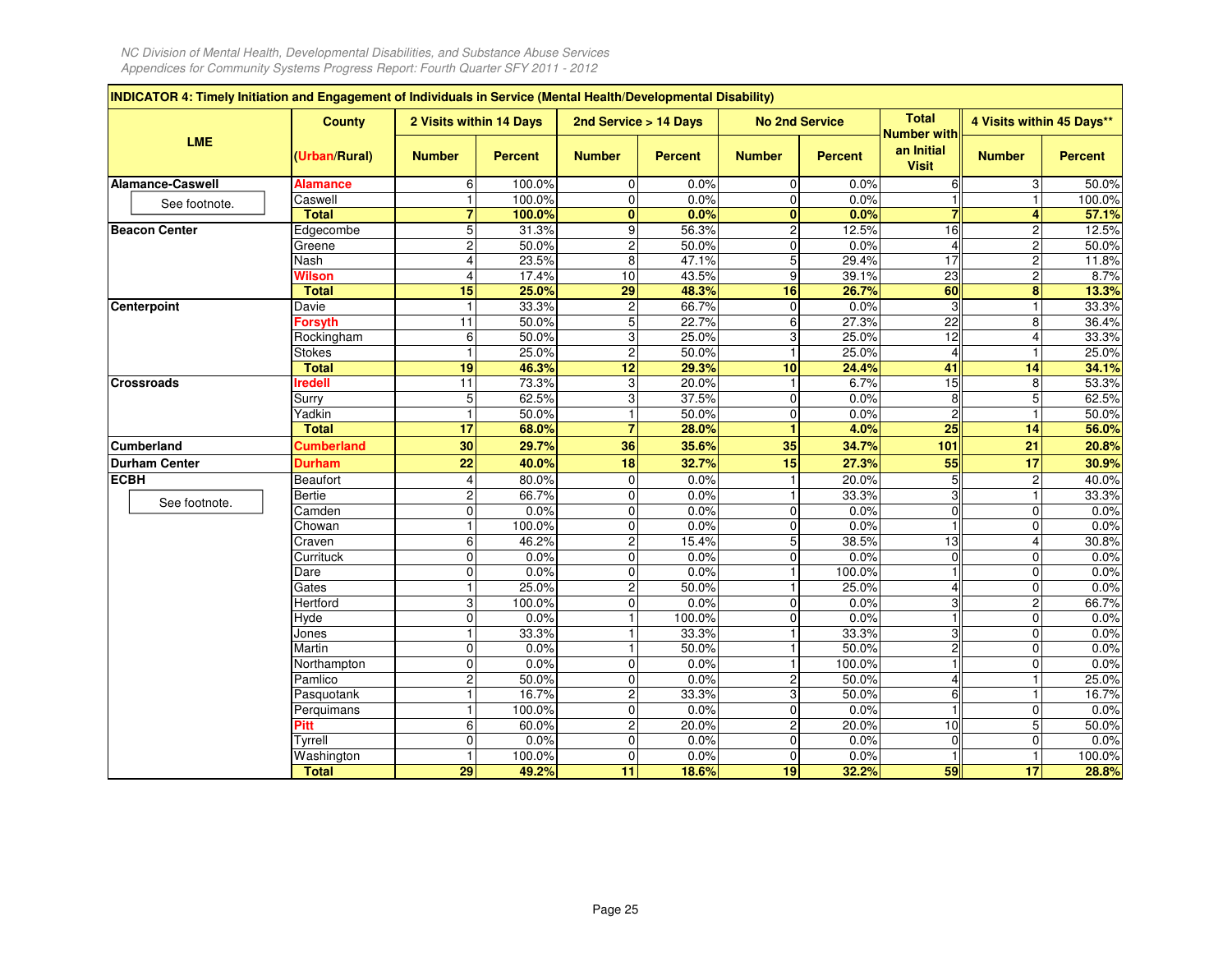| <b>LME</b><br>(Urban/Rural)<br><b>Duplin</b><br>Lenoir<br>Sampson<br>Wayne<br><b>Total</b><br>Franklin<br>Granville<br>See footnote.<br>Halifax<br>Vance<br>Warren<br><b>Total</b><br><b>Guilford Center</b><br>Guilford<br><b>Johnston</b><br>Johnston<br><b>Mecklenburg</b><br><b>Mental Health Partners</b><br><b>Burke</b><br>Catawba<br><b>Total</b><br>Carteret<br><b>Onslow</b><br><b>Total</b><br>Chatham<br><b>Orange</b><br>See footnote.<br>Person<br><b>Total</b><br><b>Cleveland</b><br>Gaston<br>Lincoln<br><b>Total</b><br>Cabarrus<br><b>Davidson</b><br>See footnote.<br>Rowan<br>Stanly<br>Union<br><b>Total</b><br><b>Sandhills Center</b><br>Anson<br><b>Harnett</b><br>Hoke |                 | 2 Visits within 14 Days |                         | 2nd Service > 14 Days |                                | <b>No 2nd Service</b> | <b>Total</b>                              |                 | 4 Visits within 45 Days** |
|--------------------------------------------------------------------------------------------------------------------------------------------------------------------------------------------------------------------------------------------------------------------------------------------------------------------------------------------------------------------------------------------------------------------------------------------------------------------------------------------------------------------------------------------------------------------------------------------------------------------------------------------------------------------------------------------------|-----------------|-------------------------|-------------------------|-----------------------|--------------------------------|-----------------------|-------------------------------------------|-----------------|---------------------------|
| Eastpointe<br><b>Five County</b><br>Mecklenburg<br><b>Onslow-Carteret</b><br>Orange-Person-Chatham<br>Pathways<br><b>PBH</b>                                                                                                                                                                                                                                                                                                                                                                                                                                                                                                                                                                     | <b>Number</b>   | <b>Percent</b>          | <b>Number</b>           | <b>Percent</b>        | <b>Number</b>                  | <b>Percent</b>        | Number with<br>an Initial<br><b>Visit</b> | <b>Number</b>   | <b>Percent</b>            |
|                                                                                                                                                                                                                                                                                                                                                                                                                                                                                                                                                                                                                                                                                                  | 3               | 50.0%                   | 3                       | 50.0%                 | $\overline{0}$                 | 0.0%                  | 6                                         | 3               | 50.0%                     |
|                                                                                                                                                                                                                                                                                                                                                                                                                                                                                                                                                                                                                                                                                                  | 5               | 55.6%                   | $\overline{2}$          | 22.2%                 | $\overline{2}$                 | 22.2%                 | ċ                                         | $\overline{4}$  | 44.4%                     |
|                                                                                                                                                                                                                                                                                                                                                                                                                                                                                                                                                                                                                                                                                                  | 6               | 40.0%                   | 7                       | 46.7%                 | 2 <sub>1</sub>                 | 13.3%                 | 15                                        | 6               | 40.0%                     |
|                                                                                                                                                                                                                                                                                                                                                                                                                                                                                                                                                                                                                                                                                                  | 6               | 33.3%                   | 8                       | 44.4%                 | $\overline{\mathbf{4}}$        | 22.2%                 | 18                                        | 5               | 27.8%                     |
|                                                                                                                                                                                                                                                                                                                                                                                                                                                                                                                                                                                                                                                                                                  | 20              | 41.7%                   | $\overline{20}$         | 41.7%                 | 8                              | 16.7%                 | 48                                        | 18              | 37.5%                     |
|                                                                                                                                                                                                                                                                                                                                                                                                                                                                                                                                                                                                                                                                                                  | 8               | 72.7%                   | $\overline{\mathbf{c}}$ | 18.2%                 | $\mathbf{1}$                   | 9.1%                  | $\overline{11}$                           | 5               | 45.5%                     |
|                                                                                                                                                                                                                                                                                                                                                                                                                                                                                                                                                                                                                                                                                                  | $\overline{18}$ | 78.3%                   | $\mathbf{1}$            | 4.3%                  | $\overline{4}$                 | 17.4%                 | 23                                        | $\overline{14}$ | 60.9%                     |
|                                                                                                                                                                                                                                                                                                                                                                                                                                                                                                                                                                                                                                                                                                  | 35              | 77.8%                   | $\mathbf{1}$            | 2.2%                  | $\overline{9}$                 | 20.0%                 | 45                                        | 31              | 68.9%                     |
|                                                                                                                                                                                                                                                                                                                                                                                                                                                                                                                                                                                                                                                                                                  | 13              | 72.2%                   | $\mathbf{1}$            | 5.6%                  | $\overline{4}$                 | 22.2%                 | 18                                        | 11              | 61.1%                     |
|                                                                                                                                                                                                                                                                                                                                                                                                                                                                                                                                                                                                                                                                                                  | 6               | 100.0%                  | $\overline{0}$          | 0.0%                  | $\overline{0}$                 | 0.0%                  | 6                                         | $\overline{4}$  | 66.7%                     |
|                                                                                                                                                                                                                                                                                                                                                                                                                                                                                                                                                                                                                                                                                                  | 80              | 77.7%                   | $\overline{\mathbf{5}}$ | 4.9%                  | 18                             | 17.5%                 | 103                                       | 65              | 63.1%                     |
|                                                                                                                                                                                                                                                                                                                                                                                                                                                                                                                                                                                                                                                                                                  | 39              | 54.9%                   | $\overline{20}$         | 28.2%                 | 12                             | 16.9%                 | 71                                        | 32              | 45.1%                     |
|                                                                                                                                                                                                                                                                                                                                                                                                                                                                                                                                                                                                                                                                                                  | 13              | 46.4%                   | 10                      | 35.7%                 | 5 <sup>1</sup>                 | 17.9%                 | 28                                        | $\overline{7}$  | 25.0%                     |
|                                                                                                                                                                                                                                                                                                                                                                                                                                                                                                                                                                                                                                                                                                  | 57              | 38.0%                   | 33                      | 22.0%                 | 60                             | 40.0%                 | 150                                       | 45              | 30.0%                     |
|                                                                                                                                                                                                                                                                                                                                                                                                                                                                                                                                                                                                                                                                                                  | $5\phantom{.0}$ | 62.5%                   | 3                       | 37.5%                 | $\overline{0}$                 | 0.0%                  | 8                                         | $\overline{5}$  | 62.5%                     |
|                                                                                                                                                                                                                                                                                                                                                                                                                                                                                                                                                                                                                                                                                                  | $\overline{7}$  | 58.3%                   | $\mathbf{1}$            | 8.3%                  | $\overline{4}$                 | 33.3%                 | 12                                        | 5               | 41.7%                     |
|                                                                                                                                                                                                                                                                                                                                                                                                                                                                                                                                                                                                                                                                                                  | 12              | 60.0%                   | 4                       | 20.0%                 | $\overline{\mathbf{4}}$        | 20.0%                 | 20                                        | 10              | 50.0%                     |
|                                                                                                                                                                                                                                                                                                                                                                                                                                                                                                                                                                                                                                                                                                  | 6               | 54.5%                   | $\overline{c}$          | 18.2%                 | $\mathbf{3}$                   | 27.3%                 | $\overline{11}$                           | $\overline{4}$  | 36.4%                     |
|                                                                                                                                                                                                                                                                                                                                                                                                                                                                                                                                                                                                                                                                                                  | 12              | 50.0%                   | 6                       | 25.0%                 | 6 <sup>1</sup>                 | 25.0%                 | 24                                        | 8               | 33.3%                     |
|                                                                                                                                                                                                                                                                                                                                                                                                                                                                                                                                                                                                                                                                                                  | 18              | 51.4%                   | 8                       | 22.9%                 | 9 <sub>l</sub>                 | 25.7%                 | 35                                        | 12              | 34.3%                     |
|                                                                                                                                                                                                                                                                                                                                                                                                                                                                                                                                                                                                                                                                                                  | $\overline{1}$  | 16.7%                   | $\pmb{0}$               | 0.0%                  | 5 <sub>l</sub>                 | 83.3%                 | 6                                         | $\mathbf{1}$    | 16.7%                     |
|                                                                                                                                                                                                                                                                                                                                                                                                                                                                                                                                                                                                                                                                                                  | $\overline{5}$  | 45.5%                   | $\overline{c}$          | 18.2%                 | $\overline{4}$                 | 36.4%                 | 11                                        | $\overline{4}$  | 36.4%                     |
|                                                                                                                                                                                                                                                                                                                                                                                                                                                                                                                                                                                                                                                                                                  | $\overline{7}$  | 63.6%                   | $\overline{c}$          | 18.2%                 | $\overline{2}$                 | 18.2%                 | 11                                        | 4               | 36.4%                     |
|                                                                                                                                                                                                                                                                                                                                                                                                                                                                                                                                                                                                                                                                                                  | 13              | 46.4%                   | 4                       | 14.3%                 | 11                             | 39.3%                 | 28                                        | 9               | 32.1%                     |
|                                                                                                                                                                                                                                                                                                                                                                                                                                                                                                                                                                                                                                                                                                  | 14              | 51.9%                   | 11                      | 40.7%                 | $\overline{c}$                 | 7.4%                  | $\overline{27}$                           | 11              | 40.7%                     |
|                                                                                                                                                                                                                                                                                                                                                                                                                                                                                                                                                                                                                                                                                                  | 15              | 41.7%                   | 16                      | 44.4%                 | $\overline{5}$                 | 13.9%                 | 36                                        | 12              | 33.3%                     |
|                                                                                                                                                                                                                                                                                                                                                                                                                                                                                                                                                                                                                                                                                                  | 3               | 37.5%                   | 4                       | 50.0%                 | $\mathbf{1}$                   | 12.5%                 | 8                                         | $\mathbf{1}$    | 12.5%                     |
|                                                                                                                                                                                                                                                                                                                                                                                                                                                                                                                                                                                                                                                                                                  | 32              | 45.1%                   | $\overline{31}$         | 43.7%                 | 8                              | 11.3%                 | $\overline{71}$                           | 24              | 33.8%                     |
|                                                                                                                                                                                                                                                                                                                                                                                                                                                                                                                                                                                                                                                                                                  | 6               | 37.5%                   | $\mathbf{1}$            | 6.3%                  | 9                              | 56.3%                 | $\overline{16}$                           | 3               | 18.8%                     |
|                                                                                                                                                                                                                                                                                                                                                                                                                                                                                                                                                                                                                                                                                                  | 3               | 100.0%                  | $\mathbf 0$             | 0.0%                  | $\overline{0}$                 | 0.0%                  | S                                         | $\overline{c}$  | 66.7%                     |
|                                                                                                                                                                                                                                                                                                                                                                                                                                                                                                                                                                                                                                                                                                  | 8               | 50.0%                   | 3                       | 18.8%                 | 5 <sup>1</sup>                 | 31.3%                 | 16                                        | $\overline{4}$  | 25.0%                     |
|                                                                                                                                                                                                                                                                                                                                                                                                                                                                                                                                                                                                                                                                                                  | $\overline{c}$  | 50.0%                   | $\mathbf 0$             | 0.0%                  | 2 <sub>1</sub>                 | 50.0%                 | 4                                         | $\mathbf 0$     | 0.0%                      |
|                                                                                                                                                                                                                                                                                                                                                                                                                                                                                                                                                                                                                                                                                                  | $\mathbf 0$     | 0.0%                    | $\mathbf 0$             | 0.0%                  | $\overline{2}$                 | 100.0%                | $\overline{c}$                            | 0               | 0.0%                      |
|                                                                                                                                                                                                                                                                                                                                                                                                                                                                                                                                                                                                                                                                                                  | 19              | 46.3%                   | 4<br>$\mathbf{1}$       | 9.8%                  | 18                             | 43.9%                 | 41                                        | 9               | 22.0%                     |
|                                                                                                                                                                                                                                                                                                                                                                                                                                                                                                                                                                                                                                                                                                  | $\sqrt{5}$      | 62.5%                   | $\overline{7}$          | 12.5%                 | $\mathbf{2}$<br>$\overline{2}$ | 25.0%                 | 8<br>17                                   | 5               | 62.5%                     |
|                                                                                                                                                                                                                                                                                                                                                                                                                                                                                                                                                                                                                                                                                                  | 8               | 47.1%                   |                         | 41.2%                 |                                | 11.8%                 |                                           | $\overline{6}$  | 35.3%                     |
|                                                                                                                                                                                                                                                                                                                                                                                                                                                                                                                                                                                                                                                                                                  | 8               | 50.0%<br>60.0%          | $\overline{6}$          | 37.5%                 | $\overline{2}$<br>$\mathbf{1}$ | 12.5%                 | 16                                        | 6               | 37.5%                     |
| -ee                                                                                                                                                                                                                                                                                                                                                                                                                                                                                                                                                                                                                                                                                              | 6               |                         | 3                       | 30.0%                 |                                | 10.0%                 | 10<br>$\Omega$                            | 5               | 50.0%                     |
| Montgomery                                                                                                                                                                                                                                                                                                                                                                                                                                                                                                                                                                                                                                                                                       | $\mathbf 0$     | 0.0%                    | $\mathbf 0$             | 0.0%                  | $\overline{0}$                 | 0.0%                  | 14                                        | 0               | 0.0%                      |
| Moore                                                                                                                                                                                                                                                                                                                                                                                                                                                                                                                                                                                                                                                                                            | 7               | 50.0%                   | $\overline{4}$          | 28.6%                 | 3                              | 21.4%                 | 13                                        | 5               | 35.7%                     |
| Randolph                                                                                                                                                                                                                                                                                                                                                                                                                                                                                                                                                                                                                                                                                         | 5               | 38.5%                   | $\overline{6}$          | 46.2%                 | $\overline{2}$                 | 15.4%                 | $\overline{17}$                           | 4               | 30.8%                     |
| Richmond<br><b>Total</b>                                                                                                                                                                                                                                                                                                                                                                                                                                                                                                                                                                                                                                                                         | 8<br>47         | 47.1%<br>49.5%          | 5<br>32                 | 29.4%<br>33.7%        | 4<br>16                        | 23.5%<br>16.8%        | 95                                        | 5<br>36         | 29.4%<br>37.9%            |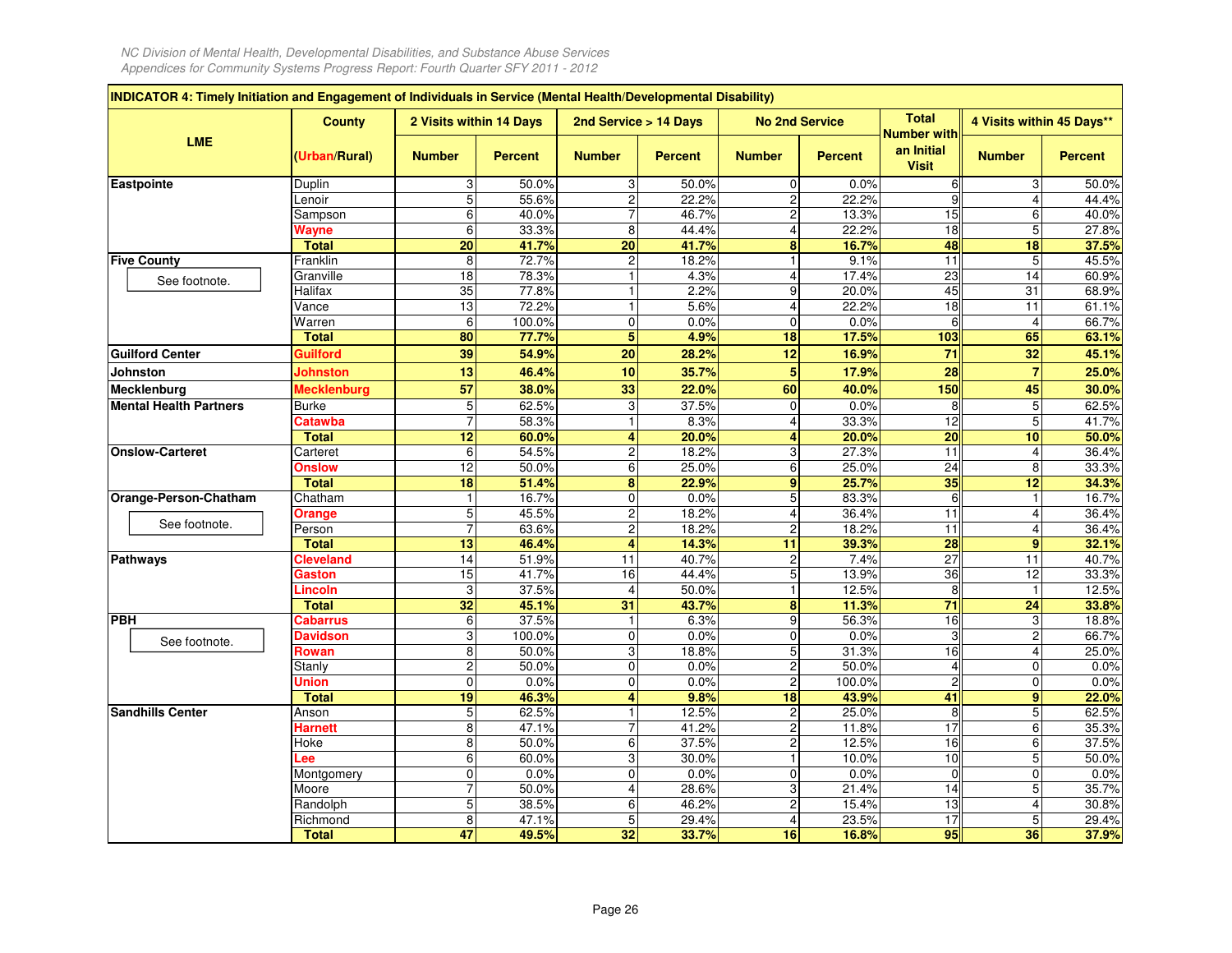|                                  | <b>County</b>         | 2 Visits within 14 Days          |                | 2nd Service > 14 Days          |                | <b>No 2nd Service</b>                   |                | <b>Total</b><br><b>Number with</b> | 4 Visits within 45 Days**        |                |
|----------------------------------|-----------------------|----------------------------------|----------------|--------------------------------|----------------|-----------------------------------------|----------------|------------------------------------|----------------------------------|----------------|
| <b>LME</b>                       | (Urban/Rural)         | <b>Number</b>                    | <b>Percent</b> | <b>Number</b>                  | <b>Percent</b> | <b>Number</b>                           | <b>Percent</b> | an Initial<br><b>Visit</b>         | <b>Number</b>                    | <b>Percent</b> |
| <b>Smoky Mountain Center</b>     | Alexander             | $\mathbf 0$                      | 0.0%           | $\overline{c}$                 | 66.7%          |                                         | 33.3%          |                                    | 0                                | 0.0%           |
|                                  | Alleghany             | $\overline{1}$                   | 100.0%         | 0                              | 0.0%           | $\mathbf 0$                             | 0.0%           |                                    | $\overline{1}$                   | 100.0%         |
|                                  | Ashe                  | $\overline{\mathbf{1}}$          | 100.0%         | $\mathbf 0$                    | 0.0%           | $\mathbf 0$                             | 0.0%           |                                    |                                  | 100.0%         |
|                                  | Avery                 | $\mathbf{1}$                     | 100.0%         | 0                              | 0.0%           | $\mathbf 0$                             | 0.0%           |                                    | 0                                | 0.0%           |
|                                  | Caldwell              | 5                                | 71.4%          | $\overline{c}$                 | 28.6%          | $\mathbf 0$                             | 0.0%           |                                    | 3                                | 42.9%          |
|                                  | Cherokee              | $\overline{2}$                   | 66.7%          | $\overline{1}$                 | 33.3%          | $\mathbf 0$                             | 0.0%           | $\overline{3}$                     | $\overline{2}$                   | 66.7%          |
|                                  | Clay                  | $\overline{0}$                   | 0.0%           | 0                              | 0.0%           | $\mathbf 0$                             | 0.0%           | $\overline{0}$                     | $\mathbf 0$                      | 0.0%           |
|                                  | Graham                | $\Omega$                         | 0.0%           | $\mathbf 0$                    | 0.0%           | $\Omega$                                | 0.0%           | $\Omega$                           | $\Omega$                         | 0.0%           |
|                                  | Haywood               |                                  | 70.0%          | $\overline{1}$                 | 10.0%          | $\overline{a}$                          | 20.0%          | 10                                 | 3                                | 30.0%          |
|                                  | Jackson               | $\mathbf 2$                      | 66.7%          | 0                              | 0.0%           |                                         | 33.3%          | 3                                  |                                  | 33.3%          |
|                                  | Macon                 | $\Omega$                         | 0.0%           | $\mathbf 0$                    | 0.0%           | $\mathbf 0$                             | 0.0%           | $\Omega$                           | $\mathbf 0$                      | 0.0%           |
|                                  | McDowell              | 5                                | 100.0%         | $\mathbf 0$                    | 0.0%           | $\mathbf{0}$                            | 0.0%           | 5                                  | $\overline{4}$                   | 80.0%          |
|                                  | Swain                 | $\mathbf 0$                      | 0.0%           | 0                              | 0.0%           | $\mathbf 0$                             | 0.0%           | $\mathbf 0$                        | 0                                | 0.0%           |
|                                  | Watauga               | $\overline{1}$                   | 100.0%         | $\overline{0}$                 | 0.0%           | $\Omega$                                | 0.0%           |                                    | $\overline{1}$                   | 100.0%         |
|                                  | Wilkes                | 3                                | 100.0%         | $\mathbf 0$                    | 0.0%           | $\mathbf 0$                             | 0.0%           | 3                                  | 3                                | 100.0%         |
|                                  | <b>Total</b>          | 28                               | 73.7%          | $6\phantom{1}$                 | 15.8%          | 4                                       | 10.5%          | 38                                 | 19                               | 50.0%          |
| <b>Southeastern Center</b>       | <b>Brunswick</b>      | $\overline{11}$                  | 64.7%          | $\overline{4}$                 | 23.5%          | <sub>2</sub>                            | 11.8%          | $\overline{17}$                    | $\overline{8}$                   | 47.1%          |
|                                  | <b>New Hanover</b>    | 17                               | 70.8%          | $\overline{5}$                 | 20.8%          | <sub>2</sub>                            | 8.3%           | 24                                 | 14                               | 58.3%          |
|                                  | Pender                | $\overline{4}$                   | 66.7%          | $\overline{c}$                 | 33.3%          | $\mathbf{0}$<br>$\overline{\mathbf{4}}$ | 0.0%           | 6                                  | 4                                | 66.7%          |
|                                  | <b>Total</b>          | 32                               | 68.1%          | 11                             | 23.4%          |                                         | 8.5%           | 47                                 | 26                               | 55.3%          |
| Southeastern Regional            | Bladen                | $\overline{4}$<br>$\overline{4}$ | 80.0%          | $\mathbf{1}$<br>$\overline{4}$ | 20.0%          | $\mathbf 0$                             | 0.0%           | 5 <sup>1</sup><br>9                | $\overline{c}$                   | 40.0%          |
|                                  | Columbus              |                                  | 44.4%<br>45.8% |                                | 44.4%<br>41.7% |                                         | 11.1%<br>12.5% | $\overline{24}$                    | 3                                | 33.3%<br>33.3% |
|                                  | Robeson<br>Scotland   | 11                               |                | 10                             | 16.7%          | ω<br>$\mathbf 0$                        | 0.0%           | 6                                  | $\overline{8}$<br>$\overline{4}$ |                |
|                                  | <b>Total</b>          | 5<br>24                          | 83.3%<br>54.5% | $\mathbf{1}$<br>16             | 36.4%          | 4                                       | 9.1%           | 44                                 | 17                               | 66.7%<br>38.6% |
|                                  |                       |                                  |                |                                |                |                                         |                |                                    |                                  |                |
| <b>Wake</b>                      | Wake                  | 36                               | 50.0%          | 20                             | 27.8%          | 16                                      | 22.2%          | 72                                 | 31                               | 43.1%          |
| <b>Western Highlands Network</b> | <b>Buncombe</b>       | $\Omega$                         | 0.0%           | $\mathbf 0$                    | 0.0%           | $\Omega$                                | 0.0%           | $\Omega$                           | $\mathbf 0$                      | 0.0%           |
|                                  | <b>Henderson</b>      | $\mathbf 0$<br>$\Omega$          | 0.0%<br>0.0%   | 0<br>$\overline{0}$            | 0.0%<br>0.0%   | $\mathbf 0$<br>$\mathbf 0$              | 0.0%<br>0.0%   | $\mathbf 0$<br>$\Omega$            | $\mathbf 0$<br>$\mathbf 0$       | 0.0%<br>0.0%   |
| This measure excluded            | Madison<br>Mitchell   | $\mathbf{0}$                     | 0.0%           | $\mathbf 0$                    | 0.0%           | $\mathbf 0$                             | 0.0%           | $\Omega$                           | $\mathbf 0$                      | 0.0%           |
| due to the                       | Polk                  | $\mathbf{0}$                     | 0.0%           | 0                              | 0.0%           | $\mathbf 0$                             | 0.0%           | $\mathbf 0$                        | $\mathbf 0$                      | 0.0%           |
| unavailability of                | Rutherford            | $\overline{0}$                   | 0.0%           | $\overline{0}$                 | 0.0%           | $\mathbf 0$                             | 0.0%           | $\Omega$                           | $\mathbf 0$                      | 0.0%           |
| Medicaid data under              | Transylvania          | $\overline{0}$                   | 0.0%           | $\mathbf 0$                    | 0.0%           | $\mathbf 0$                             | 0.0%           | $\Omega$                           | $\mathbf 0$                      | 0.0%           |
| the waiver.                      | Yancey                | $\mathbf{0}$                     | 0.0%           | 0                              | 0.0%           | $\mathbf 0$                             | 0.0%           | $\mathbf 0$                        | $\mathbf 0$                      | 0.0%           |
|                                  | <b>Total</b>          | $\Omega$                         | 0.0%           | $\overline{0}$                 | 0.0%           | $\mathbf{0}$                            | 0.0%           | n                                  | $\bf{0}$                         | 0.0%           |
| <b>Statewide</b>                 |                       | 609                              | 49.2%          | 337                            | 27.2%          | 293                                     | 23.6%          | 1,239                              | 455                              | 36.7%          |
|                                  | <b>Urban Counties</b> | 345                              | 44.4%          | 224                            | 28.8%          | 208                                     | 26.8%          | 777                                | 259                              | 33.3%          |
|                                  | <b>Rural Counties</b> | 264                              | 57.1%          | 113                            | 24.5%          | 85                                      | 18.4%          | 462                                | 196                              | 42.4%          |

SOURCE: Medicaid and State Service Claims Data, January 1 - March 31, 2012 (first service received) based on claims paid through July 31, 2012.

\*\* For persons receiving 2 visits within the first 14 days of service.

● Data for PBH, Alamance-Caswell, and Five County LMEs is self-reported as these LMEs are operating under a Medicaid waiver.

 ● Data for ECBH and OPC may be incomplete as it does not include Medicaid claims for subsequent services provided after March 31, 2012 when these LMEs began operatingunder the Medicaid Waiver. This may undercount results for persons with an initial service at the end of March.

● Western Highlands Network Medicaid data was not available this quarter as they are operating under a Medicaid waiver.

● Percentages should **NOT** total 100% across the LME or county row.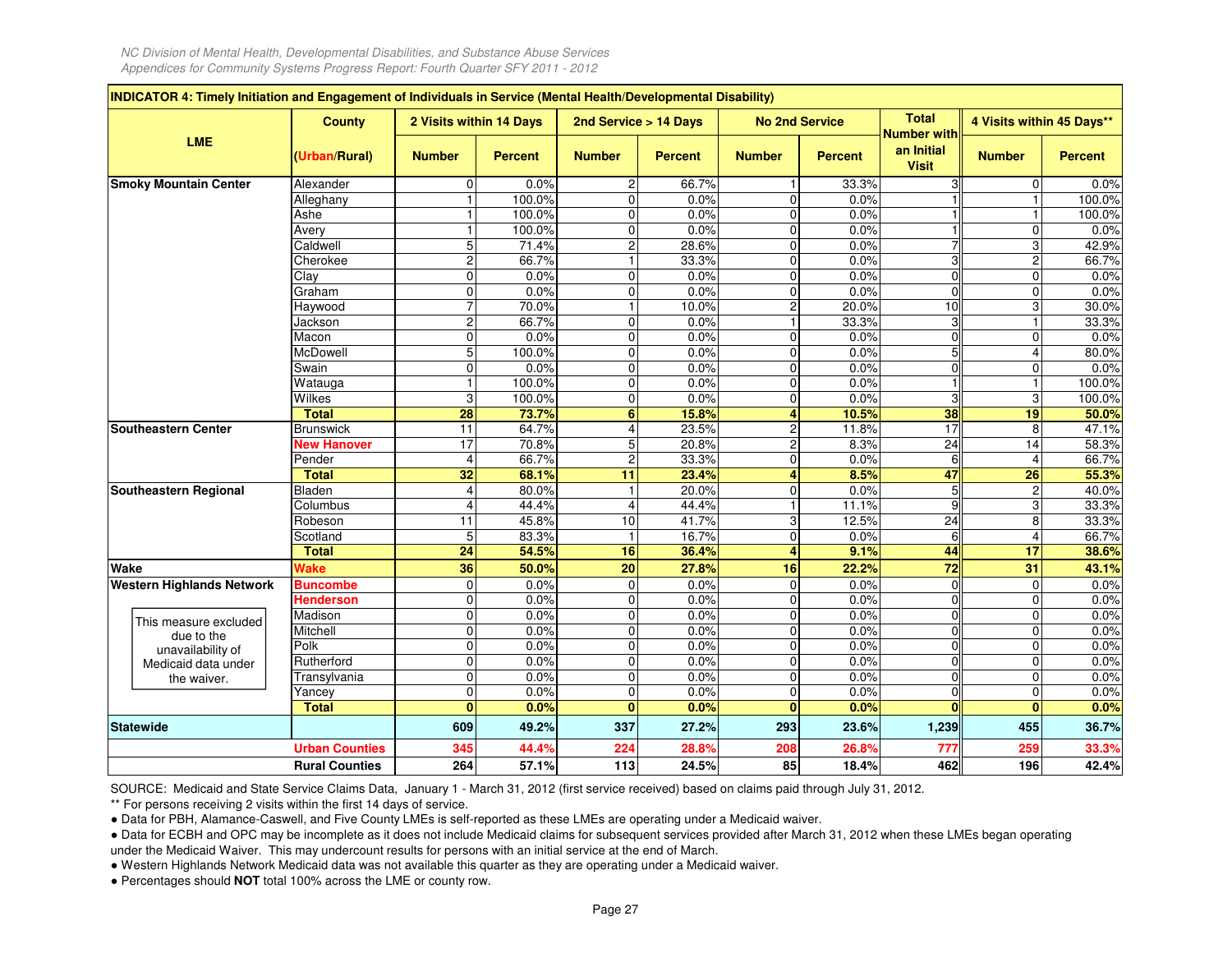| <b>INDICATOR 5: Timely Support For Persons With Intellectual or Developmental Disabilities</b> |               |                           |         |                         |                       |                           |                      |                |                       |                         |                |                  |                 |                       |
|------------------------------------------------------------------------------------------------|---------------|---------------------------|---------|-------------------------|-----------------------|---------------------------|----------------------|----------------|-----------------------|-------------------------|----------------|------------------|-----------------|-----------------------|
| <b>LME</b>                                                                                     | <b>County</b> | Seen in 0 to 14 days      |         |                         | Seen in 15 to 30 days |                           | Seen in 0 to 30 days |                | Seen in 31 to 60 days | Seen in 61+ days        |                |                  | <b>Not Seen</b> | <b>Total Screened</b> |
|                                                                                                |               | <b>Number</b>             | Percent | <b>Number</b>           | <b>Percent</b>        | <b>Number</b>             | Percent              | <b>Number</b>  | Percent               | <b>Number</b>           | <b>Percent</b> | <b>Number</b>    | <b>Percent</b>  |                       |
| Alamance-Caswell                                                                               | Alamance      |                           |         |                         |                       |                           |                      |                |                       |                         |                |                  |                 |                       |
| See footnote.                                                                                  | Caswell       |                           |         |                         |                       |                           |                      |                |                       |                         |                |                  |                 |                       |
|                                                                                                | <b>Total</b>  |                           |         |                         |                       |                           |                      |                |                       |                         |                |                  |                 |                       |
| <b>Beacon Center</b>                                                                           | Edgecombe     | $\overline{c}$            | 17%     |                         |                       | $\overline{2}$            | 17%                  |                |                       | 3                       | 25%            | $\overline{7}$   | 58%             | 12                    |
|                                                                                                | Greene        |                           |         |                         |                       | $\mathsf 0$               | $0\%$                |                |                       |                         |                | $\mathbf{1}$     | 100%            | $\mathbf{1}$          |
|                                                                                                | Nash          | 3                         | 21%     | 3                       | 21%                   | $\,6\,$                   | 43%                  | $\mathbf{1}$   | 7%                    |                         |                | $\overline{7}$   | 50%             | 14                    |
|                                                                                                | Wilson        | $_{\rm 3}$                | 43%     |                         |                       | $\mathbf 3$               | 43%                  | $\mathbf{1}$   | 14%                   |                         |                | $\mathbf{3}$     | 43%             | $\overline{7}$        |
|                                                                                                | <b>Total</b>  | 8                         | 24%     | 3                       | 9%                    | 11                        | 32%                  | $\mathbf 2$    | 6%                    | $\overline{\mathbf{3}}$ | 9%             | 18               | 53%             | 34                    |
| <b>CenterPoint</b>                                                                             | Davie         |                           |         |                         |                       | $\mathsf 0$               | $0\%$                | $\mathbf{1}$   | 100%                  |                         |                |                  |                 | $\mathbf{1}$          |
|                                                                                                | Forsyth       | $\sqrt{2}$                | 13%     | $\mathbf{1}$            | 7%                    | $\ensuremath{\mathsf{3}}$ | 20%                  | $\overline{c}$ | 13%                   | $\mathbf{1}$            | 7%             | $\boldsymbol{9}$ | 60%             | 15                    |
|                                                                                                | Rockingham    |                           |         | $\mathbf{1}$            | 50%                   | $\mathbf{1}$              | 50%                  |                |                       |                         |                | $\mathbf{1}$     | 50%             | $\overline{c}$        |
|                                                                                                | Stokes        |                           |         | $\mathbf{1}$            | 100%                  | $\mathbf{1}$              | 100%                 |                |                       |                         |                |                  |                 | $\mathbf{1}$          |
|                                                                                                | <b>Total</b>  | $\overline{2}$            | 11%     | $\overline{\mathbf{3}}$ | 16%                   | ${\bf 5}$                 | 26%                  | $\overline{3}$ | 16%                   | $\mathbf{1}$            | 5%             | $10$             | 53%             | 19                    |
| Crossroads                                                                                     | Iredell       | 3                         | 38%     | $\mathbf{1}$            | 13%                   | $\sqrt{4}$                | 50%                  |                |                       | $\mathbf{3}$            | 38%            | $\overline{1}$   | 13%             | 8                     |
|                                                                                                | Surry         | $\sqrt{2}$                | 15%     | $\overline{c}$          | 15%                   | $\overline{4}$            | 31%                  | $\overline{c}$ | 15%                   | $\mathbf 2$             | 15%            | $\,$ 5 $\,$      | 38%             | 13                    |
|                                                                                                | Yadkin        |                           |         |                         |                       | $\mathbf 0$               | 0%                   | $\mathbf{1}$   | 50%                   |                         |                | $\mathbf{1}$     | 50%             | $\overline{c}$        |
|                                                                                                | <b>Total</b>  | $\sqrt{5}$                | 22%     | $\mathbf{3}$            | 13%                   | 8                         | 35%                  | $\mathbf{3}$   | 13%                   | $\sqrt{5}$              | 22%            | $\overline{7}$   | 30%             | 23                    |
| Cumberland                                                                                     | Cumberland    | $\boldsymbol{6}$          | 35%     | $\mathbf 2$             | 12%                   | $\bf 8$                   | 47%                  |                |                       | $\mathbf{1}$            | 6%             | $\bf 8$          | 47%             | 17                    |
|                                                                                                | <b>Total</b>  | $6\phantom{a}$            | 35%     | $\overline{2}$          | 12%                   | $\bf{8}$                  | 47%                  |                |                       | $\mathbf{1}$            | 6%             | $\bf{8}$         | 47%             | 17                    |
| <b>Durham Center</b>                                                                           | Durham        | 5                         | 13%     | 6                       | 16%                   | 11                        | 29%                  | 4              | 11%                   | $\overline{c}$          | 5%             | 21               | 55%             | 38                    |
|                                                                                                | <b>Total</b>  | $5\phantom{.0}$           | 13%     | 6                       | 16%                   | 11                        | 29%                  | $\overline{4}$ | 11%                   | $\overline{2}$          | 5%             | 21               | 55%             | 38                    |
| <b>ECBH</b>                                                                                    | Beaufort      |                           |         |                         |                       |                           |                      |                |                       |                         |                |                  |                 |                       |
| See footnote.                                                                                  | Bertie        |                           |         |                         |                       |                           |                      |                |                       |                         |                |                  |                 |                       |
|                                                                                                | Camden        |                           |         |                         |                       |                           |                      |                |                       |                         |                |                  |                 |                       |
|                                                                                                | Chowan        |                           |         |                         |                       |                           |                      |                |                       |                         |                |                  |                 |                       |
|                                                                                                | Craven        |                           |         |                         |                       |                           |                      |                |                       |                         |                |                  |                 |                       |
|                                                                                                | Currituck     |                           |         |                         |                       |                           |                      |                |                       |                         |                |                  |                 |                       |
|                                                                                                | Dare          |                           |         |                         |                       |                           |                      |                |                       |                         |                |                  |                 |                       |
|                                                                                                | Gates         |                           |         |                         |                       |                           |                      |                |                       |                         |                |                  |                 |                       |
|                                                                                                | Hertford      |                           |         |                         |                       |                           |                      |                |                       |                         |                |                  |                 |                       |
|                                                                                                | Hyde          |                           |         |                         |                       |                           |                      |                |                       |                         |                |                  |                 |                       |
|                                                                                                | Jones         |                           |         |                         |                       |                           |                      |                |                       |                         |                |                  |                 |                       |
|                                                                                                | Martin        |                           |         | $\overline{1}$          | 100%                  | $\mathbf{1}$              | 100%                 |                |                       |                         |                |                  |                 | $\mathbf{1}$          |
|                                                                                                | Northampton   |                           |         |                         |                       |                           |                      |                |                       |                         |                |                  |                 |                       |
|                                                                                                | Pamlico       |                           |         |                         |                       |                           |                      |                |                       |                         |                |                  |                 |                       |
|                                                                                                | Pasquotank    |                           |         |                         |                       | 0                         | 0%                   | $\mathbf{1}$   | 100%                  |                         |                |                  |                 | $\mathbf{1}$          |
|                                                                                                | Perquimans    |                           |         |                         |                       |                           |                      |                |                       |                         |                |                  |                 |                       |
|                                                                                                | Pitt          |                           |         |                         |                       |                           |                      |                |                       |                         |                |                  |                 |                       |
|                                                                                                | Tyrrell       |                           |         |                         |                       |                           |                      |                |                       |                         |                |                  |                 |                       |
|                                                                                                | Washington    |                           |         |                         |                       |                           |                      |                |                       |                         |                |                  |                 |                       |
|                                                                                                | <b>Total</b>  |                           |         | $\mathbf{1}$            | 50%                   | $\mathbf{1}$              | 50%                  | $\mathbf{1}$   | 50%                   |                         |                |                  |                 | $\overline{2}$        |
| Eastpointe                                                                                     | Duplin        | $\ensuremath{\mathsf{3}}$ | 75%     |                         |                       | 3                         | 75%                  |                |                       |                         |                | $\mathbf{1}$     | 25%             | $\overline{4}$        |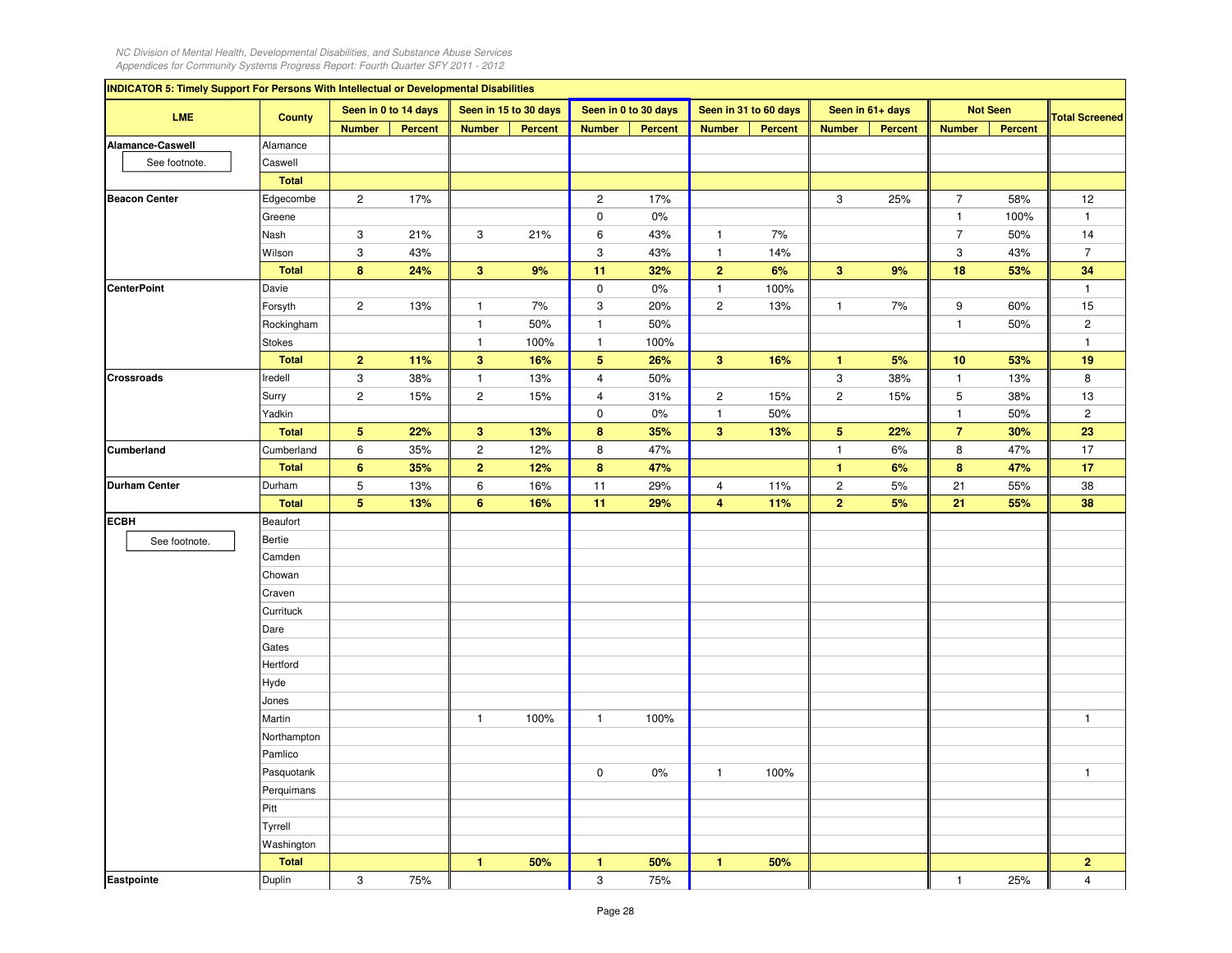$\sim$ 

| <b>INDICATOR 5: Timely Support For Persons With Intellectual or Developmental Disabilities</b> |               |                      |                |                           |                       |                           |                      |                |                       |                         |                  |                         |                 |                       |
|------------------------------------------------------------------------------------------------|---------------|----------------------|----------------|---------------------------|-----------------------|---------------------------|----------------------|----------------|-----------------------|-------------------------|------------------|-------------------------|-----------------|-----------------------|
| <b>LME</b>                                                                                     | <b>County</b> | Seen in 0 to 14 days |                |                           | Seen in 15 to 30 days |                           | Seen in 0 to 30 days |                | Seen in 31 to 60 days |                         | Seen in 61+ days |                         | <b>Not Seen</b> | <b>Total Screened</b> |
|                                                                                                |               | <b>Number</b>        | <b>Percent</b> | <b>Number</b>             | <b>Percent</b>        | <b>Number</b>             | <b>Percent</b>       | <b>Number</b>  | <b>Percent</b>        | <b>Number</b>           | <b>Percent</b>   | <b>Number</b>           | <b>Percent</b>  |                       |
|                                                                                                | Lenoir        | $\mathbf{1}$         | 25%            |                           |                       | 1                         | 25%                  | $\overline{c}$ | 50%                   |                         |                  | $\mathbf{1}$            | 25%             | $\overline{4}$        |
|                                                                                                | Sampson       | 3                    | 38%            | $\overline{c}$            | 25%                   | 5                         | 63%                  |                |                       |                         |                  | $\mathbf 3$             | 38%             | 8                     |
|                                                                                                | Wayne         | $\overline{c}$       | 18%            | $\overline{c}$            | 18%                   | $\overline{4}$            | 36%                  |                |                       | 3                       | 27%              | 4                       | 36%             | 11                    |
|                                                                                                | <b>Total</b>  | 9                    | 33%            | $\overline{4}$            | 15%                   | 13                        | 48%                  | $\overline{2}$ | 7%                    | $\overline{\mathbf{3}}$ | 11%              | 9                       | 33%             | 27                    |
| <b>Five County</b>                                                                             | Franklin      |                      |                |                           |                       | $\pmb{0}$                 | 0%                   |                |                       |                         |                  | $\mathbf{1}$            | 100%            | $\mathbf{1}$          |
| See footnote.                                                                                  | Granville     |                      |                |                           |                       |                           |                      |                |                       |                         |                  |                         |                 |                       |
|                                                                                                | Halifax       |                      |                |                           |                       |                           |                      |                |                       |                         |                  |                         |                 |                       |
|                                                                                                | Vance         |                      |                |                           |                       |                           |                      |                |                       |                         |                  |                         |                 |                       |
|                                                                                                | Warren        |                      |                |                           |                       |                           |                      |                |                       |                         |                  |                         |                 |                       |
|                                                                                                | <b>Total</b>  |                      |                |                           |                       | $\mathbf{0}$              | 0%                   |                |                       |                         |                  | $\mathbf{1}$            | 100%            | $\mathbf{1}$          |
| <b>Guilford Center</b>                                                                         | Guilford      | $\overline{4}$       | 18%            | $\overline{2}$            | 9%                    | 6                         | 27%                  | $\overline{4}$ | 18%                   | $\overline{c}$          | 9%               | 10                      | 45%             | 22                    |
|                                                                                                | <b>Total</b>  | 4                    | 18%            | $\overline{2}$            | 9%                    | $6\phantom{1}$            | 27%                  | 4              | 18%                   | $\overline{2}$          | 9%               | 10                      | 45%             | 22                    |
| Johnston                                                                                       | Johnston      |                      |                |                           |                       | $\mathsf 0$               | 0%                   |                |                       |                         |                  | $\mathbf{1}$            | 100%            | $\mathbf{1}$          |
|                                                                                                | <b>Total</b>  |                      |                |                           |                       | $\mathbf{0}$              | 0%                   |                |                       |                         |                  | $\blacktriangleleft$    | 100%            | $\mathbf{1}$          |
| Mecklenburg                                                                                    | Mecklenburg   | 8                    | 22%            | $\overline{4}$            | 11%                   | 12                        | 32%                  | 5              | 14%                   | $\overline{4}$          | 11%              | 16                      | 43%             | 37                    |
|                                                                                                | <b>Total</b>  | 8                    | 22%            | $\overline{4}$            | 11%                   | 12                        | 32%                  | $\overline{5}$ | 14%                   | $\overline{4}$          | 11%              | 16                      | 43%             | 37                    |
| <b>Mental Health Partners</b>                                                                  | <b>Burke</b>  | $\mathbf{1}$         | 20%            | $\mathbf{1}$              | 20%                   | $\sqrt{2}$                | 40%                  | $\mathbf{1}$   | 20%                   |                         |                  | $\sqrt{2}$              | 40%             | 5                     |
|                                                                                                | Catawba       |                      |                |                           |                       | $\mathsf 0$               | 0%                   | $\mathbf{1}$   | 33%                   |                         |                  | $\overline{c}$          | 67%             | 3                     |
|                                                                                                | <b>Total</b>  | $\mathbf{1}$         | 13%            | $\mathbf{1}$              | 13%                   | $\overline{2}$            | 25%                  | $\overline{2}$ | 25%                   |                         |                  | $\overline{\mathbf{4}}$ | 50%             | 8                     |
| <b>Onslow-Carteret</b>                                                                         | Carteret      |                      |                | $\mathbf{1}$              | 25%                   | $\overline{1}$            | 25%                  | 1              | 25%                   |                         |                  | $\sqrt{2}$              | 50%             | $\overline{4}$        |
|                                                                                                | Onslow        | $\sqrt{2}$           | 40%            | $\mathbf{1}$              | 20%                   | $\ensuremath{\mathsf{3}}$ | 60%                  |                |                       |                         |                  | $\sqrt{2}$              | 40%             | 5                     |
|                                                                                                | <b>Total</b>  | $\overline{2}$       | 22%            | $\overline{2}$            | 22%                   | $\overline{4}$            | 44%                  | $\mathbf{1}$   | 11%                   |                         |                  | $\overline{4}$          | 44%             | 9                     |
| Orange-Person-Chatham                                                                          | Chatham       |                      |                |                           |                       |                           |                      |                |                       |                         |                  |                         |                 |                       |
| See footnote.                                                                                  | Orange        |                      |                |                           |                       |                           |                      |                |                       |                         |                  |                         |                 |                       |
|                                                                                                | Person        |                      |                |                           |                       |                           |                      |                |                       |                         |                  |                         |                 |                       |
|                                                                                                | <b>Total</b>  |                      |                |                           |                       |                           |                      |                |                       |                         |                  |                         |                 |                       |
| <b>Pathways</b>                                                                                | Cleveland     | $\mathbf{1}$         | 20%            | $\overline{1}$            | 20%                   | $\overline{c}$            | 40%                  | $\mathbf{1}$   | 20%                   | $\overline{1}$          | 20%              | $\overline{1}$          | 20%             | 5                     |
|                                                                                                | Gaston        | 8                    | 62%            | $\mathbf{1}$              | 8%                    | 9                         | 69%                  |                |                       | $\overline{1}$          | 8%               | 3                       | 23%             | 13                    |
|                                                                                                | Lincoln       | $\mathbf{1}$         | 17%            | $\ensuremath{\mathsf{3}}$ | 50%                   | $\overline{4}$            | 67%                  |                |                       |                         |                  | $\sqrt{2}$              | 33%             | 6                     |
|                                                                                                | <b>Total</b>  | 10                   | 42%            | $5\phantom{.0}$           | 21%                   | 15                        | 63%                  | $\mathbf{1}$   | 4%                    | $\overline{2}$          | 8%               | 6                       | 25%             | 24                    |
| PBH                                                                                            | Cabarrus      |                      |                |                           |                       |                           |                      |                |                       |                         |                  |                         |                 |                       |
| See footnote.                                                                                  | Davidson      |                      |                |                           |                       |                           |                      |                |                       |                         |                  |                         |                 |                       |
|                                                                                                | Rowan         |                      |                |                           |                       |                           |                      |                |                       |                         |                  |                         |                 |                       |
|                                                                                                | Stanly        |                      |                |                           |                       |                           |                      |                |                       |                         |                  |                         |                 |                       |
|                                                                                                | Union         |                      |                |                           |                       |                           |                      |                |                       |                         |                  |                         |                 |                       |
|                                                                                                | <b>Total</b>  |                      |                |                           |                       |                           |                      |                |                       |                         |                  |                         |                 |                       |
| <b>Sandhills Center</b>                                                                        | Anson         |                      |                |                           |                       |                           |                      |                |                       |                         |                  |                         |                 |                       |
|                                                                                                | Harnett       |                      |                |                           |                       |                           |                      |                |                       |                         |                  |                         |                 |                       |
|                                                                                                | Hoke          | $\mathbf{1}$         | 100%           |                           |                       | $\mathbf{1}$              | 100%                 |                |                       |                         |                  |                         |                 | 1                     |
|                                                                                                | Lee           |                      |                |                           |                       |                           |                      |                |                       |                         |                  |                         |                 |                       |
|                                                                                                | Montgomery    |                      |                |                           |                       |                           |                      |                |                       |                         |                  |                         |                 |                       |
|                                                                                                | Moore         |                      |                |                           |                       |                           |                      |                |                       |                         |                  |                         |                 |                       |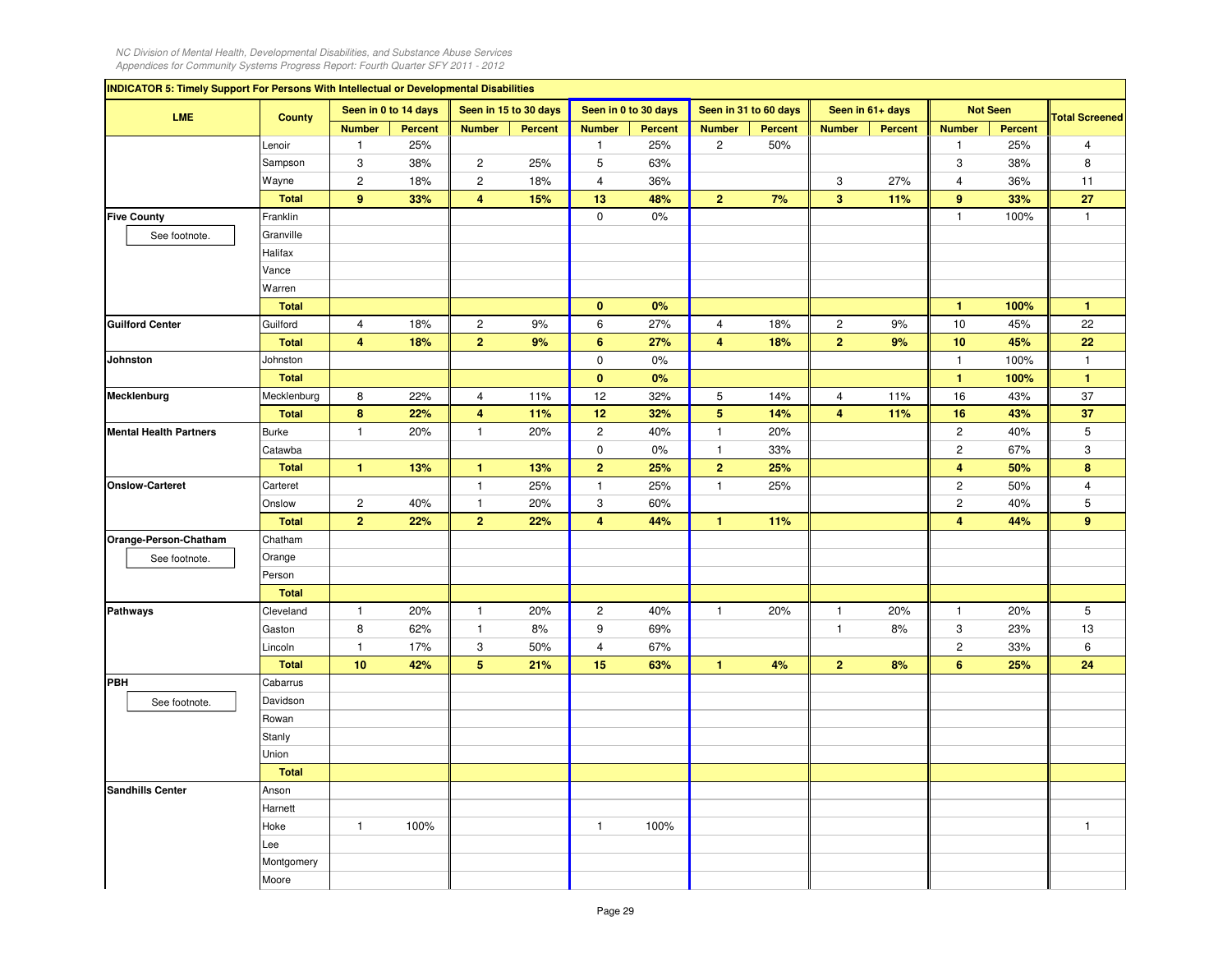| <b>INDICATOR 5: Timely Support For Persons With Intellectual or Developmental Disabilities</b> |                  |                      |                      |                 |                       |                |                      |                |                       |                |                  |                |                 |                       |
|------------------------------------------------------------------------------------------------|------------------|----------------------|----------------------|-----------------|-----------------------|----------------|----------------------|----------------|-----------------------|----------------|------------------|----------------|-----------------|-----------------------|
| LME                                                                                            | <b>County</b>    |                      | Seen in 0 to 14 days |                 | Seen in 15 to 30 days |                | Seen in 0 to 30 days |                | Seen in 31 to 60 days |                | Seen in 61+ days |                | <b>Not Seen</b> | <b>Total Screened</b> |
|                                                                                                |                  | <b>Number</b>        | <b>Percent</b>       | <b>Number</b>   | <b>Percent</b>        | <b>Number</b>  | <b>Percent</b>       | <b>Number</b>  | Percent               | <b>Number</b>  | <b>Percent</b>   | <b>Number</b>  | <b>Percent</b>  |                       |
|                                                                                                | Randolph         |                      |                      |                 |                       | 0              | $0\%$                |                |                       | $\overline{1}$ | 50%              | $\mathbf{1}$   | 50%             | $\overline{2}$        |
|                                                                                                | Richmond         |                      |                      |                 |                       | $\mathbf 0$    | $0\%$                |                |                       |                |                  | $\overline{c}$ | 100%            | $\overline{c}$        |
|                                                                                                | <b>Total</b>     | $\blacktriangleleft$ | 20%                  |                 |                       | $\mathbf{1}$   | 20%                  |                |                       | $\mathbf{1}$   | 20%              | $\mathbf{3}$   | 60%             | 5                     |
| <b>Smoky Mountain Center</b>                                                                   | Alexander        | $\mathbf{1}$         | 17%                  | $\mathbf{1}$    | 17%                   | $\overline{2}$ | 33%                  |                |                       |                |                  | $\overline{4}$ | 67%             | 6                     |
|                                                                                                | Alleghany        |                      |                      |                 |                       |                |                      |                |                       |                |                  |                |                 |                       |
|                                                                                                | Ashe             |                      |                      |                 |                       | $\mathbf 0$    | $0\%$                |                |                       |                |                  | $\mathbf{1}$   | 100%            | $\mathbf{1}$          |
|                                                                                                | Avery            |                      |                      |                 |                       | $\mathbf 0$    | $0\%$                |                |                       |                |                  | 3              | 100%            | 3                     |
|                                                                                                | Caldwell         | 9                    | 29%                  | 3               | 10%                   | 12             | 39%                  | 4              | 13%                   |                |                  | 15             | 48%             | 31                    |
|                                                                                                | Cherokee         | $\mathbf{1}$         | 25%                  |                 |                       | $\mathbf{1}$   | 25%                  |                |                       |                |                  | 3              | 75%             | $\overline{4}$        |
|                                                                                                | Clay             | $\overline{1}$       | 33%                  |                 |                       | $\mathbf{1}$   | 33%                  |                |                       |                |                  | $\overline{c}$ | 67%             | 3                     |
|                                                                                                | Graham           |                      |                      |                 |                       |                |                      |                |                       |                |                  |                |                 |                       |
|                                                                                                | Haywood          | $\overline{4}$       | 25%                  | $\mathbf{1}$    | 6%                    | $\overline{5}$ | 31%                  | $\mathbf{1}$   | 6%                    | $\overline{c}$ | 13%              | 8              | 50%             | 16                    |
|                                                                                                | Jackson          | $\overline{c}$       | 18%                  |                 |                       | $\sqrt{2}$     | 18%                  | $\mathbf{1}$   | 9%                    |                |                  | 8              | 73%             | 11                    |
|                                                                                                | Macon            | $\mathbf{1}$         | 25%                  |                 |                       | $\mathbf{1}$   | 25%                  |                |                       |                |                  | 3              | 75%             | 4                     |
|                                                                                                | McDowell         | $\mathbf{1}$         | 20%                  |                 |                       | $\mathbf{1}$   | 20%                  |                |                       |                |                  | $\overline{4}$ | 80%             | 5                     |
|                                                                                                | Swain            | $\mathbf{1}$         | 50%                  |                 |                       | $\overline{1}$ | 50%                  |                |                       |                |                  | $\mathbf{1}$   | 50%             | $\mathbf{2}^{\prime}$ |
|                                                                                                | Watauga          |                      |                      |                 |                       | $\mathbf 0$    | $0\%$                |                |                       |                |                  | $\mathbf{1}$   | 100%            | $\mathbf{1}$          |
|                                                                                                | Wilkes           |                      |                      |                 |                       | $\mathbf 0$    | $0\%$                |                |                       |                |                  | $\,6\,$        | 100%            | 6                     |
|                                                                                                | <b>Total</b>     | 21                   | 23%                  | $5\phantom{.0}$ | 5%                    | 26             | 28%                  | $6\phantom{a}$ | 6%                    | $\mathbf 2$    | 2%               | 59             | 63%             | 93                    |
| Southeastern Center                                                                            | <b>Brunswick</b> |                      |                      |                 |                       | $\mathsf 0$    | $0\%$                | $\mathbf{1}$   | 25%                   |                |                  | 3              | 75%             | $\overline{4}$        |
|                                                                                                | New Hanover      | 5                    | 31%                  | $\overline{4}$  | 25%                   | 9              | 56%                  | $\overline{c}$ | 13%                   |                |                  | 5              | 31%             | 16                    |
|                                                                                                | Pender           | $\mathbf{1}$         | 50%                  |                 |                       | $\mathbf{1}$   | 50%                  |                |                       | $\overline{1}$ | 50%              |                |                 | $\overline{2}$        |
|                                                                                                | <b>Total</b>     | $6\phantom{1}$       | 27%                  | $\overline{4}$  | 18%                   | 10             | 45%                  | 3              | 14%                   | $\mathbf{1}$   | 5%               | 8              | 36%             | 22                    |
| Southeastern Regional                                                                          | Bladen           | $\overline{1}$       | 50%                  |                 |                       | $\overline{1}$ | 50%                  |                |                       | $\overline{1}$ | 50%              |                |                 | $\overline{2}$        |
|                                                                                                | Columbus         | $\overline{c}$       | 40%                  |                 |                       | $\overline{c}$ | 40%                  | 1              | 20%                   |                |                  | $\overline{c}$ | 40%             | 5                     |
|                                                                                                | Robeson          | 5                    | 33%                  | $\mathbf{1}$    | 7%                    | 6              | 40%                  |                |                       | 3              | 20%              | 6              | 40%             | 15                    |
|                                                                                                | Scotland         | $\overline{c}$       | 40%                  | $\mathbf{1}$    | 20%                   | 3              | 60%                  | $\mathbf{1}$   | 20%                   |                |                  | $\overline{1}$ | 20%             | 5                     |
|                                                                                                | <b>Total</b>     | 10                   | 37%                  | $\overline{2}$  | 7%                    | 12             | 44%                  | $\overline{2}$ | 7%                    | $\overline{4}$ | 15%              | 9              | 33%             | 27                    |
| Wake                                                                                           | Wake             | 16                   | 20%                  | $\mathbf{1}$    | 1%                    | 17             | 21%                  | $\overline{c}$ | 2%                    | $\overline{4}$ | 5%               | 58             | 72%             | 81                    |
|                                                                                                | <b>Total</b>     | 16                   | 20%                  | $\mathbf{1}$    | 1%                    | 17             | 21%                  | $\overline{2}$ | 2%                    | $\overline{4}$ | 5%               | 58             | 72%             | 81                    |
| <b>Western Highlands Network</b>                                                               | Buncombe         |                      |                      |                 |                       |                |                      |                |                       |                |                  |                |                 |                       |
|                                                                                                | Henderson        |                      |                      |                 |                       |                |                      |                |                       |                |                  |                |                 |                       |
| Medicaid claims data                                                                           | Madison          |                      |                      |                 |                       |                |                      |                |                       |                |                  |                |                 |                       |
| not available for this<br>quarter.                                                             | Mitchell         |                      |                      |                 |                       |                |                      |                |                       |                |                  |                |                 |                       |
|                                                                                                | Polk             |                      |                      |                 |                       |                |                      |                |                       |                |                  |                |                 |                       |
|                                                                                                | Rutherford       |                      |                      |                 |                       |                |                      |                |                       |                |                  |                |                 |                       |
|                                                                                                | Transylvania     |                      |                      |                 |                       |                |                      |                |                       |                |                  |                |                 |                       |
|                                                                                                | Yancey           |                      |                      |                 |                       |                |                      |                |                       |                |                  |                |                 |                       |
|                                                                                                | <b>Total</b>     |                      |                      |                 |                       |                |                      |                |                       |                |                  |                |                 |                       |
| <b>Statewide</b>                                                                               |                  | 114                  | 23%                  | 48              | 10%                   | 162            | 33%                  | 41             | 8%                    | 35             | 7%               | 252            | 51%             | 490                   |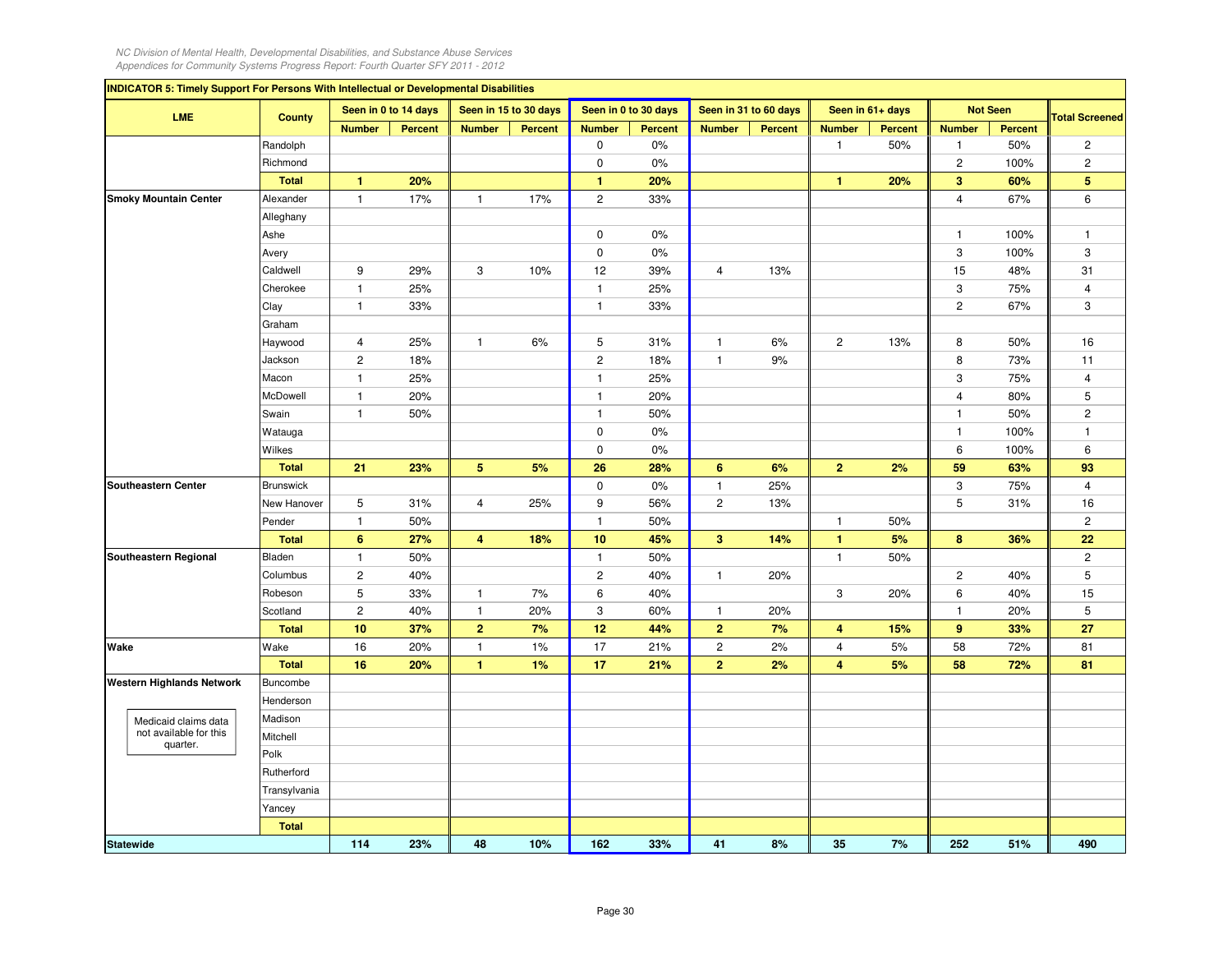| <b>INDICATOR 5: Timely Support For Persons With Intellectual or Developmental Disabilities</b> |        |               |                      |               |                       |               |                      |                            |                |               |                    |               |                 |                       |
|------------------------------------------------------------------------------------------------|--------|---------------|----------------------|---------------|-----------------------|---------------|----------------------|----------------------------|----------------|---------------|--------------------|---------------|-----------------|-----------------------|
| LME                                                                                            | County |               | Seen in 0 to 14 days |               | Seen in 15 to 30 days |               | Seen in 0 to 30 days | Seen in 31 to 60 days live |                |               | Seen in $61+$ days |               | <b>Not Seen</b> | <b>Total Screened</b> |
|                                                                                                |        | <b>Number</b> | Percent              | <b>Number</b> | Percent               | <b>Number</b> | <b>Percent</b>       | <b>Number</b>              | <b>Percent</b> | <b>Number</b> | Percent            | <b>Number</b> | Percent         |                       |

## **NOTES:**

The above data represents persons with I/DD who were triaged by LMEs between January 1, 2012 - March 31, 2011 and determined to have "routine" care needs (based on LME Screening-Triage-Referral (STR) data in the<br>Client Dat

Persons are assigned to an LME based on county of eligibility on the claim form, or if no claim was found, based on county of residence in the CDW data.<br>The data excludes persons that received shedical or iPRS paid service

Alamance-Caswell, East Carolina Behavioral Health, Five County, Orange-Person-Chatham, and PBH submitted very low numbers of screening records to the CDW this quarter, which resulted in no or very low numbers of

new individuals with I/DD identified. Western Highlands Network implemented the Medicaid Waiver on Jan 3, 2012. Their Medicaid claims data was not available for this report.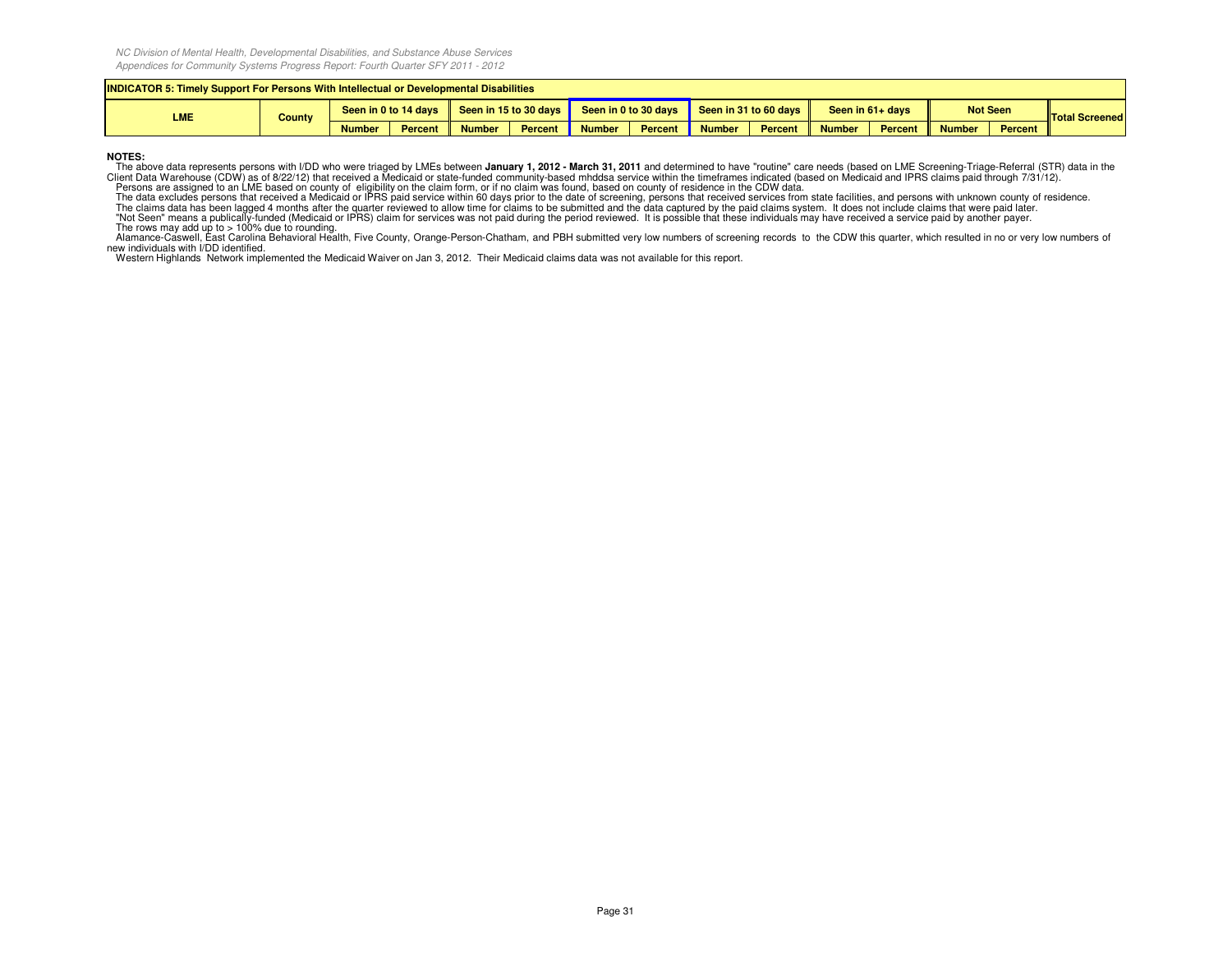| <b>INDICATOR 6: Short-Term Care In State Psychiatric Hospitals</b><br><b>7 Days of Care or Less</b><br>8 - 30 Days of Care<br>31 - 365 Days of Care<br><b>Greater than 1 Year</b><br><b>Total Discharges</b> |                |                |                |                |                |                |                |                |                |                              |  |  |  |
|--------------------------------------------------------------------------------------------------------------------------------------------------------------------------------------------------------------|----------------|----------------|----------------|----------------|----------------|----------------|----------------|----------------|----------------|------------------------------|--|--|--|
|                                                                                                                                                                                                              |                |                |                |                |                |                |                |                |                |                              |  |  |  |
| <b>LME</b>                                                                                                                                                                                                   | <b>Number</b>  | <b>Percent</b> | <b>Number</b>  | <b>Percent</b> | <b>Number</b>  | <b>Percent</b> | <b>Number</b>  | <b>Percent</b> | <b>Number</b>  | <b>Average LOS</b><br>(Days) |  |  |  |
| Alamance-Caswell                                                                                                                                                                                             | $\mathbf{1}$   | 8%             | $\overline{2}$ | 15%            | 9              | 69%            | $\mathbf{1}$   | 8%             | 13             | 69.7                         |  |  |  |
| Beacon Center                                                                                                                                                                                                | 14             | 26%            | 28             | 52%            | 12             | 22%            |                |                | 54             | 35.0                         |  |  |  |
| <b>CenterPoint</b>                                                                                                                                                                                           | $\overline{2}$ | 5%             | 17             | 43%            | 18             | 45%            | 3              | 8%             | 40             | 73.7                         |  |  |  |
| Crossroads                                                                                                                                                                                                   | $\overline{2}$ | 9%             | 13             | 59%            | 5              | 23%            | $\overline{2}$ | 9%             | 22             | 358.6                        |  |  |  |
| Cumberland                                                                                                                                                                                                   | 3              | 14%            | 13             | 59%            | 6              | 27%            |                |                | 22             | 36.0                         |  |  |  |
| Durham Center                                                                                                                                                                                                | $\overline{7}$ | 13%            | 23             | 43%            | 21             | 40%            | $\overline{2}$ | 4%             | 53             | 57.7                         |  |  |  |
| <b>ECBH</b>                                                                                                                                                                                                  | 9              | 28%            | 14             | 44%            | 8              | 25%            | $\mathbf{1}$   | 3%             | 32             | 49.8                         |  |  |  |
| Eastpointe                                                                                                                                                                                                   | 20             | 33%            | 23             | 38%            | 17             | 28%            |                |                | 60             | 32.4                         |  |  |  |
| <b>Five County</b>                                                                                                                                                                                           | 5              | 28%            | 9              | 50%            | $\overline{4}$ | 22%            |                |                | 18             | 23.2                         |  |  |  |
| <b>Guilford Center</b>                                                                                                                                                                                       | $\overline{4}$ | 10%            | 26             | 62%            | 11             | 26%            | $\mathbf{1}$   | 2%             | 42             | 42.1                         |  |  |  |
| Johnston                                                                                                                                                                                                     | 3              | 25%            | 6              | 50%            | 3              | 25%            |                |                | 12             | 19.5                         |  |  |  |
| Mecklenburg                                                                                                                                                                                                  | 6              | 16%            | 15             | 39%            | 17             | 45%            |                |                | 38             | 42.6                         |  |  |  |
| <b>Mental Health Partners</b>                                                                                                                                                                                | 3              | 14%            | 10             | 45%            | 9              | 41%            |                |                | 22             | 60.4                         |  |  |  |
| Onslow-Carteret                                                                                                                                                                                              | $\overline{1}$ | 14%            | 5              | 71%            | $\overline{1}$ | 14%            |                |                | $\overline{7}$ | 12.7                         |  |  |  |
| Orange-Person-Chatham                                                                                                                                                                                        | 3              | 17%            | 11             | 61%            | $\overline{4}$ | 22%            |                |                | 18             | 39.1                         |  |  |  |
| Pathways                                                                                                                                                                                                     | $\mathbf 0$    | 0%             | $\overline{2}$ | 67%            | $\overline{1}$ | 33%            |                |                | 3              | 66.3                         |  |  |  |
| PBH                                                                                                                                                                                                          | $\overline{7}$ | 18%            | 15             | 38%            | 16             | 41%            | $\mathbf{1}$   | 3%             | 39             | 68.9                         |  |  |  |
| Sandhills Center                                                                                                                                                                                             | 9              | 19%            | 20             | 43%            | 17             | 36%            | $\mathbf{1}$   | 2%             | 47             | 58.0                         |  |  |  |
| Smoky Mountain Center                                                                                                                                                                                        | 8              | 18%            | 20             | 45%            | 11             | 25%            | 5              | 11%            | 44             | 126.7                        |  |  |  |
| Southeastern Center                                                                                                                                                                                          | 17             | 37%            | 22             | 48%            | 6              | 13%            | $\mathbf{1}$   | 2%             | 46             | 24.8                         |  |  |  |
| Southeastern Regional                                                                                                                                                                                        | 13             | 34%            | 20             | 53%            | 5              | 13%            |                |                | 38             | 22.1                         |  |  |  |
| Wake                                                                                                                                                                                                         | 10             | 10%            | 47             | 48%            | 39             | 40%            | $\overline{2}$ | 2%             | 98             | 50.1                         |  |  |  |
| Western Highlands Network                                                                                                                                                                                    | 6              | 25%            | 10             | 42%            | 8              | 33%            |                |                | 24             | 38.3                         |  |  |  |
| <b>STATEWIDE</b>                                                                                                                                                                                             | 153            | 19%            | 371            | 47%            | 248            | 31%            | 20             | 3%             | 792            | 58.3                         |  |  |  |

SOURCE: Healthcare Enterprise Accounts Receivable Tracking System (HEARTS) Data for discharges between April 1 - June 30, 2012 as reported in the Consumer Data Warehouse (CDW) as of 8/22/12.

This indicator is intended to measure how well the community system is doing providing local community-based crisis and inpatient psychiatric care to reduce the use of state psychiatric hospitals to provide shortterm acute inpatient psychiatric care. It is not intended to measure care provided by the state hospitals and does not include all discharges.

Discharge data from state hospitals has been modified to include only discharges coded as "direct" discharges to sources that fall within the responsibility of an LME to coordinate services (e.g. to other outpatient and residential non state facility, self/no referral, unknown, community agency, private physician, other health care, family friends, nonresidential treatment/habilitation program, other). Discharges for other reasons (e.g. transfers to other facilities, deaths, etc.); to other referral sources (e.g. court, correctional facilities, nursing homes, psychiatric service of general hospital, state facilities, NA); and out-of-state ar included in the numerator and denominator.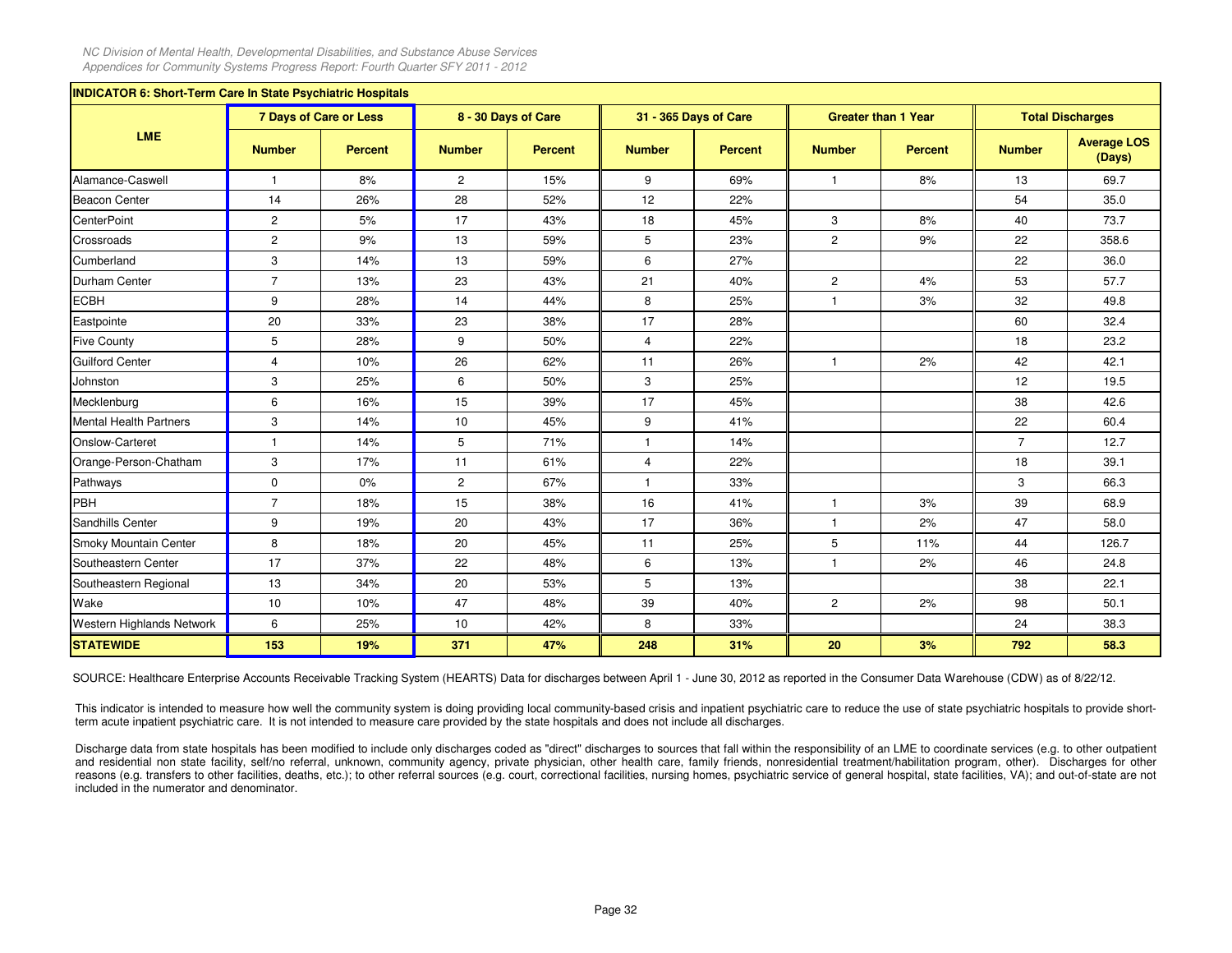| <b>INDICATOR 7: State Psychiatric Hospital Readmissions</b> |                |                                                         |                |                                                          |                   |
|-------------------------------------------------------------|----------------|---------------------------------------------------------|----------------|----------------------------------------------------------|-------------------|
| <b>LME</b>                                                  |                | <b>Readmitted within 30 Days of</b><br><b>Discharge</b> |                | <b>Readmitted within 180 Days of</b><br><b>Discharge</b> | <b>Total</b>      |
|                                                             | <b>Number</b>  | <b>Percent</b>                                          | <b>Number</b>  | <b>Percent</b>                                           | <b>Discharges</b> |
| Alamance-Caswell                                            | 2              | 9%                                                      | 7              | 30%                                                      | 23                |
| <b>Beacon Center</b>                                        | 1              | 2%                                                      | 3              | 6%                                                       | 52                |
| <b>CenterPoint</b>                                          | 4              | 9%                                                      | 9              | 20%                                                      | 46                |
| Crossroads                                                  | 1              | 5%                                                      | 2              | 10%                                                      | 21                |
| Cumberland                                                  | $\mathbf 0$    | 0%                                                      | 1              | 3%                                                       | 31                |
| Durham Center                                               | 3              | 5%                                                      | $\overline{7}$ | 12%                                                      | 60                |
| <b>ECBH</b>                                                 | $\overline{c}$ | 5%                                                      | 2              | 5%                                                       | 44                |
| Eastpointe                                                  | 4              | 7%                                                      | 9              | 15%                                                      | 61                |
| <b>Five County</b>                                          | 1              | 4%                                                      | 2              | 8%                                                       | 26                |
| <b>Guilford Center</b>                                      | 1              | 3%                                                      | 6              | 15%                                                      | 39                |
| Johnston                                                    | $\mathbf 0$    | 0%                                                      | $\mathbf 0$    | 0%                                                       | 11                |
| Mecklenburg                                                 | 1              | 2%                                                      | 3              | 7%                                                       | 45                |
| <b>Mental Health Partners</b>                               | 1              | 4%                                                      | 4              | 17%                                                      | 23                |
| Onslow-Carteret                                             | $\mathbf 0$    | 0%                                                      | $\mathbf 0$    | 0%                                                       | 14                |
| Orange-Person-Chatham                                       | 1              | 6%                                                      | 1              | 6%                                                       | 18                |
| Pathways                                                    | 1              | 10%                                                     | 1              | 10%                                                      | 10                |
| PBH                                                         | 1              | 4%                                                      | 5              | 22%                                                      | 23                |
| Sandhills Center                                            | $\Omega$       | 0%                                                      | 3              | 6%                                                       | 51                |
| Smoky Mountain Center                                       | 4              | 8%                                                      | 10             | 20%                                                      | 49                |
| Southeastern Center                                         | 1              | 3%                                                      | 2              | 6%                                                       | 35                |
| Southeastern Regional                                       | $\overline{c}$ | 6%                                                      | 6              | 18%                                                      | 33                |
| Wake                                                        | $\overline{7}$ | 7%                                                      | 18             | 19%                                                      | 95                |
| Western Highlands Network                                   | 2              | 9%                                                      | 3              | 14%                                                      | 22                |
| <b>STATEWIDE</b>                                            | 40             | 5%                                                      | 104            | 13%                                                      | 832               |

SOURCE: Healthcare Enterprise Accounts Receivable Tracking System (HEARTS) Data for discharges between October 1, 2011 - December 31, 2011 as reported in the Consumer Data Warehouse (CDW) as of 8/22/12.

These indicators are intended to measure how well the community system is doing following-up, engaging consumers, coordinating care, and providing services that reduce the need for readmission to state psychiatric hospitals. They arenot intended to measure care provided by the state hospitals and do not include all discharges.

Discharge data from state hospitals has been modified to include only discharges coded as "direct" discharges to sources that fall within the responsibility of an LME to coordinate services (e.g. to other outpatient and residential non state facility, self/no referral, unknown, community agency, private physician, other health care, family friends, nonresidential treatment/habilitation program, other). Discharges for other reasons (e.g. transfers to other facilities, deaths, etc.); to other referral sources (e.g. court, correctional facilities, nursing homes, psychiatric service of general hospital, state facilities, VA); and out-of-state are not included in the numerator and denominator.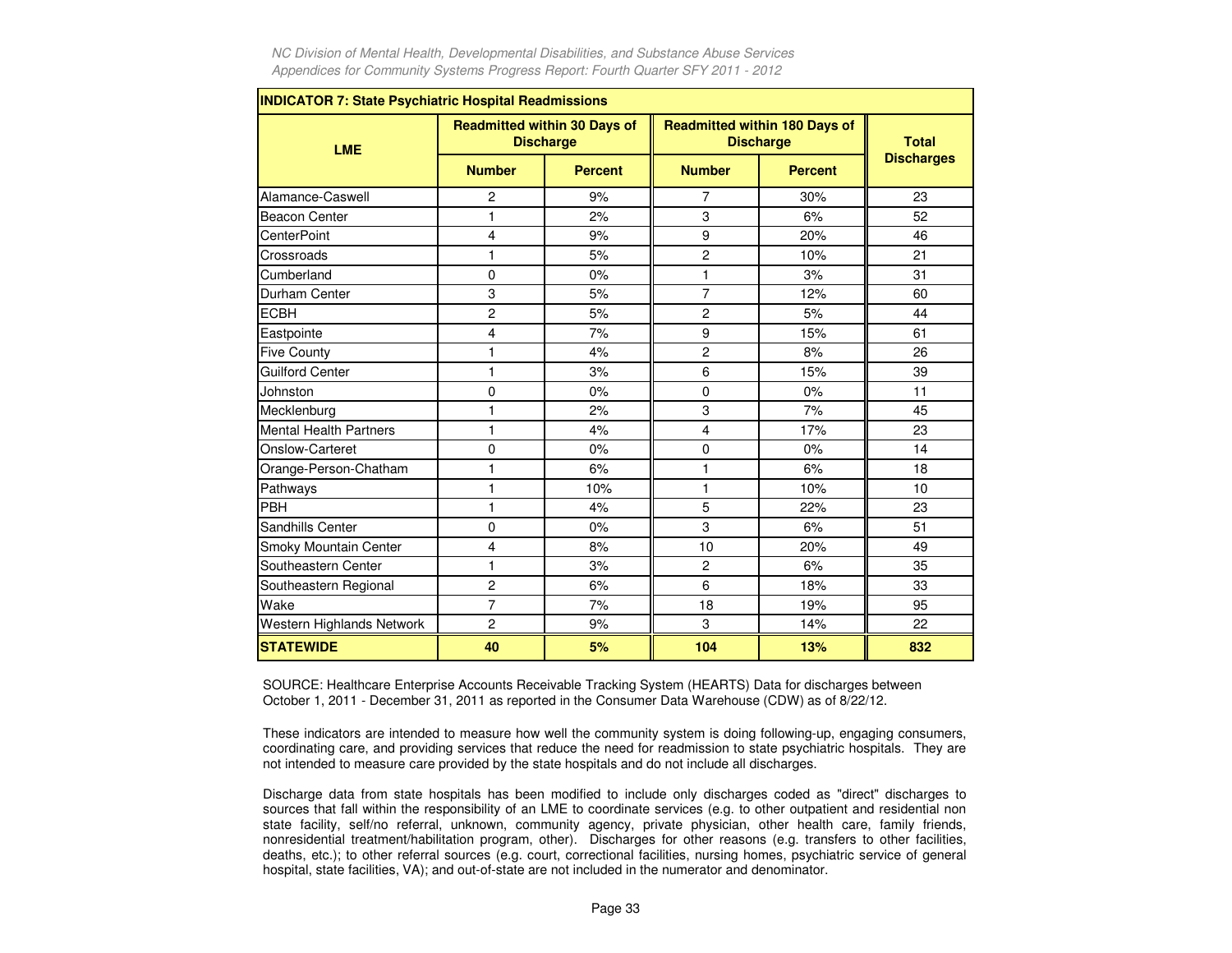| <b>INDICATOR 7: Community Hospital Readmissions Within 30 Days</b> |               |                         |                                                         |                   |                         |                                                         |                   |
|--------------------------------------------------------------------|---------------|-------------------------|---------------------------------------------------------|-------------------|-------------------------|---------------------------------------------------------|-------------------|
|                                                                    |               |                         | <b>Medicaid + IPRS Combined</b>                         |                   |                         | <b>Medicaid Only</b>                                    |                   |
| <b>LME</b>                                                         | <b>County</b> |                         | <b>Readmitted Within 30 Days Of</b><br><b>Discharge</b> | <b>Total</b>      |                         | <b>Readmitted Within 30 Days Of</b><br><b>Discharge</b> | <b>Total</b>      |
|                                                                    |               | <b>Number</b>           | <b>Percent</b>                                          | <b>Discharges</b> | <b>Number</b>           | <b>Percent</b>                                          | <b>Discharges</b> |
| <b>Alamance-Caswell</b>                                            | Alamance      | 8                       | 5.3%                                                    | 151               | $\overline{\mathbf{4}}$ | 4.6%                                                    | 87                |
| See footnote.                                                      | Caswell       | $\overline{\mathbf{4}}$ | 28.6%                                                   | 14                | $\overline{\mathbf{4}}$ | 28.6%                                                   | 14                |
|                                                                    | <b>Total</b>  | 12                      | 7.3%                                                    | 165               | $\bf{8}$                | 7.9%                                                    | 101               |
| <b>Beacon Center</b>                                               | Edgecombe     | $\overline{4}$          | 7.3%                                                    | 55                | 3                       | 10.0%                                                   | 30                |
|                                                                    | Greene        | $\mathbf 0$             | 0.0%                                                    | 6                 | $\pmb{0}$               | 0.0%                                                    | 4                 |
|                                                                    | Nash          | 13                      | 12.1%                                                   | 107               | $\overline{7}$          | 10.4%                                                   | 67                |
|                                                                    | Wilson        | 6                       | 11.3%                                                   | 53                | $\overline{\mathbf{4}}$ | 14.8%                                                   | 27                |
|                                                                    | <b>Total</b>  | 23                      | 10.4%                                                   | 221               | 14                      | 10.9%                                                   | 128               |
| <b>CenterPoint</b>                                                 | Davie         | $\mathbf{1}$            | 3.7%                                                    | 27                | $\mathbf{1}$            | 7.1%                                                    | 14                |
|                                                                    | Forsyth       | 63                      | 14.4%                                                   | 438               | 15                      | 8.6%                                                    | 175               |
|                                                                    | Rockingham    | 13                      | 13.1%                                                   | 99                | 5                       | 8.9%                                                    | 56                |
|                                                                    | <b>Stokes</b> | $10$                    | 20.8%                                                   | 48                | $\mathbf{1}$            | 4.8%                                                    | 21                |
|                                                                    | <b>Total</b>  | 87                      | 14.2%                                                   | 612               | 22                      | 8.3%                                                    | 266               |
| <b>Crossroads</b>                                                  | Iredell       | 9                       | 11.1%                                                   | 81                | $\overline{7}$          | 14.3%                                                   | 49                |
|                                                                    | Surry         | 5                       | 12.8%                                                   | 39                | 5                       | 18.5%                                                   | 27                |
|                                                                    | Yadkin        | $\mathbf{1}$            | 3.8%                                                    | 26                | $\mathbf{1}$            | 6.7%                                                    | 15                |
|                                                                    | <b>Total</b>  | 15                      | 10.3%                                                   | 146               | 13                      | 14.3%                                                   | 91                |
| <b>Cumberland</b>                                                  | Cumberland    | 8                       | 6.3%                                                    | 128               | 3                       | 3.8%                                                    | 78                |
|                                                                    | <b>Total</b>  | $\bf 8$                 | 6.3%                                                    | 128               | 3                       | 3.8%                                                    | 78                |
| <b>Durham Center</b>                                               | Durham        | 6                       | 5.8%                                                    | 104               | 3                       | 5.4%                                                    | 56                |
|                                                                    | <b>Total</b>  | $6\phantom{a}$          | 5.8%                                                    | 104               | 3                       | 5.4%                                                    | 56                |
| <b>ECBH</b>                                                        | Beaufort      | $\overline{c}$          | 5.7%                                                    | 35                | $\mathbf{1}$            | 4.3%                                                    | 23                |
|                                                                    | <b>Bertie</b> | 3                       | 15.8%                                                   | 19                | 3                       | 21.4%                                                   | 14                |
| See footnote.                                                      | Camden        | $\mathbf 2$             | 40.0%                                                   | 5                 | $\overline{c}$          | 40.0%                                                   | 5                 |
|                                                                    | Chowan        | 0                       | 0.0%                                                    | $\overline{7}$    | 0                       | 0.0%                                                    | 6                 |
|                                                                    | Craven        | $\overline{\mathbf{4}}$ | 7.8%                                                    | 51                | $\overline{\mathbf{4}}$ | 8.3%                                                    | 48                |
|                                                                    | Currituck     | 0                       | 0.0%                                                    | $\overline{7}$    | $\pmb{0}$               | 0.0%                                                    | 3                 |
|                                                                    | Dare          | 0                       | 0.0%                                                    | 9                 | 0                       | 0.0%                                                    | 5                 |
|                                                                    |               |                         |                                                         |                   |                         |                                                         |                   |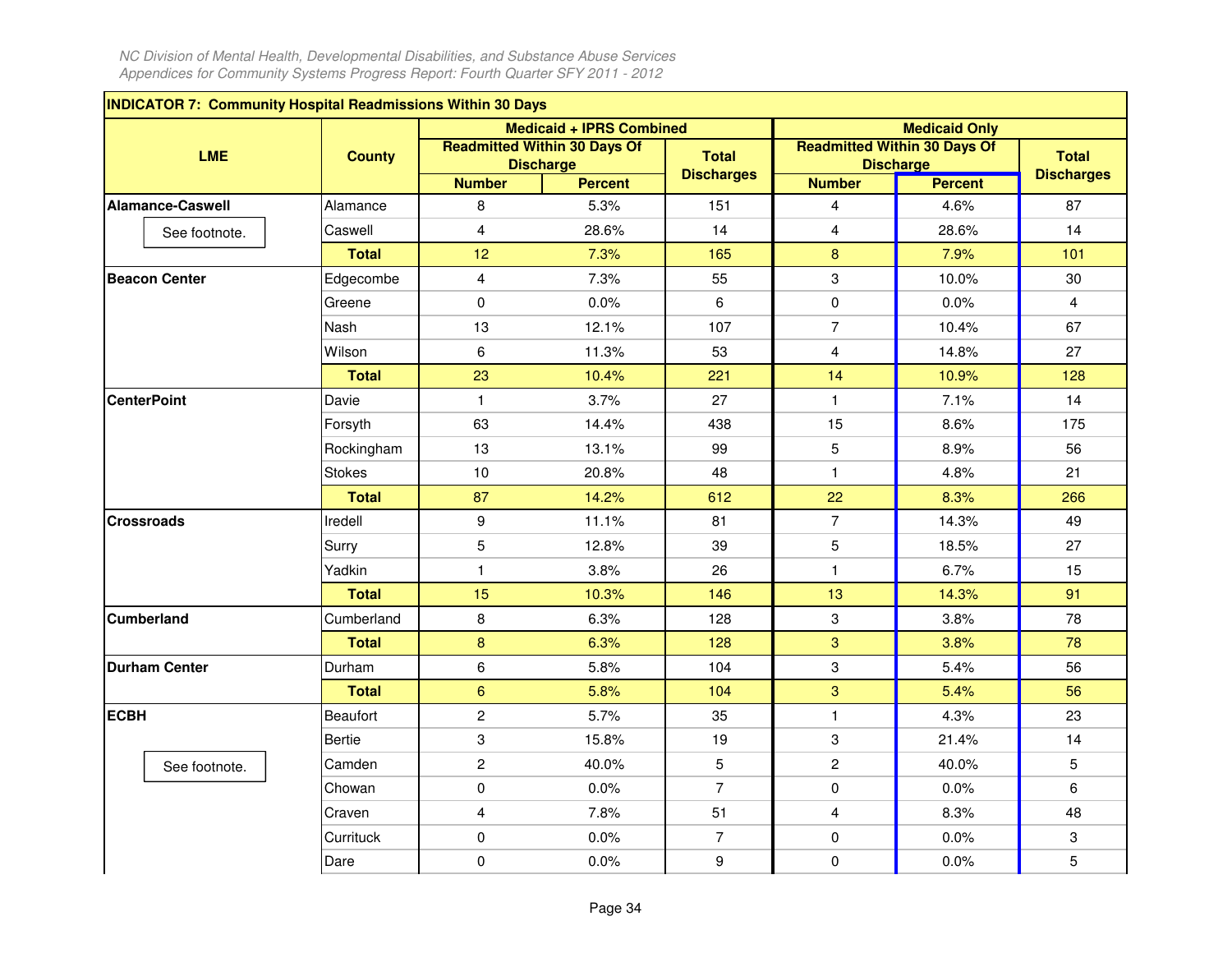| <b>INDICATOR 7: Community Hospital Readmissions Within 30 Days</b> |               |                         |                                                         |                   |                |                                                         |                   |
|--------------------------------------------------------------------|---------------|-------------------------|---------------------------------------------------------|-------------------|----------------|---------------------------------------------------------|-------------------|
|                                                                    |               |                         | <b>Medicaid + IPRS Combined</b>                         |                   |                | <b>Medicaid Only</b>                                    |                   |
| <b>LME</b>                                                         | <b>County</b> |                         | <b>Readmitted Within 30 Days Of</b><br><b>Discharge</b> | <b>Total</b>      |                | <b>Readmitted Within 30 Days Of</b><br><b>Discharge</b> | <b>Total</b>      |
|                                                                    |               | <b>Number</b>           | <b>Percent</b>                                          | <b>Discharges</b> | <b>Number</b>  | <b>Percent</b>                                          | <b>Discharges</b> |
|                                                                    | Gates         | $\mathbf{1}$            | 25.0%                                                   | $\overline{4}$    | $\mathbf{1}$   | 33.3%                                                   | 3                 |
|                                                                    | Hertford      | $\mathbf 0$             | 0.0%                                                    | 16                | $\mathbf 0$    | 0.0%                                                    | 11                |
|                                                                    | Hyde          | $\pmb{0}$               | 0.0%                                                    | $\mathbf{1}$      |                |                                                         |                   |
|                                                                    | Jones         | $\mathsf 0$             | 0.0%                                                    | $\mathbf{1}$      |                |                                                         |                   |
|                                                                    | Martin        | $\mathbf{2}$            | 16.7%                                                   | 12                | $\mathbf{2}$   | 20.0%                                                   | 10 <sup>10</sup>  |
|                                                                    | Northampton   | $\mathbf{2}$            | 11.8%                                                   | 17                | $\mathbf{1}$   | 11.1%                                                   | 9                 |
|                                                                    | Pamlico       | $\pmb{0}$               | 0.0%                                                    | $\overline{7}$    | $\pmb{0}$      | 0.0%                                                    | $\overline{7}$    |
|                                                                    | Pasquotank    | $\mathbf{1}$            | 7.7%                                                    | 13                | $\mathbf 0$    | 0.0%                                                    | $\overline{7}$    |
|                                                                    | Perquimans    | $\mathbf{1}$            | 33.3%                                                   | 3                 | $\mathbf{1}$   | 50.0%                                                   | $\overline{c}$    |
|                                                                    | Pitt          | 11                      | 10.4%                                                   | 106               | 9              | 11.8%                                                   | 76                |
|                                                                    | Tyrrell       | $\pmb{0}$               | 0.0%                                                    | 1                 |                |                                                         |                   |
|                                                                    | Washington    | $\pmb{0}$               | 0.0%                                                    | 5                 | $\mathsf 0$    | 0.0%                                                    | $\overline{4}$    |
|                                                                    | <b>Total</b>  | 29                      | 9.1%                                                    | 319               | 24             | 10.3%                                                   | 233               |
| <b>Eastpointe</b>                                                  | Duplin        | $\overline{7}$          | 13.2%                                                   | 53                | 5              | 18.5%                                                   | 27                |
|                                                                    | Lenoir        | $\overline{c}$          | 5.4%                                                    | 37                | $\overline{c}$ | 6.9%                                                    | 29                |
|                                                                    | Sampson       | $\overline{\mathbf{4}}$ | 12.9%                                                   | 31                | $\overline{4}$ | 17.4%                                                   | 23                |
|                                                                    | Wayne         | 6                       | 13.0%                                                   | 46                | 5              | 13.9%                                                   | 36                |
|                                                                    | <b>Total</b>  | 19                      | 11.4%                                                   | 167               | 16             | 13.9%                                                   | 115               |
| <b>Five County</b>                                                 | Franklin      | $\mathbf{1}$            | 5.6%                                                    | 18                | $\pmb{0}$      | 0.0%                                                    | $\mathbf 0$       |
| See footnote.                                                      | Granville     | 0                       | 0.0%                                                    | $\mathbf 0$       | 0              | 0.0%                                                    | $\mathbf 0$       |
|                                                                    | Halifax       | 6                       | 5.5%                                                    | 109               | 3              | 4.0%                                                    | 75                |
|                                                                    | Vance         | $\mathbf{1}$            | 4.2%                                                    | 24                | $\mathbf{1}$   | 4.2%                                                    | 24                |
|                                                                    | Warren        | $\pmb{0}$               | 0.0%                                                    | $\mathbf 0$       | $\pmb{0}$      | 0.0%                                                    | $\mathbf 0$       |
|                                                                    | <b>Total</b>  | $\bf 8$                 | 5.3%                                                    | 151               | $\overline{4}$ | 4.0%                                                    | 99                |
| <b>Guilford Center</b>                                             | Guilford      | 38                      | 10.7%                                                   | 356               | 20             | 10.8%                                                   | 186               |
|                                                                    | <b>Total</b>  | 38                      | 10.7%                                                   | 356               | 20             | 10.8%                                                   | 186               |
| <b>Johnston</b>                                                    | Johnston      | 6                       | 7.5%                                                    | 80                | 6              | 9.1%                                                    | 66                |
|                                                                    | <b>Total</b>  | $6\phantom{1}$          | 7.5%                                                    | 80                | $6\phantom{a}$ | 9.1%                                                    | 66                |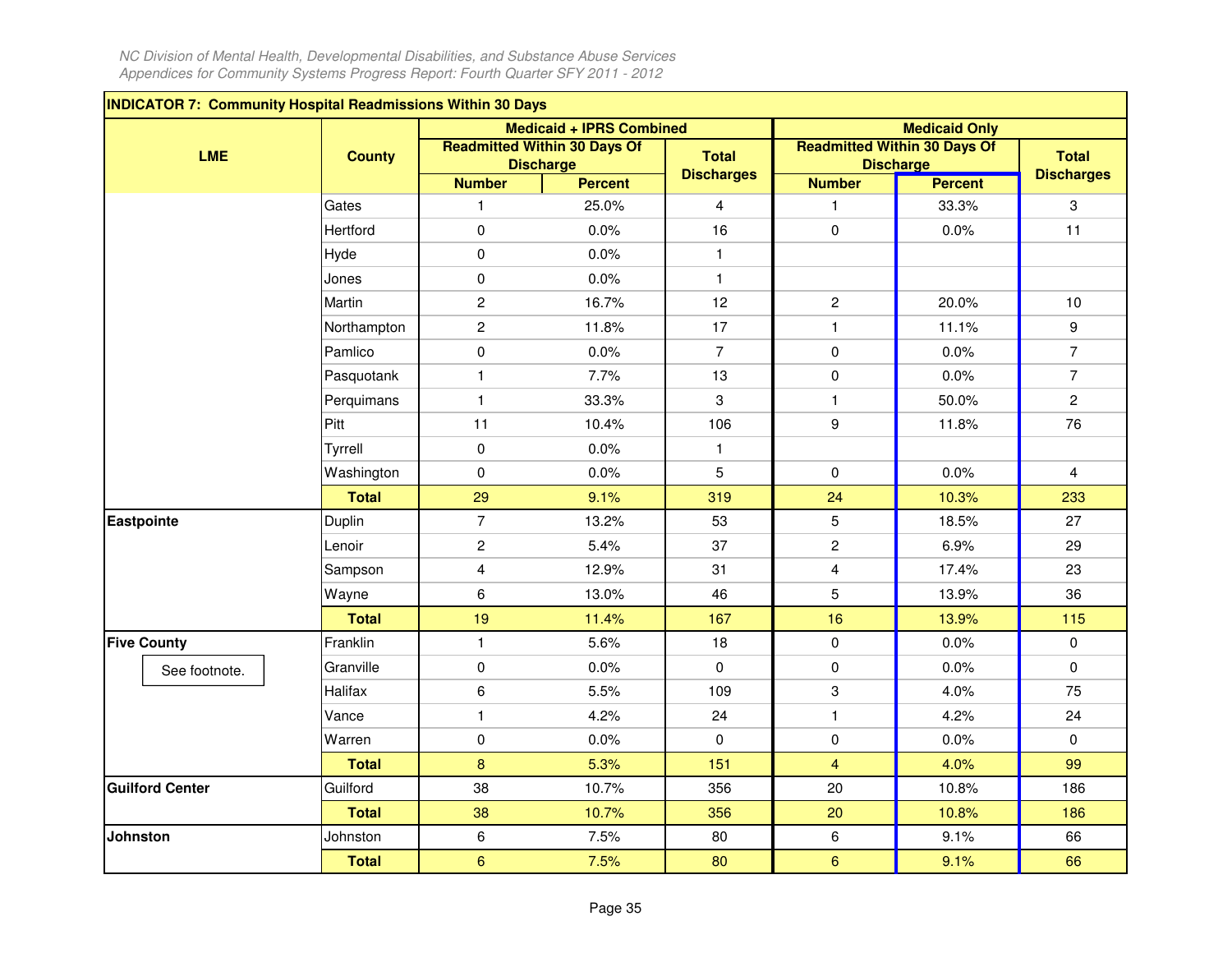| <b>INDICATOR 7: Community Hospital Readmissions Within 30 Days</b> |               |                         |                                                         |                   |                |                                                         |                   |
|--------------------------------------------------------------------|---------------|-------------------------|---------------------------------------------------------|-------------------|----------------|---------------------------------------------------------|-------------------|
|                                                                    |               |                         | <b>Medicaid + IPRS Combined</b>                         |                   |                | <b>Medicaid Only</b>                                    |                   |
| <b>LME</b>                                                         | <b>County</b> |                         | <b>Readmitted Within 30 Days Of</b><br><b>Discharge</b> | <b>Total</b>      |                | <b>Readmitted Within 30 Days Of</b><br><b>Discharge</b> | <b>Total</b>      |
|                                                                    |               | <b>Number</b>           | <b>Percent</b>                                          | <b>Discharges</b> | <b>Number</b>  | <b>Percent</b>                                          | <b>Discharges</b> |
| Mecklenburg                                                        | Mecklenburg   | 49                      | 11.2%                                                   | 436               | 45             | 12.1%                                                   | 373               |
|                                                                    | <b>Total</b>  | 49                      | 11.2%                                                   | 436               | 45             | 12.1%                                                   | 373               |
| <b>Mental Health Partners</b>                                      | <b>Burke</b>  | 16                      | 15.7%                                                   | 102               | 15             | 17.4%                                                   | 86                |
|                                                                    | Catawba       | 15                      | 8.6%                                                    | 174               | $\overline{7}$ | 9.9%                                                    | 71                |
|                                                                    | <b>Total</b>  | 31                      | 11.2%                                                   | 276               | 22             | 14.0%                                                   | 157               |
| <b>Onslow-Carteret</b>                                             | Carteret      | 3                       | 8.3%                                                    | 36                | $\overline{c}$ | 8.7%                                                    | 23                |
|                                                                    | Onslow        | $\overline{\mathbf{4}}$ | 8.2%                                                    | 49                | $\overline{4}$ | 9.5%                                                    | 42                |
|                                                                    | <b>Total</b>  | $\overline{7}$          | 8.2%                                                    | 85                | 6              | 9.2%                                                    | 65                |
| Orange-Person-Chatham                                              | Chatham       | $\mathbf{1}$            | 7.7%                                                    | 13                | $\mathbf{1}$   | 9.1%                                                    | 11                |
| See footnote.                                                      | Orange        | $\overline{c}$          | 4.3%                                                    | 46                | $\overline{c}$ | 4.7%                                                    | 43                |
|                                                                    | Person        | $\mathbf 0$             | 0.0%                                                    | 13                | $\pmb{0}$      | 0.0%                                                    | 9                 |
|                                                                    | <b>Total</b>  | 3                       | 4.2%                                                    | 72                | 3              | 4.8%                                                    | 63                |
| <b>Pathways</b>                                                    | Cleveland     | 5                       | 7.9%                                                    | 63                | 3              | 9.1%                                                    | 33                |
|                                                                    | Gaston        | 21                      | 11.5%                                                   | 182               | 18             | 13.2%                                                   | 136               |
|                                                                    | Lincoln       | $\overline{c}$          | 6.1%                                                    | 33                | $\overline{c}$ | 9.1%                                                    | 22                |
|                                                                    | <b>Total</b>  | 28                      | 10.1%                                                   | 278               | 23             | 12.0%                                                   | 191               |
| PBH                                                                | Cabarrus      | 10                      | 8.7%                                                    | 115               | $\overline{4}$ | 6.3%                                                    | 63                |
| See footnote.                                                      | Davidson      | $\overline{4}$          | 2.9%                                                    | 140               | $\overline{c}$ | 3.0%                                                    | 66                |
|                                                                    | Rowan         | 19                      | 11.0%                                                   | 172               | 6              | 7.3%                                                    | 82                |
|                                                                    | Stanly        | 15                      | 16.3%                                                   | 92                | 11             | 21.2%                                                   | 52                |
|                                                                    | Union         | 5                       | 9.4%                                                    | 53                | 3              | 10.3%                                                   | 29                |
|                                                                    | <b>Total</b>  | 53                      | 9.3%                                                    | 572               | 26             | 8.9%                                                    | 292               |
| <b>Sandhills Center</b>                                            | Anson         | $\overline{c}$          | 10.0%                                                   | 20                | $\mathbf{1}$   | 6.3%                                                    | 16                |
|                                                                    | Harnett       | 6                       | 9.2%                                                    | 65                | $\overline{4}$ | 11.4%                                                   | 35                |
|                                                                    | Hoke          | $\mathbf{1}$            | 2.9%                                                    | 34                | 0              | 0.0%                                                    | 15                |
|                                                                    | Lee           | 5                       | 12.8%                                                   | 39                | $\mathbf{2}$   | 9.1%                                                    | 22                |
|                                                                    | Montgomery    | 3                       | 15.0%                                                   | 20                | $\overline{c}$ | 15.4%                                                   | 13                |
|                                                                    | Moore         | 16                      | 14.2%                                                   | 113               | 9              | 18.0%                                                   | 50                |
|                                                                    |               |                         |                                                         |                   |                |                                                         |                   |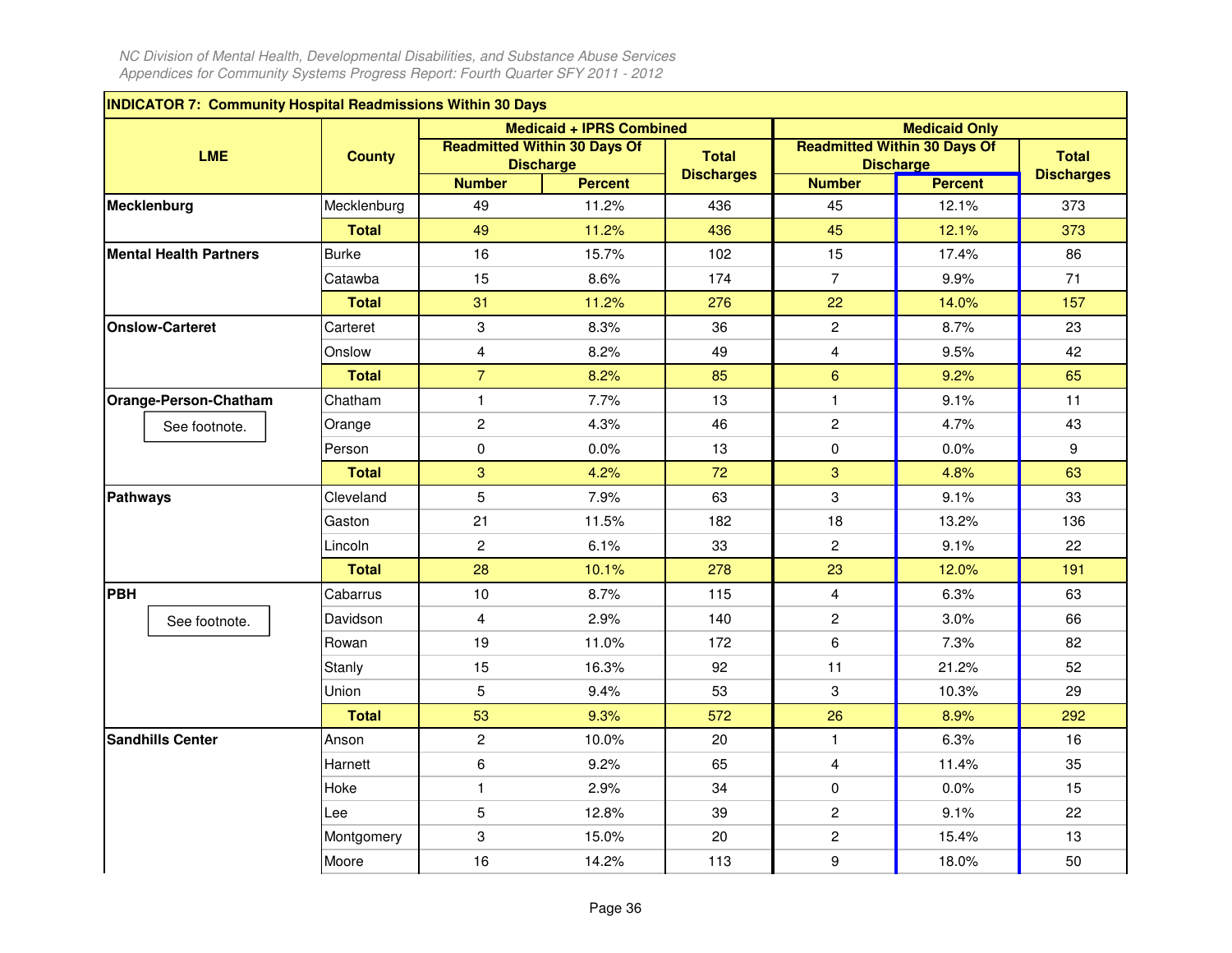| <b>INDICATOR 7: Community Hospital Readmissions Within 30 Days</b> |                  |                         |                                                         |                   |                |                                                         |                   |
|--------------------------------------------------------------------|------------------|-------------------------|---------------------------------------------------------|-------------------|----------------|---------------------------------------------------------|-------------------|
|                                                                    |                  |                         | <b>Medicaid + IPRS Combined</b>                         |                   |                | <b>Medicaid Only</b>                                    |                   |
| <b>LME</b>                                                         | <b>County</b>    |                         | <b>Readmitted Within 30 Days Of</b><br><b>Discharge</b> | <b>Total</b>      |                | <b>Readmitted Within 30 Days Of</b><br><b>Discharge</b> | <b>Total</b>      |
|                                                                    |                  | <b>Number</b>           | <b>Percent</b>                                          | <b>Discharges</b> | <b>Number</b>  | <b>Percent</b>                                          | <b>Discharges</b> |
|                                                                    | Randolph         | 16                      | 9.1%                                                    | 176               | $\overline{7}$ | 9.3%                                                    | 75                |
|                                                                    | Richmond         | 3                       | 3.8%                                                    | 80                | $\mathbf{1}$   | 2.8%                                                    | 36                |
|                                                                    | <b>Total</b>     | 52                      | 9.5%                                                    | 547               | 26             | 9.9%                                                    | 262               |
| <b>Smoky Mountain Center</b>                                       | Alexander        | $\mathbf{1}$            | 3.7%                                                    | 27                | $\mathbf 0$    | 0.0%                                                    | 18                |
|                                                                    | Alleghany        | $\mathbf 0$             | 0.0%                                                    | 8                 | $\mathbf 0$    | 0.0%                                                    | 5                 |
|                                                                    | Ashe             | 3                       | 15.0%                                                   | 20                | $\overline{c}$ | 25.0%                                                   | 8                 |
|                                                                    | Avery            | $\pmb{0}$               | 0.0%                                                    | 16                | $\pmb{0}$      | 0.0%                                                    | 9                 |
|                                                                    | Caldwell         | 6                       | 8.7%                                                    | 69                | 6              | 13.0%                                                   | 46                |
|                                                                    | Cherokee         | $\mathbf{1}$            | 6.7%                                                    | 15                | $\mathbf{1}$   | 7.7%                                                    | 13                |
|                                                                    | Clay             | $\overline{c}$          | 20.0%                                                   | 10                | $\overline{c}$ | 33.3%                                                   | 6                 |
|                                                                    | Graham           | $\mathbf 0$             | 0.0%                                                    | $\overline{7}$    | $\mathbf 0$    | 0.0%                                                    | $\overline{c}$    |
|                                                                    | Haywood          | $\overline{c}$          | 3.8%                                                    | 53                | $\overline{c}$ | 5.3%                                                    | 38                |
|                                                                    | Jackson          | 5                       | 20.8%                                                   | 24                | $\overline{5}$ | 21.7%                                                   | 23                |
|                                                                    | Macon            | $\mathbf 0$             | 0.0%                                                    | 21                | $\mathbf 0$    | 0.0%                                                    | 13                |
|                                                                    | McDowell         | $\overline{c}$          | 5.9%                                                    | 34                | $\overline{c}$ | 6.5%                                                    | 31                |
|                                                                    | Swain            | 0                       | 0.0%                                                    | 14                | $\pmb{0}$      | 0.0%                                                    | 8                 |
|                                                                    | Watauga          | $\overline{c}$          | 9.5%                                                    | 21                | $\overline{c}$ | 14.3%                                                   | 14                |
|                                                                    | Wilkes           | $\overline{\mathbf{4}}$ | 8.5%                                                    | 47                | $\overline{c}$ | 8.7%                                                    | 23                |
|                                                                    | <b>Total</b>     | 28                      | 7.3%                                                    | 386               | 24             | 9.3%                                                    | 257               |
| <b>Southeastern Center</b>                                         | <b>Brunswick</b> | 6                       | 9.5%                                                    | 63                | 5              | 13.9%                                                   | 36                |
|                                                                    | New Hanover      | 20                      | 10.2%                                                   | 196               | 9              | 9.5%                                                    | 95                |
|                                                                    | Pender           | $\mathbf 0$             | 0.0%                                                    | 37                | 0              | 0.0%                                                    | 20                |
|                                                                    | <b>Total</b>     | 26                      | 8.8%                                                    | 296               | 14             | 9.3%                                                    | 151               |
| Southeastern Regional                                              | Bladen           | $\overline{c}$          | 15.4%                                                   | 13                | $\overline{c}$ | 15.4%                                                   | 13                |
|                                                                    | Columbus         | 5                       | 15.6%                                                   | 32                | $\overline{4}$ | 14.8%                                                   | 27                |
|                                                                    | Robeson          | $\boldsymbol{9}$        | 7.8%                                                    | 115               | 9              | 8.0%                                                    | 113               |
|                                                                    | Scotland         | 3                       | 9.4%                                                    | 32                | 3              | 11.1%                                                   | 27                |
|                                                                    | <b>Total</b>     | 19                      | 9.9%                                                    | 192               | 18             | 10.0%                                                   | 180               |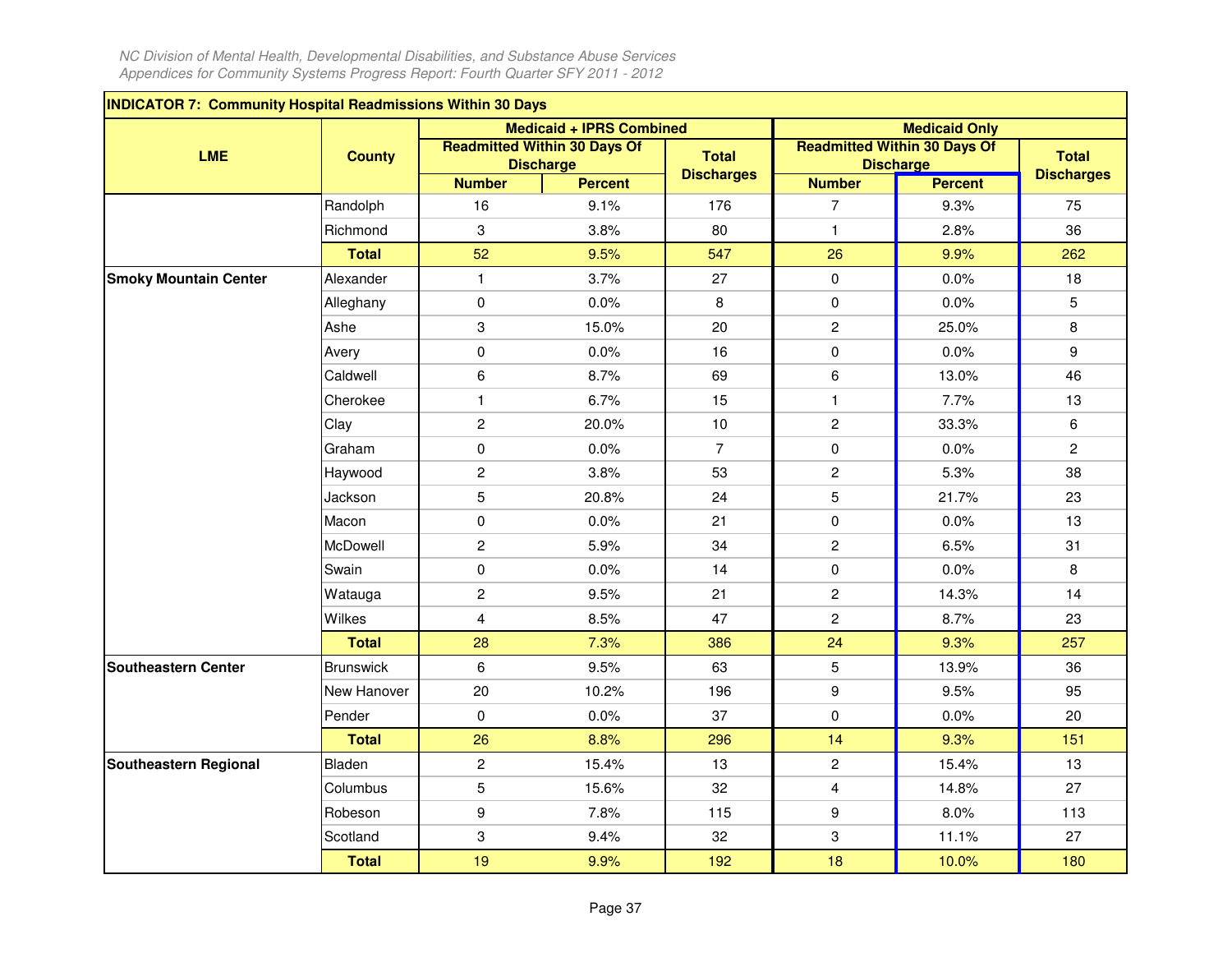|                  | <b>INDICATOR 7: Community Hospital Readmissions Within 30 Days</b> |               |               |                                                         |                   |               |                                                         |                   |
|------------------|--------------------------------------------------------------------|---------------|---------------|---------------------------------------------------------|-------------------|---------------|---------------------------------------------------------|-------------------|
|                  |                                                                    |               |               | <b>Medicaid + IPRS Combined</b>                         |                   |               | <b>Medicaid Only</b>                                    |                   |
|                  | <b>LME</b>                                                         | <b>County</b> |               | <b>Readmitted Within 30 Days Of</b><br><b>Discharge</b> | <b>Total</b>      |               | <b>Readmitted Within 30 Days Of</b><br><b>Discharge</b> | <b>Total</b>      |
|                  |                                                                    |               | <b>Number</b> | <b>Percent</b>                                          | <b>Discharges</b> | <b>Number</b> | <b>Percent</b>                                          | <b>Discharges</b> |
| <b>Wake</b>      |                                                                    | Wake          | 62            | 12.0%                                                   | 518               | 16            | 9.4%                                                    | 170               |
|                  |                                                                    | <b>Total</b>  | 62            | 12.0%                                                   | 518               | 16            | 9.4%                                                    | 170 <sub>1</sub>  |
|                  | <b>Western Highlands Network</b>                                   | Buncombe      |               |                                                         |                   |               |                                                         |                   |
| Medicaid data    |                                                                    | Henderson     |               |                                                         |                   |               |                                                         |                   |
|                  | not available for                                                  | Madison       |               |                                                         |                   |               |                                                         |                   |
|                  | this period.                                                       | Mitchell      |               |                                                         |                   |               |                                                         |                   |
|                  |                                                                    | Polk          |               |                                                         |                   |               |                                                         |                   |
|                  |                                                                    | Rutherford    |               |                                                         |                   |               |                                                         |                   |
|                  |                                                                    | Transylvania  |               |                                                         |                   |               |                                                         |                   |
|                  |                                                                    | Yancey        |               |                                                         |                   |               |                                                         |                   |
|                  |                                                                    | <b>Total</b>  |               |                                                         |                   |               |                                                         |                   |
| <b>Statewide</b> |                                                                    |               | 609           | 10.0%                                                   | 6,107             | 356           | 9.9%                                                    | 3,580             |

**SOURCE**: Medicaid and State service claims data for community hospital discharges between January 1, 2011 - March 31, 2011, based on Medicaid and IPRS claims paid as of 7/31/12.

# **NOTES**:

The performance measure applies to Medicaid consumers. A comparison to all consumers (Medicaid + IPRS combined) is shown for information.

Transfers are treated as a single continuous episode of care.

The performance measure does not check for and therefore does not include subsequent admissions to a state psychiatric hospital.

 The data has been lagged 4 months to allow time for claims to be submitted and the data to be captured by the paid claims system and may not be complete for claims that were submitted and paid later.

● ECBH and OPC readmissions within 30 days of discharge may be incomplete for persons discharged in March as the data will not include Medicaid claims for readmissions that occurred after March when ECBH and OPC began operating under the Medicaid waiver.

WHN is operating under a Medicaid waiver and their Medicaid data was not available for this report.

● Data for Alamance-Caswell, Five County, and PBH is self-reported as these LMEs are operating under a Medicaid waiver.

These indicators are intended to measure how well the community system is doing following-up, engaging consumers, coordinating care, and providing services that reduce the need for readmission to a community hospital psychiatric inpatient unit. They are not intended to measure care provided by community hospitals.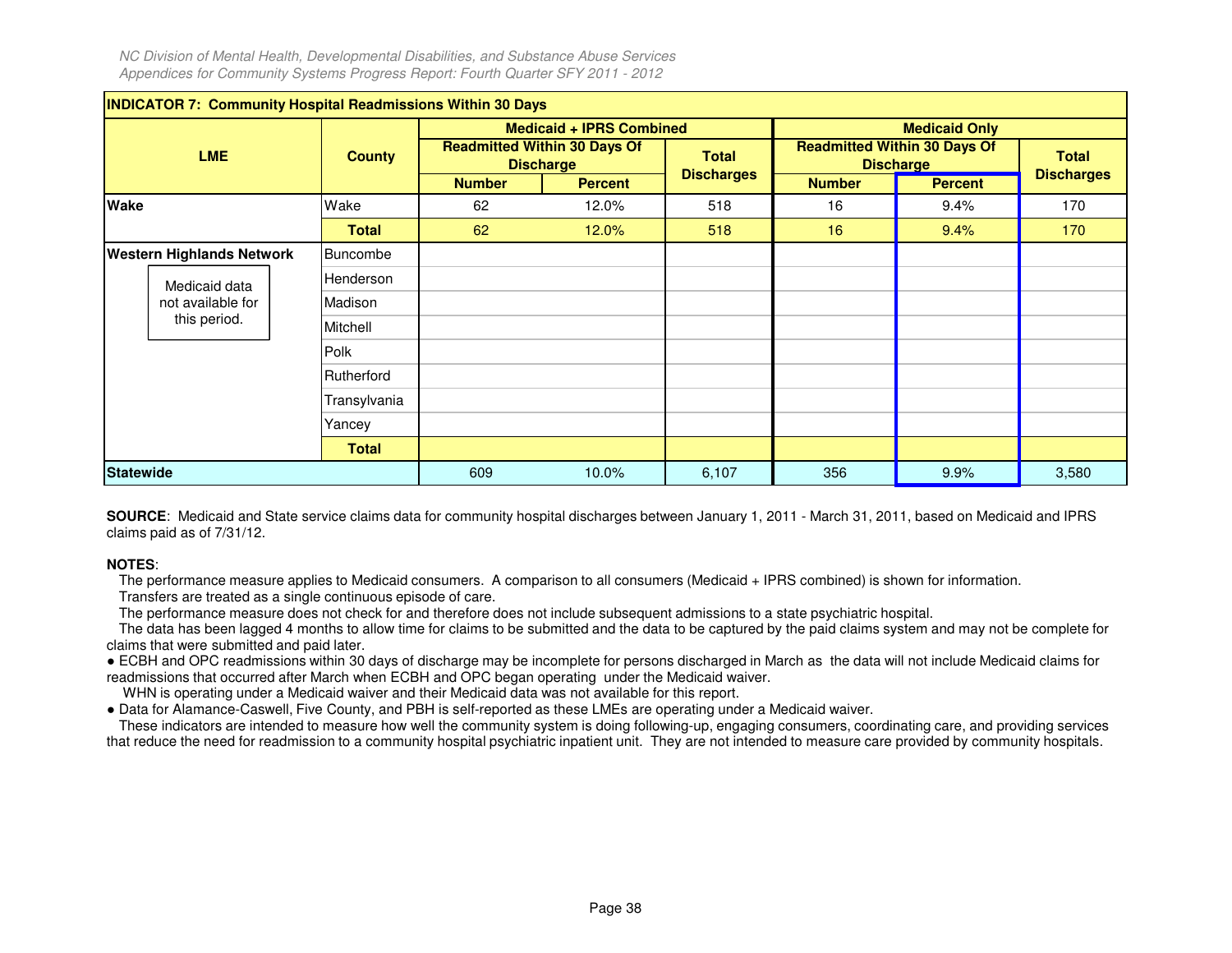| <b>INDICATOR 8: Timely Follow-Up Care For Individuals After Inpatient Care (ADATCs)</b> |                |                     |                |                      |                |                                              |                |                  |                |                 |                         |
|-----------------------------------------------------------------------------------------|----------------|---------------------|----------------|----------------------|----------------|----------------------------------------------|----------------|------------------|----------------|-----------------|-------------------------|
| <b>LME</b>                                                                              |                | Seen in 1 to 7 days |                | Seen in 8 to 30 days |                | Seen in 31 to 60 days                        |                | Seen in 61+ days |                | <b>Not Seen</b> | <b>Total Number</b>     |
|                                                                                         | <b>Number</b>  | <b>Percent</b>      | <b>Number</b>  | <b>Percent</b>       | <b>Number</b>  | <b>Percent</b>                               | <b>Number</b>  | <b>Percent</b>   | <b>Number</b>  | <b>Percent</b>  | of Discharges           |
| Alamance-Caswell                                                                        | 5              | 18%                 | 6              | 21%                  | $\overline{2}$ | 7%                                           | $\overline{4}$ | 14%              | 11             | 39%             | 28                      |
| Beacon Center                                                                           | $\overline{7}$ | 17%                 | $\overline{2}$ | 5%                   | -1             | 2%                                           | $\overline{2}$ | 5%               | 29             | 71%             | 41                      |
| <b>CenterPoint</b>                                                                      | 5              | 31%                 | $\overline{2}$ | 13%                  | $\overline{1}$ | 6%                                           |                | 0%               | 8              | 50%             | 16                      |
| Crossroads                                                                              | $\overline{2}$ | 14%                 | $\mathbf{1}$   | 7%                   |                | 0%                                           | $\mathbf{1}$   | 7%               | 10             | 71%             | 14                      |
| Cumberland                                                                              | 3              | 60%                 |                | 0%                   |                | $0\%$                                        |                | $0\%$            | $\overline{2}$ | 40%             | 5                       |
| <b>Durham Center</b>                                                                    | 18             | 50%                 | 4              | 11%                  |                | 0%                                           | $\overline{4}$ | 11%              | 10             | 28%             | 36                      |
| <b>ECBH</b>                                                                             | 29             | 30%                 | 8              | 8%                   | $\overline{c}$ | 2%                                           | 3              | 3%               | 54             | 56%             | 96                      |
| Eastpointe                                                                              | 10             | 67%                 | $\mathbf{1}$   | 7%                   |                | 0%                                           | $\overline{2}$ | 13%              | $\overline{c}$ | 13%             | 15                      |
| <b>Five County</b>                                                                      | 14             | 44%                 | $\overline{2}$ | 6%                   |                | 0%                                           | $\mathbf{1}$   | 3%               | 15             | 47%             | 32                      |
| Guilford Center                                                                         | 4              | 19%                 | 3              | 14%                  | $\mathbf{2}$   | 10%                                          | 3              | 14%              | 9              | 43%             | 21                      |
| Johnston                                                                                |                | 0%                  |                | 0%                   |                | 0%                                           |                | 0%               | $\mathbf{1}$   | 100%            |                         |
| Mecklenburg                                                                             | 9              | 30%                 | 3              | 10%                  | $\overline{1}$ | 3%                                           | 3              | 10%              | 14             | 47%             | 30                      |
| Mental Health Partners                                                                  | $\overline{7}$ | 25%                 | $\overline{4}$ | 14%                  | $\mathbf{1}$   | 4%                                           | $\overline{4}$ | 14%              | 12             | 43%             | 28                      |
| <b>Onslow-Carteret</b>                                                                  |                | 20%                 |                | 0%                   |                | $0\%$                                        | $\overline{1}$ | 20%              | 3              | 60%             | 5                       |
| Orange-Person-Chatham                                                                   | 6              | 35%                 | $\overline{2}$ | 12%                  |                | 0%                                           | $\mathbf{1}$   | 6%               | 8              | 47%             | 17                      |
| Pathways                                                                                | 19             | 43%                 | 5              | 11%                  | $\overline{2}$ | 5%                                           | $\overline{2}$ | 5%               | 16             | 36%             | 44                      |
| PBH                                                                                     |                | 0%                  |                | 0%                   | $\mathbf{1}$   | 50%                                          | $\overline{1}$ | 50%              |                | 0%              | $\overline{2}$          |
| Sandhills Center                                                                        | 24             | 63%                 | $\overline{4}$ | 11%                  |                | 0%                                           | $\mathbf{1}$   | 3%               | 9              | 24%             | 38                      |
| Smoky Mountain Center                                                                   | 10             | 17%                 | 5              | 8%                   | $\overline{4}$ | 7%                                           | $\overline{2}$ | 3%               | 39             | 65%             | 60                      |
| Southeastern Center                                                                     | 18             | 34%                 | 11             | 21%                  | $\overline{4}$ | 8%                                           | $\overline{1}$ | 2%               | 19             | 36%             | 53                      |
| Southeastern Regional                                                                   | $\overline{7}$ | 70%                 |                | 0%                   | $\mathbf{1}$   | 10%                                          |                | 0%               | $\mathbf{2}$   | 20%             | 10                      |
| Wake                                                                                    | 10             | 23%                 | $\overline{4}$ | 9%                   | $\overline{2}$ | 5%                                           | $\overline{2}$ | 5%               | 25             | 58%             | 43                      |
| Western Highlands Network                                                               |                |                     |                |                      |                | Medicaid data not available for this period. |                |                  |                |                 | $\overline{\mathbb{J}}$ |
| <b>STATEWIDE</b>                                                                        | 208            | 33%                 | 67             | 11%                  | 24             | 4%                                           | 38             | 6%               | 298            | 47%             | 635                     |

SOURCE: Healthcare Enterprise Accounts Receivable Tracking System (HEARTS) data for discharges between January 1 - March 31, 2012 in Client Data Warehouse (CDW) as of 8/22/12 matched to Medicaidand State Service Claims Data for claims paid through July 31, 2012.

NOTES:

● Alamance-Caswell, Five County and PBH data is self-reported as these LMEs are operating under a Medicaid waiver and their Medicaid data is not otherwise available. The data has been lagged 4 months to allow time for claims to be submitted and the data to be captured by the paid claims system and may not be complete for claims that were submitted and paid later. "Not Seen" means <sup>a</sup> publically-funded (Medicaid or IPRS) claim for services was not paid during the period reviewed. It is possible that these individuals may have received <sup>a</sup> service paid by another payer.

• The rows may add up to  $> 100\%$  due to rounding.

OPC and ECBH follow-up care results may be incomplete for persons discharged at the end of March as the data will not include Medicaid claims for follow-up care provided after March when they began operating under the Medicaid waiver.

Discharge data has been modified to include only discharges coded as "direct" discharges and "program completion" to sources that fall within the responsibility of an LME to coordinate services (e.g. to other outpatient and residential non state facility, self/no referral, unknown, community agency, private physician, other health care, family friends, nonresidential treatment/habilitation program, other). Discharges for otherreasons (e.g. transfers to other facilities, deaths, etc.); to other referral sources (e.g. court, correctional facilities, nursing homes, psychiatric service of general hospital, state facilities, VA); and out-of-state ar included in the numerator and denominator.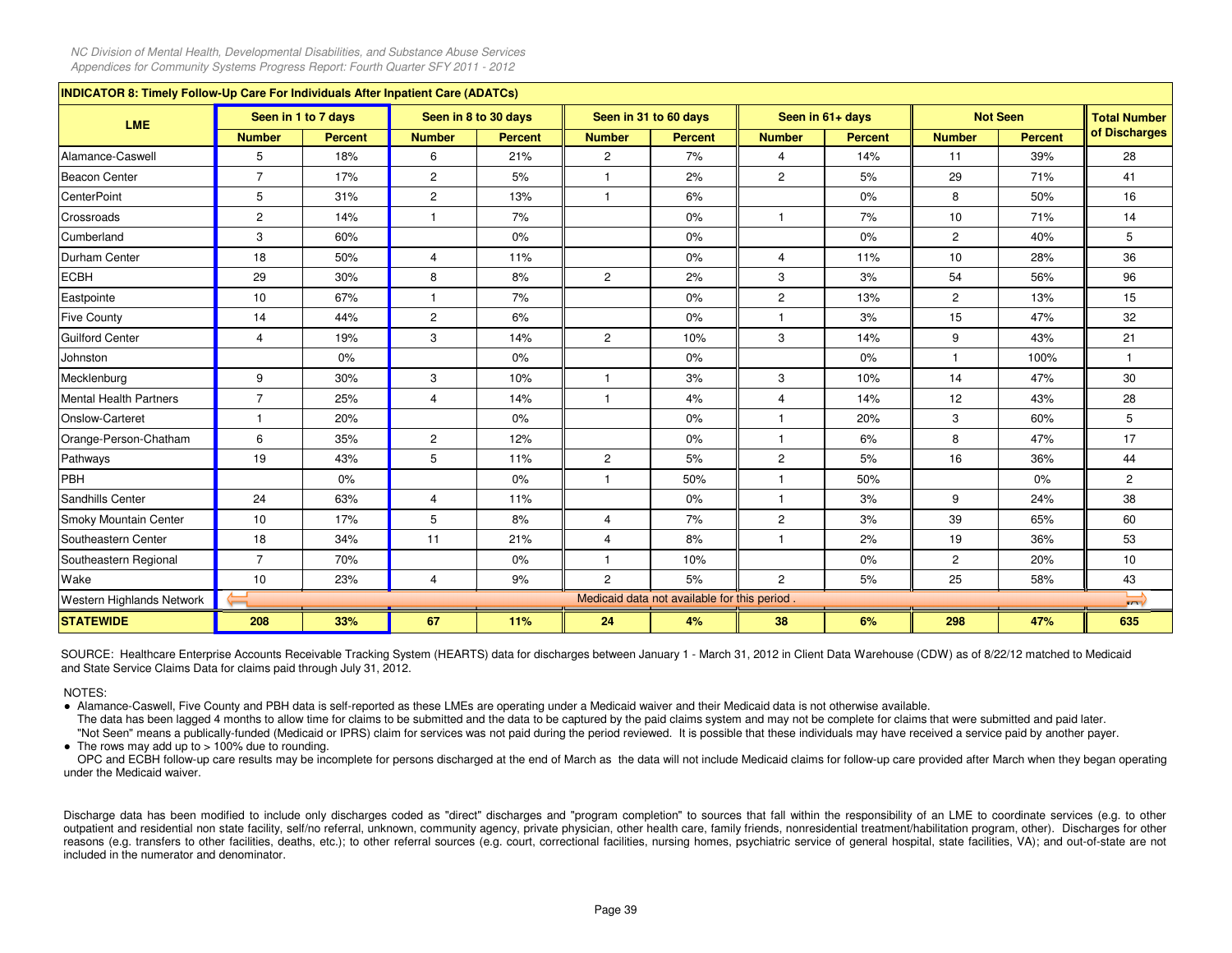| INDICATOR 8: Timely Follow-Up Care For Individuals After Inpatient Care (State Psychiatric Hospitals) |                         |                     |                         |                      |                |                                              |                |                  |                |                 |                     |
|-------------------------------------------------------------------------------------------------------|-------------------------|---------------------|-------------------------|----------------------|----------------|----------------------------------------------|----------------|------------------|----------------|-----------------|---------------------|
| <b>LME</b>                                                                                            |                         | Seen in 1 to 7 days |                         | Seen in 8 to 30 days |                | Seen in 31 to 60 days                        |                | Seen in 61+ days |                | <b>Not Seen</b> | <b>Total Number</b> |
|                                                                                                       | <b>Number</b>           | <b>Percent</b>      | <b>Number</b>           | <b>Percent</b>       | <b>Number</b>  | <b>Percent</b>                               | <b>Number</b>  | <b>Percent</b>   | <b>Number</b>  | <b>Percent</b>  | of Discharges       |
| Alamance-Caswell                                                                                      | 11                      | 34%                 | 5                       | 16%                  |                | 3%                                           | 3              | 9%               | 12             | 38%             | 32                  |
| <b>Beacon Center</b>                                                                                  | 5                       | 28%                 | 3                       | 17%                  |                | 6%                                           | $\mathbf{1}$   | 6%               | 8              | 44%             | 18                  |
| <b>CenterPoint</b>                                                                                    | 17                      | 49%                 | 8                       | 23%                  |                | 3%                                           | $\overline{c}$ | 6%               | $\overline{7}$ | 20%             | 35                  |
| Crossroads                                                                                            | 8                       | 33%                 | 3                       | 13%                  | 3              | 13%                                          | 3              | 13%              | $\overline{7}$ | 29%             | 24                  |
| Cumberland                                                                                            | 11                      | 39%                 | 5                       | 18%                  | $\mathbf{1}$   | 4%                                           | $\mathbf{1}$   | 4%               | 10             | 36%             | 28                  |
| Durham Center                                                                                         | 26                      | 54%                 | 9                       | 19%                  | $\mathbf{2}$   | 4%                                           | $\mathbf{1}$   | 2%               | 10             | 21%             | 48                  |
| <b>ECBH</b>                                                                                           | 18                      | 47%                 | $\overline{4}$          | 11%                  | $\overline{1}$ | 3%                                           | $\overline{c}$ | 5%               | 13             | 34%             | 38                  |
| Eastpointe                                                                                            | 27                      | 66%                 | 6                       | 15%                  | 3              | 7%                                           | $\mathbf{1}$   | 2%               | $\overline{4}$ | 10%             | 41                  |
| <b>Five County</b>                                                                                    | 12                      | 35%                 |                         | $0\%$                | 3              | 9%                                           | 3              | 9%               | 16             | 47%             | 34                  |
| <b>Guilford Center</b>                                                                                | 19                      | 68%                 | 3                       | 11%                  | 5              | 18%                                          |                | 0%               | $\mathbf{1}$   | 4%              | 28                  |
| Johnston                                                                                              | 5                       | 36%                 | $\overline{2}$          | 14%                  |                | 0%                                           |                | 0%               | $\overline{7}$ | 50%             | 14                  |
| Mecklenburg                                                                                           | 12                      | 60%                 |                         | $0\%$                | $\overline{1}$ | 5%                                           | $\overline{c}$ | 10%              | 5              | 25%             | 20                  |
| <b>Mental Health Partners</b>                                                                         | 8                       | 57%                 | $\overline{2}$          | 14%                  | $\mathbf{1}$   | 7%                                           | $\mathbf{1}$   | 7%               | $\overline{2}$ | 14%             | 14                  |
| Onslow-Carteret                                                                                       | $\overline{\mathbf{1}}$ | 10%                 |                         | $0\%$                |                | 0%                                           |                | $0\%$            | 9              | 90%             | 10                  |
| Orange-Person-Chatham                                                                                 | 10                      | 71%                 | $\mathbf{1}$            | 7%                   |                | 0%                                           | $\mathbf{1}$   | 7%               | $\overline{2}$ | 14%             | 14                  |
| Pathways                                                                                              | 8                       | 67%                 | $\mathbf{1}$            | 8%                   |                | 0%                                           |                | 0%               | 3              | 25%             | 12                  |
| PBH                                                                                                   | 18                      | 60%                 | $\overline{\mathbf{4}}$ | 13%                  | $\overline{1}$ | 3%                                           | $\mathbf{1}$   | 3%               | 6              | 20%             | 30                  |
| Sandhills Center                                                                                      | 37                      | 77%                 | 3                       | 6%                   | $\overline{2}$ | 4%                                           |                | $0\%$            | 6              | 13%             | 48                  |
| Smoky Mountain Center                                                                                 | 9                       | 38%                 | $\overline{7}$          | 29%                  | $\overline{1}$ | 4%                                           |                | 0%               | $\overline{7}$ | 29%             | 24                  |
| Southeastern Center                                                                                   | 13                      | 50%                 | $\overline{7}$          | 27%                  | 3              | 12%                                          | $\overline{2}$ | 8%               | $\mathbf{1}$   | 4%              | 26                  |
| Southeastern Regional                                                                                 | 17                      | 35%                 | 5                       | 10%                  | $\mathbf{1}$   | 2%                                           |                | $0\%$            | 25             | 52%             | 48                  |
| Wake                                                                                                  | 32                      | 44%                 | 10                      | 14%                  | 10             | 14%                                          | 6              | 8%               | 15             | 21%             | 73                  |
| Western Highlands Network                                                                             |                         |                     |                         |                      |                | Medicaid data not available for this period. |                |                  |                |                 | ∽<br>$\overline{r}$ |
| <b>STATEWIDE</b>                                                                                      | 324                     | 49%                 | 88                      | 13%                  | 41             | 6%                                           | 30             | 5%               | 176            | 27%             | 659                 |

SOURCE: Healthcare Enterprise Accounts Receivable Tracking System (HEARTS) data for discharges between January 1 - March 31, 2012 in Client Data Warehouse (CDW) as of 8/22/12 matched to Medicaidand State Service Claims Data for claims paid through July 31, 2012.

NOTES:

● Alamance-Caswell, Five County and PBH data is self-reported as these LMEs are operating under a Medicaid waiver and their Medicaid data is not otherwise available.

The data has been lagged 4 months to allow time for claims to be submitted and the data to be captured by the paid claims system and may not be complete for claims that were submitted and paid later. "Not Seen" means <sup>a</sup> publically-funded (Medicaid or IPRS) claim for services was not paid during the period reviewed. It is possible that these individuals may have received <sup>a</sup> service paid by another payer. The rows may add up to  $> 100\%$  due to rounding.

OPC and ECBH follow-up care results may be incomplete for persons discharged at the end of March as the data will not include Medicaid claims for follow-up care provided after March when they began operating under the Medicaid waiver.

Discharge data has been modified to include only discharges coded as "direct" discharges to sources that fall within the responsibility of an LME to coordinate services (e.g. to other outpatient and residential non state facility, self/no referral, unknown, community agency, private physician, other health care, family friends, nonresidential treatment/habilitation program, other). Discharges for other reasons (e.g. transfers to other facilities, deaths, etc.); to other referral sources (e.g. court, correctional facilities, nursing homes, psychiatric service of general hospital, state facilities, VA); and out-of-state are not included in the numerator a denominator.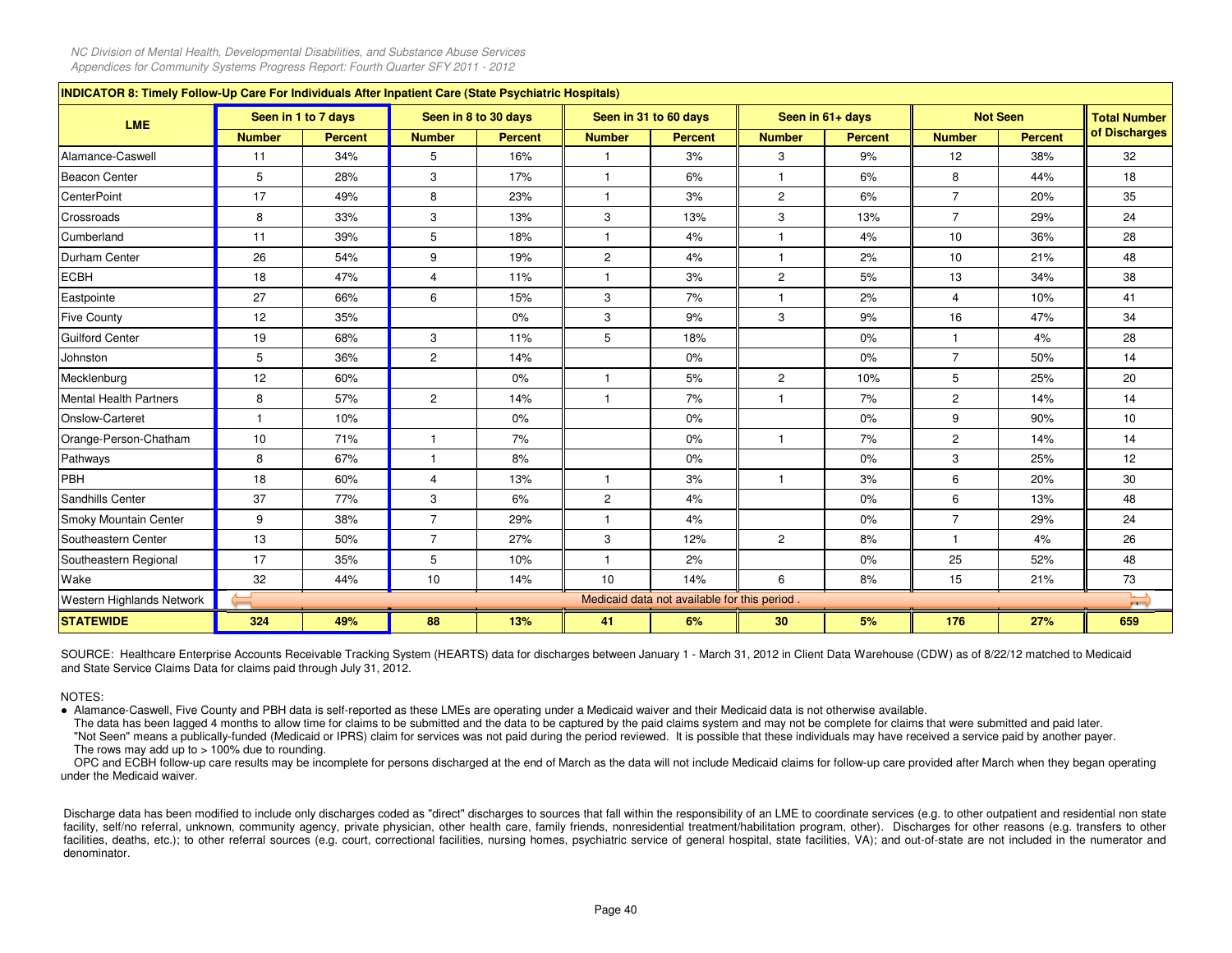|             | <b>INDICATOR 8: Timely Follow-Up Care For Individuals After Community Psychiatric Inpatient Care</b> |               |                         |                     |                         |                      |                         |                       |                         |                  |                         |                 |                        |
|-------------|------------------------------------------------------------------------------------------------------|---------------|-------------------------|---------------------|-------------------------|----------------------|-------------------------|-----------------------|-------------------------|------------------|-------------------------|-----------------|------------------------|
|             | <b>LME</b>                                                                                           | <b>County</b> |                         | Seen in 1 to 7 days |                         | Seen in 8 to 30 days |                         | Seen in 31 to 60 days |                         | Seen in 61+ days |                         | <b>Not Seen</b> | <b>Total Number of</b> |
|             |                                                                                                      |               | <b>Number</b>           | <b>Percent</b>      | <b>Number</b>           | <b>Percent</b>       | <b>Number</b>           | <b>Percent</b>        | <b>Number</b>           | <b>Percent</b>   | <b>Number</b>           | Percent         | <b>Discharges</b>      |
|             | Alamance-Caswell                                                                                     | Alamance      |                         |                     |                         |                      |                         |                       |                         |                  |                         |                 |                        |
|             | Data not available                                                                                   | Caswell       |                         |                     |                         |                      |                         |                       |                         |                  |                         |                 |                        |
|             | this quarter.                                                                                        | <b>Total</b>  |                         |                     |                         |                      |                         |                       |                         |                  |                         |                 |                        |
|             | <b>Beacon Center</b>                                                                                 | Edgecombe     | 15                      | 28%                 | 10                      | 19%                  | 5                       | $9%$                  | 5                       | 9%               | 19                      | 35%             | 54                     |
|             |                                                                                                      | Greene        | 4                       | 67%                 |                         |                      |                         |                       | $\mathbf{1}$            | 17%              | $\mathbf{1}$            | 17%             | 6                      |
|             |                                                                                                      | Nash          | 32                      | 31%                 | 34                      | 33%                  | $\,6$                   | 6%                    | $\overline{\mathbf{4}}$ | 4%               | 28                      | 27%             | 104                    |
|             |                                                                                                      | Wilson        | 21                      | 41%                 | 11                      | 22%                  | 3                       | 6%                    | $\overline{4}$          | 8%               | 12                      | 24%             | 51                     |
|             |                                                                                                      | <b>Total</b>  | 72                      | 33%                 | 55                      | 26%                  | 14                      | 7%                    | 14                      | 7%               | 60                      | 28%             | 215                    |
|             | <b>CenterPoint</b>                                                                                   | Davie         | 11                      | 41%                 | 6                       | 22%                  | 4                       | 15%                   | $\mathbf{2}$            | 7%               | 4                       | 15%             | 27                     |
|             |                                                                                                      | Forsyth       | 190                     | 45%                 | 77                      | 18%                  | 32                      | 8%                    | 19                      | 5%               | 103                     | 24%             | 421                    |
|             |                                                                                                      | Rockingham    | 34                      | 40%                 | 15                      | 17%                  | $\,6$                   | 7%                    | $\mathbf 5$             | $6\%$            | 26                      | 30%             | 86                     |
|             |                                                                                                      | Stokes        | 24                      | 51%                 | 12                      | 26%                  | 3                       | 6%                    |                         |                  | 8                       | 17%             | 47                     |
|             |                                                                                                      | <b>Total</b>  | 259                     | 45%                 | 110                     | 19%                  | 45                      | 8%                    | 26                      | 4%               | 141                     | 24%             | 581                    |
|             | <b>Crossroads</b>                                                                                    | Iredell       | 21                      | 26%                 | 28                      | 35%                  | 5                       | 6%                    | 5                       | 6%               | 22                      | 27%             | 81                     |
|             |                                                                                                      | Surry         | 19                      | 51%                 | 4                       | 11%                  | $\mathbf{1}$            | 3%                    | 5                       | 14%              | 8                       | 22%             | 37                     |
|             |                                                                                                      | Yadkin        | 5                       | 19%                 | 4                       | 15%                  | 5                       | 19%                   | $\overline{4}$          | 15%              | 8                       | 31%             | 26                     |
|             |                                                                                                      | <b>Total</b>  | 45                      | 31%                 | 36                      | 25%                  | 11                      | 8%                    | 14                      | 10%              | 38                      | 26%             | 144                    |
|             | <b>Cumberland</b>                                                                                    | Cumberland    | 35                      | 28%                 | 25                      | 20%                  | $\overline{7}$          | 6%                    | 13                      | 11%              | 43                      | 35%             | 123                    |
|             |                                                                                                      | <b>Total</b>  | 35                      | 28%                 | 25                      | 20%                  | $\overline{7}$          | 6%                    | 13                      | 11%              | 43                      | 35%             | 123                    |
|             | <b>Durham Center</b>                                                                                 | Durham        | 48                      | 48%                 | 17                      | 17%                  | $\boldsymbol{7}$        | 7%                    | 6                       | 6%               | 23                      | 23%             | 101                    |
|             |                                                                                                      | <b>Total</b>  | 48                      | 48%                 | 17                      | 17%                  | $\overline{\mathbf{7}}$ | 7%                    | $\bf 6$                 | 6%               | 23                      | 23%             | 101                    |
| <b>ECBH</b> |                                                                                                      | Beaufort      | 12                      | 35%                 | $\overline{7}$          | 21%                  | $\mathbf{1}$            | 3%                    | $\mathbf{1}$            | 3%               | 13                      | 38%             | 34                     |
|             | See footnote.                                                                                        | Bertie        | 6                       | 35%                 | 6                       | 35%                  | $\boldsymbol{2}$        | 12%                   | $\mathbf{1}$            | 6%               | $\overline{\mathbf{c}}$ | 12%             | 17                     |
|             |                                                                                                      | Camden        | 3                       | 75%                 |                         |                      |                         |                       |                         |                  | $\mathbf{1}$            | 25%             | 4                      |
|             |                                                                                                      | Chowan        | 3                       | 43%                 |                         |                      | $\mathbf{1}$            | 14%                   |                         |                  | 3                       | 43%             | $\overline{7}$         |
|             |                                                                                                      | Craven        | 20                      | 39%                 | 12                      | 24%                  | $\boldsymbol{2}$        | 4%                    | $\mathbf{1}$            | 2%               | 16                      | 31%             | 51                     |
|             |                                                                                                      | Currituck     |                         |                     | $\overline{\mathbf{c}}$ | 29%                  | $\mathbf{1}$            | 14%                   | $\mathbf{1}$            | 14%              | 3                       | 43%             | $\overline{7}$         |
|             |                                                                                                      | Dare          | $\overline{\mathbf{c}}$ | 22%                 | 1                       | 11%                  | $\mathbf{1}$            | 11%                   | $\mathbf{1}$            | 11%              | 4                       | 44%             | 9                      |
|             |                                                                                                      | Gates         | $\overline{\mathbf{c}}$ | 50%                 | $\mathbf{1}$            | 25%                  |                         |                       |                         |                  | $\mathbf{1}$            | 25%             | 4                      |
|             |                                                                                                      | Hertford      | $\overline{\mathbf{4}}$ | 25%                 | 4                       | 25%                  | $\mathbf{1}$            | 6%                    |                         |                  | $\overline{7}$          | 44%             | 16                     |
|             |                                                                                                      | Hyde          |                         |                     | $\mathbf{1}$            | 100%                 |                         |                       |                         |                  |                         |                 | $\mathbf{1}$           |
|             |                                                                                                      | Jones         | 1                       | 100%                |                         |                      |                         |                       |                         |                  |                         |                 | $\mathbf{1}$           |
|             |                                                                                                      | Martin        | 5                       | 45%                 | 3                       | 27%                  |                         |                       |                         |                  | 3                       | 27%             | 11                     |
|             |                                                                                                      | Northampton   | $\overline{7}$          | 44%                 | 6                       | 38%                  | $\mathbf{1}$            | 6%                    | $\mathbf{1}$            | 6%               | $\mathbf{1}$            | 6%              | 16                     |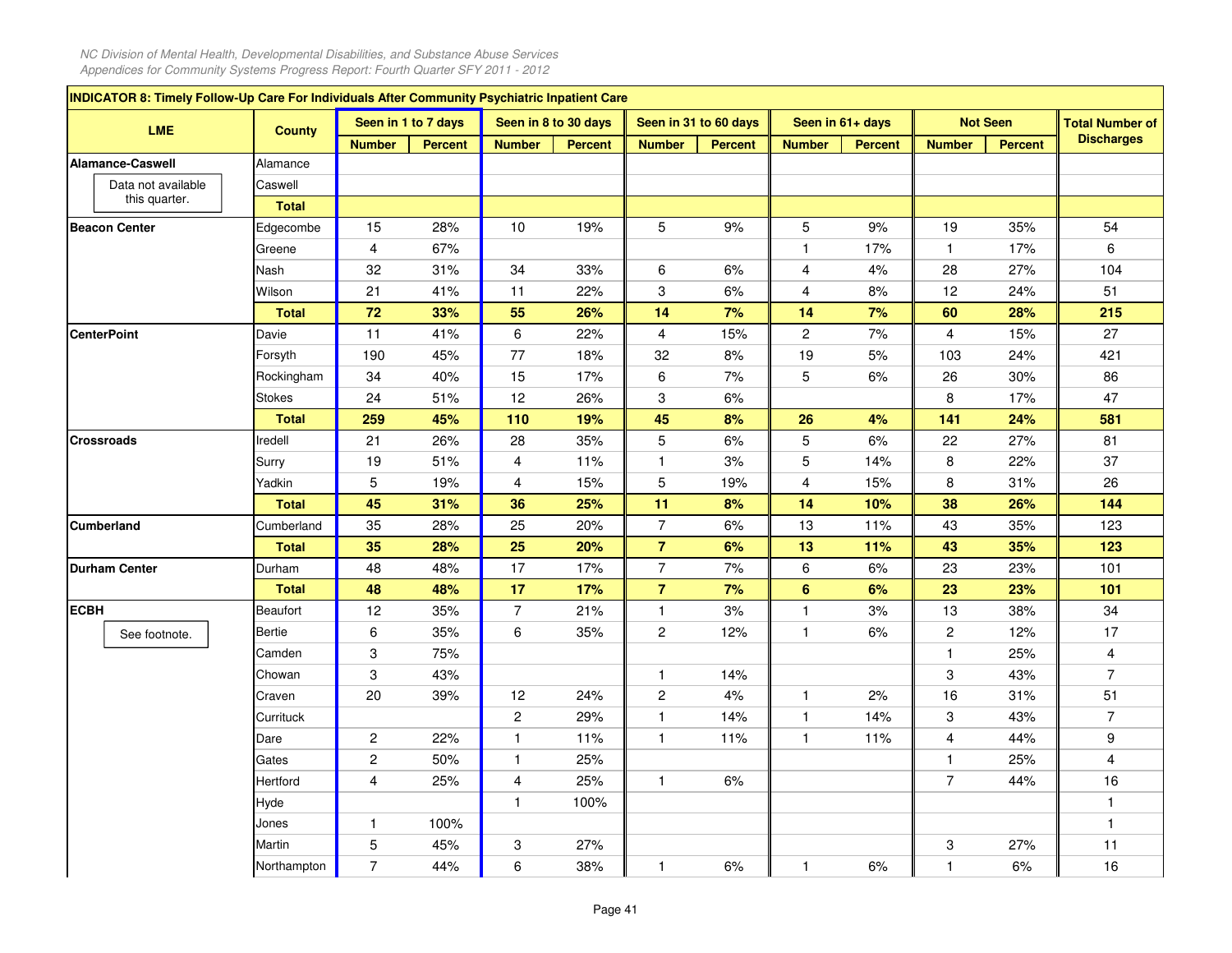|                               | INDICATOR 8: Timely Follow-Up Care For Individuals After Community Psychiatric Inpatient Care<br>Seen in 1 to 7 days<br>Seen in 8 to 30 days<br>Seen in 31 to 60 days<br>Seen in 61+ days<br><b>Not Seen</b><br><b>Total Number of</b><br><b>LME</b><br><b>County</b><br><b>Discharges</b> |                |                |                |                |                           |                |                           |                |                |                |                |  |  |
|-------------------------------|--------------------------------------------------------------------------------------------------------------------------------------------------------------------------------------------------------------------------------------------------------------------------------------------|----------------|----------------|----------------|----------------|---------------------------|----------------|---------------------------|----------------|----------------|----------------|----------------|--|--|
|                               |                                                                                                                                                                                                                                                                                            |                |                |                |                |                           |                |                           |                |                |                |                |  |  |
|                               |                                                                                                                                                                                                                                                                                            | <b>Number</b>  | <b>Percent</b> | <b>Number</b>  | <b>Percent</b> | <b>Number</b>             | <b>Percent</b> | <b>Number</b>             | <b>Percent</b> | <b>Number</b>  | <b>Percent</b> |                |  |  |
|                               | Pamlico                                                                                                                                                                                                                                                                                    | 1              | 14%            | 1              | 14%            |                           |                |                           |                | 5              | 71%            | $\overline{7}$ |  |  |
|                               | Pasquotank                                                                                                                                                                                                                                                                                 | 5              | 38%            | 3              | 23%            |                           |                |                           |                | 5              | 38%            | 13             |  |  |
|                               | Perquimans                                                                                                                                                                                                                                                                                 | $\mathbf{1}$   | 50%            |                |                |                           |                | $\mathbf{1}$              | 50%            |                |                | $\overline{c}$ |  |  |
|                               | Pitt                                                                                                                                                                                                                                                                                       | 38             | 37%            | 15             | 15%            | 12                        | 12%            | 5                         | $5%$           | 32             | 31%            | 102            |  |  |
|                               | Tyrrell                                                                                                                                                                                                                                                                                    |                |                |                |                | $\mathbf{1}$              | 100%           |                           |                |                |                | $\mathbf{1}$   |  |  |
|                               | Washington                                                                                                                                                                                                                                                                                 | 3              | 60%            | $\mathbf{1}$   | 20%            |                           |                |                           |                | 1              | 20%            | 5              |  |  |
|                               | <b>Total</b>                                                                                                                                                                                                                                                                               | 113            | 37%            | 63             | 20%            | 23                        | 7%             | 12                        | 4%             | 97             | 31%            | 308            |  |  |
| Eastpointe                    | Duplin                                                                                                                                                                                                                                                                                     | 23             | 43%            | 14             | 26%            | $\ensuremath{\mathsf{3}}$ | 6%             | $\mathbf{1}$              | 2%             | 12             | 23%            | 53             |  |  |
|                               | Lenoir                                                                                                                                                                                                                                                                                     | 12             | 33%            | 9              | 25%            | 5                         | 14%            | $\mathbf{1}$              | 3%             | 9              | 25%            | 36             |  |  |
|                               | Sampson                                                                                                                                                                                                                                                                                    | 9              | 31%            | 6              | 21%            | $\ensuremath{\mathsf{3}}$ | 10%            | $\overline{c}$            | 7%             | 9              | 31%            | 29             |  |  |
|                               | Wayne                                                                                                                                                                                                                                                                                      | 13             | 30%            | 15             | 35%            | 3                         | 7%             | $\ensuremath{\mathsf{3}}$ | 7%             | 9              | 21%            | 43             |  |  |
|                               | <b>Total</b>                                                                                                                                                                                                                                                                               | 57             | 35%            | 44             | 27%            | 14                        | 9%             | $\overline{7}$            | 4%             | 39             | 24%            | 161            |  |  |
| <b>Five County</b>            | Franklin                                                                                                                                                                                                                                                                                   |                |                |                |                |                           |                |                           |                |                |                |                |  |  |
| Data not available            | Granville                                                                                                                                                                                                                                                                                  |                |                |                |                |                           |                |                           |                |                |                |                |  |  |
| this quarter.                 | Halifax                                                                                                                                                                                                                                                                                    |                |                |                |                |                           |                |                           |                |                |                |                |  |  |
|                               | Vance                                                                                                                                                                                                                                                                                      |                |                |                |                |                           |                |                           |                |                |                |                |  |  |
|                               | Warren                                                                                                                                                                                                                                                                                     |                |                |                |                |                           |                |                           |                |                |                |                |  |  |
|                               | <b>Total</b>                                                                                                                                                                                                                                                                               |                |                |                |                |                           |                |                           |                |                |                |                |  |  |
| <b>Guilford Center</b>        | Guilford                                                                                                                                                                                                                                                                                   | 97             | 32%            | 72             | 24%            | 16                        | $5%$           | 22                        | 7%             | 93             | 31%            | 300            |  |  |
|                               | <b>Total</b>                                                                                                                                                                                                                                                                               | 97             | 32%            | 72             | 24%            | 16                        | 5%             | 22                        | 7%             | 93             | 31%            | 300            |  |  |
| <b>Johnston</b>               | Johnston                                                                                                                                                                                                                                                                                   | 35             | 48%            | 18             | 25%            | $\mathbf 5$               | 7%             | $\overline{c}$            | 3%             | 13             | 18%            | 73             |  |  |
|                               | <b>Total</b>                                                                                                                                                                                                                                                                               | 35             | 48%            | 18             | 25%            | 5                         | 7%             | $\overline{2}$            | 3%             | 13             | 18%            | 73             |  |  |
| Mecklenburg                   | Mecklenburg                                                                                                                                                                                                                                                                                | 153            | 39%            | 83             | 21%            | 27                        | 7%             | 23                        | 6%             | 108            | 27%            | 394            |  |  |
|                               | <b>Total</b>                                                                                                                                                                                                                                                                               | 153            | 39%            | 83             | 21%            | 27                        | 7%             | 23                        | 6%             | 108            | 27%            | 394            |  |  |
| <b>Mental Health Partners</b> | <b>Burke</b>                                                                                                                                                                                                                                                                               | 22             | 22%            | 28             | 29%            | 14                        | 14%            | $\overline{7}$            | 7%             | 27             | 28%            | 98             |  |  |
|                               | Catawba                                                                                                                                                                                                                                                                                    | 46             | 27%            | 37             | 22%            | 14                        | 8%             | 9                         | $5%$           | 65             | 38%            | 171            |  |  |
|                               | <b>Total</b>                                                                                                                                                                                                                                                                               | 68             | 25%            | 65             | 24%            | 28                        | 10%            | 16                        | 6%             | 92             | 34%            | 269            |  |  |
| <b>Onslow-Carteret</b>        | Carteret                                                                                                                                                                                                                                                                                   | 14             | 40%            | 9              | 26%            | $\mathbf{1}$              | 3%             |                           |                | 11             | 31%            | 35             |  |  |
|                               | Onslow                                                                                                                                                                                                                                                                                     | 26             | 53%            | 10             | 20%            | 4                         | 8%             | $\overline{c}$            | 4%             | $\overline{7}$ | 14%            | 49             |  |  |
|                               | <b>Total</b>                                                                                                                                                                                                                                                                               | 40             | 48%            | 19             | 23%            | 5                         | 6%             | $\overline{\mathbf{2}}$   | 2%             | 18             | 21%            | 84             |  |  |
| Orange-Person-Chatham         | Chatham                                                                                                                                                                                                                                                                                    | $\overline{4}$ | 31%            | $\overline{4}$ | 31%            | $\mathbf{1}$              | 8%             | $\mathbf{1}$              | 8%             | 3              | 23%            | 13             |  |  |
| See footnote.                 | Orange                                                                                                                                                                                                                                                                                     | 22             | 49%            | $\overline{7}$ | 16%            | 4                         | 9%             | $\overline{\mathbf{c}}$   | 4%             | 10             | 22%            | 45             |  |  |
|                               | Person                                                                                                                                                                                                                                                                                     | 3              | 23%            | 5              | 38%            |                           |                |                           |                | 5              | 38%            | 13             |  |  |
|                               | <b>Total</b>                                                                                                                                                                                                                                                                               | 29             | 41%            | 16             | 23%            | 5                         | 7%             | $\mathbf{3}$              | 4%             | 18             | 25%            | 71             |  |  |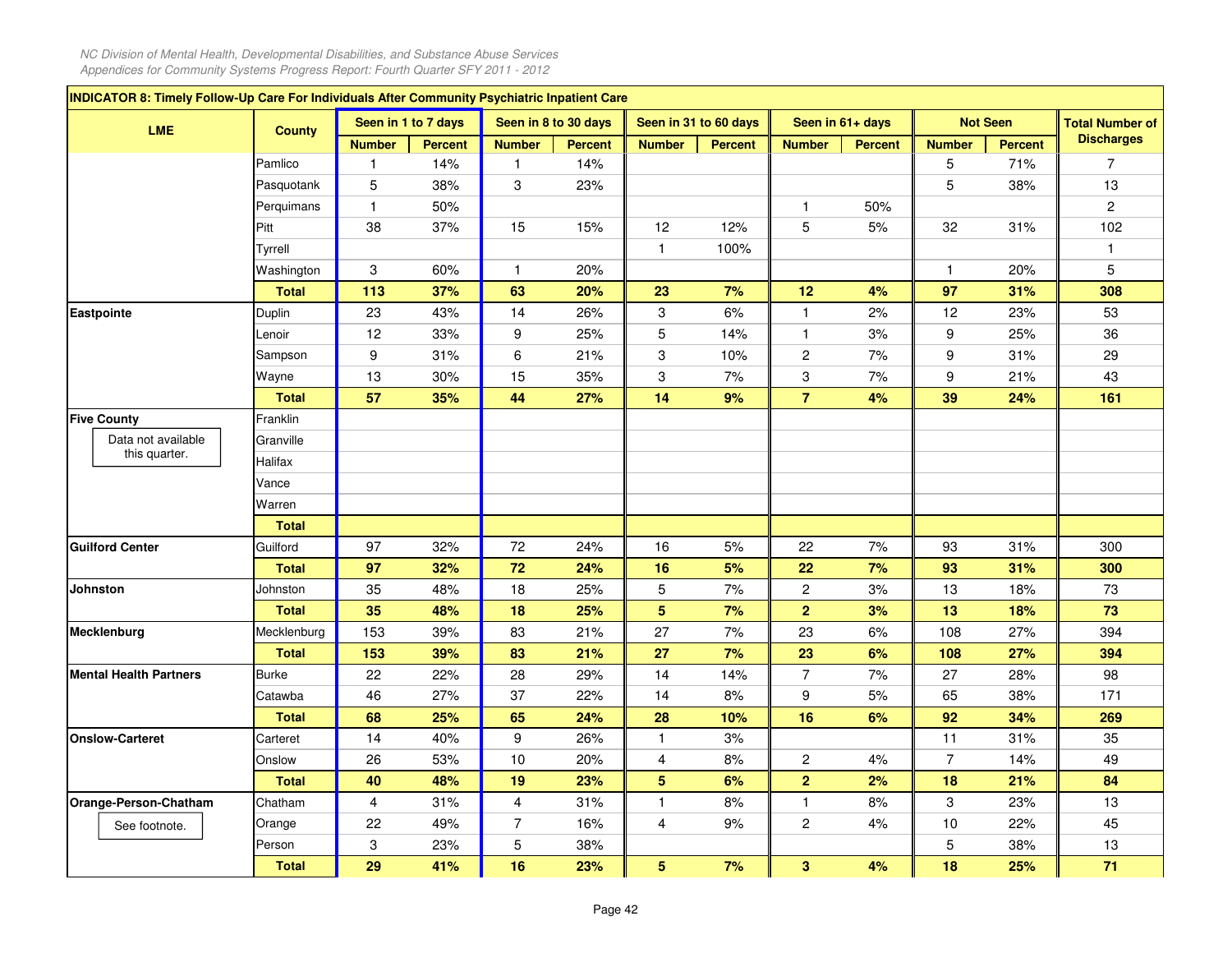| INDICATOR 8: Timely Follow-Up Care For Individuals After Community Psychiatric Inpatient Care |               |                         |                     |                         |                      |                           |                       |                         |                  |                         |                 |                        |
|-----------------------------------------------------------------------------------------------|---------------|-------------------------|---------------------|-------------------------|----------------------|---------------------------|-----------------------|-------------------------|------------------|-------------------------|-----------------|------------------------|
| <b>LME</b>                                                                                    | <b>County</b> |                         | Seen in 1 to 7 days |                         | Seen in 8 to 30 days |                           | Seen in 31 to 60 days |                         | Seen in 61+ days |                         | <b>Not Seen</b> | <b>Total Number of</b> |
|                                                                                               |               | <b>Number</b>           | <b>Percent</b>      | <b>Number</b>           | <b>Percent</b>       | <b>Number</b>             | <b>Percent</b>        | <b>Number</b>           | <b>Percent</b>   | <b>Number</b>           | <b>Percent</b>  | <b>Discharges</b>      |
| <b>Pathways</b>                                                                               | Cleveland     | 24                      | 39%                 | 11                      | 18%                  | 3                         | $5%$                  | 9                       | 15%              | 14                      | 23%             | 61                     |
|                                                                                               | Gaston        | 60                      | 34%                 | 41                      | 23%                  | 13                        | 7%                    | 9                       | $5%$             | 54                      | 31%             | 177                    |
|                                                                                               | Lincoln       | 11                      | 34%                 | 9                       | 28%                  | 4                         | 13%                   |                         |                  | 8                       | 25%             | 32                     |
|                                                                                               | <b>Total</b>  | 95                      | 35%                 | 61                      | 23%                  | 20                        | 7%                    | 18                      | 7%               | 76                      | 28%             | 270                    |
| <b>PBH</b>                                                                                    | Cabarrus      |                         |                     |                         |                      |                           |                       |                         |                  |                         |                 |                        |
| Data not available                                                                            | Davidson      |                         |                     |                         |                      |                           |                       |                         |                  |                         |                 |                        |
| this quarter.                                                                                 | Rowan         |                         |                     |                         |                      |                           |                       |                         |                  |                         |                 |                        |
|                                                                                               | Stanly        |                         |                     |                         |                      |                           |                       |                         |                  |                         |                 |                        |
|                                                                                               | Union         |                         |                     |                         |                      |                           |                       |                         |                  |                         |                 |                        |
|                                                                                               | <b>Total</b>  |                         |                     |                         |                      |                           |                       |                         |                  |                         |                 |                        |
| <b>Sandhills Center</b>                                                                       | Anson         | $\overline{7}$          | 35%                 | 5                       | 25%                  | $\mathbf{1}$              | 5%                    | $\overline{c}$          | 10%              | 5                       | 25%             | 20                     |
|                                                                                               | Harnett       | 34                      | 54%                 | 11                      | 17%                  | $\mathbf{1}$              | 2%                    | $\overline{\mathbf{c}}$ | 3%               | 15                      | 24%             | 63                     |
|                                                                                               | Hoke          | 21                      | 64%                 | 3                       | 9%                   |                           |                       | $\mathbf{1}$            | 3%               | 8                       | 24%             | 33                     |
|                                                                                               | Lee           | 17                      | 46%                 | 9                       | 24%                  | $\ensuremath{\mathsf{3}}$ | 8%                    | $\boldsymbol{2}$        | 5%               | 6                       | 16%             | 37                     |
|                                                                                               | Montgomery    | 6                       | 33%                 | 4                       | 22%                  | $\mathbf{1}$              | 6%                    | $\mathbf{1}$            | 6%               | 6                       | 33%             | 18                     |
|                                                                                               | Moore         | 60                      | 56%                 | 24                      | 22%                  | 5                         | 5%                    | $\mathbf 5$             | 5%               | 13                      | 12%             | 107                    |
|                                                                                               | Randolph      | 75                      | 43%                 | 29                      | 17%                  | 14                        | 8%                    | 6                       | 3%               | 49                      | 28%             | 173                    |
|                                                                                               | Richmond      | 39                      | 49%                 | 8                       | 10%                  | 4                         | $5%$                  | 9                       | 11%              | 19                      | 24%             | 79                     |
|                                                                                               | <b>Total</b>  | 259                     | 49%                 | 93                      | 18%                  | 29                        | 5%                    | 28                      | 5%               | 121                     | 23%             | 530                    |
| <b>Smoky Mountain Center</b>                                                                  | Alexander     | 5                       | 19%                 | 4                       | 15%                  |                           |                       | $\overline{4}$          | 15%              | 13                      | 50%             | 26                     |
|                                                                                               | Alleghany     | $\boldsymbol{2}$        | 25%                 | $\overline{\mathbf{c}}$ | 25%                  | $\overline{\mathbf{c}}$   | 25%                   |                         |                  | $\overline{\mathbf{c}}$ | 25%             | 8                      |
|                                                                                               | Ashe          | 6                       | 32%                 | 5                       | 26%                  |                           |                       |                         |                  | 8                       | 42%             | 19                     |
|                                                                                               | Avery         | 8                       | 50%                 |                         |                      |                           |                       | $\mathbf{1}$            | 6%               | $\overline{7}$          | 44%             | 16                     |
|                                                                                               | Caldwell      | 14                      | 21%                 | 16                      | 24%                  | 6                         | $9%$                  | 5                       | 7%               | 26                      | 39%             | 67                     |
|                                                                                               | Cherokee      | 8                       | 53%                 | 2                       | 13%                  | $\overline{\mathbf{c}}$   | 13%                   | $\overline{\mathbf{c}}$ | 13%              | $\mathbf{1}$            | 7%              | 15                     |
|                                                                                               | Clay          | 5                       | 50%                 | $\boldsymbol{2}$        | 20%                  |                           |                       | $\overline{c}$          | 20%              | $\mathbf{1}$            | 10%             | $10$                   |
|                                                                                               | Graham        | $\overline{\mathbf{c}}$ | 29%                 | 1                       | 14%                  |                           |                       |                         |                  | 4                       | 57%             | $\overline{7}$         |
|                                                                                               | Haywood       | 23                      | 43%                 | 10                      | 19%                  | $\,6\,$                   | 11%                   | $\overline{\mathbf{c}}$ | 4%               | 12                      | 23%             | 53                     |
|                                                                                               | Jackson       | 10                      | 42%                 | $\overline{7}$          | 29%                  | $\boldsymbol{2}$          | 8%                    | $\overline{\mathbf{c}}$ | 8%               | 3                       | 13%             | 24                     |
|                                                                                               | Macon         | 13                      | 62%                 | $\overline{\mathbf{c}}$ | 10%                  | $\mathbf{1}$              | 5%                    | $\mathbf{1}$            | 5%               | 4                       | 19%             | 21                     |
|                                                                                               | McDowell      | 5                       | 15%                 | 9                       | 26%                  | 4                         | 12%                   | 3                       | $9%$             | 13                      | 38%             | 34                     |
|                                                                                               | Swain         | 5                       | 36%                 | 4                       | 29%                  |                           |                       | 3                       | 21%              | $\overline{\mathbf{c}}$ | 14%             | 14                     |
|                                                                                               | Watauga       | 6                       | 30%                 | 6                       | 30%                  | $\overline{\mathbf{c}}$   | 10%                   |                         |                  | 6                       | 30%             | 20                     |
|                                                                                               | Wilkes        | 8                       | 17%                 | 11                      | 23%                  | 1                         | 2%                    | $\overline{c}$          | 4%               | 25                      | 53%             | 47                     |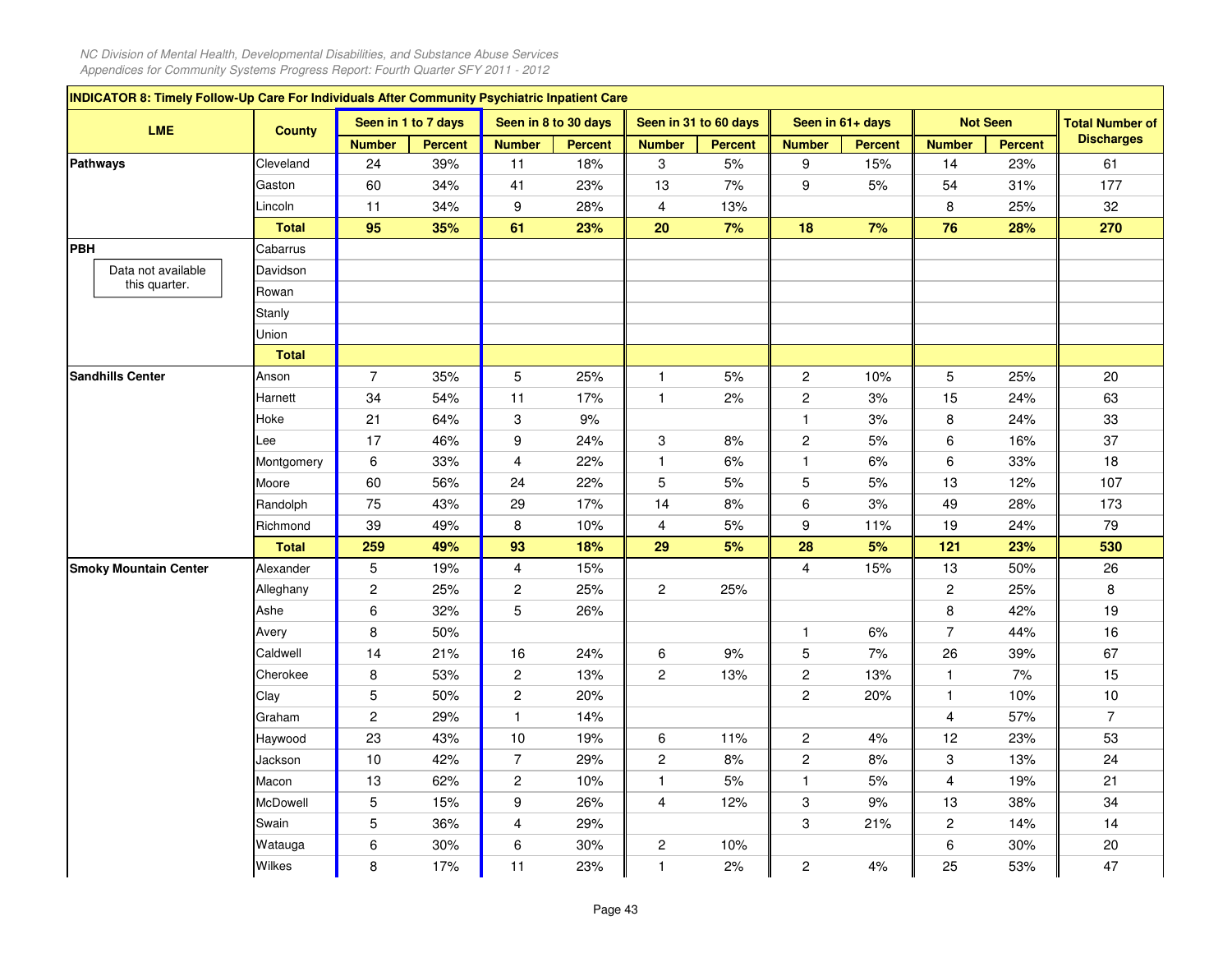|             | <b>INDICATOR 8: Timely Follow-Up Care For Individuals After Community Psychiatric Inpatient Care</b> |                  |               |                     |                |                      |                |                       |                |                  |               |                 |                        |
|-------------|------------------------------------------------------------------------------------------------------|------------------|---------------|---------------------|----------------|----------------------|----------------|-----------------------|----------------|------------------|---------------|-----------------|------------------------|
|             | <b>LME</b>                                                                                           | <b>County</b>    |               | Seen in 1 to 7 days |                | Seen in 8 to 30 days |                | Seen in 31 to 60 days |                | Seen in 61+ days |               | <b>Not Seen</b> | <b>Total Number of</b> |
|             |                                                                                                      |                  | <b>Number</b> | <b>Percent</b>      | <b>Number</b>  | <b>Percent</b>       | <b>Number</b>  | <b>Percent</b>        | <b>Number</b>  | <b>Percent</b>   | <b>Number</b> | <b>Percent</b>  | <b>Discharges</b>      |
|             |                                                                                                      | <b>Total</b>     | 120           | 31%                 | 81             | 21%                  | 26             | 7%                    | 27             | 7%               | 127           | 33%             | 381                    |
|             | Southeastern Center                                                                                  | <b>Brunswick</b> | 29            | 48%                 | 11             | 18%                  | $\overline{4}$ | 7%                    | $\mathbf{1}$   | 2%               | 15            | 25%             | 60                     |
|             |                                                                                                      | New Hanover      | 65            | 34%                 | 63             | 33%                  | 14             | 7%                    | 12             | 6%               | 39            | 20%             | 193                    |
|             |                                                                                                      | Pender           | 15            | 41%                 | 3              | 8%                   | 5              | 14%                   | 4              | 11%              | 10            | 27%             | 37                     |
|             |                                                                                                      | <b>Total</b>     | 109           | 38%                 | 77             | 27%                  | 23             | 8%                    | 17             | 6%               | 64            | 22%             | 290                    |
|             | Southeastern Regional                                                                                | <b>Bladen</b>    | 3             | 25%                 | 5              | 42%                  | $\overline{c}$ | 17%                   | $\mathbf{1}$   | 8%               | 1             | 8%              | 12                     |
|             |                                                                                                      | Columbus         | 13            | 41%                 | $\overline{7}$ | 22%                  | 5              | 16%                   | $\mathbf{1}$   | 3%               | 6             | 19%             | 32                     |
|             |                                                                                                      | Robeson          | 44            | 39%                 | 24             | 21%                  | 5              | 4%                    | $\overline{7}$ | 6%               | 32            | 29%             | 112                    |
|             |                                                                                                      | Scotland         | 15            | 48%                 | 9              | 29%                  | 1              | 3%                    | $\mathbf{1}$   | 3%               | 5             | 16%             | 31                     |
|             |                                                                                                      | <b>Total</b>     | 75            | 40%                 | 45             | 24%                  | 13             | 7%                    | 10             | 5%               | 44            | 24%             | 187                    |
| <b>Wake</b> |                                                                                                      | Wake             | 189           | 37%                 | 120            | 24%                  | 40             | 8%                    | 24             | 5%               | 132           | 26%             | 505                    |
|             |                                                                                                      | <b>Total</b>     | 189           | 37%                 | 120            | 24%                  | 40             | 8%                    | 24             | 5%               | 132           | 26%             | 505                    |
|             | <b>Western Highlands Network</b>                                                                     | Buncombe         |               |                     |                |                      |                |                       |                |                  |               |                 |                        |
|             |                                                                                                      | Henderson        |               |                     |                |                      |                |                       |                |                  |               |                 |                        |
|             | Data not available                                                                                   | Madison          |               |                     |                |                      |                |                       |                |                  |               |                 |                        |
|             | this quarter.                                                                                        | Mitchell         |               |                     |                |                      |                |                       |                |                  |               |                 |                        |
|             |                                                                                                      | Polk             |               |                     |                |                      |                |                       |                |                  |               |                 |                        |
|             |                                                                                                      | Rutherford       |               |                     |                |                      |                |                       |                |                  |               |                 |                        |
|             |                                                                                                      | Transylvania     |               |                     |                |                      |                |                       |                |                  |               |                 |                        |
|             |                                                                                                      | Yancey           |               |                     |                |                      |                |                       |                |                  |               |                 |                        |
|             |                                                                                                      | <b>Total</b>     |               |                     |                |                      |                |                       |                |                  |               |                 |                        |
|             | <b>Statewide</b>                                                                                     |                  | 1,898         | 38%                 | 1,100          | 22%                  | 358            | 7%                    | 284            | 6%               | 1,347         | 27%             | 4,987                  |

# **SOURCE:**

Medicaid and State claims data for discharges between January <sup>1</sup> - March 31, 2012 based on Medicaid and IPRS claims paid through July 31, 2012.

● Alamance-Caswell, Five County, PBH and Western Highlands Network are operating under a Medicaid waiver and their Medicaid data is not included in the paid claims database. LMEs operating under the waiver are working with DMA to include encounter data in the paid claims database.

● ECBH and OPC LME follow-up care results for persons served during the last week of the quarter may be incomplete as it does not include Medicaid claims for follow-up services provided after March 2012 when these LMEs began operating under the Medicaid Waiver.

# **NOTES:**

The claims data has been lagged 4 months after the quarter reviewed to allow time for claims to be submitted and the data captured by the paid claims system. It does not include claims that were paid later.

"Not Seen" means <sup>a</sup> publically-funded (Medicaid or IPRS) claim for services was not paid as of the "claims paid through" date above. It is possible that these individuals may have received <sup>a</sup> servicepaid by another payer.

The data excludes inpatient readmissions within 7 days of discharge and emergency department, mobile crisis, and admissions to <sup>a</sup> state facility as <sup>a</sup> follow-up service. The rows may add up to  $> 100\%$  due to rounding.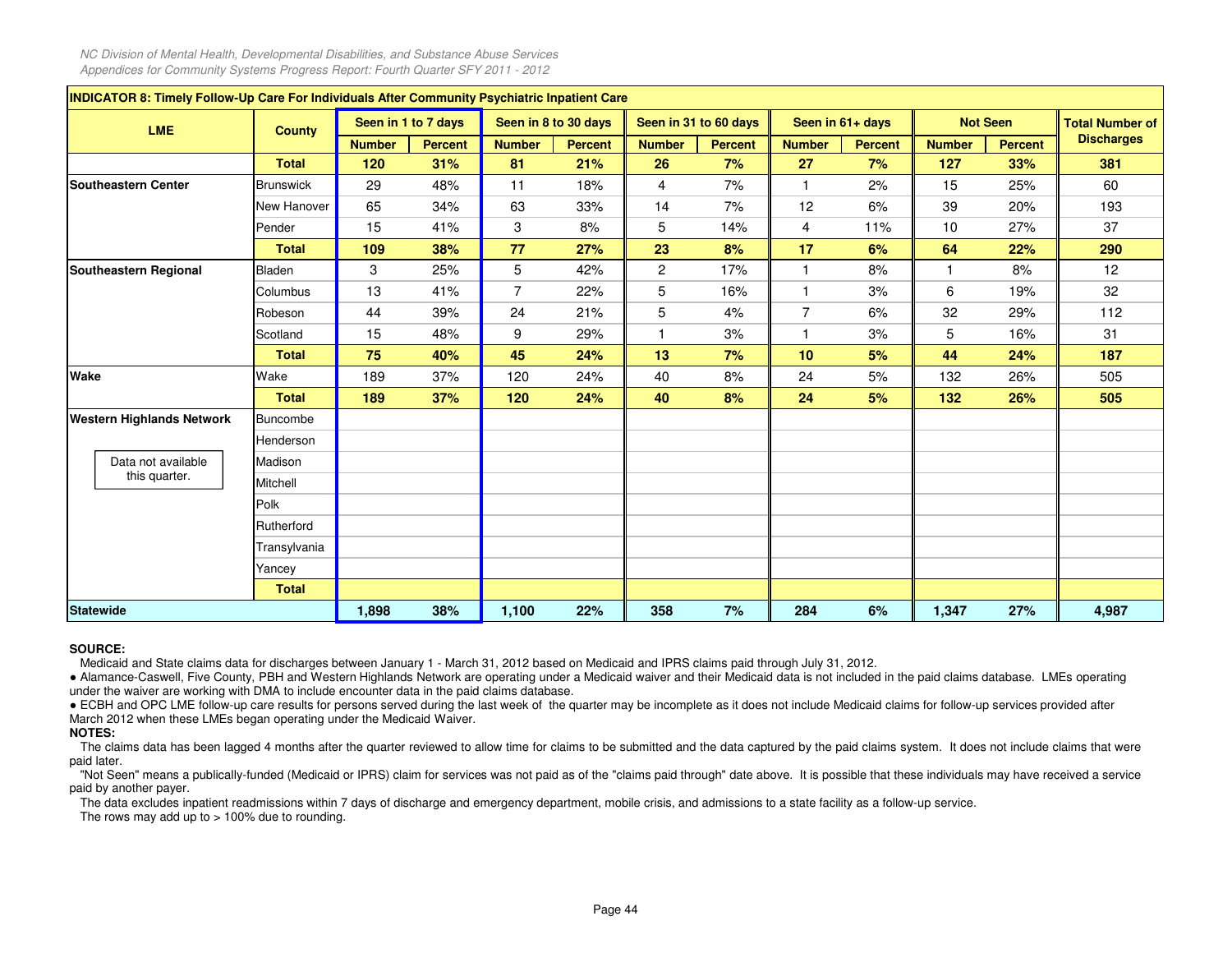|             | INDICATOR 8: Timely Follow-Up Care For Individuals After Crisis Care (Facility Based Crisis and Non-Medical Detox)<br>Seen in 0 to 2 days<br>LME<br><b>County</b><br><b>Number</b><br><b>Percent</b> |              |                | Seen in 3 to 5 days |                         |                | Seen in 0 to 5 days |                | Seen in 6 to 30 days    |         | Seen in 31 to 60 days   |                | Seen in 61+ days        |                | <b>Not Seen</b> | <b>Total Number of</b> |                   |
|-------------|------------------------------------------------------------------------------------------------------------------------------------------------------------------------------------------------------|--------------|----------------|---------------------|-------------------------|----------------|---------------------|----------------|-------------------------|---------|-------------------------|----------------|-------------------------|----------------|-----------------|------------------------|-------------------|
|             |                                                                                                                                                                                                      |              |                |                     | <b>Number</b>           | <b>Percent</b> | <b>Number</b>       | <b>Percent</b> | <b>Number</b>           | Percent | <b>Number</b>           | <b>Percent</b> | <b>Number</b>           | <b>Percent</b> | <b>Number</b>   | Percent                | <b>Discharges</b> |
|             | Alamance-Caswell                                                                                                                                                                                     | Alamance     |                |                     |                         |                |                     |                |                         |         |                         |                |                         |                |                 |                        |                   |
|             | Data not available                                                                                                                                                                                   | Caswell      |                |                     |                         |                |                     |                |                         |         |                         |                |                         |                |                 |                        |                   |
|             | this quarter.                                                                                                                                                                                        | <b>Total</b> |                |                     |                         |                |                     |                |                         |         |                         |                |                         |                |                 |                        |                   |
|             | <b>Beacon Center</b>                                                                                                                                                                                 | Edgecombe    |                |                     |                         |                | $\mathbf 0$         | 0%             | $\mathbf{1}$            | 20%     | $\mathbf{1}$            | 20%            |                         |                | 3               | 60%                    | 5                 |
|             |                                                                                                                                                                                                      | Greene       | $\mathbf{1}$   | 25%                 |                         |                | $\mathbf{1}$        | 25%            |                         |         |                         |                |                         |                | 3               | 75%                    | $\overline{4}$    |
|             |                                                                                                                                                                                                      | Nash         | 5              | 71%                 |                         |                | 5                   | 71%            | $\mathbf{1}$            | 14%     |                         |                |                         |                | $\mathbf{1}$    | 14%                    | $\overline{7}$    |
|             |                                                                                                                                                                                                      | Wilson       | $\overline{5}$ | 63%                 |                         |                | 5                   | 63%            | $\mathbf{1}$            | 13%     |                         |                |                         |                | $\overline{2}$  | 25%                    | 8                 |
|             |                                                                                                                                                                                                      | <b>Total</b> | 11             | 46%                 |                         |                | 11                  | 46%            | $\overline{\mathbf{3}}$ | 13%     | $\mathbf{1}$            | 4%             |                         |                | 9               | 38%                    | 24                |
|             | <b>CenterPoint</b>                                                                                                                                                                                   | Davie        |                |                     |                         |                | $\mathbf 0$         | 0%             |                         |         |                         |                |                         |                | $\overline{c}$  | 100%                   | $\sqrt{2}$        |
|             |                                                                                                                                                                                                      | Forsyth      | 24             | 44%                 | $\overline{4}$          | 7%             | 28                  | 51%            | 10                      | 18%     | 3                       | 5%             | $\overline{c}$          | 4%             | 12              | 22%                    | 55                |
|             |                                                                                                                                                                                                      | Rockingham   | $\overline{4}$ | 19%                 | $\overline{c}$          | 10%            | 6                   | 29%            | $\overline{c}$          | 10%     | 3                       | 14%            | $\overline{c}$          | 10%            | 8               | 38%                    | 21                |
|             |                                                                                                                                                                                                      | Stokes       | $\mathbf{1}$   | 50%                 |                         |                | $\mathbf{1}$        | 50%            | $\mathbf{1}$            | 50%     |                         |                |                         |                |                 |                        | $\overline{c}$    |
|             |                                                                                                                                                                                                      | <b>Total</b> | 29             | 36%                 | 6                       | 8%             | 35                  | 44%            | 13                      | 16%     | 6                       | 8%             | $\overline{\mathbf{4}}$ | 5%             | 22              | 28%                    | 80                |
|             | <b>Crossroads</b>                                                                                                                                                                                    | redell       | $\mathbf{1}$   | 2%                  | $\mathbf{1}$            | 2%             | $\overline{c}$      | 5%             | $\overline{7}$          | 16%     | 3                       | 7%             | $\overline{4}$          | 9%             | 28              | 64%                    | 44                |
|             |                                                                                                                                                                                                      | Surry        | $\overline{4}$ | 17%                 | $\mathbf{1}$            | 4%             | 5                   | 21%            | 8                       | 33%     | $\overline{c}$          | 8%             |                         |                | 9               | 38%                    | 24                |
|             |                                                                                                                                                                                                      | Yadkin       | 3              | 16%                 | $\overline{c}$          | 11%            | 5                   | 26%            | 3                       | 16%     | $\mathbf{2}$            | 11%            | $\mathbf{1}$            | 5%             | 8               | 42%                    | 19                |
|             |                                                                                                                                                                                                      | <b>Total</b> | 8              | 9%                  | $\overline{\mathbf{4}}$ | 5%             | 12                  | 14%            | 18                      | 21%     | $\overline{7}$          | 8%             | $5\phantom{.0}$         | 6%             | 45              | 52%                    | 87                |
|             | Cumberland                                                                                                                                                                                           | Cumberland   | 117            | 67%                 | 8                       | 5%             | 125                 | 72%            | 10                      | 6%      | $\overline{4}$          | 2%             | $\overline{c}$          | 1%             | 33              | 19%                    | 174               |
|             |                                                                                                                                                                                                      | <b>Total</b> | 117            | 67%                 | $\bf8$                  | 5%             | 125                 | 72%            | 10                      | 6%      | $\overline{\mathbf{4}}$ | 2%             | $\overline{2}$          | 1%             | 33              | 19%                    | 174               |
|             | <b>Durham Center</b>                                                                                                                                                                                 | Durham       | 61             | 28%                 | 19                      | 9%             | 80                  | 37%            | 40                      | 19%     | 10                      | 5%             | 9                       | 4%             | 76              | 35%                    | 215               |
|             |                                                                                                                                                                                                      | <b>Total</b> | 61             | 28%                 | 19                      | 9%             | 80                  | 37%            | 40                      | 19%     | 10                      | 5%             | $\boldsymbol{9}$        | 4%             | 76              | 35%                    | 215               |
| <b>ECBH</b> |                                                                                                                                                                                                      | Beaufort     | $\overline{c}$ | 7%                  | $\overline{c}$          | 7%             | $\overline{4}$      | 14%            | 3                       | 10%     |                         |                | 3                       | 10%            | 19              | 66%                    | 29                |
|             | See footnote.                                                                                                                                                                                        | Bertie       | $\overline{2}$ | 25%                 | $\mathbf{1}$            | 13%            | 3                   | 38%            |                         |         |                         |                |                         |                | 5               | 63%                    | 8                 |
|             |                                                                                                                                                                                                      | Camden       |                |                     |                         |                | $\mathbf 0$         | $0\%$          |                         |         |                         |                |                         |                | $\mathbf{1}$    | 100%                   | $\overline{1}$    |
|             |                                                                                                                                                                                                      | Chowan       | $\mathbf{1}$   | 50%                 |                         |                | $\mathbf{1}$        | 50%            |                         |         |                         |                |                         |                | $\mathbf{1}$    | 50%                    | $\overline{c}$    |
|             |                                                                                                                                                                                                      | Craven       | 14             | 54%                 | $\overline{c}$          | 8%             | 16                  | 62%            | $\overline{c}$          | 8%      |                         |                | $\mathbf{1}$            | 4%             | $\overline{7}$  | 27%                    | 26                |
|             |                                                                                                                                                                                                      | Currituck    | $\mathbf{2}$   | 50%                 |                         |                | $\mathbf{2}$        | 50%            |                         |         |                         |                |                         |                | $\mathbf{2}$    | 50%                    | $\overline{4}$    |
|             |                                                                                                                                                                                                      | Dare         | 10             | 45%                 | $\mathbf{1}$            | 5%             | 11                  | 50%            | 5                       | 23%     |                         |                | $\overline{2}$          | 9%             | $\overline{4}$  | 18%                    | 22                |
|             |                                                                                                                                                                                                      | Gates        | $\mathbf{2}$   | 67%                 |                         |                | $\mathbf{2}$        | 67%            |                         |         |                         |                |                         |                | $\mathbf{1}$    | 33%                    | 3                 |
|             |                                                                                                                                                                                                      | Hertford     | 3              | 43%                 |                         |                | 3                   | 43%            | $\overline{c}$          | 29%     | $\mathbf{1}$            | 14%            |                         |                | $\mathbf{1}$    | 14%                    | $\overline{7}$    |
|             |                                                                                                                                                                                                      | Hyde         | $\mathbf{1}$   | 25%                 |                         |                | $\mathbf{1}$        | 25%            |                         |         |                         |                |                         |                | 3               | 75%                    | $\overline{4}$    |
|             |                                                                                                                                                                                                      | Jones        |                |                     |                         |                | $\mathbf 0$         | 0%             | $\mathbf{1}$            | 50%     |                         |                |                         |                | $\mathbf{1}$    | 50%                    | $\overline{c}$    |
|             |                                                                                                                                                                                                      | Martin       |                |                     |                         |                |                     |                |                         |         |                         |                |                         |                |                 |                        |                   |
|             |                                                                                                                                                                                                      | Northampton  | 3              | 75%                 | $\mathbf{1}$            | 25%            | $\overline{4}$      | 100%           |                         |         |                         |                |                         |                |                 |                        | $\overline{4}$    |
|             |                                                                                                                                                                                                      | Pamlico      | $\overline{4}$ | 50%                 |                         |                | $\overline{4}$      | 50%            | $\mathbf{1}$            | 13%     |                         |                |                         |                | 3               | 38%                    | 8                 |
|             |                                                                                                                                                                                                      | asquotank    | 3              | 43%                 | $\mathbf{1}$            | 14%            | $\overline{4}$      | 57%            | $\overline{c}$          | 29%     |                         |                |                         |                | $\mathbf{1}$    | 14%                    | $\overline{7}$    |
|             |                                                                                                                                                                                                      | Perquimans   | 6              | 75%                 |                         |                | 6                   | 75%            |                         |         |                         |                |                         |                | $\mathbf{2}$    | 25%                    | 8                 |
|             |                                                                                                                                                                                                      | ∍itt         | 35             | 48%                 | 5                       | 7%             | 40                  | 55%            | 8                       | 11%     | $\overline{c}$          | 3%             | $\overline{c}$          | 3%             | 21              | 29%                    | 73                |
|             |                                                                                                                                                                                                      | Tyrrell      |                |                     |                         |                |                     |                |                         |         |                         |                |                         |                |                 |                        |                   |
|             |                                                                                                                                                                                                      | Washington   | $\mathbf{1}$   | 100%                |                         |                | $\mathbf{1}$        | 100%           |                         |         |                         |                |                         |                |                 |                        | $\overline{1}$    |
|             |                                                                                                                                                                                                      | <b>Total</b> | 89             | 43%                 | 13                      | 6%             | 102                 | 49%            | 24                      | 11%     | $\mathbf{3}$            | 1%             | 8                       | 4%             | 72              | 34%                    | 209               |
|             | Eastpointe                                                                                                                                                                                           | Duplin       | $\mathbf{1}$   | 13%                 |                         |                | $\mathbf{1}$        | 13%            | $\overline{4}$          | 50%     | $\mathbf{1}$            | 13%            |                         |                | $\overline{2}$  | 25%                    | 8                 |
|             |                                                                                                                                                                                                      | enoir.       | 5              | 42%                 |                         |                | 5                   | 42%            | $\mathbf{1}$            | 8%      | $\mathbf{2}$            | 17%            |                         |                | $\overline{4}$  | 33%                    | 12                |
|             |                                                                                                                                                                                                      |              | $\overline{2}$ | 22%                 | $\mathbf{1}$            | 11%            | 3                   | 33%            | $\overline{2}$          | 22%     |                         |                |                         |                | $\overline{4}$  | 44%                    | 9                 |
|             |                                                                                                                                                                                                      | Sampson      |                |                     |                         |                |                     |                |                         |         |                         |                |                         |                |                 |                        |                   |
|             |                                                                                                                                                                                                      | Wayne        | 24             | 73%                 | $\overline{c}$          | 6%             | 26                  | 79%            |                         |         | $\mathbf{1}$            | 3%             | $\mathbf{1}$            | 3%             | 5               | 15%                    | 33                |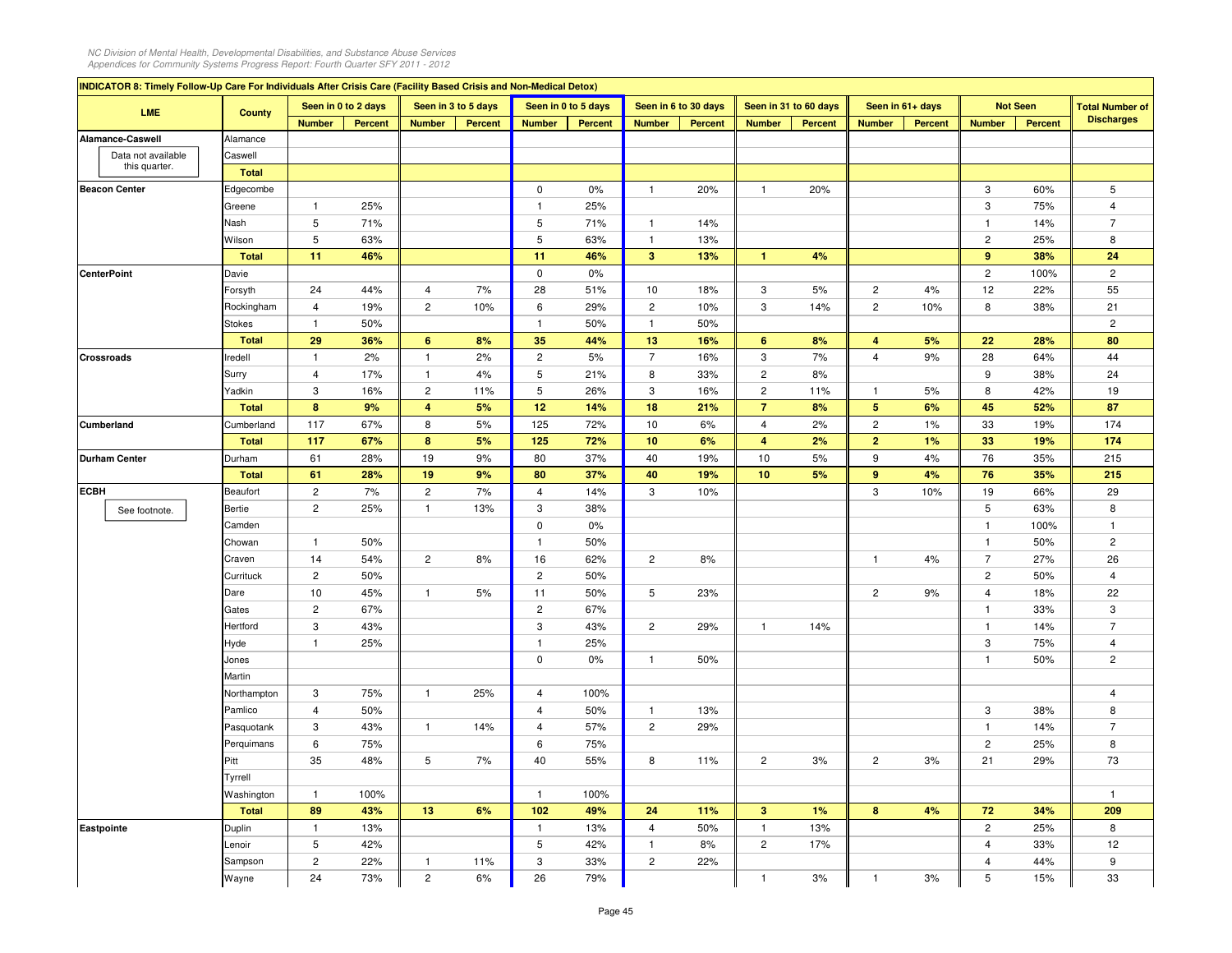| INDICATOR 8: Timely Follow-Up Care For Individuals After Crisis Care (Facility Based Crisis and Non-Medical Detox) |                                                                                                            |                      |                |                |                |                       |                |                  |                |                         |                        |                 |         |                |         |                   |
|--------------------------------------------------------------------------------------------------------------------|------------------------------------------------------------------------------------------------------------|----------------------|----------------|----------------|----------------|-----------------------|----------------|------------------|----------------|-------------------------|------------------------|-----------------|---------|----------------|---------|-------------------|
| <b>LMF</b>                                                                                                         | Seen in 6 to 30 days<br>Seen in 0 to 2 days<br>Seen in 3 to 5 days<br>Seen in 0 to 5 days<br><b>County</b> |                      |                |                |                | Seen in 31 to 60 days |                | Seen in 61+ days |                | <b>Not Seen</b>         | <b>Total Number of</b> |                 |         |                |         |                   |
|                                                                                                                    |                                                                                                            | <b>Number</b>        | <b>Percent</b> | <b>Number</b>  | <b>Percent</b> | <b>Number</b>         | <b>Percent</b> | <b>Number</b>    | <b>Percent</b> | <b>Number</b>           | Percent                | <b>Number</b>   | Percent | <b>Number</b>  | Percent | <b>Discharges</b> |
|                                                                                                                    | <b>Total</b>                                                                                               | 32                   | 52%            | $\mathbf{3}$   | 5%             | 35                    | 56%            | $\overline{7}$   | 11%            | $\overline{\mathbf{4}}$ | 6%                     | $\mathbf{1}$    | 2%      | 15             | 24%     | 62                |
| <b>Five County</b>                                                                                                 | Franklin                                                                                                   |                      |                |                |                |                       |                |                  |                |                         |                        |                 |         |                |         |                   |
| Data not available                                                                                                 | Granville                                                                                                  |                      |                |                |                |                       |                |                  |                |                         |                        |                 |         |                |         |                   |
| this quarter.                                                                                                      | Halifax                                                                                                    |                      |                |                |                |                       |                |                  |                |                         |                        |                 |         |                |         |                   |
|                                                                                                                    | Vance                                                                                                      |                      |                |                |                |                       |                |                  |                |                         |                        |                 |         |                |         |                   |
|                                                                                                                    | Warren                                                                                                     |                      |                |                |                |                       |                |                  |                |                         |                        |                 |         |                |         |                   |
|                                                                                                                    | <b>Total</b>                                                                                               |                      |                |                |                |                       |                |                  |                |                         |                        |                 |         |                |         |                   |
| <b>Guilford Center</b>                                                                                             | Guilford                                                                                                   | 45                   | 49%            | $\overline{1}$ | 1%             | 46                    | 51%            | 12               | 13%            | $\overline{c}$          | 2%                     | 5               | 5%      | 26             | 29%     | 91                |
|                                                                                                                    | Total                                                                                                      | 45                   | 49%            | $\mathbf{1}$   | 1%             | 46                    | 51%            | 12               | 13%            | $\overline{2}$          | 2%                     | $5\phantom{.0}$ | 5%      | 26             | 29%     | 91                |
| Johnston                                                                                                           | Johnston                                                                                                   | $\overline{1}$       | 25%            | $\mathbf{1}$   | 25%            | $\mathbf{2}$          | 50%            | $\overline{1}$   | 25%            |                         |                        |                 |         | $\mathbf{1}$   | 25%     | $\overline{4}$    |
|                                                                                                                    | <b>Total</b>                                                                                               | $\blacktriangleleft$ | 25%            | $\mathbf{1}$   | 25%            | $\overline{2}$        | 50%            | $\mathbf{1}$     | 25%            |                         |                        |                 |         | $\mathbf{1}$   | 25%     | $\overline{4}$    |
| Mecklenburg                                                                                                        | Mecklenburg                                                                                                | 38                   | 42%            | 5              | 5%             | 43                    | 47%            | 13               | 14%            | $\overline{4}$          | 4%                     | 5               | 5%      | 26             | 29%     | 91                |
|                                                                                                                    | <b>Total</b>                                                                                               | 38                   | 42%            | 5 <sup>5</sup> | 5%             | 43                    | 47%            | 13               | 14%            | $\overline{4}$          | 4%                     | 5               | 5%      | 26             | 29%     | 91                |
| <b>Mental Health Partners</b>                                                                                      | <b>Burke</b>                                                                                               | $\mathbf{3}$         | 18%            |                |                | 3                     | 18%            | $\overline{4}$   | 24%            |                         |                        | $\mathbf{1}$    | 6%      | 9              | 53%     | 17                |
|                                                                                                                    | Catawba                                                                                                    | $\overline{7}$       | 22%            | $\overline{2}$ | 6%             | 9                     | 28%            | 9                | 28%            | $\overline{c}$          | 6%                     |                 |         | 12             | 38%     | 32                |
|                                                                                                                    | <b>Total</b>                                                                                               | 10                   | 20%            | $\overline{2}$ | 4%             | 12                    | 24%            | 13               | 27%            | $\overline{2}$          | 4%                     | $\mathbf{1}$    | 2%      | 21             | 43%     | 49                |
|                                                                                                                    |                                                                                                            |                      |                |                |                |                       |                |                  |                |                         |                        |                 |         |                |         |                   |
| <b>Onslow-Carteret</b>                                                                                             | Carteret                                                                                                   | 8<br>$\overline{7}$  | 17%            | $\mathbf{3}$   | 6%             | 11                    | 23%            | 10               | 21%            | 6                       | 13%                    | $\overline{1}$  | 2%      | 19             | 40%     | 47                |
|                                                                                                                    | Onslow                                                                                                     |                      | 8%             | $\,$ 5 $\,$    | 6%             | 12                    | 14%            | 20               | 24%            | 5                       | 6%                     | 4               | 5%      | 42             | 51%     | 83                |
|                                                                                                                    | <b>Total</b>                                                                                               | 15                   | 12%            | $\bf{8}$       | 6%             | 23                    | 18%            | 30               | 23%            | 11                      | 8%                     | $5\phantom{.0}$ | 4%      | 61             | 47%     | 130               |
| Orange-Person-Chatham                                                                                              | Chatham                                                                                                    | $\overline{1}$       | 3%             |                |                | $\mathbf{1}$          | 3%             | 8                | 26%            | $\overline{1}$          | 3%                     | 3               | 10%     | 18             | 58%     | 31                |
| See footnote.                                                                                                      | Orange                                                                                                     | 16                   | 18%            | $\overline{7}$ | 8%             | 23                    | 26%            | 13               | 15%            | $\overline{7}$          | 8%                     | $\overline{c}$  | 2%      | 43             | 49%     | 88                |
|                                                                                                                    | Person                                                                                                     | 6                    | 18%            |                |                | 6                     | 18%            | 6                | 18%            |                         |                        | $\mathbf{1}$    | 3%      | 20             | 61%     | 33                |
|                                                                                                                    | <b>Total</b>                                                                                               | 23                   | 15%            | $\overline{7}$ | 5%             | 30                    | 20%            | 27               | 18%            | 8                       | 5%                     | 6               | 4%      | 81             | 53%     | 152               |
| <b>Pathways</b>                                                                                                    | Cleveland                                                                                                  | 83                   | 56%            | 12             | 8%             | 95                    | 64%            | 20               | 14%            | $\overline{c}$          | 1%                     | $\overline{4}$  | 3%      | 27             | 18%     | 148               |
|                                                                                                                    | Gaston                                                                                                     | 108                  | 65%            | $\overline{7}$ | 4%             | 115                   | 69%            | 16               | 10%            | 3                       | 2%                     | 5               | 3%      | 28             | 17%     | 167               |
|                                                                                                                    | .incoln                                                                                                    | 21                   | 58%            | $\overline{1}$ | 3%             | 22                    | 61%            | $\overline{2}$   | 6%             | 3                       | 8%                     | $\mathbf{1}$    | 3%      | 8              | 22%     | 36                |
|                                                                                                                    | <b>Total</b>                                                                                               | 212                  | 60%            | 20             | 6%             | 232                   | 66%            | 38               | 11%            | 8                       | 2%                     | 10              | 3%      | 63             | 18%     | 351               |
| PBH                                                                                                                | Cabarrus                                                                                                   |                      |                |                |                |                       |                |                  |                |                         |                        |                 |         |                |         |                   |
| Data not available                                                                                                 | Davidson                                                                                                   |                      |                |                |                |                       |                |                  |                |                         |                        |                 |         |                |         |                   |
| this quarter.                                                                                                      | Rowan                                                                                                      |                      |                |                |                |                       |                |                  |                |                         |                        |                 |         |                |         |                   |
|                                                                                                                    | Stanly                                                                                                     |                      |                |                |                |                       |                |                  |                |                         |                        |                 |         |                |         |                   |
|                                                                                                                    | Union                                                                                                      |                      |                |                |                |                       |                |                  |                |                         |                        |                 |         |                |         |                   |
|                                                                                                                    | <b>Total</b>                                                                                               |                      |                |                |                |                       |                |                  |                |                         |                        |                 |         |                |         |                   |
| <b>Sandhills Center</b>                                                                                            | Anson                                                                                                      | $\overline{2}$       | 40%            |                |                | $\mathbf{2}$          | 40%            |                  |                |                         |                        |                 |         | 3              | 60%     | 5                 |
|                                                                                                                    | Harnett                                                                                                    | $\overline{4}$       | 29%            | $\overline{1}$ | 7%             | 5                     | 36%            | $\overline{2}$   | 14%            | $\mathbf{1}$            | 7%                     |                 |         | 6              | 43%     | 14                |
|                                                                                                                    | Hoke                                                                                                       | $\overline{1}$       | 100%           |                |                | $\mathbf{1}$          | 100%           |                  |                |                         |                        |                 |         |                |         | $\overline{1}$    |
|                                                                                                                    | _ee                                                                                                        | 9                    | 50%            | $\overline{2}$ | 11%            | 11                    | 61%            |                  |                |                         |                        |                 |         | $\overline{7}$ | 39%     | 18                |
|                                                                                                                    | Montgomery                                                                                                 | $\mathbf{1}$         | 50%            |                |                | $\mathbf{1}$          | 50%            |                  |                |                         |                        |                 |         | $\mathbf{1}$   | 50%     | $\overline{c}$    |
|                                                                                                                    | Moore                                                                                                      | $\mathbf{1}$         | 33%            | $\mathbf{1}$   | 33%            | $\mathbf{2}$          | 67%            |                  |                |                         |                        |                 |         | $\mathbf{1}$   | 33%     | 3                 |
|                                                                                                                    | Randolph                                                                                                   | 27                   | 29%            | 10             | 11%            | 37                    | 40%            | 18               | 20%            | 5                       | 5%                     | 3               | 3%      | 29             | 32%     | 92                |
|                                                                                                                    | Richmond                                                                                                   | 6                    | 100%           |                |                | 6                     | 100%           |                  |                |                         |                        |                 |         |                |         | 6                 |
|                                                                                                                    | <b>Total</b>                                                                                               | 51                   | 36%            | 14             | 10%            | 65                    | 46%            | 20               | 14%            | 6                       | 4%                     | $\mathbf{3}$    | 2%      | 47             | 33%     | 141               |
| <b>Smoky Mountain Center</b>                                                                                       | Alexander                                                                                                  | $\mathbf{1}$         | 13%            |                |                | $\mathbf{1}$          | 13%            | $\mathbf{2}$     | 25%            | $\mathbf{1}$            | 13%                    |                 |         | $\overline{4}$ | 50%     | 8                 |
|                                                                                                                    | Alleghany                                                                                                  |                      |                |                |                | 0                     | 0%             | $\mathbf{2}$     | 50%            |                         |                        | $\mathbf{1}$    | 25%     | $\mathbf{1}$   | 25%     | $\overline{4}$    |
|                                                                                                                    | Ashe                                                                                                       | $\mathbf{1}$         | 13%            | $\mathbf{1}$   | 13%            | $\mathbf{2}$          | 25%            | 3                | 38%            |                         |                        |                 |         | 3              | 38%     | 8                 |
|                                                                                                                    |                                                                                                            |                      |                |                |                |                       |                |                  |                |                         |                        |                 |         |                |         |                   |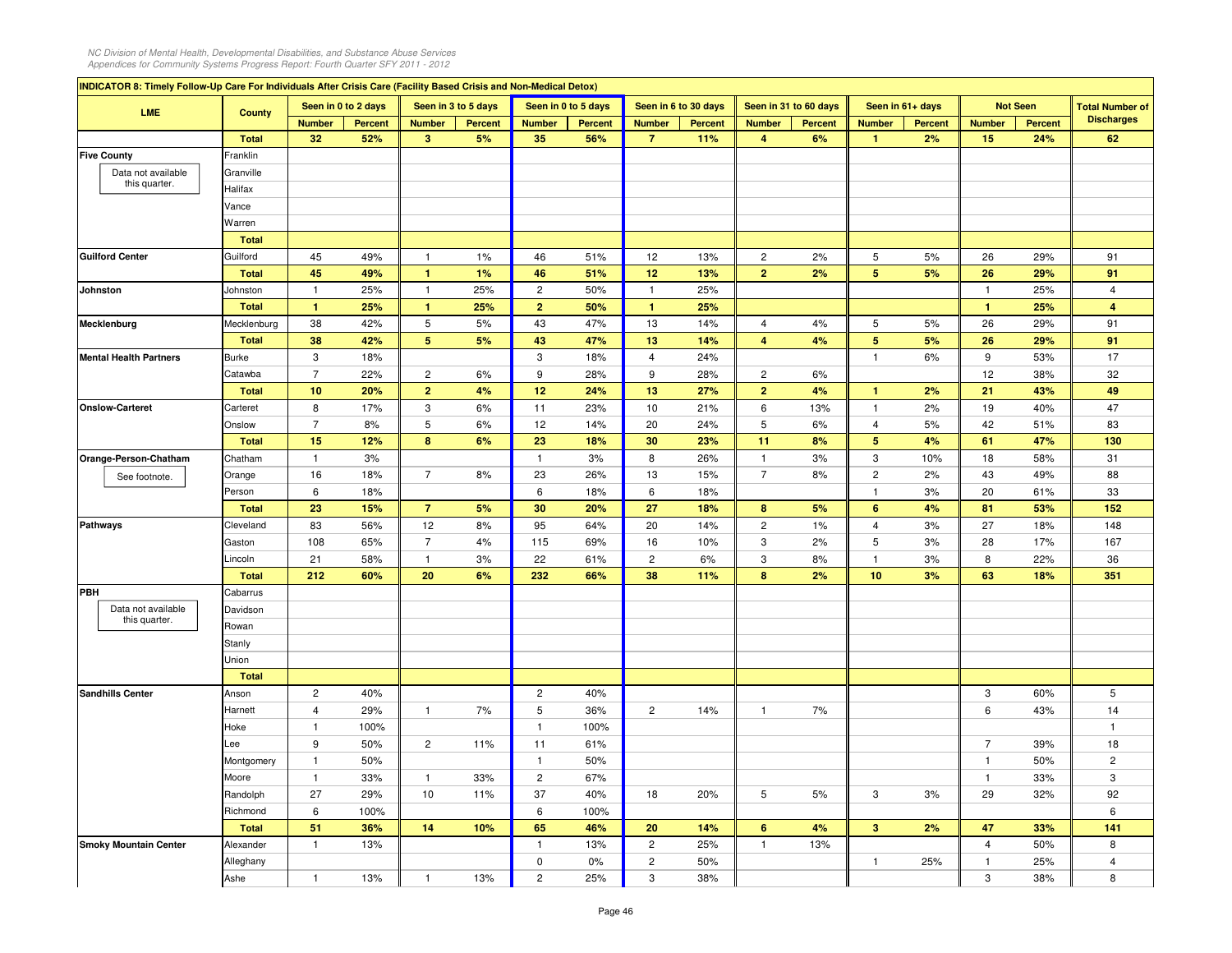| INDICATOR 8: Timely Follow-Up Care For Individuals After Crisis Care (Facility Based Crisis and Non-Medical Detox) |                  |                         |                     |                |                     |                |                     |                |                      |                 |                       |                 |                  |                |                 |                        |
|--------------------------------------------------------------------------------------------------------------------|------------------|-------------------------|---------------------|----------------|---------------------|----------------|---------------------|----------------|----------------------|-----------------|-----------------------|-----------------|------------------|----------------|-----------------|------------------------|
| <b>LME</b>                                                                                                         | <b>County</b>    |                         | Seen in 0 to 2 days |                | Seen in 3 to 5 days |                | Seen in 0 to 5 days |                | Seen in 6 to 30 days |                 | Seen in 31 to 60 days |                 | Seen in 61+ days |                | <b>Not Seen</b> | <b>Total Number of</b> |
|                                                                                                                    |                  | <b>Number</b>           | <b>Percent</b>      | <b>Number</b>  | Percent             | <b>Number</b>  | Percent             | <b>Number</b>  | Percent              | <b>Number</b>   | Percent               | <b>Number</b>   | <b>Percent</b>   | <b>Number</b>  | Percent         | <b>Discharges</b>      |
|                                                                                                                    | Avery            | $\overline{1}$          | 50%                 |                |                     | $\mathbf{1}$   | 50%                 |                |                      |                 |                       | $\mathbf{1}$    | 50%              |                |                 | $\overline{c}$         |
|                                                                                                                    | Caldwell         | 3                       | 14%                 | $\mathbf{1}$   | 5%                  | $\overline{4}$ | 19%                 | 5              | 24%                  | $\mathbf{1}$    | 5%                    |                 |                  | 11             | 52%             | 21                     |
|                                                                                                                    | Cherokee         | 8                       | 89%                 |                |                     | 8              | 89%                 | $\mathbf{1}$   | 11%                  |                 |                       |                 |                  |                |                 | 9                      |
|                                                                                                                    | Clay             | 3                       | 50%                 | $\mathbf{1}$   | 17%                 | $\overline{4}$ | 67%                 | $\overline{c}$ | 33%                  |                 |                       |                 |                  |                |                 | 6                      |
|                                                                                                                    | Graham           | 3                       | 75%                 |                |                     | 3              | 75%                 |                |                      |                 |                       |                 |                  | $\mathbf{1}$   | 25%             | 4                      |
|                                                                                                                    | Haywood          | 22                      | 79%                 |                |                     | 22             | 79%                 | $\overline{c}$ | 7%                   | $\mathbf{1}$    | 4%                    |                 |                  | 3              | 11%             | 28                     |
|                                                                                                                    | Jackson          | 9                       | 75%                 |                |                     | 9              | 75%                 | $\mathbf{1}$   | 8%                   |                 |                       |                 |                  | $\overline{c}$ | 17%             | 12                     |
|                                                                                                                    | Macon            | 4                       | 67%                 |                |                     | $\overline{4}$ | 67%                 | $\mathbf{1}$   | 17%                  |                 |                       |                 |                  | $\mathbf{1}$   | 17%             | 6                      |
|                                                                                                                    | McDowell         | $\overline{c}$          | 14%                 |                |                     | $\overline{c}$ | 14%                 |                |                      | $\mathbf{1}$    | 7%                    |                 |                  | 11             | 79%             | 14                     |
|                                                                                                                    | Swain            | 5                       | 71%                 |                |                     | 5              | 71%                 |                |                      |                 |                       |                 |                  | $\overline{2}$ | 29%             | $\overline{7}$         |
|                                                                                                                    | Watauga          |                         |                     | $\mathbf{1}$   | 6%                  | $\mathbf{1}$   | 6%                  | $\mathbf{1}$   | 6%                   | $\mathbf{1}$    | 6%                    |                 |                  | 15             | 83%             | 18                     |
|                                                                                                                    | Wilkes           | 3                       | 6%                  | $\overline{c}$ | 4%                  | 5              | 11%                 | $\overline{7}$ | 15%                  |                 |                       | $\mathbf{1}$    | 2%               | 34             | 72%             | 47                     |
|                                                                                                                    | Total            | 65                      | 34%                 | 6              | 3%                  | 71             | 37%                 | 27             | 14%                  | $5\phantom{.0}$ | 3%                    | $\mathbf{3}$    | 2%               | 88             | 45%             | 194                    |
| <b>Southeastern Center</b>                                                                                         | <b>Brunswick</b> | 11                      | 18%                 | 9              | 15%                 | 20             | 33%                 | 16             | 27%                  | $\overline{1}$  | 2%                    | $\mathbf{1}$    | 2%               | 22             | 37%             | 60                     |
|                                                                                                                    | New Hanover      | 16                      | 11%                 | 10             | 7%                  | 26             | 18%                 | 31             | 21%                  | 8               | 5%                    | 9               | 6%               | 74             | 50%             | 148                    |
|                                                                                                                    | Pender           | $\mathbf{3}$            | 18%                 | $\mathbf{3}$   | 18%                 | 6              | 35%                 | $\overline{2}$ | 12%                  | 3               | 18%                   | $\mathbf{1}$    | 6%               | 5              | 29%             | 17                     |
|                                                                                                                    | Total            | 30                      | 13%                 | 22             | 10%                 | 52             | 23%                 | 49             | 22%                  | 12              | 5%                    | 11              | 5%               | 101            | 45%             | 225                    |
| Southeastern Regional                                                                                              | Bladen           | $\overline{c}$          | 17%                 | $\mathbf{1}$   | 8%                  | 3              | 25%                 | $\overline{1}$ | 8%                   | $\overline{1}$  | 8%                    |                 |                  | $\overline{7}$ | 58%             | 12                     |
|                                                                                                                    | Columbus         | $\overline{\mathbf{c}}$ | 22%                 |                |                     | $\overline{c}$ | 22%                 | $\mathbf{1}$   | 11%                  |                 |                       | $\mathbf{1}$    | 11%              | 5              | 56%             | 9                      |
|                                                                                                                    | Robeson          | 11                      | 14%                 | 5              | 6%                  | 16             | 21%                 | 17             | 22%                  | 3               | 4%                    | 3               | 4%               | 38             | 49%             | 77                     |
|                                                                                                                    | Scotland         |                         |                     |                |                     | $\mathsf 0$    | 0%                  |                |                      |                 |                       | $\mathbf{1}$    | 11%              | 8              | 89%             | 9                      |
|                                                                                                                    | <b>Total</b>     | 15                      | 14%                 | 6              | 6%                  | 21             | 20%                 | 19             | 18%                  | $\overline{4}$  | 4%                    | $5\phantom{.0}$ | 5%               | 58             | 54%             | 107                    |
| Wake                                                                                                               | Wake             | 35                      | 27%                 | 11             | 8%                  | 46             | 35%                 | 39             | 30%                  | 9               | 7%                    | 6               | 5%               | 31             | 24%             | 131                    |
|                                                                                                                    | <b>Total</b>     | 35                      | 27%                 | 11             | 8%                  | 46             | 35%                 | 39             | 30%                  | 9               | 7%                    | 6               | 5%               | 31             | 24%             | 131                    |
| <b>Western Highlands Network</b>                                                                                   | Buncombe         |                         |                     |                |                     |                |                     |                |                      |                 |                       |                 |                  |                |                 |                        |
| Data not available                                                                                                 | Henderson        |                         |                     |                |                     |                |                     |                |                      |                 |                       |                 |                  |                |                 |                        |
| this quarter.                                                                                                      | Madison          |                         |                     |                |                     |                |                     |                |                      |                 |                       |                 |                  |                |                 |                        |
|                                                                                                                    | Mitchell         |                         |                     |                |                     |                |                     |                |                      |                 |                       |                 |                  |                |                 |                        |
|                                                                                                                    | Polk             |                         |                     |                |                     |                |                     |                |                      |                 |                       |                 |                  |                |                 |                        |
|                                                                                                                    | Rutherford       |                         |                     |                |                     |                |                     |                |                      |                 |                       |                 |                  |                |                 |                        |
|                                                                                                                    | Transylvania     |                         |                     |                |                     |                |                     |                |                      |                 |                       |                 |                  |                |                 |                        |
|                                                                                                                    | Yancey           |                         |                     |                |                     |                |                     |                |                      |                 |                       |                 |                  |                |                 |                        |
|                                                                                                                    | <b>Total</b>     |                         |                     |                |                     |                |                     |                |                      |                 |                       |                 |                  |                |                 |                        |
| <b>Statewide</b>                                                                                                   |                  | 887                     | 35%                 | 156            | 6%                  | 1,043          | 41%                 | 403            | 16%                  | 106             | 4%                    | 89              | 4%               | 876            | 35%             | 2,517                  |

## **SOURCE:**

Medicaid and State claims data for facility based crisis services and non-hospital medical detoxification services provided between January 1, 2012 - March 31, 2012 based on Medicaid and IPRS claims paid through July 31, 2 admissions between January 1, 2012 - April 30, 2012 from Healthcare Enterprise Accounts Receivable Tracking System (HEARTS) extracts to the Consumer Data Warehouse (CDW) as of August 22, 2012.

Alamance-Caswell, Five County, PBH and Western Highlands Network are operating under a Medicaid waiver and their Medicaid data is not included in the paid claims database. These LMEs are working with DMA to include encount claims database.

● ECBH and OPC LME follow-up results for persons served during the last week of the quarter may be incomplete as it does not include Medicaid claims for follow-up services provided after March 2012 when these LMEs began o Waiver.

### **NOTES:**

The claims data has been lagged 4 months after the quarter reviewed to allow time for claims to be submitted and the data captured by the paid claims system. It does not include claims that were paid later.

"Not Seen" means a publically-funded (Medicaid or IPRS) claim for services was not paid during the period reviewed. It is possible that these individuals may have received a service paid by another payer.

Persons receiving ACTT during the same month are credited with having been seen within 2 days of receiving a crisis service.

The rows may add up to  $> 100\%$  due to rounding.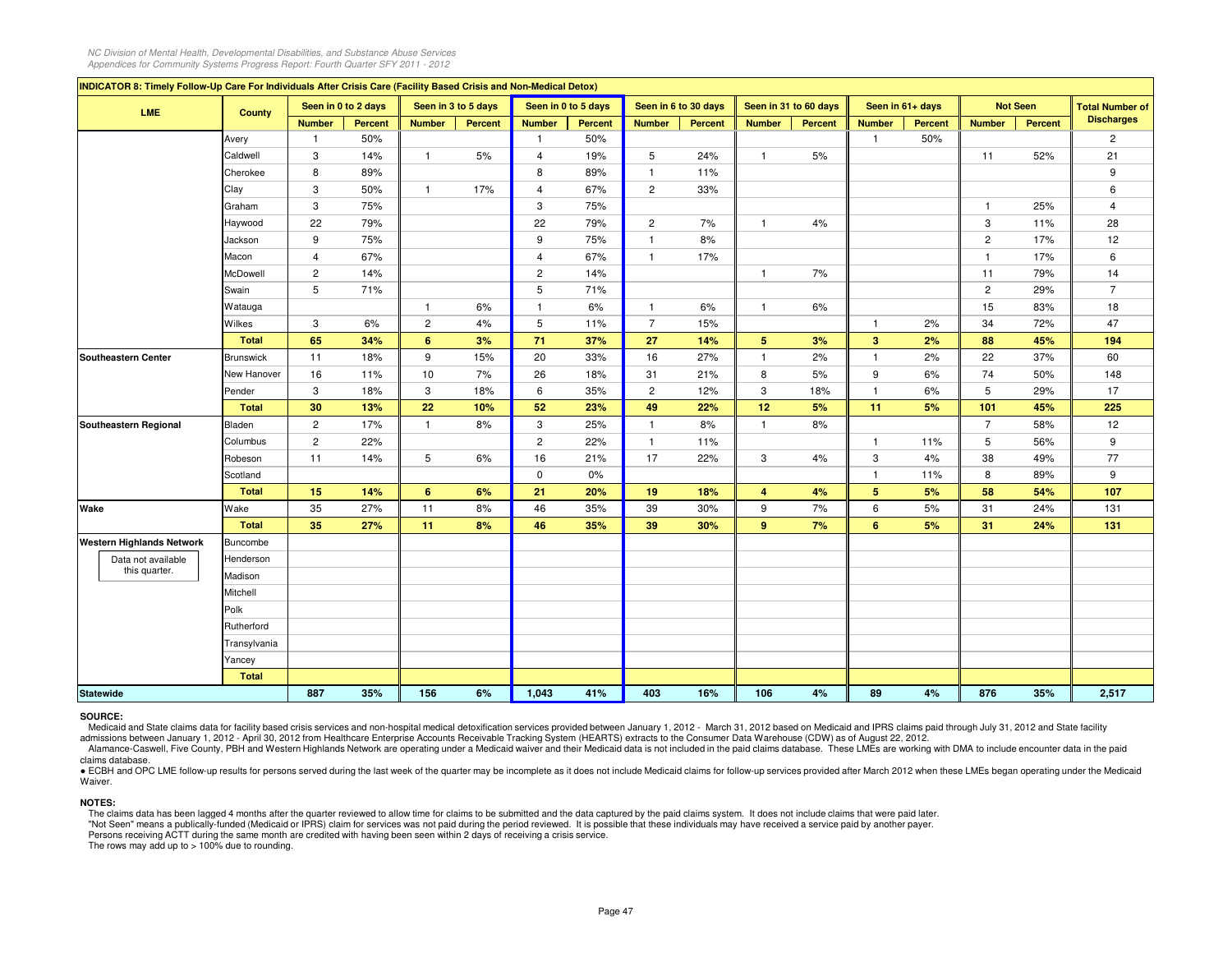$\mathbf{r}$ 

| INDICATOR 9: Medical Care Coordination: Medicaid Recipients That Received A Behavioral Health Service AND A Primary Care Service |                 |                                                                          |               |                         |                                                                |                           |                                               |                        |               |                                       |
|----------------------------------------------------------------------------------------------------------------------------------|-----------------|--------------------------------------------------------------------------|---------------|-------------------------|----------------------------------------------------------------|---------------------------|-----------------------------------------------|------------------------|---------------|---------------------------------------|
|                                                                                                                                  |                 | <b>Medicaid Recipients</b><br><b>That Received an MH,</b>                |               |                         | Of Those That Received An MH, DD, Or SA Service, How Many Were |                           |                                               |                        |               |                                       |
| <b>LME</b>                                                                                                                       | <b>County</b>   | <b>DD, or SA Service</b><br><b>During the</b><br><b>Measurement Year</b> |               | <b>Enrolled in CCNC</b> |                                                                | <b>Enrolled in CCNC +</b> | Received Primary Care   Received Primary Care | Not Enrolled in CCNC + |               | <b>Total Received Primary</b><br>Care |
|                                                                                                                                  |                 | <b>Number</b>                                                            | <b>Number</b> | <b>Percent</b>          | <b>Number</b>                                                  | <b>Percent</b>            | <b>Number</b>                                 | <b>Percent</b>         | <b>Number</b> | <b>Percent</b>                        |
| Alamance-Caswell                                                                                                                 | Alamance        | 2,831                                                                    | 1,923         | 68%                     | 1,787                                                          | 63%                       | 800                                           | 28%                    | 2,587         | 91%                                   |
|                                                                                                                                  | Caswell         | 460                                                                      | 300           | 65%                     | 275                                                            | 60%                       | 136                                           | 30%                    | 411           | 89%                                   |
|                                                                                                                                  | <b>Total</b>    | 3,291                                                                    | 2,223         | 68%                     | 2,062                                                          | 63%                       | 936                                           | 28%                    | 2,998         | 91%                                   |
| <b>Beacon Center</b>                                                                                                             | Edgecombe       | 2,254                                                                    | 1,731         | 77%                     | 1,490                                                          | 66%                       | 471                                           | 21%                    | 1,961         | 87%                                   |
|                                                                                                                                  | Greene          | 569                                                                      | 478           | 84%                     | 445                                                            | 78%                       | 86                                            | 15%                    | 531           | 93%                                   |
|                                                                                                                                  | Nash            | 2,429                                                                    | 1,724         | 71%                     | 1,556                                                          | 64%                       | 632                                           | 26%                    | 2,188         | 90%                                   |
|                                                                                                                                  | Wilson          | 2,456                                                                    | 1,759         | 72%                     | 1,550                                                          | 63%                       | 619                                           | 25%                    | 2,169         | 88%                                   |
|                                                                                                                                  | <b>Total</b>    | 7,708                                                                    | 5,692         | 74%                     | 5,041                                                          | 65%                       | 1,808                                         | 23%                    | 6,849         | 89%                                   |
| <b>CenterPoint</b>                                                                                                               | Davie           | 646                                                                      | 516           | 80%                     | 491                                                            | 76%                       | 106                                           | 16%                    | 597           | 92%                                   |
|                                                                                                                                  | Forsyth         | 7,223                                                                    | 6,183         | 86%                     | 5,488                                                          | 76%                       | 879                                           | 12%                    | 6,367         | 88%                                   |
|                                                                                                                                  | Rockingham      | 2,239                                                                    | 1,379         | 62%                     | 1,252                                                          | 56%                       | 788                                           | 35%                    | 2,040         | 91%                                   |
|                                                                                                                                  | <b>Stokes</b>   | 840                                                                      | 691           | 82%                     | 642                                                            | 76%                       | 135                                           | 16%                    | 777           | 93%                                   |
|                                                                                                                                  | <b>Total</b>    | 10,948                                                                   | 8,769         | 80%                     | 7,873                                                          | 72%                       | 1,908                                         | 17%                    | 9,781         | 89%                                   |
| <b>Crossroads</b>                                                                                                                | Iredell         | 2,686                                                                    | 1,914         | 71%                     | 1,783                                                          | 66%                       | 704                                           | 26%                    | 2,487         | 93%                                   |
|                                                                                                                                  | Surry           | 1,778                                                                    | 1,588         | 89%                     | 1,515                                                          | 85%                       | 158                                           | 9%                     | 1,673         | 94%                                   |
|                                                                                                                                  | Yadkin          | 679                                                                      | 544           | 80%                     | 515                                                            | 76%                       | 120                                           | 18%                    | 635           | 94%                                   |
|                                                                                                                                  | <b>Total</b>    | 5,143                                                                    | 4,046         | 79%                     | 3,813                                                          | 74%                       | 982                                           | 19%                    | 4,795         | 93%                                   |
| <b>Cumberland</b>                                                                                                                | Cumberland      | 8,335                                                                    | 7,257         | 87%                     | 6,613                                                          | 79%                       | 890                                           | 11%                    | 7,503         | 90%                                   |
|                                                                                                                                  | <b>Total</b>    | 8,335                                                                    | 7,257         | 87%                     | 6,613                                                          | 79%                       | 890                                           | 11%                    | 7,503         | 90%                                   |
| <b>Durham Center</b>                                                                                                             | Durham          | 8,351                                                                    | 7,321         | 88%                     | 6,310                                                          | 76%                       | 788                                           | 9%                     | 7,098         | 85%                                   |
|                                                                                                                                  | <b>Total</b>    | 8,351                                                                    | 7,321         | 88%                     | 6,310                                                          | 76%                       | 788                                           | 9%                     | 7,098         | 85%                                   |
| <b>ECBH</b>                                                                                                                      | <b>Beaufort</b> | 1,323                                                                    | 1,065         | 80%                     | 977                                                            | 74%                       | 228                                           | 17%                    | 1,205         | 91%                                   |
|                                                                                                                                  | Bertie          | 629                                                                      | 560           | 89%                     | 509                                                            | 81%                       | 60                                            | 10%                    | 569           | 90%                                   |
|                                                                                                                                  | Camden          | 136                                                                      | 94            | 69%                     | 87                                                             | 64%                       | 37                                            | 27%                    | 124           | 91%                                   |
|                                                                                                                                  | Chowan          | 412                                                                      | 340           | 83%                     | 305                                                            | 74%                       | 64                                            | 16%                    | 369           | 90%                                   |
|                                                                                                                                  | Craven          | 2,168                                                                    | 1,687         | 78%                     | 1,564                                                          | 72%                       | 423                                           | 20%                    | 1,987         | 92%                                   |
|                                                                                                                                  | Currituck       | 280                                                                      | 177           | 63%                     | 159                                                            | 57%                       | 91                                            | 33%                    | 250           | 89%                                   |
|                                                                                                                                  | Dare            | 419                                                                      | 232           | 55%                     | 222                                                            | 53%                       | 166                                           | 40%                    | 388           | 93%                                   |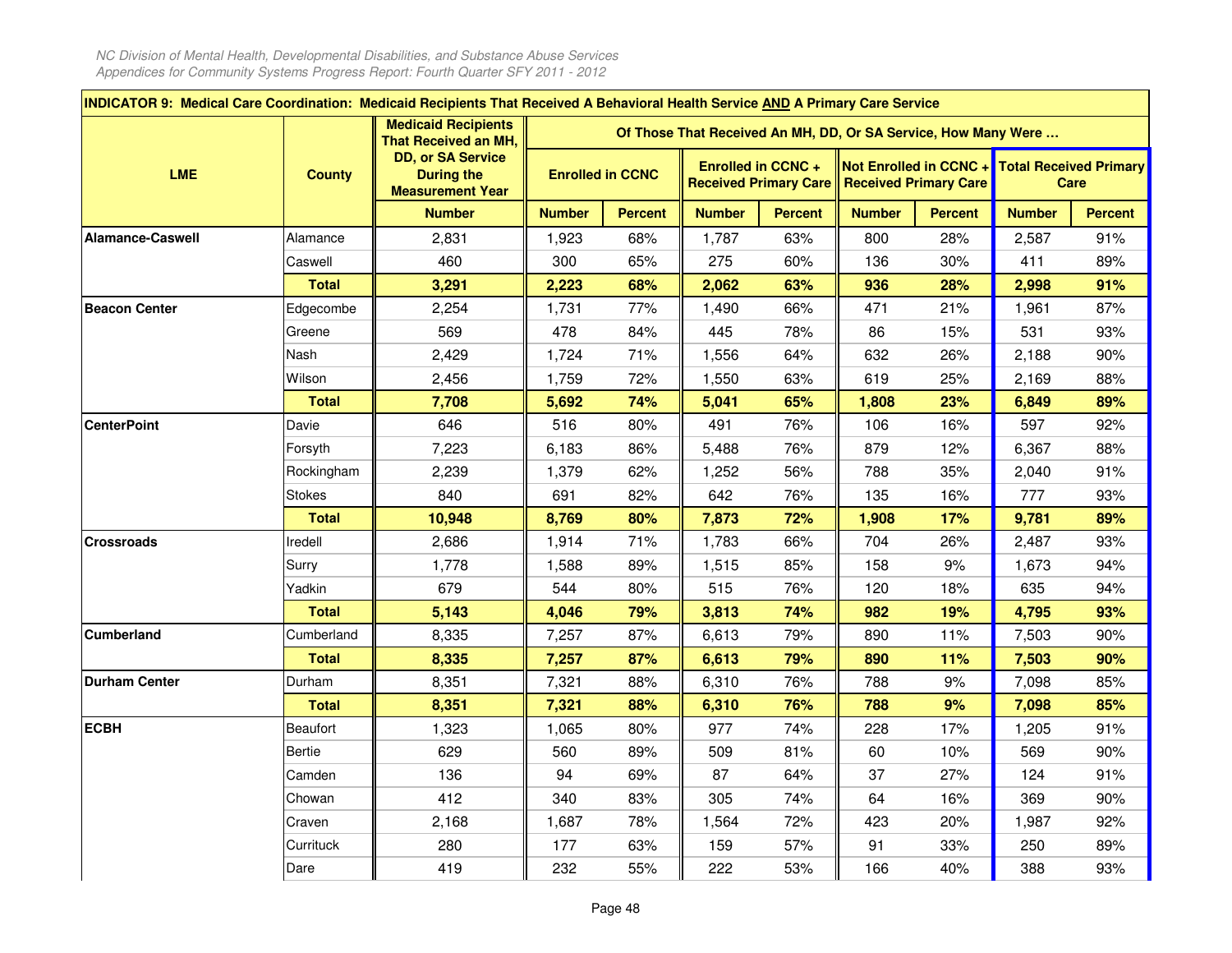$\mathbf{r}$ 

| INDICATOR 9: Medical Care Coordination: Medicaid Recipients That Received A Behavioral Health Service AND A Primary Care Service |               | <b>Medicaid Recipients</b>                                               |               |                         |                                                                |                                                           |               |                                                        |               |                                       |
|----------------------------------------------------------------------------------------------------------------------------------|---------------|--------------------------------------------------------------------------|---------------|-------------------------|----------------------------------------------------------------|-----------------------------------------------------------|---------------|--------------------------------------------------------|---------------|---------------------------------------|
|                                                                                                                                  |               | That Received an MH,                                                     |               |                         | Of Those That Received An MH, DD, Or SA Service, How Many Were |                                                           |               |                                                        |               |                                       |
| <b>LME</b>                                                                                                                       | <b>County</b> | <b>DD, or SA Service</b><br><b>During the</b><br><b>Measurement Year</b> |               | <b>Enrolled in CCNC</b> |                                                                | <b>Enrolled in CCNC +</b><br><b>Received Primary Care</b> |               | Not Enrolled in CCNC +<br><b>Received Primary Care</b> |               | <b>Total Received Primary</b><br>Care |
|                                                                                                                                  |               | <b>Number</b>                                                            | <b>Number</b> | <b>Percent</b>          | <b>Number</b>                                                  | <b>Percent</b>                                            | <b>Number</b> | <b>Percent</b>                                         | <b>Number</b> | <b>Percent</b>                        |
|                                                                                                                                  | Gates         | 187                                                                      | 128           | 68%                     | 109                                                            | 58%                                                       | 51            | 27%                                                    | 160           | 86%                                   |
|                                                                                                                                  | Hertford      | 610                                                                      | 508           | 83%                     | 472                                                            | 77%                                                       | 95            | 16%                                                    | 567           | 93%                                   |
|                                                                                                                                  | Hyde          | 85                                                                       | 68            | 80%                     | 64                                                             | 75%                                                       | 16            | 19%                                                    | 80            | 94%                                   |
|                                                                                                                                  | Jones         | 287                                                                      | 240           | 84%                     | 226                                                            | 79%                                                       | 44            | 15%                                                    | 270           | 94%                                   |
|                                                                                                                                  | Martin        | 994                                                                      | 780           | 78%                     | 696                                                            | 70%                                                       | 196           | 20%                                                    | 892           | 90%                                   |
|                                                                                                                                  | Northampton   | 793                                                                      | 654           | 82%                     | 575                                                            | 73%                                                       | 124           | 16%                                                    | 699           | 88%                                   |
|                                                                                                                                  | Pamlico       | 313                                                                      | 274           | 88%                     | 258                                                            | 82%                                                       | 34            | 11%                                                    | 292           | 93%                                   |
|                                                                                                                                  | Pasquotank    | 934                                                                      | 675           | 72%                     | 622                                                            | 67%                                                       | 204           | 22%                                                    | 826           | 88%                                   |
|                                                                                                                                  | Perquimans    | 268                                                                      | 210           | 78%                     | 192                                                            | 72%                                                       | 52            | 19%                                                    | 244           | 91%                                   |
|                                                                                                                                  | Pitt          | 5,176                                                                    | 4,654         | 90%                     | 4,084                                                          | 79%                                                       | 427           | 8%                                                     | 4,511         | 87%                                   |
|                                                                                                                                  | Tyrrell       | 71                                                                       | 54            | 76%                     | 47                                                             | 66%                                                       | 16            | 23%                                                    | 63            | 89%                                   |
|                                                                                                                                  | Washington    | 626                                                                      | 547           | 87%                     | 467                                                            | 75%                                                       | 64            | 10%                                                    | 531           | 85%                                   |
|                                                                                                                                  | <b>Total</b>  | 15,711                                                                   | 12,947        | 82%                     | 11,635                                                         | 74%                                                       | 2,392         | 15%                                                    | 14,027        | 89%                                   |
| Eastpointe                                                                                                                       | Duplin        | 1,285                                                                    | 1,077         | 84%                     | 977                                                            | 76%                                                       | 196           | 15%                                                    | 1,173         | 91%                                   |
|                                                                                                                                  | Lenoir        | 2,155                                                                    | 1,826         | 85%                     | 1,624                                                          | 75%                                                       | 292           | 14%                                                    | 1,916         | 89%                                   |
|                                                                                                                                  | Sampson       | 1,499                                                                    | 1,004         | 67%                     | 930                                                            | 62%                                                       | 451           | 30%                                                    | 1,381         | 92%                                   |
|                                                                                                                                  | Wayne         | 3,912                                                                    | 3,056         | 78%                     | 2,834                                                          | 72%                                                       | 721           | 18%                                                    | 3,555         | 91%                                   |
|                                                                                                                                  | <b>Total</b>  | 8,851                                                                    | 6,963         | 79%                     | 6,365                                                          | 72%                                                       | 1,660         | 19%                                                    | 8,025         | 91%                                   |
| <b>Five County</b>                                                                                                               | Franklin      | 1,205                                                                    | 889           | 74%                     | 819                                                            | 68%                                                       | 278           | 23%                                                    | 1,097         | 91%                                   |
|                                                                                                                                  | Granville     | 1,196                                                                    | 971           | 81%                     | 901                                                            | 75%                                                       | 190           | 16%                                                    | 1,091         | 91%                                   |
|                                                                                                                                  | Halifax       | 2,228                                                                    | 1,910         | 86%                     | 1,711                                                          | 77%                                                       | 281           | 13%                                                    | 1,992         | 89%                                   |
|                                                                                                                                  | Vance         | 2,188                                                                    | 1,911         | 87%                     | 1,725                                                          | 79%                                                       | 230           | 11%                                                    | 1,955         | 89%                                   |
|                                                                                                                                  | Warren        | 670                                                                      | 480           | 72%                     | 431                                                            | 64%                                                       | 170           | 25%                                                    | 601           | 90%                                   |
|                                                                                                                                  | <b>Total</b>  | 7,487                                                                    | 6,161         | 82%                     | 5,587                                                          | 75%                                                       | 1,149         | 15%                                                    | 6,736         | 90%                                   |
| <b>Guilford Center</b>                                                                                                           | Guilford      | 10,704                                                                   | 6,682         | 62%                     | 5,849                                                          | 55%                                                       | 3,393         | 32%                                                    | 9,242         | 86%                                   |
|                                                                                                                                  | <b>Total</b>  | 10,704                                                                   | 6,682         | 62%                     | 5,849                                                          | 55%                                                       | 3,393         | 32%                                                    | 9,242         | 86%                                   |
| Johnston                                                                                                                         | Johnston      | 4,045                                                                    | 2,972         | 73%                     | 2,731                                                          | 68%                                                       | 904           | 22%                                                    | 3,635         | 90%                                   |
|                                                                                                                                  | <b>Total</b>  | 4,045                                                                    | 2,972         | 73%                     | 2,731                                                          | 68%                                                       | 904           | 22%                                                    | 3,635         | 90%                                   |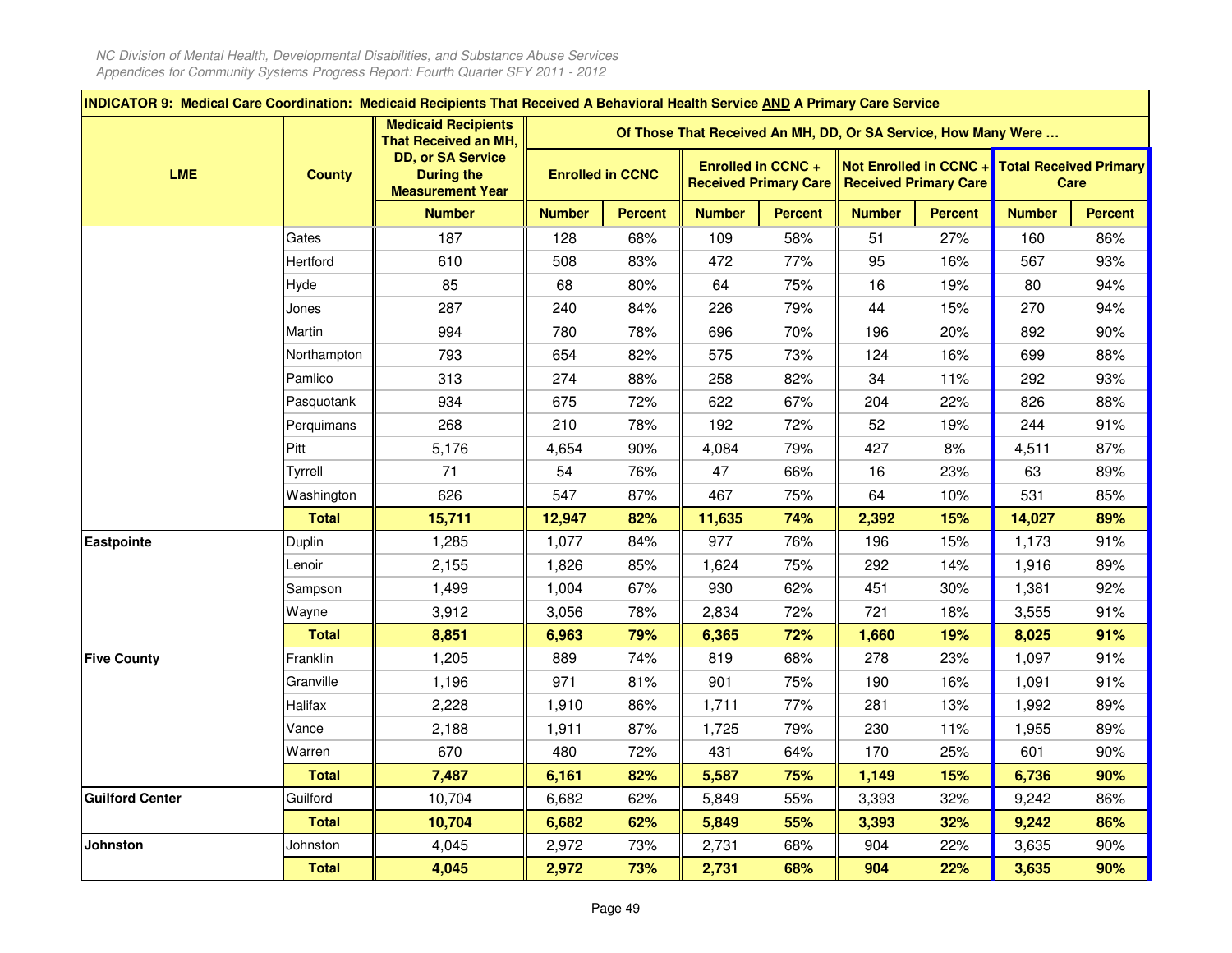$\mathbf{r}$ 

| <b>INDICATOR 9: Medical Care Coordination: Medicaid Recipients That Received A Behavioral Health Service AND A Primary Care Service</b> |               |                                                                          |               |                         |                                                                |                                                           |               |                                                        |                               |                |
|-----------------------------------------------------------------------------------------------------------------------------------------|---------------|--------------------------------------------------------------------------|---------------|-------------------------|----------------------------------------------------------------|-----------------------------------------------------------|---------------|--------------------------------------------------------|-------------------------------|----------------|
|                                                                                                                                         |               | <b>Medicaid Recipients</b><br>That Received an MH,                       |               |                         | Of Those That Received An MH, DD, Or SA Service, How Many Were |                                                           |               |                                                        |                               |                |
| <b>LME</b>                                                                                                                              | <b>County</b> | <b>DD, or SA Service</b><br><b>During the</b><br><b>Measurement Year</b> |               | <b>Enrolled in CCNC</b> |                                                                | <b>Enrolled in CCNC +</b><br><b>Received Primary Care</b> |               | Not Enrolled in CCNC +<br><b>Received Primary Care</b> | <b>Total Received Primary</b> | Care           |
|                                                                                                                                         |               | <b>Number</b>                                                            | <b>Number</b> | <b>Percent</b>          | <b>Number</b>                                                  | <b>Percent</b>                                            | <b>Number</b> | <b>Percent</b>                                         | <b>Number</b>                 | <b>Percent</b> |
| Mecklenburg                                                                                                                             | Mecklenburg   | 17,662                                                                   | 15,715        | 89%                     | 13,893                                                         | 79%                                                       | 1,688         | 10%                                                    | 15,581                        | 88%            |
|                                                                                                                                         | <b>Total</b>  | 17,662                                                                   | 15,715        | 89%                     | 13,893                                                         | 79%                                                       | 1,688         | 10%                                                    | 15,581                        | 88%            |
| <b>Mental Health Partners</b>                                                                                                           | <b>Burke</b>  | 2,494                                                                    | 1,840         | 74%                     | 1,757                                                          | 70%                                                       | 542           | 22%                                                    | 2,299                         | 92%            |
|                                                                                                                                         | Catawba       | 3,421                                                                    | 2,363         | 69%                     | 2,227                                                          | 65%                                                       | 913           | 27%                                                    | 3,140                         | 92%            |
|                                                                                                                                         | <b>Total</b>  | 5,915                                                                    | 4,203         | 71%                     | 3,984                                                          | 67%                                                       | 1,455         | 25%                                                    | 5,439                         | 92%            |
| <b>Onslow-Carteret</b>                                                                                                                  | Carteret      | 1,413                                                                    | 1,131         | 80%                     | 1,058                                                          | 75%                                                       | 234           | 17%                                                    | 1,292                         | 91%            |
|                                                                                                                                         | Onslow        | 2,821                                                                    | 2,472         | 88%                     | 2,268                                                          | 80%                                                       | 286           | 10%                                                    | 2,554                         | 91%            |
|                                                                                                                                         | <b>Total</b>  | 4,234                                                                    | 3,603         | 85%                     | 3,326                                                          | 79%                                                       | 520           | 12%                                                    | 3,846                         | 91%            |
| Orange-Person-Chatham                                                                                                                   | Chatham       | 790                                                                      | 642           | 81%                     | 594                                                            | 75%                                                       | 133           | 17%                                                    | 727                           | 92%            |
|                                                                                                                                         | Orange        | 2,168                                                                    | 1,530         | 71%                     | 1,386                                                          | 64%                                                       | 528           | 24%                                                    | 1,914                         | 88%            |
|                                                                                                                                         | Person        | 1,121                                                                    | 952           | 85%                     | 872                                                            | 78%                                                       | 147           | 13%                                                    | 1,019                         | 91%            |
|                                                                                                                                         | <b>Total</b>  | 4,079                                                                    | 3,124         | 77%                     | 2,852                                                          | 70%                                                       | 808           | 20%                                                    | 3,660                         | 90%            |
| <b>Pathways</b>                                                                                                                         | Cleveland     | 4,301                                                                    | 3,130         | 73%                     | 2,897                                                          | 67%                                                       | 1,060         | 25%                                                    | 3,957                         | 92%            |
|                                                                                                                                         | Gaston        | 7,281                                                                    | 5,751         | 79%                     | 5,243                                                          | 72%                                                       | 1,375         | 19%                                                    | 6,618                         | 91%            |
|                                                                                                                                         | Lincoln       | 1,817                                                                    | 1,423         | 78%                     | 1,348                                                          | 74%                                                       | 353           | 19%                                                    | 1,701                         | 94%            |
|                                                                                                                                         | <b>Total</b>  | 13,399                                                                   | 10,304        | 77%                     | 9,488                                                          | 71%                                                       | 2,788         | 21%                                                    | 12,276                        | 92%            |
| <b>PBH</b>                                                                                                                              | Cabarrus      | 2,985                                                                    | 2,576         | 86%                     | 2,446                                                          | 82%                                                       | 362           | 12%                                                    | 2,808                         | 94%            |
|                                                                                                                                         | Davidson      | 2,684                                                                    | 2,187         | 81%                     | 2,019                                                          | 75%                                                       | 429           | 16%                                                    | 2,448                         | 91%            |
|                                                                                                                                         | Rowan         | 3,561                                                                    | 2,987         | 84%                     | 2,775                                                          | 78%                                                       | 502           | 14%                                                    | 3,277                         | 92%            |
|                                                                                                                                         | Stanly        | 1,690                                                                    | 1,347         | 80%                     | 1,286                                                          | 76%                                                       | 304           | 18%                                                    | 1,590                         | 94%            |
|                                                                                                                                         | Union         | 1,986                                                                    | 1,637         | 82%                     | 1,512                                                          | 76%                                                       | 306           | 15%                                                    | 1,818                         | 92%            |
|                                                                                                                                         | <b>Total</b>  | 12,906                                                                   | 10,734        | 83%                     | 10,038                                                         | 78%                                                       | 1,903         | 15%                                                    | 11,941                        | 93%            |
| <b>Sandhills Center</b>                                                                                                                 | Anson         | 897                                                                      | 722           | 80%                     | 647                                                            | 72%                                                       | 155           | 17%                                                    | 802                           | 89%            |
|                                                                                                                                         | Harnett       | 2,296                                                                    | 1,748         | 76%                     | 1,626                                                          | 71%                                                       | 473           | 21%                                                    | 2,099                         | 91%            |
|                                                                                                                                         | Hoke          | 1,188                                                                    | 1,018         | 86%                     | 942                                                            | 79%                                                       | 148           | 12%                                                    | 1,090                         | 92%            |
|                                                                                                                                         | Lee           | 1,235                                                                    | 985           | 80%                     | 914                                                            | 74%                                                       | 206           | 17%                                                    | 1,120                         | 91%            |
|                                                                                                                                         | Montgomery    | 676                                                                      | 500           | 74%                     | 470                                                            | 70%                                                       | 156           | 23%                                                    | 626                           | 93%            |
|                                                                                                                                         | Moore         | 1,533                                                                    | 1,280         | 83%                     | 1,180                                                          | 77%                                                       | 224           | 15%                                                    | 1,404                         | 92%            |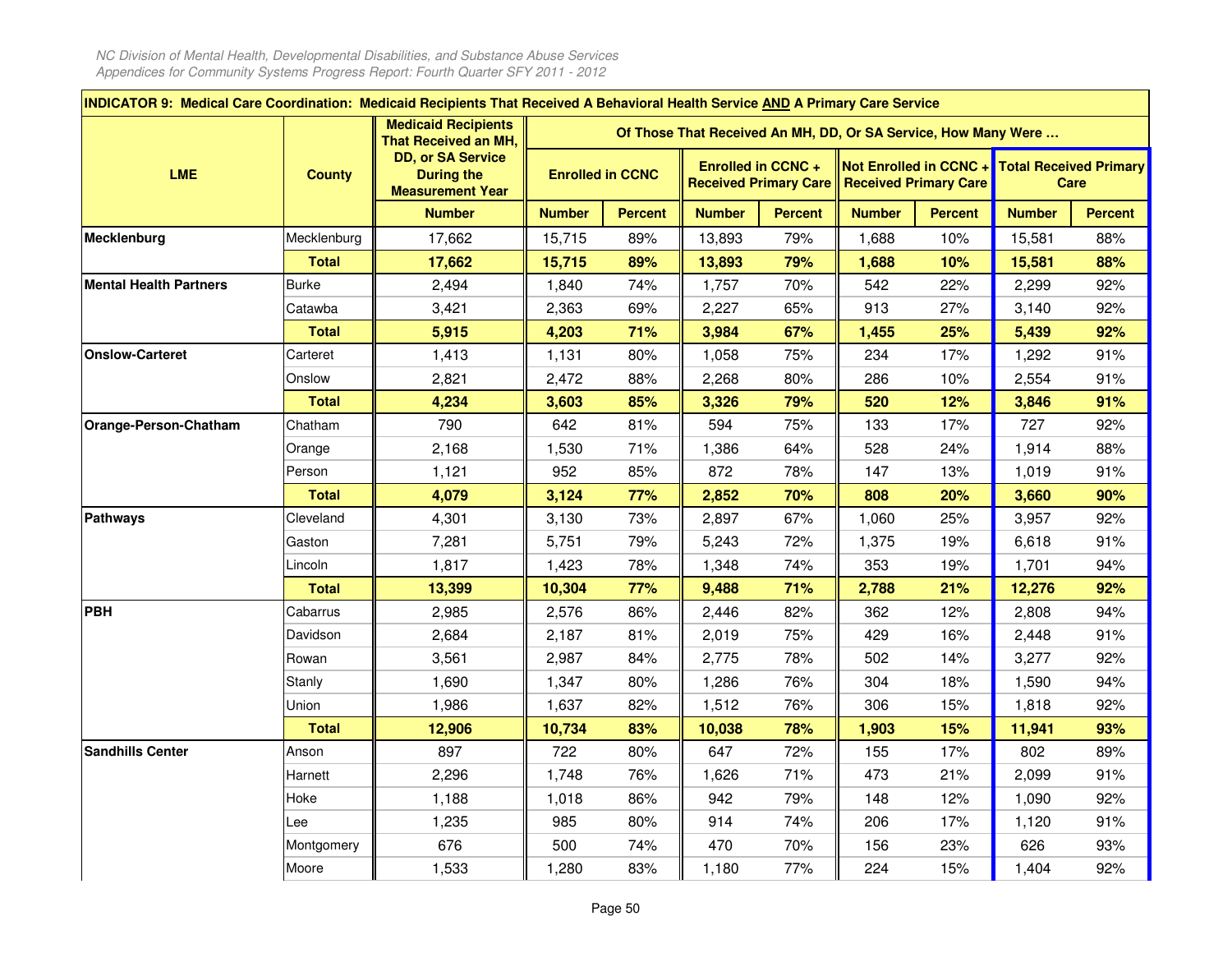| INDICATOR 9: Medical Care Coordination: Medicaid Recipients That Received A Behavioral Health Service AND A Primary Care Service |                  |                                                                          |               |                         |                                                                |                                                           |               |                                                        |               |                                       |
|----------------------------------------------------------------------------------------------------------------------------------|------------------|--------------------------------------------------------------------------|---------------|-------------------------|----------------------------------------------------------------|-----------------------------------------------------------|---------------|--------------------------------------------------------|---------------|---------------------------------------|
|                                                                                                                                  |                  | <b>Medicaid Recipients</b><br>That Received an MH,                       |               |                         | Of Those That Received An MH, DD, Or SA Service, How Many Were |                                                           |               |                                                        |               |                                       |
| <b>LME</b>                                                                                                                       | <b>County</b>    | <b>DD, or SA Service</b><br><b>During the</b><br><b>Measurement Year</b> |               | <b>Enrolled in CCNC</b> |                                                                | <b>Enrolled in CCNC +</b><br><b>Received Primary Care</b> |               | Not Enrolled in CCNC +<br><b>Received Primary Care</b> |               | <b>Total Received Primary</b><br>Care |
|                                                                                                                                  |                  | <b>Number</b>                                                            | <b>Number</b> | <b>Percent</b>          | <b>Number</b>                                                  | <b>Percent</b>                                            | <b>Number</b> | <b>Percent</b>                                         | <b>Number</b> | <b>Percent</b>                        |
|                                                                                                                                  | Randolph         | 3,152                                                                    | 2,155         | 68%                     | 2,020                                                          | 64%                                                       | 859           | 27%                                                    | 2,879         | 91%                                   |
|                                                                                                                                  | Richmond         | 1,809                                                                    | 1,575         | 87%                     | 1,445                                                          | 80%                                                       | 205           | 11%                                                    | 1,650         | 91%                                   |
|                                                                                                                                  | <b>Total</b>     | 12,786                                                                   | 9,983         | 78%                     | 9,244                                                          | 72%                                                       | 2,426         | 19%                                                    | 11,670        | 91%                                   |
| <b>Smoky Mountain Center</b>                                                                                                     | Alexander        | 740                                                                      | 562           | 76%                     | 525                                                            | 71%                                                       | 150           | 20%                                                    | 675           | 91%                                   |
|                                                                                                                                  | Alleghany        | 324                                                                      | 254           | 78%                     | 239                                                            | 74%                                                       | 59            | 18%                                                    | 298           | 92%                                   |
|                                                                                                                                  | Ashe             | 668                                                                      | 503           | 75%                     | 473                                                            | 71%                                                       | 143           | 21%                                                    | 616           | 92%                                   |
|                                                                                                                                  | Avery            | 356                                                                      | 289           | 81%                     | 259                                                            | 73%                                                       | 55            | 15%                                                    | 314           | 88%                                   |
|                                                                                                                                  | Caldwell         | 2,141                                                                    | 1,564         | 73%                     | 1,481                                                          | 69%                                                       | 525           | 25%                                                    | 2,006         | 94%                                   |
|                                                                                                                                  | Cherokee         | 705                                                                      | 473           | 67%                     | 445                                                            | 63%                                                       | 205           | 29%                                                    | 650           | 92%                                   |
|                                                                                                                                  | Clay             | 258                                                                      | 122           | 47%                     | 117                                                            | 45%                                                       | 127           | 49%                                                    | 244           | 95%                                   |
|                                                                                                                                  | Graham           | 259                                                                      | 203           | 78%                     | 189                                                            | 73%                                                       | 43            | 17%                                                    | 232           | 90%                                   |
|                                                                                                                                  | Haywood          | 2,001                                                                    | 1,678         | 84%                     | 1,573                                                          | 79%                                                       | 276           | 14%                                                    | 1,849         | 92%                                   |
|                                                                                                                                  | Jackson          | 882                                                                      | 624           | 71%                     | 580                                                            | 66%                                                       | 224           | 25%                                                    | 804           | 91%                                   |
|                                                                                                                                  | Macon            | 695                                                                      | 492           | 71%                     | 475                                                            | 68%                                                       | 183           | 26%                                                    | 658           | 95%                                   |
|                                                                                                                                  | McDowell         | 1,263                                                                    | 982           | 78%                     | 889                                                            | 70%                                                       | 235           | 19%                                                    | 1,124         | 89%                                   |
|                                                                                                                                  | Swain            | 409                                                                      | 263           | 64%                     | 242                                                            | 59%                                                       | 119           | 29%                                                    | 361           | 88%                                   |
|                                                                                                                                  | Watauga          | 565                                                                      | 408           | 72%                     | 383                                                            | 68%                                                       | 135           | 24%                                                    | 518           | 92%                                   |
|                                                                                                                                  | Wilkes           | 1,713                                                                    | 1,499         | 88%                     | 1,433                                                          | 84%                                                       | 173           | 10%                                                    | 1,606         | 94%                                   |
|                                                                                                                                  | <b>Total</b>     | 12,979                                                                   | 9,916         | 76%                     | 9,303                                                          | 72%                                                       | 2,652         | 20%                                                    | 11,955        | 92%                                   |
| <b>Southeastern Center</b>                                                                                                       | <b>Brunswick</b> | 2,522                                                                    | 1,916         | 76%                     | 1,783                                                          | 71%                                                       | 540           | 21%                                                    | 2,323         | 92%                                   |
|                                                                                                                                  | New Hanover      | 5,355                                                                    | 4,471         | 83%                     | 4,149                                                          | 77%                                                       | 751           | 14%                                                    | 4,900         | 92%                                   |
|                                                                                                                                  | Pender           | 1,199                                                                    | 1,017         | 85%                     | 958                                                            | 80%                                                       | 157           | 13%                                                    | 1,115         | 93%                                   |
|                                                                                                                                  | <b>Total</b>     | 9,076                                                                    | 7,404         | 82%                     | 6,890                                                          | 76%                                                       | 1,448         | 16%                                                    | 8,338         | 92%                                   |
| Southeastern Regional                                                                                                            | Bladen           | 1,020                                                                    | 870           | 85%                     | 820                                                            | 80%                                                       | 134           | 13%                                                    | 954           | 94%                                   |
|                                                                                                                                  | Columbus         | 1,930                                                                    | 1,628         | 84%                     | 1,497                                                          | 78%                                                       | 268           | 14%                                                    | 1,765         | 91%                                   |
|                                                                                                                                  | Robeson          | 4,903                                                                    | 4,068         | 83%                     | 3,744                                                          | 76%                                                       | 742           | 15%                                                    | 4,486         | 91%                                   |
|                                                                                                                                  | Scotland         | 1,538                                                                    | 1,356         | 88%                     | 1,246                                                          | 81%                                                       | 153           | 10%                                                    | 1,399         | 91%                                   |
|                                                                                                                                  | <b>Total</b>     | 9,391                                                                    | 7,922         | 84%                     | 7,307                                                          | 78%                                                       | 1,297         | 14%                                                    | 8,604         | 92%                                   |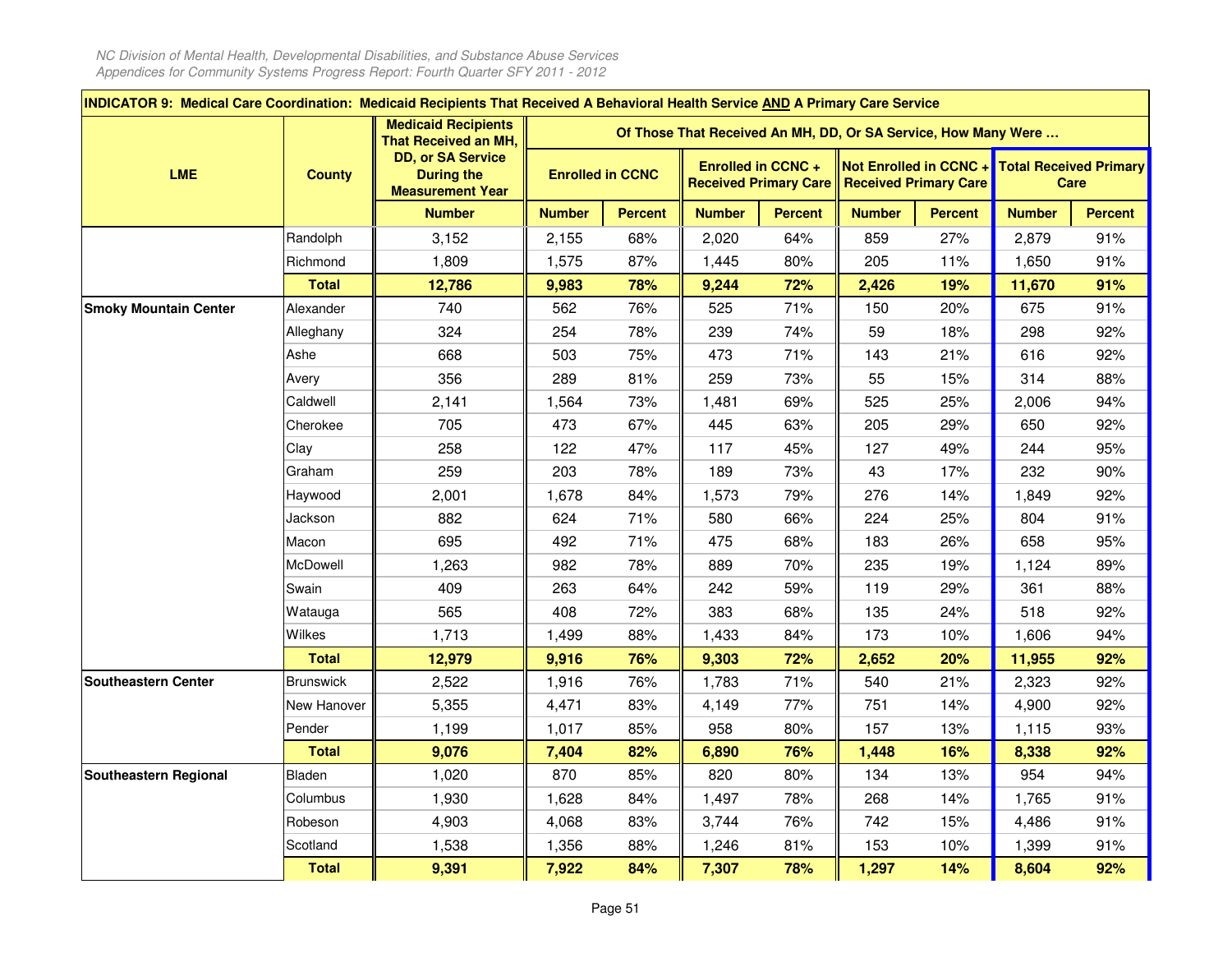|                                  | INDICATOR 9: Medical Care Coordination: Medicaid Recipients That Received A Behavioral Health Service AND A Primary Care Service |                                                                   |               |                         |                                                                |                    |               |                                                                                                       |               |                |  |  |  |
|----------------------------------|----------------------------------------------------------------------------------------------------------------------------------|-------------------------------------------------------------------|---------------|-------------------------|----------------------------------------------------------------|--------------------|---------------|-------------------------------------------------------------------------------------------------------|---------------|----------------|--|--|--|
|                                  |                                                                                                                                  | <b>Medicaid Recipients</b><br><b>That Received an MH,   </b>      |               |                         | Of Those That Received An MH, DD, Or SA Service, How Many Were |                    |               |                                                                                                       |               |                |  |  |  |
| <b>LME</b>                       | <b>County</b>                                                                                                                    | <b>DD, or SA Service</b><br>During the<br><b>Measurement Year</b> |               | <b>Enrolled in CCNC</b> |                                                                | Enrolled in CCNC + |               | Not Enrolled in CCNC + Total Received Primary<br><b>Received Primary Care   Received Primary Care</b> |               | Care           |  |  |  |
|                                  |                                                                                                                                  | <b>Number</b>                                                     | <b>Number</b> | <b>Percent</b>          | <b>Number</b>                                                  | <b>Percent</b>     | <b>Number</b> | <b>Percent</b>                                                                                        | <b>Number</b> | <b>Percent</b> |  |  |  |
| Wake                             | Wake                                                                                                                             | 13,408                                                            | 11,101        | 83%                     | 9,826                                                          | 73%                | 1,867         | 14%                                                                                                   | 11,693        | 87%            |  |  |  |
|                                  | <b>Total</b>                                                                                                                     | 13,408                                                            | 11,101        | 83%                     | 9,826                                                          | 73%                | 1,867         | 14%                                                                                                   | 11,693        | 87%            |  |  |  |
| <b>Western Highlands Network</b> | Buncombe                                                                                                                         | 6,028                                                             | 4,623         | 77%                     | 4,306                                                          | 71%                | 1,137         | 19%                                                                                                   | 5,443         | 90%            |  |  |  |
| See footnote.                    | Henderson                                                                                                                        | 1,880                                                             | 1,441         | 77%                     | 1,364                                                          | 73%                | 405           | 22%                                                                                                   | 1,769         | 94%            |  |  |  |
|                                  | Madison                                                                                                                          | 527                                                               | 435           | 83%                     | 418                                                            | 79%                | 81            | 15%                                                                                                   | 499           | 95%            |  |  |  |
|                                  | Mitchell                                                                                                                         | 329                                                               | 273           | 83%                     | 239                                                            | 73%                | 47            | 14%                                                                                                   | 286           | 87%            |  |  |  |
|                                  | Polk                                                                                                                             | 410                                                               | 246           | 60%                     | 232                                                            | 57%                | 143           | 35%                                                                                                   | 375           | 91%            |  |  |  |
|                                  | Rutherford                                                                                                                       | 2,150                                                             | 1,590         | 74%                     | 1,410                                                          | 66%                | 496           | 23%                                                                                                   | 1.906         | 89%            |  |  |  |
|                                  | Transylvania                                                                                                                     | 636                                                               | 498           | 78%                     | 467                                                            | 73%                | 124           | 19%                                                                                                   | 591           | 93%            |  |  |  |
|                                  | Yancey                                                                                                                           | 466                                                               | 391           | 84%                     | 374                                                            | $80\%$             | 61            | 13%                                                                                                   | 435           | 93%            |  |  |  |
|                                  | <b>Total</b>                                                                                                                     | 12,426                                                            | 9,497         | 76%                     | 8,810                                                          | 71%                | 2,494         | 20%                                                                                                   | 11,304        | 91%            |  |  |  |
| <b>Statewide</b>                 |                                                                                                                                  | 218,835                                                           | 174,539       | 80%                     | 158,840                                                        | 73%                | 38,156        | 17%                                                                                                   | 196,996       | 90%            |  |  |  |

# **SOURCE:**

Medicaid claims data for MH/DD/SA services provided between April 1, 2011 - March 31, 2012 (based on Medicaid claims paid through July 31, 2012). Medicaid IDs for individuals who were continuously enrolled in Medicaid and received <sup>a</sup> MH/DD/SA service during the measurement period were provided by DMH/DD/SAS and PBH to Community Care of North Carolina (CCNC) who matched the data to CCNC enrollment and Medicaid claims data for primary care and preventive health services provided between **April 1, 2009 - March 31, 2012**. Summary data was then provided to DMH/DD/SAS by CCNC 9/1212. Data for WHN is incomplete and does not include Medicaid claims for newindividuals receiving MH/DD/SA services between January <sup>1</sup> - March 31, 2012 after implementation of the Medicaid Waiver.

# **NOTES:**

Claims data has been lagged 4 months after the measurement year to allow time for claims to be submitted and the data captured by the paid claims system. It does not include claims that were paid later.

**Continuous enrollment:** Medicaid recipients must be continuously enrolled in Medicaid for at least <sup>11</sup> months during the measurement year in order to be included in themeasure. These months need not be consecutive.

**Measurement year**: The measurement year is <sup>a</sup> moving one-year period ending the last day of the previous quarter. This allows 4 months of paid claims data following the endof the year. The measurement year and "claims paid through" dates are listed above under "Source".

**Look-back period for the primary care/preventive health visit:** Two years for ages 7-19, one year for all others ending the last day of the measurement year.

**All percentages** are based on the number of Medicaid recipients in the first column that received an MH/DD/SA service.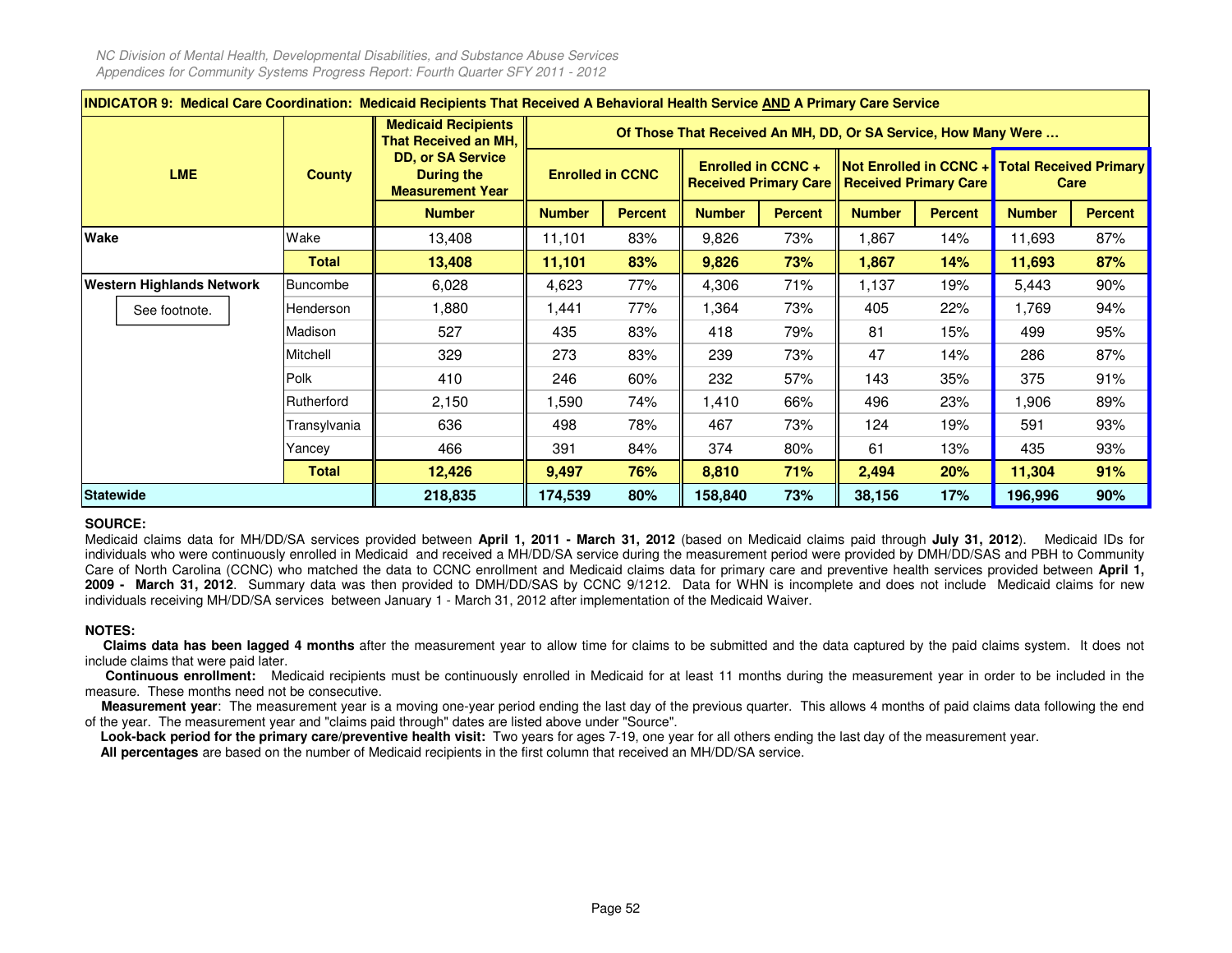# **APPENDIX B: Local Management Entities (LMEs), Abbreviations, Member Counties, Population, Medicaid Enrollees, Population Density, and Urban/Rural Designation**

| LME:             | Alamance-Caswell (AC)  |                                       |              |                                     |        |              |  |                                 |             |              |                 |     |                |                        |
|------------------|------------------------|---------------------------------------|--------------|-------------------------------------|--------|--------------|--|---------------------------------|-------------|--------------|-----------------|-----|----------------|------------------------|
| Region:          |                        |                                       |              |                                     |        | Central      |  |                                 |             |              |                 |     |                |                        |
| County(ies)      |                        | <b>July 2011 Population Estimates</b> |              | <b>July 2011 Medicaid Enrollees</b> |        |              |  | <b>Medicaid % of Population</b> |             | Area         | <b>Persons</b>  |     | Urban $(2200)$ |                        |
|                  | Ages $0-17$ Ages $18+$ |                                       | <b>Total</b> | Ages $0-17$ Ages $18+$              |        | <b>Total</b> |  | <b>Ages 0-17</b>                | Ages $18 +$ | <b>Total</b> | <b>Sq Miles</b> |     |                | Per Sq Mi Rural (<200) |
| Alamance         | 35.880                 | 118.313                               | 154.193      | 14.499                              | 10.710 | 25.209       |  | 40.4%                           | 9.1%        | 16.3%        | 429.99          | 359 |                | Urban                  |
| Caswell          | 4.710                  | 19.012                                | 23.722       | 2,269                               | 2,803  | 5,072        |  | 48.2%                           | 14.7%       | 21.4%        | 424.67          | 56  |                | Rural                  |
| 2 counties       | 40.590                 | 137.325                               | 177.915      | 16.768                              | 13.513 | 30.281       |  | 41.3%                           | 9.8%        | 17.0%        | 854.66          | 208 |                |                        |
| % of State Total | 1.8%                   | 1.8%                                  | $1.8\%$      | $.9\%$                              | .8%    | l.9%         |  |                                 |             |              | 1.8%            |     |                |                        |

# **LME: The Beacon Center Region: Eastern July 2011 Population Estimates July 2011 Medicaid Enrollees Medicaid % of Population Area Persons Urban (≥200) Ages 0-17 Ages 18+ Total Ages 0-17 Ages 18+ Total Ages 0-17 Ages 18+ Total Sq Miles Per Sq Mi Rural (<200)** Edgecombe 13,733 43,363 57,096 8,651 8,812 17,463 63.0% 20.3% 30.6% 505.03 113 Rural Greene 4,876 16,479 21,355 2,693 1,842 4,535 55.2% 11.2% 21.2% 265.40 80 Rural Nash 23,019 74,447 97,466 9,810 9,555 19,365 42.6% 12.8% 19.9% 540.27 180 Rural Wilson 20,094 62,329 82,423 9,694 8,276 17,970 48.2% 13.3% 21.8% 371.09 222 **Urban** 4 counties 61,722 196,618 258,340 30,848 28,485 59,333 50.0% 14.5% 23.0% 1,681.79 154 % of State Total 2.7% 2.6% 2.7% 3.5% 3.9% 3.7% 3.5% **County(ies)**

# **LME: CenterPoint Human Services**

| Region:          |                  |                                       |              |        |                                     | Central      |                  |                                 |              |                 |                |                          |
|------------------|------------------|---------------------------------------|--------------|--------|-------------------------------------|--------------|------------------|---------------------------------|--------------|-----------------|----------------|--------------------------|
| County(ies)      |                  | <b>July 2011 Population Estimates</b> |              |        | <b>July 2011 Medicaid Enrollees</b> |              |                  | <b>Medicaid % of Population</b> |              | Area            | <b>Persons</b> | Urban $(2200)$           |
|                  | <b>Ages 0-17</b> | Ages $18+$                            | <b>Total</b> |        | Ages $0-17$ Ages $18+$              | <b>Total</b> | <b>Ages 0-17</b> | Ages $18+$                      | <b>Total</b> | <b>Sq Miles</b> |                | Per Sq Mi   Rural (<200) |
| Davie            | 9.740            | 32.192                                | 41.932       | 3,160  | 2.541                               | 5.701        | 32.4%            | 7.9%                            | 13.6%        | 265.18          | 158            | Rural                    |
| Forsyth          | 86.025           | 270.218                               | 356.243      | 34.418 | 23.878                              | 58.296       | 40.0%            | 8.8%                            | 16.4%        | 409.60          | 870            | Urban                    |
| Rockingham       | 20.556           | 73.696                                | 94.252       | 9,023  | 9.768                               | 18.791       | 43.9%            | 13.3%                           | 19.9%        | 566.44          | 166            | Rural                    |
| <b>Stokes</b>    | 10.317           | 37.467                                | 47,784       | 3,533  | 3.483                               | 7,016        | 34.2%            | 9.3%                            | 14.7%        | 451.84          | 106            | Rural                    |
| 4 counties       | 126.638          | 413.573                               | 540.211      | 50.134 | 39.670                              | 89.804       | 39.6%            | 9.6%                            | 16.6%        | 1,693.06        | 319            |                          |
| % of State Total | 5.5%             | 5.6%                                  | $5.5\%$      | 5.7%   | 5.4%                                | 5.6%         |                  |                                 |              | 3.5%            |                |                          |

### **LME: Crossroads Behavioral Healthcare Region: Western July 2011 Population Estimates July 2011 Medicaid Enrollees Medicaid % of Population <b>Area Persons | Urban (≥**200) **Ages 0-17 Ages 18+ Total Ages 0-17 Ages 18+ Total Ages 0-17 Ages 18+ Total Sq Miles Per Sq Mi Rural (<200)** Iredell 40,630 122,155 162,785 12,598 9,948 22,546 31.0% 8.1% 13.9% 575.51 283 **Urban** Surry 17,098 57,148 74,246 7,674 7,443 15,117 44.9% 13.0% 20.4% 536.56 138 Rural Yadkin 8,846 29,784 38,630 3,583 2,907 6,490 40.5% 9.8% 16.8% 335.55 115 Rural 3 counties 66,574 209,087 275,661 23,855 20,298 44,153 35.8% 9.7% 16.0% 1,447.62 190 % of State Total 2.9% 2.8% 2.8% 2.7% 2.8% 2.7% 3.0% **County(ies)**

# **LME: Cumberland County Mental Health Center Region: Eastern**

| County(ies)      |                        | <b>July 2011 Population Estimates</b> |         |                        | <b>July 2011 Medicaid Enrollees</b> |        |                  | <b>Medicaid % of Population</b> |       | Area     |     | Persons   Urban (2200) |
|------------------|------------------------|---------------------------------------|---------|------------------------|-------------------------------------|--------|------------------|---------------------------------|-------|----------|-----|------------------------|
|                  | Ages $0-17$ Ages $18+$ |                                       | Total   | Ages $0-17$ Ages $18+$ |                                     | Total  | <b>Ages 0-17</b> | Ages $18+$                      | Total | Sa Miles |     | Per Sa Mi Rural (<200) |
| Cumberland       | 89.052                 | 244.540                               | 333.592 | 32.603                 | 27.874                              | 60.477 | 36.6%            | 11.4%                           | 18.1% | 652.72   | 511 | Urban                  |
| % of State Total | 3.9%                   | 3.3%                                  | 3.4%    | 3.7%                   | 3.8%                                | 3.8%   |                  |                                 |       | 1.3%     |     |                        |

# **LME: The Durham Center**

| Region:          |                        |                                       |              |                        |                                     | Central      |  |                  |                                 |              |        |     |                                     |
|------------------|------------------------|---------------------------------------|--------------|------------------------|-------------------------------------|--------------|--|------------------|---------------------------------|--------------|--------|-----|-------------------------------------|
| County(ies)      |                        | <b>July 2011 Population Estimates</b> |              |                        | <b>July 2011 Medicaid Enrollees</b> |              |  |                  | <b>Medicaid % of Population</b> |              | Area   |     | Persons Urban (≥200)                |
|                  | Ages $0-17$ Ages $18+$ |                                       | <b>Total</b> | Ages $0-17$ Ages $18+$ |                                     | <b>Total</b> |  | <b>Ages 0-17</b> | Ages $18+$                      | <b>Total</b> |        |     | Sa Miles   Per Sa Mi   Rural (<200) |
| Durham           | 61.636                 | 212.743                               | 274.379      | 25.216                 | 18.133                              | 43.349       |  | 40.9%            | 8.5%                            | 15.8%        | 290.32 | 945 | Urban                               |
| % of State Total | 2.7%                   | 2.9%                                  | 2.8%         | 2.9%                   | 2.5%                                | 2.7%         |  |                  |                                 |              | 0.6%   |     |                                     |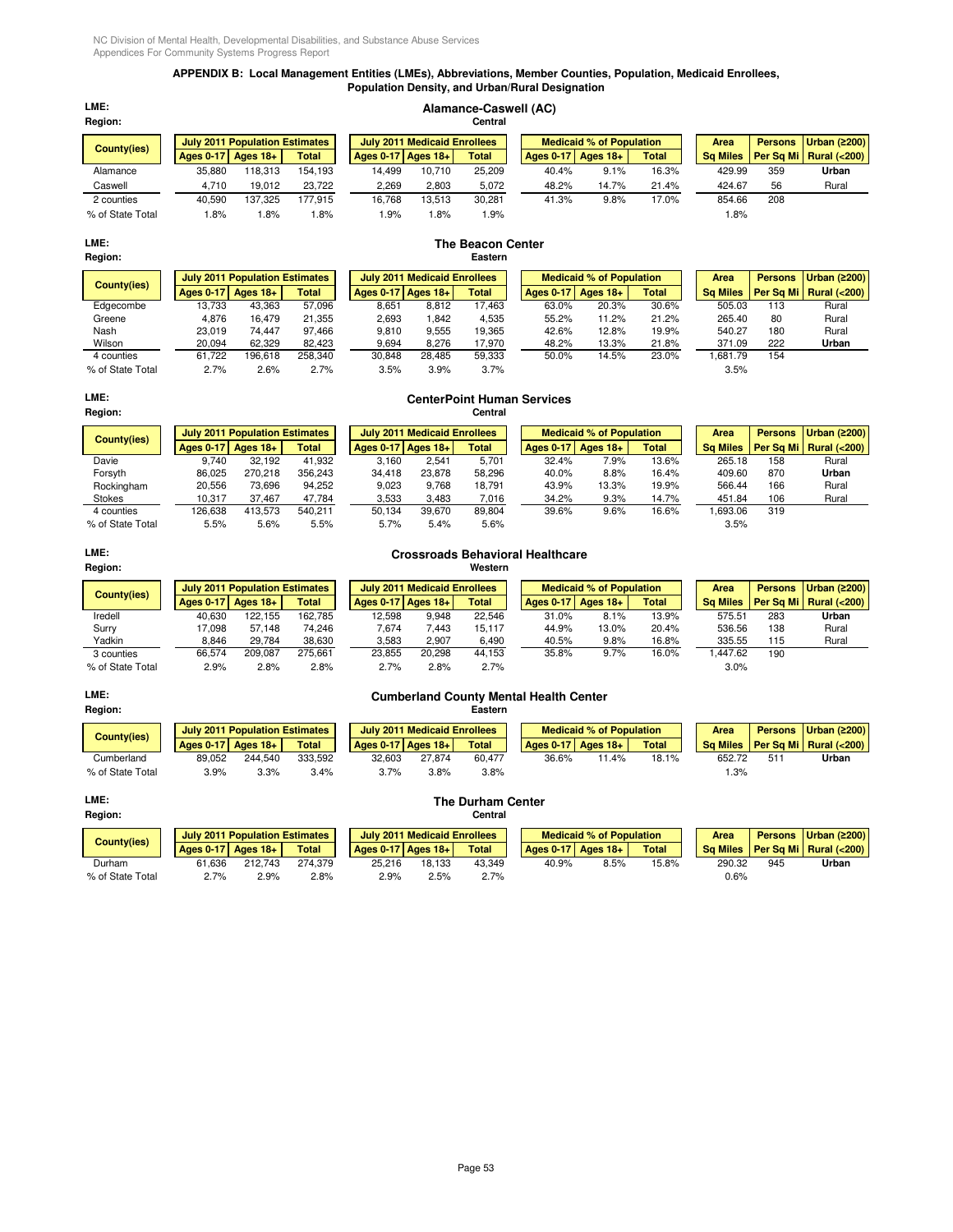# **LME: East Carolina Behavioral Health (ECBH) Region: Eastern**

|                    |                  | <b>July 2011 Population Estimates</b> |              |                  | <b>July 2011 Medicaid Enrollees</b> |         |                  | <b>Medicaid % of Population</b> |              | Area            | <b>Persons</b> | <b>Urban (≥200)</b>    |
|--------------------|------------------|---------------------------------------|--------------|------------------|-------------------------------------|---------|------------------|---------------------------------|--------------|-----------------|----------------|------------------------|
| <b>County(ies)</b> | <b>Ages 0-17</b> | Ages $18+$                            | <b>Total</b> | <b>Ages 0-17</b> | <b>Ages 18+</b>                     | Total   | <b>Ages 0-17</b> | Ages $18+$                      | <b>Total</b> | <b>Sq Miles</b> | Per Sq Mi      | <b>Rural (&lt;200)</b> |
| Beaufort           | 10,514           | 38,037                                | 48,551       | 5,127            | 5,220                               | 10,347  | 48.8%            | 13.7%                           | 21.3%        | 827.97          | 59             | Rural                  |
| Bertie             | 4,316            | 17,053                                | 21,369       | 2,441            | 3,205                               | 5,646   | 56.6%            | 18.8%                           | 26.4%        | 699.19          | 31             | Rural                  |
| Camden             | 2,486            | 7,593                                 | 10,079       | 573              | 538                                 | 1,111   | 23.0%            | 7.1%                            | 11.0%        | 240.68          | 42             | Rural                  |
| Chowan             | 3,234            | 11,408                                | 14,642       | 1,580            | 1,765                               | 3,345   | 48.9%            | 15.5%                           | 22.8%        | 172.64          | 85             | Rural                  |
| Craven             | 24,789           | 81,414                                | 106,203      | 8,181            | 7,407                               | 15,588  | 33.0%            | 9.1%                            | 14.7%        | 708.43          | 150            | Rural                  |
| Currituck          | 5,445            | 18,157                                | 23,602       | 1,493            | 1.179                               | 2,672   | 27.4%            | 6.5%                            | 11.3%        | 261.70          | 90             | Rural                  |
| Dare               | 6,727            | 27,035                                | 33,762       | 2,230            | 1,560                               | 3,790   | 33.1%            | 5.8%                            | 11.2%        | 383.58          | 88             | Rural                  |
| Gates              | 2,857            | 9,522                                 | 12,379       | 873              | 915                                 | 1,788   | 30.6%            | 9.6%                            | 14.4%        | 340.61          | 36             | Rural                  |
| Hertford           | 5,173            | 19,843                                | 25,016       | 2,791            | 3,459                               | 6,250   | 54.0%            | 17.4%                           | 25.0%        | 353.26          | 71             | Rural                  |
| Hyde               | 1,039            | 4,701                                 | 5,740        | 462              | 639                                 | 1,101   | 44.5%            | 13.6%                           | 19.2%        | 612.80          | 9              | Rural                  |
| Jones              | 2,146            | 8,035                                 | 10,181       | 1,000            | 1,057                               | 2,057   | 46.6%            | 13.2%                           | 20.2%        | 471.88          | 22             | Rural                  |
| Martin             | 5,315            | 19,174                                | 24,489       | 2,819            | 3,273                               | 6,092   | 53.0%            | 17.1%                           | 24.9%        | 461.17          | 53             | Rural                  |
| Northampton        | 4,442            | 17.708                                | 22,150       | 2,520            | 3,500                               | 6,020   | 56.7%            | 19.8%                           | 27.2%        | 536.48          | 41             | Rural                  |
| Pamlico            | 2,319            | 10,836                                | 13,155       | 1,092            | 1,133                               | 2,225   | 47.1%            | 10.5%                           | 16.9%        | 336.94          | 39             | Rural                  |
| Pasquotank         | 9,154            | 31,458                                | 40,612       | 3,868            | 3,737                               | 7,605   | 42.3%            | 11.9%                           | 18.7%        | 226.88          | 179            | Rural                  |
| Perquimans         | 2,735            | 10,891                                | 13,626       | 1,169            | 1.248                               | 2,417   | 42.7%            | 11.5%                           | 17.7%        | 247.17          | 55             | Rural                  |
| Pitt               | 38,307           | 135,428                               | 173,735      | 15,447           | 13,005                              | 28,452  | 40.3%            | 9.6%                            | 16.4%        | 651.58          | 267            | Urban                  |
| Tyrrell            | 781              | 3,609                                 | 4,390        | 420              | 471                                 | 891     | 53.8%            | 13.1%                           | 20.3%        | 389.91          | 11             | Rural                  |
| Washington         | 2,978            | 10,215                                | 13,193       | 1,752            | 1,934                               | 3,686   | 58.8%            | 18.9%                           | 27.9%        | 348.46          | 38             | Rural                  |
| 19 counties        | 134,757          | 482,117                               | 616,874      | 55,838           | 55,245                              | 111,083 | 41.4%            | 11.5%                           | 18.0%        | 8,271.33        | 75             |                        |
| % of State Total   | 5.8%             | 6.5%                                  | 6.3%         | 6.4%             | 7.5%                                | 6.9%    |                  |                                 |              | 17.0%           |                |                        |

# **LME: Eastpointe**

# **Region: Eastern**

| County(ies)      |           | <b>July 2011 Population Estimates</b> |              | <b>July 2011 Medicaid Enrollees</b> |        |              |  |                  | <b>Medicaid % of Population</b> |              | Area            | <b>Persons</b> | Urban $(2200)$            |
|------------------|-----------|---------------------------------------|--------------|-------------------------------------|--------|--------------|--|------------------|---------------------------------|--------------|-----------------|----------------|---------------------------|
|                  | Ages 0-17 | Ages $18+$                            | <b>Total</b> | Ages $0-17$ Ages $18+$              |        | <b>Total</b> |  | <b>Ages 0-17</b> | Ages $18+$                      | <b>Total</b> | <b>Sq Miles</b> |                | Per Sq Mi   Rural $(200)$ |
| Duplin           | 15.011    | 44.645                                | 59.656       | 6,999                               | 5.003  | 12.002       |  | 46.6%            | 11.2%                           | 20.1%        | 817.73          | 73             | Rural                     |
| Lenoir           | 14.111    | 45.459                                | 59.570       | 7,397                               | 7.241  | 14.638       |  | 52.4%            | 15.9%                           | 24.6%        | 399.85          | 149            | Rural                     |
| Sampson          | 16.157    | 47.498                                | 63.655       | 8.769                               | 7.277  | 16.046       |  | 54.3%            | 15.3%                           | 25.2%        | 945.45          | 67             | Rural                     |
| Wayne            | 30.498    | 93.228                                | 123,726      | 13,830                              | 11.782 | 25,612       |  | 45.3%            | 12.6%                           | 20.7%        | 552.57          | 224            | Urban                     |
| 4 counties       | 75.777    | 230.830                               | 306.607      | 36,995                              | 31,303 | 68,298       |  | 48.8%            | 13.6%                           | 22.3%        | 2,715.60        | 113            |                           |
| % of State Total | 3.3%      | 3.1%                                  | 3.1%         | 4.2%                                | 4.3%   | 4.2%         |  |                  |                                 |              | 5.6%            |                |                           |

### **LME: Five County Mental Health Authority Region: Central July 2011 Population Estimates July 2011 Medicaid Enrollees Medicaid % of Population Area Persons Urban (≥200) Ages 0-17 | Ages 18+ | Total | Ages 0-17 | Ages 18+ | Total | Ages 0-17 | Ages 0-17 | Ages 18+ | Total | Sq Miles | Per Sq Mi | Rural (<200)<br>15,013 15,013 16 | Sq Miles | Rural (<200)<br>17.9% 17.2% 17.2% 199.02 126 | Rural** Franklin 15,013 47,211 62,224 5,697 5,033 10,730 37.9% 10.7% 17.2% 492.02 126 Rural Granville 13,328 48,102 61,430 4,688 4,301 8,989 35.2% 8.9% 14.6% 531.12 116 Rural Halifax 12,313 42,075 54,388 6,869 9,369 16,238 55.8% 22.3% 29.9% 725.36 75 Rural Vance 11,412 34,270 45,682 6,964 6,937 13,901 61.0% 20.2% 30.4% 253.52 180 Rural Warren 4,166 16,955 21,121 2,322 2,979 5,301 55.7% 17.6% 25.1% 428.70 49 Rural 5 counties 56,232 188,613 244,845 26,540 28,619 55,159 47.2% 15.2% 22.5% 2,430.72 101 % of State Total 2.4% 2.5% 2.5% 3.0% 3.9% 3.4% 5.0% **County(ies)**

| LME:<br>Region:    |                        |                                       |              |                                     |                     | <b>Guilford Center</b><br>Central |                        |                                 |              |        |     |                                     |
|--------------------|------------------------|---------------------------------------|--------------|-------------------------------------|---------------------|-----------------------------------|------------------------|---------------------------------|--------------|--------|-----|-------------------------------------|
| <b>County(ies)</b> |                        | <b>July 2011 Population Estimates</b> |              | <b>July 2011 Medicaid Enrollees</b> |                     |                                   |                        | <b>Medicaid % of Population</b> |              | Area   |     | Persons Urban (≥200)                |
|                    | Ages $0-17$ Ages $18+$ |                                       | <b>Total</b> |                                     | Ages 0-17 Ages 18+1 | <b>Total</b>                      | Ages $0-17$ Ages $18+$ |                                 | <b>Total</b> |        |     | Sa Miles   Per Sa Mi   Rural (<200) |
| Guilford           | 115.063                | 382.753                               | 497.816      | 43.298                              | 33.426              | 76.724                            | 37.6%                  | 8.7%                            | 15.4%        | 649.42 | 767 | Urban                               |
| % of State Total   | 5.0%                   | 5.2%                                  | 5.1%         | 5.0%                                | 4.5%                | 4.8%                              |                        |                                 |              | 1.3%   |     |                                     |

| County(ies)      |                        | <b>July 2011 Population Estimates</b> |              |
|------------------|------------------------|---------------------------------------|--------------|
|                  | Ages $0-17$ Ages $18+$ |                                       | <b>Total</b> |
| Johnston         | 48.249                 | 126.945                               | 175.194      |
| % of State Total | $2.1\%$                | 1.7%                                  | 1.8%         |

# **LME: Johnston County Area MH/DD/SA Authority**

| Region:          |           |                                       |        |        |                                     | Eastern      |                  |                                 |              |        |        |                                     |
|------------------|-----------|---------------------------------------|--------|--------|-------------------------------------|--------------|------------------|---------------------------------|--------------|--------|--------|-------------------------------------|
| County(ies)      |           | <b>July 2011 Population Estimates</b> |        |        | <b>July 2011 Medicaid Enrollees</b> |              |                  | <b>Medicaid % of Population</b> |              | Area   |        | Persons Urban (≥200)                |
|                  | Ages 0-17 | Ages $18+$                            | Total  |        | Ages $0-17$ Ages $18+$              | <b>Total</b> | <b>Ages 0-17</b> | Ages $18+$                      | <b>Total</b> |        |        | Sa Miles   Per Sa Mi   Rural (<200) |
| Johnston         | 48.249    | 126.945                               | 75.194 | 16.998 | 13.390                              | 30.388       | 35.2%            | 10.5%                           | 17.3%        | 791.85 | $22 -$ | Urban                               |
| % of State Total | 2.1%      | $.7\%$                                | .8%    | .9%    | .8%                                 | $.9\%$       |                  |                                 |              | 1.6%   |        |                                     |

# **LME: Mecklenburg County Area MH/DD/SA Authority**

| Region:          |                                       |         |              |                                     |                    | Western      |  |                                 |            |              |        |      |                        |                                     |
|------------------|---------------------------------------|---------|--------------|-------------------------------------|--------------------|--------------|--|---------------------------------|------------|--------------|--------|------|------------------------|-------------------------------------|
| County(ies)      | <b>July 2011 Population Estimates</b> |         |              | <b>July 2011 Medicaid Enrollees</b> |                    |              |  | <b>Medicaid % of Population</b> |            | Area         |        |      | Persons   Urban (≥200) |                                     |
|                  | Ages $0-17$ Ages $18+$                |         | <b>Total</b> |                                     | Ages 0-17 Ages 18+ | <b>Total</b> |  | Ages 0-17                       | Ages $18+$ | <b>Total</b> |        |      |                        | Sq Miles   Per Sq Mi   Rural (<200) |
| Mecklenburg      | 236.262                               | 704.997 | 941.259      | 84.655                              | 57.140             | 141.795      |  | 35.8%                           | 8.1%       | 15.1%        | 526.28 |      | .789                   | Urban                               |
| % of State Total | 10.3%                                 | 9.5%    | 9.7%         | 9.7%                                | 7.8%               | 8.8%         |  |                                 |            |              |        | 1.1% |                        |                                     |

# **LME: Mental Health Partners**

| Region:          |                        |                                       |              |                    |                                     | Western      |                  |                                 |              |                 |      |                |                        |
|------------------|------------------------|---------------------------------------|--------------|--------------------|-------------------------------------|--------------|------------------|---------------------------------|--------------|-----------------|------|----------------|------------------------|
| County(ies)      |                        | <b>July 2011 Population Estimates</b> |              |                    | <b>July 2011 Medicaid Enrollees</b> |              |                  | <b>Medicaid % of Population</b> |              | Area            |      | <b>Persons</b> | Urban $(2200)$         |
|                  | Ages $0-17$ Ages $18+$ |                                       | <b>Total</b> | Ages 0-17 Ages 18+ |                                     | <b>Total</b> | <b>Ages 0-17</b> | Ages $18+$                      | <b>Total</b> | <b>Sq Miles</b> |      |                | Per Sq Mi Rural (<200) |
| <b>Burke</b>     | 19.967                 | 71.496                                | 91.463       | 8.782              | 7.868                               | 16.650       | 44.0%            | 11.0%                           | 18.2%        | 506.72          |      | 181            | Rural                  |
| Catawba          | 36.683                 | 119.100                               | 155.783      | 14.822             | 11.022                              | 25,844       | 40.4%            | 9.3%                            | 16.6%        | 399.97          |      | 389            | Urban                  |
| 2 counties       | 56,650                 | 190.596                               | 247.246      | 23.604             | 18.890                              | 42.494       | 41.7%            | 9.9%                            | 17.2%        | 906.69          |      | 273            |                        |
| % of State Total | 2.5%                   | 2.6%                                  | 2.5%         | 2.7%               | 2.6%                                | 2.6%         |                  |                                 |              |                 | 1.9% |                |                        |
|                  |                        |                                       |              |                    |                                     | Page 54      |                  |                                 |              |                 |      |                |                        |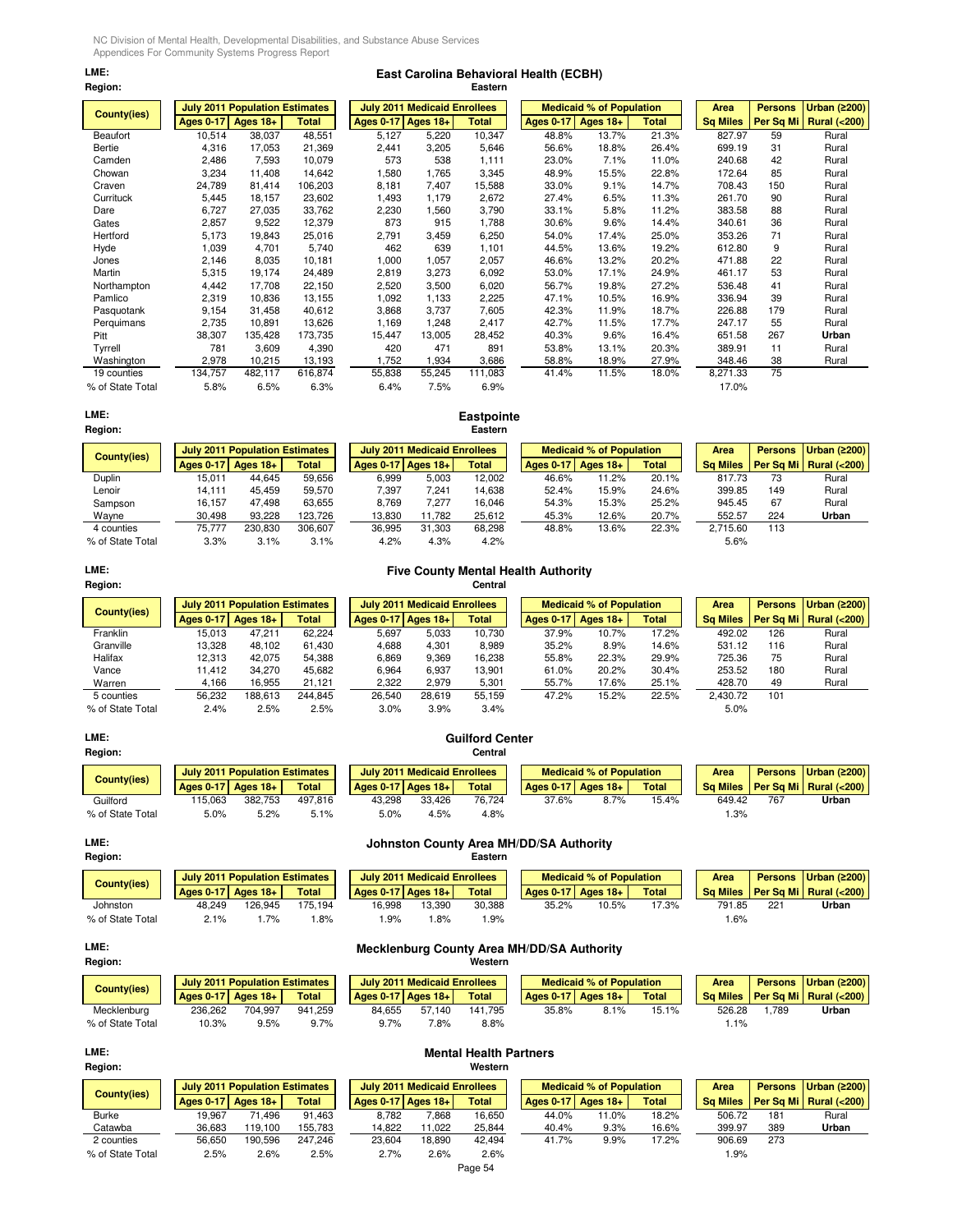# **LME: Onslow-Carteret Behavioral Healthcare Services (OCBHS)**

| <b>Region:</b>   |           |                                       |              |           |                                     | Eastern      |           |                                 |              |                 |     |                             |
|------------------|-----------|---------------------------------------|--------------|-----------|-------------------------------------|--------------|-----------|---------------------------------|--------------|-----------------|-----|-----------------------------|
| County(ies)      |           | <b>July 2011 Population Estimates</b> |              |           | <b>July 2011 Medicaid Enrollees</b> |              |           | <b>Medicaid % of Population</b> |              | Area            |     | <b>Persons Urban (≥200)</b> |
|                  | Ages 0-17 | Ages $18+$                            | <b>Total</b> | Ages 0-17 | Ages $18+$                          | <b>Total</b> | Ages 0-17 | Ages $18+$                      | <b>Total</b> | <b>Sa Miles</b> |     | Per Sa Mil Rural (<200)     |
| Carteret         | 12.570    | 55.138                                | 67.708       | 4.234     | 4.671                               | 8,905        | 33.7%     | 8.5%                            | 13.2%        | 519.84          | 130 | Rural                       |
| Onslow           | 49.012    | 142.247                               | 191,259      | 10.696    | 8,651                               | 19,347       | 21.8%     | 6.1%                            | 10.1%        | 766.82          | 249 | Urban                       |
| 2 counties       | 61.582    | 197.385                               | 258.967      | 14.930    | 13.322                              | 28.252       | 24.2%     | 6.7%                            | 10.9%        | .286.66         | 201 |                             |
| % of State Total | 2.7%      | 2.7%                                  | 2.7%         | .7%       | $.8\%$                              | $1.8\%$      |           |                                 |              | 2.6%            |     |                             |

# **LME: Orange-Person-Chatham MH/DD/SA Authority (OPC) Region: Central**

| County(ies)      |           | July 2011 Population Estimates |              |                        | <b>July 2011 Medicaid Enrollees</b> |              |           | <b>Medicaid % of Population</b> |              | Area            |        | <b>Persons</b> | Urban $(2200)$         |
|------------------|-----------|--------------------------------|--------------|------------------------|-------------------------------------|--------------|-----------|---------------------------------|--------------|-----------------|--------|----------------|------------------------|
|                  | Ages 0-17 | Ages $18+$                     | <b>Total</b> | Ages $0-17$ Ages $18+$ |                                     | <b>Total</b> | Ages 0-17 | Ages $18+$                      | <b>Total</b> | <b>Sa Miles</b> |        | Per Sa Mi      | <b>Rural (&lt;200)</b> |
| Chatham          | 14.023    | 51.281                         | 65.304       | 4.376                  | 2.978                               | 7.354        | 31.2%     | 5.8%                            | 11.3%        |                 | 682.85 | 96             | Rural                  |
| Orange           | 28.236    | 108.202                        | 136.438      | 6.559                  | 5.276                               | 11.835       | 23.2%     | 4.9%                            | 8.7%         |                 | 399.84 | 341            | Urban                  |
| Person           | 9.113     | 30.849                         | 39,962       | 3,524                  | 3.682                               | 7,206        | 38.7%     | 11.9%                           | 18.0%        | 392.31          |        | 102            | Rural                  |
| 3 counties       | 51.372    | 190.332                        | 241.704      | 14.459                 | 1.936                               | 26.395       | 28.1%     | 6.3%                            | 10.9%        | .475.00         |        | 164            |                        |
| % of State Total | 2.2%      | 2.6%                           | 2.5%         | .7%                    | .6%                                 | .6%          |           |                                 |              |                 | 3.0%   |                |                        |

# **LME: Pathways MH/DD/SA**

| Region:          |                  |                                |              |        |                                     | Western      |                  |                                 |              |                 |                |                          |
|------------------|------------------|--------------------------------|--------------|--------|-------------------------------------|--------------|------------------|---------------------------------|--------------|-----------------|----------------|--------------------------|
| County(ies)      |                  | July 2011 Population Estimates |              |        | <b>July 2011 Medicaid Enrollees</b> |              |                  | <b>Medicaid % of Population</b> |              | Area            | <b>Persons</b> | Urban $(2200)$           |
|                  | <b>Ages 0-17</b> | Ages $18+$                     | <b>Total</b> |        | Ages $0-17$ Ages $18+$              | <b>Total</b> | <b>Ages 0-17</b> | Ages $18+$                      | <b>Total</b> | <b>Sq Miles</b> |                | Per Sa Mi   Rural (<200) |
| Cleveland        | 22.664           | 76,096                         | 98.760       | 11.421 | 11.640                              | 23.061       | 50.4%            | 15.3%                           | 23.4%        | 464.63          | 213            | Urban                    |
| Gaston           | 49.102           | 158.363                        | 207.465      | 21.115 | 20.720                              | 41.835       | 43.0%            | 13.1%                           | 20.2%        | 356.21          | 582            | Urban                    |
| Lincoln          | 18.543           | 61.591                         | 80,134       | 6,237  | 5,397                               | 11,634       | 33.6%            | 8.8%                            | 14.5%        | 298.79          | 268            | Urban                    |
| 3 counties       | 90.309           | 296.050                        | 386.359      | 38.773 | 37.757                              | 76.530       | 42.9%            | 12.8%                           | 19.8%        | .119.63         | 345            |                          |
| % of State Total | 3.9%             | 4.0%                           | 4.0%         | 4.4%   | 5.1%                                | 4.8%         |                  |                                 |              | 2.3%            |                |                          |

# **LME: PBH**

### **Region: Western July 2011 Population Estimates** July 2011 Medicaid Enrollees Medicaid % of Population Area Persons Urban (≥200)<br>Ages 0-17 | Ages 18+ | Total | Ages 0-17 | Ages 18+ | Total | Ages 0-17 | Ages 18+ | Total | Sq Miles | Per Ages 0-17 | Ages 18+ | Total | Ages 0-17 | Ages 18+ | Total | Ages 0-17 | Ages 18+ | Total | Sq Miles | Per Sq Mi | Rural (<200) Cabarrus 49,454 133,628 183,082 15,788 10,486 26,274 31.9% 7.8% 14.4% 364.39 502 **Urban** Davidson 38,922 126,307 165,229 15,369 13,049 28,418 39.5% 10.3% 17.2% 552.15 299 **Urban** Rowan 32,788 106,748 139,536 14,575 12,186 26,761 44.5% 11.4% 19.2% 511.31 273 **Urban** Stanly 13,619 47,483 61,102 5,358 5,360 10,718 39.3% 11.3% 17.5% 395.06 155 Rural Union 61,828 145,876 207,704 14,201 8,156 22,357 23.0% 5.6% 10.8% 637.37 326 **Urban** 5 counties 196,611 560,042 756,653 65,291 49,237 114,528 33.2% 8.8% 15.1% 2,460.28 308 % of State Total 8.5% 7.5% 7.8% 7.5% 6.7% 7.1% 5.1% **County(ies)**

# **LME: Sandhills Center for MH/DD/SAS Region: Central**

| County(ies)      |           | <b>July 2011 Population Estimates</b> |         |                        | <b>July 2011 Medicaid Enrollees</b> |         |                  | <b>Medicaid % of Population</b> |       | Area            | <b>Persons</b> | Urban $(2200)$         |
|------------------|-----------|---------------------------------------|---------|------------------------|-------------------------------------|---------|------------------|---------------------------------|-------|-----------------|----------------|------------------------|
|                  | Ages 0-17 | Ages 18+                              | Total   | Ages $0-17$ Ages $18+$ |                                     | Total   | <b>Ages 0-17</b> | Ages $18+$                      | Total | <b>Sq Miles</b> | Per Sa Mil     | <b>Rural (&lt;200)</b> |
| Anson            | 5.815     | 21.205                                | 27.020  | 3.027                  | 3.350                               | 6,377   | 52.1%            | 15.8%                           | 23.6% | 531.57          | 51             | Rural                  |
| Harnett          | 33.065    | 86.146                                | 119.211 | 11.419                 | 8.264                               | 19.683  | 34.5%            | 9.6%                            | 16.5% | 595.01          | 200            | Urban                  |
| Hoke             | 14.796    | 34.164                                | 48.960  | 5.434                  | 3.849                               | 9,283   | 36.7%            | 11.3%                           | 19.0% | 391.21          | 125            | Rural                  |
| Lee              | 15.043    | 43.795                                | 58.838  | 6.810                  | 4.758                               | 11.568  | 45.3%            | 10.9%                           | 19.7% | 257.26          | 229            | Urban                  |
| Montgomery       | 6.710     | 21.516                                | 28.226  | 3.439                  | 3.021                               | 6.460   | 51.3%            | 14.0%                           | 22.9% | 491.60          | 57             | Rural                  |
| Moore            | 19.362    | 70.594                                | 89.956  | 6.660                  | 5.751                               | 12.411  | 34.4%            | 8.1%                            | 13.8% | 697.74          | 129            | Rural                  |
| Randolph         | 34.800    | 108.817                               | 143.617 | 15.177                 | 11.301                              | 26.478  | 43.6%            | 10.4%                           | 18.4% | 787.36          | 182            | Rural                  |
| Richmond         | 11.314    | 35.240                                | 46,554  | 6.521                  | 6.480                               | 13,001  | 57.6%            | 18.4%                           | 27.9% | 473.98          | 98             | Rural                  |
| 8 counties       | 140.905   | 421.477                               | 562,382 | 58.487                 | 46.774                              | 105.261 | 41.5%            | 11.1%                           | 18.7% | 4.225.73        | 133            |                        |
| % of State Total | 6.1%      | 5.7%                                  | 5.8%    | 6.7%                   | 6.4%                                | 6.5%    |                  |                                 |       | 8.7%            |                |                        |

# **LME: Smoky Mountain Center**

| Region:          |                  |                                       |              |                    |                                     | Western |                  |                                 |       |                 |                |                        |
|------------------|------------------|---------------------------------------|--------------|--------------------|-------------------------------------|---------|------------------|---------------------------------|-------|-----------------|----------------|------------------------|
|                  |                  | <b>July 2011 Population Estimates</b> |              |                    | <b>July 2011 Medicaid Enrollees</b> |         |                  | <b>Medicaid % of Population</b> |       | Area            | <b>Persons</b> | <b>Urban (≥200)</b>    |
| County(ies)      | <b>Ages 0-17</b> | Ages $18+$                            | <b>Total</b> | Ages 0-17 Ages 18+ |                                     | Total   | <b>Ages 0-17</b> | Ages $18+$                      | Total | <b>Sq Miles</b> |                | Per Sq Mi Rural (<200) |
| Alexander        | 8,358            | 29,101                                | 37,459       | 3,341              | 2,814                               | 6,155   | 40.0%            | 9.7%                            | 16.4% | 260.18          | 144            | Rural                  |
| Alleghany        | 2,208            | 9.029                                 | 11,237       | 1,084              | 1,128                               | 2,212   | 49.1%            | 12.5%                           | 19.7% | 234.65          | 48             | Rural                  |
| Ashe             | 5,328            | 22,311                                | 27,639       | 2,279              | 2,687                               | 4,966   | 42.8%            | 12.0%                           | 18.0% | 426.13          | 65             | Rural                  |
| Avery            | 3,004            | 14,721                                | 17,725       | 1,436              | 1,494                               | 2,930   | 47.8%            | 10.1%                           | 16.5% | 247.00          | 72             | Rural                  |
| Caldwell         | 18,544           | 65,244                                | 83,788       | 8,199              | 8,188                               | 16,387  | 44.2%            | 12.5%                           | 19.6% | 471.60          | 178            | Rural                  |
| Cherokee         | 5,253            | 22,623                                | 27,876       | 2,531              | 2,869                               | 5,400   | 48.2%            | 12.7%                           | 19.4% | 455.19          | 61             | Rural                  |
| Clay             | 1.990            | 8,797                                 | 10,787       | 971                | 1,023                               | 1,994   | 48.8%            | 11.6%                           | 18.5% | 214.70          | 50             | Rural                  |
| Graham           | 1,937            | 7.067                                 | 9,004        | 962                | 1.133                               | 2,095   | 49.7%            | 16.0%                           | 23.3% | 292.07          | 31             | Rural                  |
| Haywood          | 11,451           | 48,207                                | 59,658       | 5,031              | 5,772                               | 10,803  | 43.9%            | 12.0%                           | 18.1% | 553.66          | 108            | Rural                  |
| Jackson          | 7,205            | 33.918                                | 41,123       | 3,102              | 2.812                               | 5,914   | 43.1%            | 8.3%                            | 14.4% | 490.71          | 84             | Rural                  |
| Macon            | 6,510            | 27,544                                | 34,054       | 3,154              | 2,920                               | 6,074   | 48.4%            | 10.6%                           | 17.8% | 516.47          | 66             | Rural                  |
| McDowell         | 9,713            | 35,433                                | 45,146       | 4,620              | 4,911                               | 9,531   | 47.6%            | 13.9%                           | 21.1% | 441.68          | 102            | Rural                  |
| Swain            | 3,305            | 10,870                                | 14,175       | 1,773              | 1,742                               | 3,515   | 53.6%            | 16.0%                           | 24.8% | 528.10          | 27             | Rural                  |
| Watauga          | 7,101            | 45,162                                | 52,263       | 1,988              | 1,855                               | 3,843   | 28.0%            | 4.1%                            | 7.4%  | 312.51          | 167            | Rural                  |
| Wilkes           | 15,415           | 54,338                                | 69,753       | 6,994              | 6,605                               | 13,599  | 45.4%            | 12.2%                           | 19.5% | 757.19          | 92             | Rural                  |
| 15 counties      | 107,322          | 434,365                               | 541,687      | 47,465             | 47,953                              | 95,418  | 44.2%            | 11.0%                           | 17.6% | 6,201.84        | 87             |                        |
| % of State Total | 4.7%             | 5.8%                                  | 5.6%         | 5.4%               | 6.5%                                | 5.9%    |                  |                                 |       | 12.7%           |                |                        |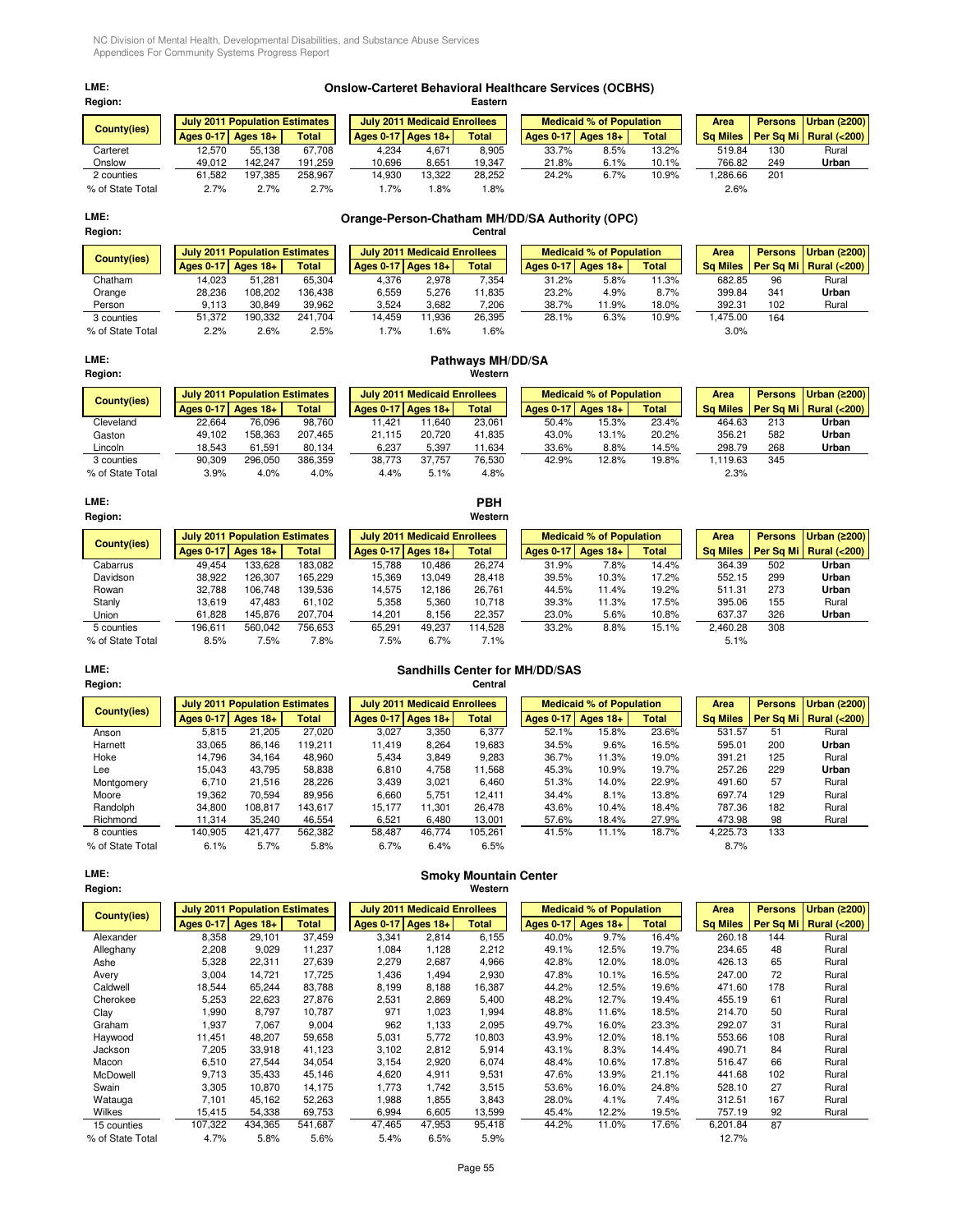| <b>County(ies)</b> |                  | <b>July 2011 Population Estimates</b> |              |
|--------------------|------------------|---------------------------------------|--------------|
|                    | <b>Ages 0-17</b> | Ages $18+$                            | <b>Total</b> |
| <b>Brunswick</b>   | 20.526           | 90.601                                | 111,127      |
| New Hanover        | 40.771           | 165.684                               | 206.455      |
| Pender             | 11.968           | 41,643                                | 53,611       |
| 3 counties         | 73.265           | 297.928                               | 371,193      |
|                    |                  |                                       |              |

# **LME: Southeastern Center for MH/DD/SAS (SEC)**

| Region:            |        |                                       |              |        |                                     | Eastern      |                  |                                 |              |                 |                |                        |
|--------------------|--------|---------------------------------------|--------------|--------|-------------------------------------|--------------|------------------|---------------------------------|--------------|-----------------|----------------|------------------------|
| <b>County(ies)</b> |        | <b>July 2011 Population Estimates</b> |              |        | <b>July 2011 Medicaid Enrollees</b> |              |                  | <b>Medicaid % of Population</b> |              | Area            | <b>Persons</b> | Urban $(2200)$         |
|                    |        | Ages $0-17$ Ages $18+$                | <b>Total</b> |        | Ages $0-17$ Ages $18+$              | <b>Total</b> | <b>Ages 0-17</b> | Ages $18+$                      | <b>Total</b> | <b>Sa Miles</b> |                | Per Sq Mi Rural (<200) |
| <b>Brunswick</b>   | 20.526 | 90.601                                | 111.127      | 8,982  | 7.931                               | 16.913       | 43.8%            | 8.8%                            | 15.2%        | 854.79          | 130            | Rural                  |
| New Hanover        | 40.771 | 165.684                               | 206.455      | 14.366 | 13.449                              | 27.815       | 35.2%            | 8.1%                            | 13.5%        | 198.93          | .038           | Urban                  |
| Pender             | 11,968 | 41.643                                | 53,611       | 4,576  | 4,499                               | 9,075        | 38.2%            | 10.8%                           | 16.9%        | 870.67          | 62             | Rural                  |
| 3 counties         | 73,265 | 297.928                               | 371.193      | 27.924 | 25.879                              | 53.803       | 38.1%            | 8.7%                            | 14.5%        | .924.39         | 193            |                        |
| % of State Total   | 3.2%   | 4.0%                                  | 3.8%         | 3.2%   | 3.5%                                | 3.3%         |                  |                                 |              | 4.0%            |                |                        |

# **LME: Southeastern Regional MH/DD/SAS (SER) Region: Eastern**

| County(ies)      | <b>July 2011 Population Estimates</b> |            |              |                        | <b>July 2011 Medicaid Enrollees</b> |              |                  |       | <b>Medicaid % of Population</b> |              | Area            |          | <b>Persons</b> | Urban (≥200)           |
|------------------|---------------------------------------|------------|--------------|------------------------|-------------------------------------|--------------|------------------|-------|---------------------------------|--------------|-----------------|----------|----------------|------------------------|
|                  | Ages 0-17                             | Ages $18+$ | <b>Total</b> | Ages $0-17$ Ages $18+$ |                                     | <b>Total</b> | <b>Ages 0-17</b> |       | Ages $18+$                      | <b>Total</b> | <b>Sq Miles</b> |          |                | Per Sq Mi Rural (<200) |
| Bladen           | 7.992                                 | 27.428     | 35.420       | 4.077                  | 4.831                               | 8.908        |                  | 51.0% | 17.6%                           | 25.1%        |                 | 874.94   | 40             | Rural                  |
| Columbus         | 13.408                                | 44.770     | 58.178       | 7.518                  | 8.361                               | 15.879       |                  | 56.1% | 18.7%                           | 27.3%        |                 | 936.80   | 62             | Rural                  |
| Robeson          | 36.006                                | 99.857     | 135.863      | 22,394                 | 20.335                              | 42.729       |                  | 62.2% | 20.4%                           | 31.5%        |                 | 948.84   | 143            | Rural                  |
| Scotland         | 8.921                                 | 27.029     | 35,950       | 5,510                  | 5,404                               | 10,914       |                  | 61.8% | 20.0%                           | 30.4%        |                 | 319.14   | 113            | Rural                  |
| 4 counties       | 66.327                                | 199.084    | 265.411      | 39.499                 | 38.931                              | 78.430       |                  | 59.6% | 19.6%                           | 29.6%        |                 | 3.079.72 | 86             |                        |
| % of State Total | 2.9%                                  | 2.7%       | 2.7%         | 4.5%                   | 5.3%                                | 4.9%         |                  |       |                                 |              |                 | 6.3%     |                |                        |

## **LME: Wake County Human Services Region: Central July 2011 Population Estimates | July 2011 Medicaid Enrollees | Medicaid % of Population | Area | Persons | Urban (≥200)** Ages 0-17 | Ages 18+ | Total | Ages 0-17 | Ages 18+ | Total | Ages 0-17 | Ages 18+ | Total | Sq Miles | Per Sq Mi | Rural (<200) Wake 240,870 691,795 932,665 55,855 34,843 90,698 23.2% 5.0% 9.7% 831.92 1,121 **Urban** % of State Total 10.5% 9.3% 9.6% 6.4% 4.7% 5.6% 1.7% **County(ies)**

# **LME: Western Highlands Network**

| Region:            |                  |                                       |           |                  |                                     | Western      |                  |                                 |              |                 |                |                        |
|--------------------|------------------|---------------------------------------|-----------|------------------|-------------------------------------|--------------|------------------|---------------------------------|--------------|-----------------|----------------|------------------------|
| County(ies)        |                  | <b>July 2011 Population Estimates</b> |           |                  | <b>July 2011 Medicaid Enrollees</b> |              |                  | <b>Medicaid % of Population</b> |              | Area            | <b>Persons</b> | Urban $(2200)$         |
|                    | <b>Ages 0-17</b> | Ages $18+$                            | Total     | <b>Ages 0-17</b> | Ages $18+1$                         | <b>Total</b> | <b>Ages 0-17</b> | Ages $18+$                      | <b>Total</b> | <b>Sq Miles</b> | Per Sq Mi      | <b>Rural (&lt;200)</b> |
| Buncombe           | 49.132           | 193.377                               | 242.509   | 19,862           | 19.434                              | 39,296       | 40.4%            | 10.0%                           | 16.2%        | 655.99          | 370            | Urban                  |
| Henderson          | 22.190           | 86.766                                | 108,956   | 8,594            | 6,593                               | 15,187       | 38.7%            | 7.6%                            | 13.9%        | 374.00          | 291            | Urban                  |
| Madison            | 4,060            | 16,870                                | 20,930    | 1,826            | 2,271                               | 4,097        | 45.0%            | 13.5%                           | 19.6%        | 449.42          | 47             | Rural                  |
| Mitchell           | 2,940            | 12,651                                | 15,591    | 341.ا            | 1.741                               | 3,082        | 45.6%            | 13.8%                           | 19.8%        | 221.43          | 70             | Rural                  |
| Polk               | 3,927            | 16.972                                | 20,899    | 1,397            | 1.372                               | 2,769        | 35.6%            | 8.1%                            | 13.2%        | 237.85          | 88             | Rural                  |
| Rutherford         | 15,135           | 53,599                                | 68,734    | 7,004            | 7,245                               | 14,249       | 46.3%            | 13.5%                           | 20.7%        | 564.12          | 122            | Rural                  |
| Transylvania       | 5,881            | 27.701                                | 33,582    | 2,534            | 2,293                               | 4,827        | 43.1%            | 8.3%                            | 14.4%        | 378.39          | 89             | Rural                  |
| Yancey             | 3.484            | 14.245                                | 17,729    | 1,618            | 1,837                               | 3,455        | 46.4%            | 12.9%                           | 19.5%        | 312.45          | 57             | Rural                  |
| 8 counties         | 106.749          | 422.181                               | 528,930   | 44.176           | 42,786                              | 86,962       | 41.4%            | 10.1%                           | 16.4%        | 3,193.65        | 166            |                        |
| % of State Total   | 4.6%             | 5.7%                                  | 5.4%      | 5.1%             | 5.8%                                | 5.4%         |                  |                                 |              | 6.6%            |                |                        |
|                    |                  |                                       |           |                  |                                     |              |                  |                                 |              |                 |                |                        |
| <b>State Total</b> | 2,304,514        | 7,431,376                             | 9,735,890 | 874,211          | 735,404                             | 1,609,615    | 37.9%            | 9.9%                            | 16.5%        | 48,710.88       | 200            |                        |

# **Total of 100 Counties: 27 Urban and 73 Rural**

**Data Sources:**<br>**Population:** Data Source: NC Office of State Budget and Management (OSBM) website. http://www.osbm.state.nc.us/demog/countytotals\_singleage\_2011.html<br>Last updated: 2/23/12, Downloaded: 4/24/12.

**Medicaid Eligibles:** Medicaid eligibles on July 1, 2011, extracted from DRIVE from Client Population on November 14, 2011. May not yet include all retroactive eligibles.<br>**County Area:** US Census Bureau 2006 Quick Facts (h

**Urban/Rural:** NC Rural Economic Development Center defines urban and rural based on population density as of the 1990 Census of Population. Rural counties contain <200<br>persons per square mile. Urban counties contain ≥200

Page 56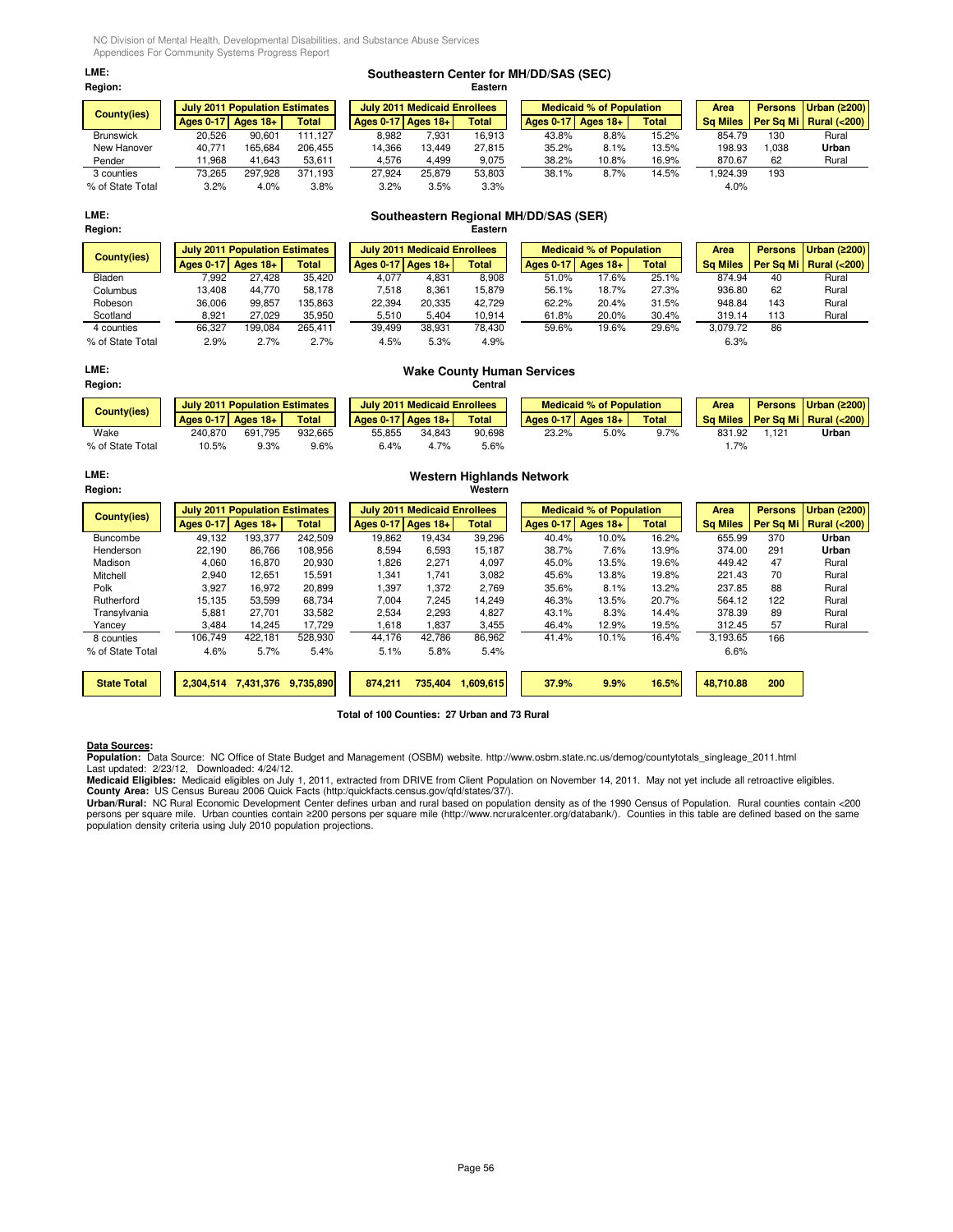|                                                                                                       |                                                                                                                                                                                                                                                                                                                                                                                                                                                                                            | Appendix C: Formulas for Calculating the Performance Indicators Used in the Community Systems Progress Indicators Reports SFY 2011-2012                                                                                                                   |                                                                                                                                                                                                                                                                                                                                                                                                                                                                                                                                                                                                                                                                                                                                                                                                                                                                                                                                                                                                                                                                                                                                                                                                                       |
|-------------------------------------------------------------------------------------------------------|--------------------------------------------------------------------------------------------------------------------------------------------------------------------------------------------------------------------------------------------------------------------------------------------------------------------------------------------------------------------------------------------------------------------------------------------------------------------------------------------|-----------------------------------------------------------------------------------------------------------------------------------------------------------------------------------------------------------------------------------------------------------|-----------------------------------------------------------------------------------------------------------------------------------------------------------------------------------------------------------------------------------------------------------------------------------------------------------------------------------------------------------------------------------------------------------------------------------------------------------------------------------------------------------------------------------------------------------------------------------------------------------------------------------------------------------------------------------------------------------------------------------------------------------------------------------------------------------------------------------------------------------------------------------------------------------------------------------------------------------------------------------------------------------------------------------------------------------------------------------------------------------------------------------------------------------------------------------------------------------------------|
| <b>Indicator</b>                                                                                      | <b>Numerator</b>                                                                                                                                                                                                                                                                                                                                                                                                                                                                           | <b>Denominator</b>                                                                                                                                                                                                                                        | <b>Notes</b>                                                                                                                                                                                                                                                                                                                                                                                                                                                                                                                                                                                                                                                                                                                                                                                                                                                                                                                                                                                                                                                                                                                                                                                                          |
| <b>SA Prevention and Early Intervention</b>                                                           | Number of individuals that completed an approved evidence-based "selective" or<br>'indicated" SA prevention program during the defined period entered in the NC<br>Prevention Outcomes Performance System (NC-POPS).                                                                                                                                                                                                                                                                       | Number of youth (ages 6-17) in the population that are estimated to be "at risk" for<br>leveloping a SA disorder (based on national and state level survey data).                                                                                         | Defined period includes persons that completed a program during a moving one-year<br>period lagged by 45 days to allow time for the data to be entered in NC-POPS.                                                                                                                                                                                                                                                                                                                                                                                                                                                                                                                                                                                                                                                                                                                                                                                                                                                                                                                                                                                                                                                    |
| <b>Timely Access to Care</b>                                                                          | Number of new persons requesting care through the LME's STR/Access Unit or<br>through an LME's provider who are determined to need the relevant level of care<br>(urgent, or routine) and who receive it within the timeframes specified in the LME<br>Performance Contract.                                                                                                                                                                                                               | Number of new persons requesting care through the LME's STR/Access Unit or<br>through an LME's provider who are determined to need the relevant level of care<br>urgent or routine), during the defined period.                                           | Defined period includes persons screened during a quarter. This indicator will rely<br>on LMEs' quarterly reports, until the NC DHHS is ensured that the screening data<br>submitted to the Client Data Warehouse (CDW) is complete and accurate.                                                                                                                                                                                                                                                                                                                                                                                                                                                                                                                                                                                                                                                                                                                                                                                                                                                                                                                                                                     |
| <b>Services to Persons in Need (Treated</b><br>Prevalence)                                            | Number of unduplicated persons with at least one paid IPRS and/or Medicaid service<br>claim* that indicates a diagnosis for the age-disability group during the defined<br>period. Disability group is based on the first three diagnoses on all claims. Persons<br>in each disability group were counted once -- based on the LME and age at first<br>service in the year. Persons with multiple disabilities (e.g. MH and SA, MH and DD<br>etc.) were counted in all applicable columns. | Number of persons in the LME catchment area's relevant age group estimated to<br>heed service for the disability (based on national studies). Age appropriate estimates<br>were applied to county population, where applicable.                           | An individual person can be counted in more than one age-disability group.<br>Defined period includes four quarters of service dates, lagged by one quarter prior to<br>the report to allow time for claims to be submitted and paid.                                                                                                                                                                                                                                                                                                                                                                                                                                                                                                                                                                                                                                                                                                                                                                                                                                                                                                                                                                                 |
| <b>Timely Initiation of Services</b>                                                                  | Number of persons with a first paid IPRS and/or Medicaid service claim* that<br>indicates a diagnosis for the disability group during the defined period who receive a<br>second paid IPRS and/or Medicaid service claim that indicates a diagnosis for the<br>disability group within 14 days of the first service date,                                                                                                                                                                  | Number of persons with a first paid IPRS and/or Medicaid service claim* that<br>indicates a diagnosis for the disability group during the defined period.                                                                                                 | The first date of service is defined as a service after 60 days with no service.<br>Defined period includes first service dates during the quarter being reviewed, lagged<br>by four months following the quarter to allow time for claims to be submitted and<br>paid.                                                                                                                                                                                                                                                                                                                                                                                                                                                                                                                                                                                                                                                                                                                                                                                                                                                                                                                                               |
| <b>Engagement in Services</b>                                                                         | Number of persons meeting the criteria for Initiation who receive a fourth paid IPRS<br>and/or Medicaid service claim* that indicates a diagnosis for the disability group<br>within 30 days of the second service date                                                                                                                                                                                                                                                                    | Number of persons with a first paid IPRS and/or Medicaid service claim* that<br>ndicates a diagnosis for the disability group during the defined period                                                                                                   | Defined period includes first service dates during the quarter being reviewed, lagged<br>by four months following the quarter to allow time for claims to be submitted and<br>paid.                                                                                                                                                                                                                                                                                                                                                                                                                                                                                                                                                                                                                                                                                                                                                                                                                                                                                                                                                                                                                                   |
| <b>Timely Support For Persons With</b><br><b>Intellectual or Developmental</b><br><b>Disabilities</b> | Number of persons that were screened, triaged, and referred (STR) through an LME<br>STR unit during the defined period that were identified as being a "new" consumer<br>(episode of care) having I/DD and "routine" care needs who received a mh/dd/sa<br>service within 30 days of being screened.                                                                                                                                                                                       | Number of persons that were screened, triaged, and referred (STR) through an LME<br>STR unit during the defined period that were identified as being a "new" consumer<br>episode of care) having I/DD and "routine" care needs during the defined period. | Defined period includes individuals that were screened, triaged, and referred during<br>the prior quarter, lagged 4 months following the end of the quarter to allow time for<br>claims to be submitted and paid. A "new" consumer (episode of care) is defined as<br>an individual that did not receive a Medicaid or IPRS paid service within 60 days<br>prior to the screening.                                                                                                                                                                                                                                                                                                                                                                                                                                                                                                                                                                                                                                                                                                                                                                                                                                    |
| <b>Short-Term Care In State Psychiatric</b><br><b>Hospitals</b>                                       | Number of persons discharged from a state psychiatric hospital during the defined<br>period who were admitted no more than 7 or between 8-30 days prior to discharge                                                                                                                                                                                                                                                                                                                       | Number of persons discharged from a state psychiatric hospital during the defined<br>period, according to HEARTS data in the Client Data Warehouse (CDW).                                                                                                 | Defined period includes discharges during the most recent quarter prior to the report.<br>NOTE: See the note associated with the Timely Follow-up After Inpatient Care -<br>State Psychiatric Hospitals measure.                                                                                                                                                                                                                                                                                                                                                                                                                                                                                                                                                                                                                                                                                                                                                                                                                                                                                                                                                                                                      |
| <b>State Psychiatric Hospitals</b><br><b>Readmissions</b>                                             | Number of persons discharged from a state psychiatric hospital during the defined<br>period who had a subsequent readmission to a state psychiatric hospital within 30 or<br>180 calendar days of the discharge                                                                                                                                                                                                                                                                            | Number of persons discharged from a state psychiatric hospital during the defined<br>period, according to HEARTS data in the Client Data Warehouse (CDW).                                                                                                 | Defined period includes discharges during a quarter, lagged 7 months to allow for<br>readmissions up to 180 days after discharge, plus one month for the data to be<br>entered into CDW. NOTE: See the note associated with the Timely Follow-up After<br>Inpatient Care - State Psychiatric Hospitals measure.                                                                                                                                                                                                                                                                                                                                                                                                                                                                                                                                                                                                                                                                                                                                                                                                                                                                                                       |
| <b>Community Hospitals Readmissions</b>                                                               | Number of persons discharged from a community hospital psychiatric unit during the<br>defined period who had a subsequent readmission to a community hospital<br>psychiatric unit within 30 calendar days of the discharge based on Medicaid and<br>IPRS paid claims.                                                                                                                                                                                                                      | Number of persons discharged from a community hospital psychiatric unit during the<br>lefined period based on Medicaid and IPRS paid claims.                                                                                                              | Defined period includes discharges during a quarter, lagged 4 months following the<br>end of the quarter to allow claims to be submitted and paid. Transfers are treated as<br>one continuous hospitalization.                                                                                                                                                                                                                                                                                                                                                                                                                                                                                                                                                                                                                                                                                                                                                                                                                                                                                                                                                                                                        |
| Centers (ADATCs)                                                                                      | Timely Follow-Up After Inpatient Care - Number of persons discharged from a state ADATC during the defined period who<br>State Alcohol & Drug Abuse Treatment had a paid IPRS and/or Medicaid service* within 1-7 calendar days of the discharge                                                                                                                                                                                                                                           | Number of persons discharged from a state ADATC during the defined period,<br>iccording to HEARTS data in the Client Data Warehouse (CDW).                                                                                                                | Defined period includes discharges during a quarter, lagged 4 months prior to the<br>report to allow time for claims to be submitted and paid. NOTE: Persons discharged<br>include "Direct Discharges" (to Inpatient Commitment, to Outpatient Commitment,<br>to Substance Abuse Commitment, by Court Order, with Approval) and "Program<br>Completion" for the following types of "Discharge Referrals" (other outpatient and<br>residential non state facility, nonresidential treatment/habilitation program, self/no<br>referral, community agency, private physician, other health care, family friends,<br>unknown, and other), for all "Discharge Living Arrangements" except "correctional<br>facility", and "institution (psych hospital mental retardation)". Persons discharged are<br>assigned to an LME based on "D/C Aftercare LME" designation, or if blank, based<br>on "Responsible County" (excludes "Responsible County" or "County D/C To" =<br>"Out of State"). Persons receiving ACTT during the month following discharge were<br>counted as having been seen within "0 - 7 days". Excludes cases if readmitted within<br>7 days. Excludes ED visits and mobile crisis as a follow-up service. |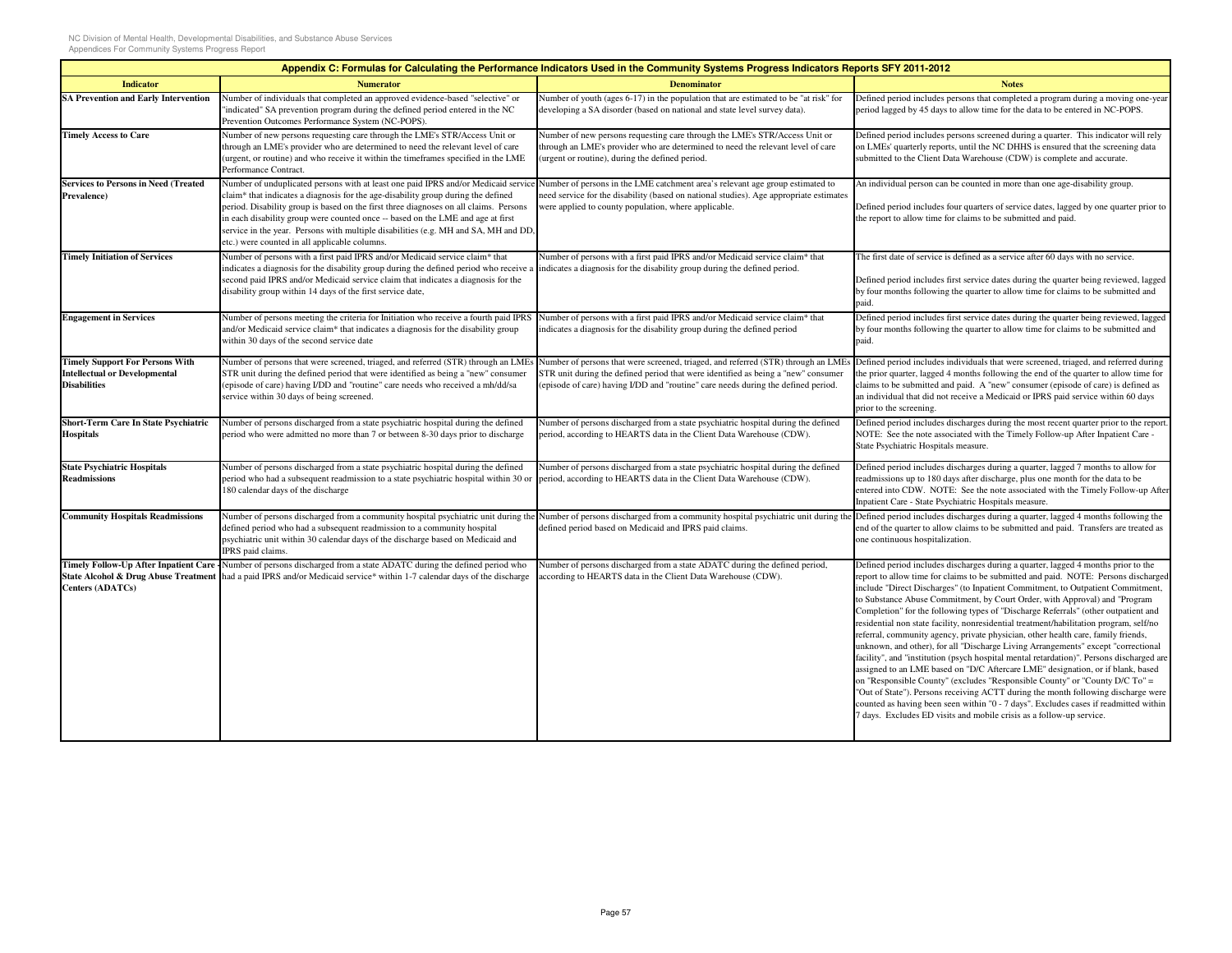| Appendix C: Formulas for Calculating the Performance Indicators Used in the Community Systems Progress Indicators Reports SFY 2011-2012 |                                                                                                                                                                                                                                                                   |                                                                                                                                                                                                           |                                                                                                                                                                                                                                                                                                                                                                                                                                                                                                                                                                                                                                                                                                                                                                                                                                                                                                                                                                                                                                                                                                                                                                                                                                         |  |
|-----------------------------------------------------------------------------------------------------------------------------------------|-------------------------------------------------------------------------------------------------------------------------------------------------------------------------------------------------------------------------------------------------------------------|-----------------------------------------------------------------------------------------------------------------------------------------------------------------------------------------------------------|-----------------------------------------------------------------------------------------------------------------------------------------------------------------------------------------------------------------------------------------------------------------------------------------------------------------------------------------------------------------------------------------------------------------------------------------------------------------------------------------------------------------------------------------------------------------------------------------------------------------------------------------------------------------------------------------------------------------------------------------------------------------------------------------------------------------------------------------------------------------------------------------------------------------------------------------------------------------------------------------------------------------------------------------------------------------------------------------------------------------------------------------------------------------------------------------------------------------------------------------|--|
| <b>Indicator</b>                                                                                                                        | <b>Numerator</b>                                                                                                                                                                                                                                                  | <b>Denominator</b>                                                                                                                                                                                        | <b>Notes</b>                                                                                                                                                                                                                                                                                                                                                                                                                                                                                                                                                                                                                                                                                                                                                                                                                                                                                                                                                                                                                                                                                                                                                                                                                            |  |
| <b>Timely Follow-Up After Inpatient Care</b><br><b>State Psychiatric Hospitals</b>                                                      | Number of persons discharged from a state psychiatric hospital during the defined<br>period who had a paid IPRS and/or Medicaid service* within 1-7 calendar days of<br>the discharge                                                                             | Number of persons discharged from a state psychiatric hospital during the defined<br>period, according to HEARTS data in the Client Data Warehouse (CDW).                                                 | Defined period includes discharges during a quarter, lagged 4 months prior to the<br>report to allow time for claims to be submitted and paid. NOTE: Persons discharged<br>include "Direct Discharges" (to Inpatient Commitment, to Outpatient Commitment,<br>to Substance Abuse Commitment, by Court Order, with Approval) for the following<br>types of "Discharge Referrals" (other outpatient and residential non state facility,<br>nonresidential treatment/habilitation program, self/no referral, community agency,<br>private physician, other health care, psychiatric service general hospital, family<br>friends, unknown, and other), for all "Discharge Living Arrangements" except<br>"correctional facility", and "institution (psych hospital mental retardation)". Persons<br>discharged are assigned to an LME based on "D/C Aftercare LME" designation, or if<br>blank, based on "Responsible County" (excludes "Responsible County" or "County<br>$D/C$ To" = "Out of State"). Persons receiving ACTT during the month following<br>discharge were counted as having been seen within "0 - 7 days". Excludes cases if<br>readmitted within 7 days. Excludes ED visits and mobile crisis as a follow-up<br>service. |  |
| <b>Community Hospitals</b>                                                                                                              | Timely Follow-Up After Inpatient Care - Number of persons discharged from a state psychiatric hospital during the defined<br>period who had a paid IPRS and/or Medicaid service* within 1-7 calendar days of<br>the discharge                                     | Number of persons discharged from a state psychiatric hospital during the defined<br>period, according to HEARTS data in the Client Data Warehouse (CDW).                                                 | Defined period includes discharges during a quarter, lagged 4 months after the end of<br>the quarter to allow time for claims to be submitted and paid. Persons receiving<br>ACTT during the month following discharge were counted as having been seen<br>within "0 - 7 days". Excludes cases if readmitted within 7 days. Excludes ED visits<br>and mobile crisis as a follow-up service.                                                                                                                                                                                                                                                                                                                                                                                                                                                                                                                                                                                                                                                                                                                                                                                                                                             |  |
| <b>Timely Follow-Up After Crisis Care</b>                                                                                               | Number of persons discharged from crisis care in a facility based crisis unit or non-<br>hospital medical detoxification unit during the defined period who had a paid IPRS<br>and/or Medicaid service* within 0-5 calendar days of the discharge                 | Number of persons discharged from a crisis service in a facility based crisis unit or<br>non-hospital medical detoxification unit during the defined period based on<br>Medicaid and/or IPRS paid claims. | Defined period includes discharges during a quarter, lagged 4 months after the end of<br>the quarter to allow time for claims to be submitted and paid. Persons receiving<br>ACTT during the month following discharge were counted as having been seen<br>within "0 - 7 days". Excludes cases if readmitted within 7 days. Excludes ED visits<br>and mobile crisis as a follow-up service.                                                                                                                                                                                                                                                                                                                                                                                                                                                                                                                                                                                                                                                                                                                                                                                                                                             |  |
| <b>Medical Care Coordination</b>                                                                                                        | Number of continuously enrolled Medicaid recipients that received a mh/dd/sa<br>service during the defined period who received a primary care/preventive health visit service during the defined period.<br>during the past year (2 years for persons ages 7-19). | Number of continuously enrolled Medicaid recipients who received a mh/dd/sa                                                                                                                               | Defined period is a moving one-year period ending the prior quarter, lagged 4<br>months after the end of the year to allow time for claims to be submitted and paid.<br>The look-back period for identifying a primary care/preventive health visit is the<br>same one-year period corresponding to the defined period (two-years for persons<br>ages 7-19). Continuously enrolled Medicaid recipients must be enrolled in Medicaid<br>for at least 11 months of the one-year defined period. These months need not be<br>continuous.                                                                                                                                                                                                                                                                                                                                                                                                                                                                                                                                                                                                                                                                                                   |  |

\*Service claims data include:

(1) All paid IPRS claims and claims denied due to lack of funds. (Other denied IPRS claims and procedure codes YP500 and YP692 are excluded.)

Any claim marked paid where the paid amount for the detail is "0", provided the EOB for the detail is either "payment reduced to maximum allowed" or "paid in full". This should capture any claim where the rate is set to "0 or at least cover what would have paid.

(2) All Medicaid claims billed by the following providers:

 Professional practitioners (licensed psychologists, LCSWs, etc.)All enhanced servicesCAP-MR/DD Directly-enrolled residentialPsychiatristsPsychiatric residential treatment facilities (excluding state-operated)

Criterion 5 extended-stay residential placements Community Intermediate Care Facilities for Mental Retardation General hospital inpatient psychiatric units

Select general hospital outpatient Community psychiatric hospitals (excluding state-operated) "Incident to" claims by provisionally licensed professionals

Physician multi-specialty groups for whom at least 50% of dollars over the last 12 months were for claims with a primary mh/dd/sa diagnosis.